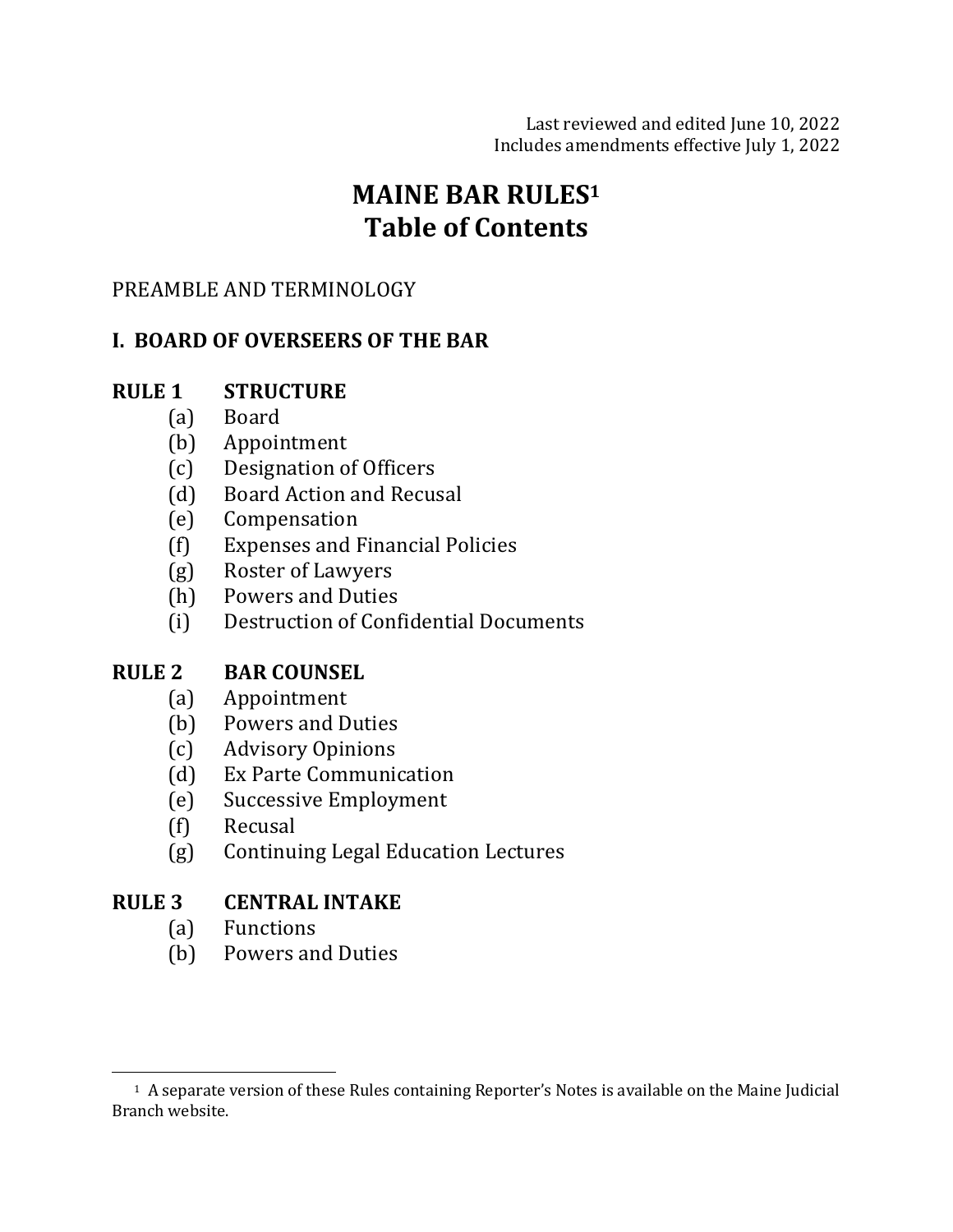## **II. MAINE BAR ADMINISTRATIVE RULES**

### **RULE 4 REGISTRATION**

- (a) Requirement
- (b) Registration
- (c) Exemptions
- (d) Receipt Demonstrating Compliance with Registration Filing
- (e) Application for Transfer to Inactive Status
- (f) Application for Emeritus Status
- (g) Administrative Suspension
- (h) Notice of Administrative Suspension
- (i) Reinstatement from Administrative Suspension
- (i) Reinstatement from Inactive Status
- (k) Notice to Clients, Adverse Parties, and Other Counsel
- (l) Notice of Registration Status Change
- (m) Certificate of Good Standing

#### **RULE 5 CONTINUING LEGAL EDUCATION(CLE)**

- (a) Purpose
- (b) Continuing Legal Education (CLE) Committee
- (c) MCLE Requirements
- (d) Exemptions
- (e) Reporting Period and Compliance
- (f) Accumulation and Computation of Credits
- (g) Standards for Accreditation of MCLE Programs
- (h) Credit Categories
- (i) Approved Sponsor Status
- (j) Application Procedures for Program Accreditation
- (k) Reporting CLE Credit
- (I) Enforcement of MCLE Requirements
- (m) Confidentiality and Record Retention

## **RULE 6 MAINTENANCE OF TRUST ACCOUNTS IN APPROVED INSTITUTIONS: IOLTA**

- (a) Clearly Identified Trust Accounts in Eligible Institutions Required
- (b) Reporting and Certification
- (c) IOLTA Account Requirements
- (d) Verification of Bank Accounts
- (e) Maine Justice Foundation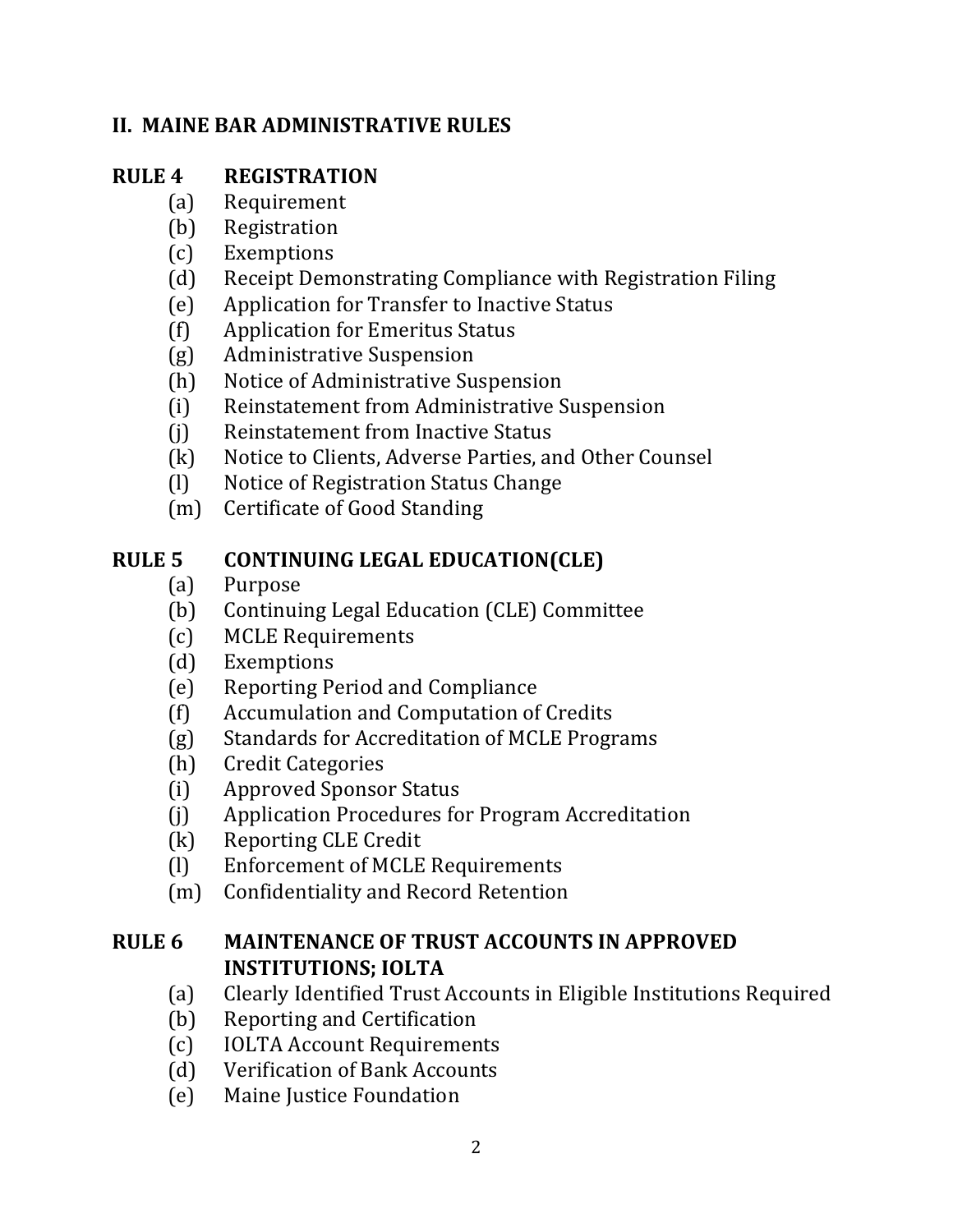- (f) Receipt of Voluntary Contributions
- (g) Consent by Lawyers
- (h) Costs

### **III. COMMISSIONS**

## **RULE 7 FEE ARBITRATION COMMISSION**

- (a) Commission
- (b) Powers and Duties
- (c) Board Clerk
- (d) Procedures
- (e) Arbitration Hearing
- (f) Arbitration Award
- (g) Enforcement and Challenges to Award
- (h) Confidentiality

## **RULE 8 PROFESSIONAL ETHICS COMMISSION**

- (a) Appointment
- (b) Terms of Office
- (c) Quorum and Action
- (d) Powers and Duties
- (e) Opinions as Evidence
- (f) Confidentiality
- (g) Destruction of Confidential Documents

## **RULE 9 GRIEVANCE COMMISSION**

- (a) Appointment
- (b) Terms of Office
- (c) Representation Prohibition
- (d) Powers and Duties
- (e) Review by Public Member
- (f) Powers and Duties of Panel Chair
- (g) Recusal and Disqualification of Panel Members
- (h) Destruction of Confidential Documents
- (i) *Ex Parte* Communication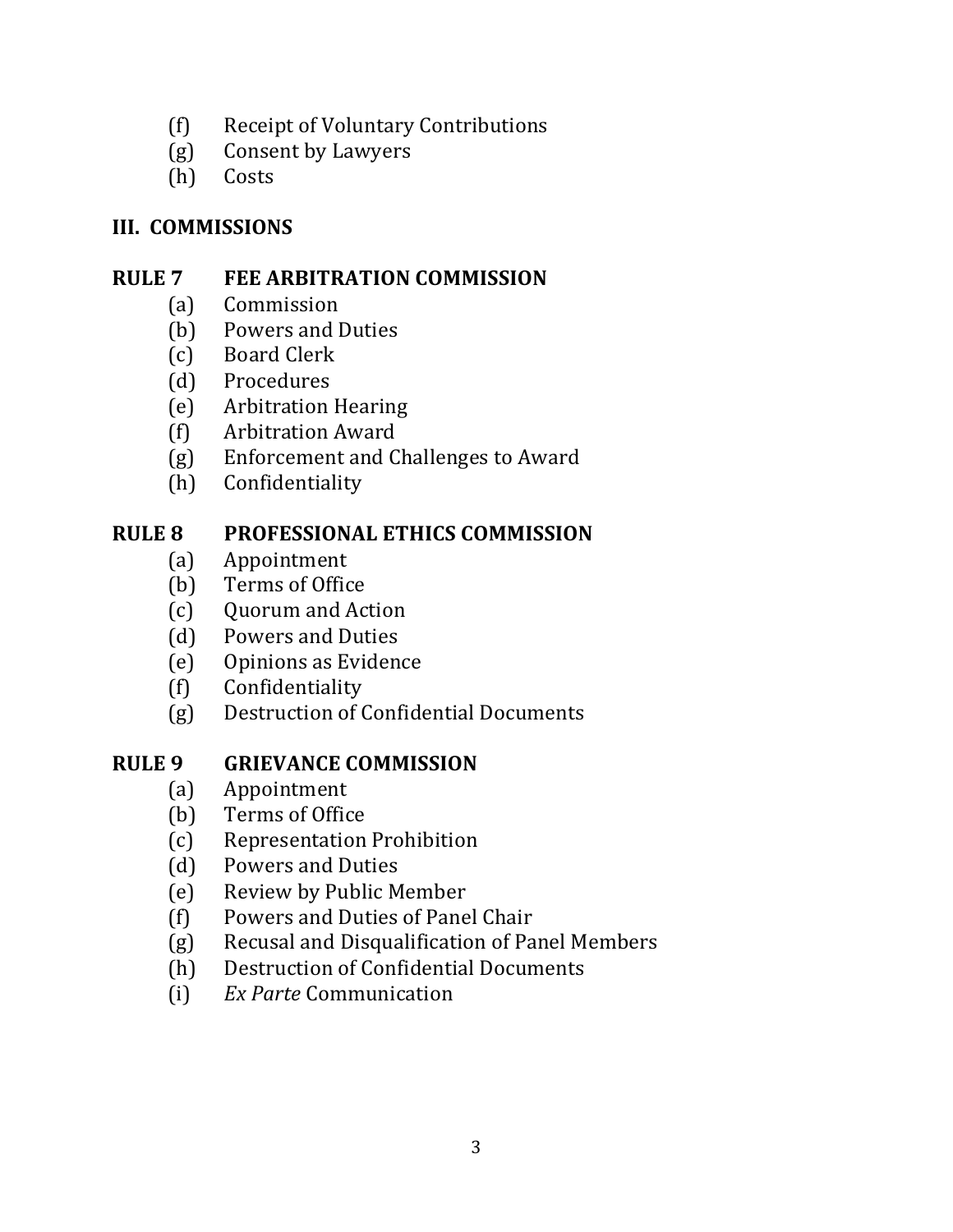#### **IV. MAINE DISCIPLINARY RULES**

#### **RULE 10 JURISDICTION**

- (a) Lawyers Admitted to Practice
- (b) Former Judges
- (c) Incumbent Judges
- (d) Powers Not Assumed

## **RULE 11 STATUTE OF LIMITATIONS**

## **RULE 12 IMMUNITY**

#### **RULE 13 DISCIPLINARY RULES OF PROCEDURE**

- (a) Evaluation
- (b) Investigation
- (c) Alternatives to Discipline Program
- (d) Preliminary Review by Grievance Commission Panel
- (e) Formal Charges Hearing
- (f) Petition for Review of Dismissal, Admonition, Reprimand, or Probation
- (g) Attorney Discipline Actions before the Court

## **RULE 14 ADDITIONAL RULES OF PROCEDURE**

- (a) Proceedings before a Grievance Commission Panel
- (b) Proceedings Before a Single Justice or the Court
- (c) Complaints Against Bar Counsel, Attorney Commission and Board Members, or the Board Clerk
- (d) Cameras and Audio Recordings

## **RULE 15 SERVICE AND NOTICE**

## **RULE 16 SUBPOENA POWER**

- (a) Investigatory Subpoenas
- (b) Subpoenas for Hearing
- (c) Enforcement of Subpoenas
- (d) Quashing Subpoena
- (e) Witnesses and Fees
- (f) Subpoena Pursuant to Law of Another Jurisdiction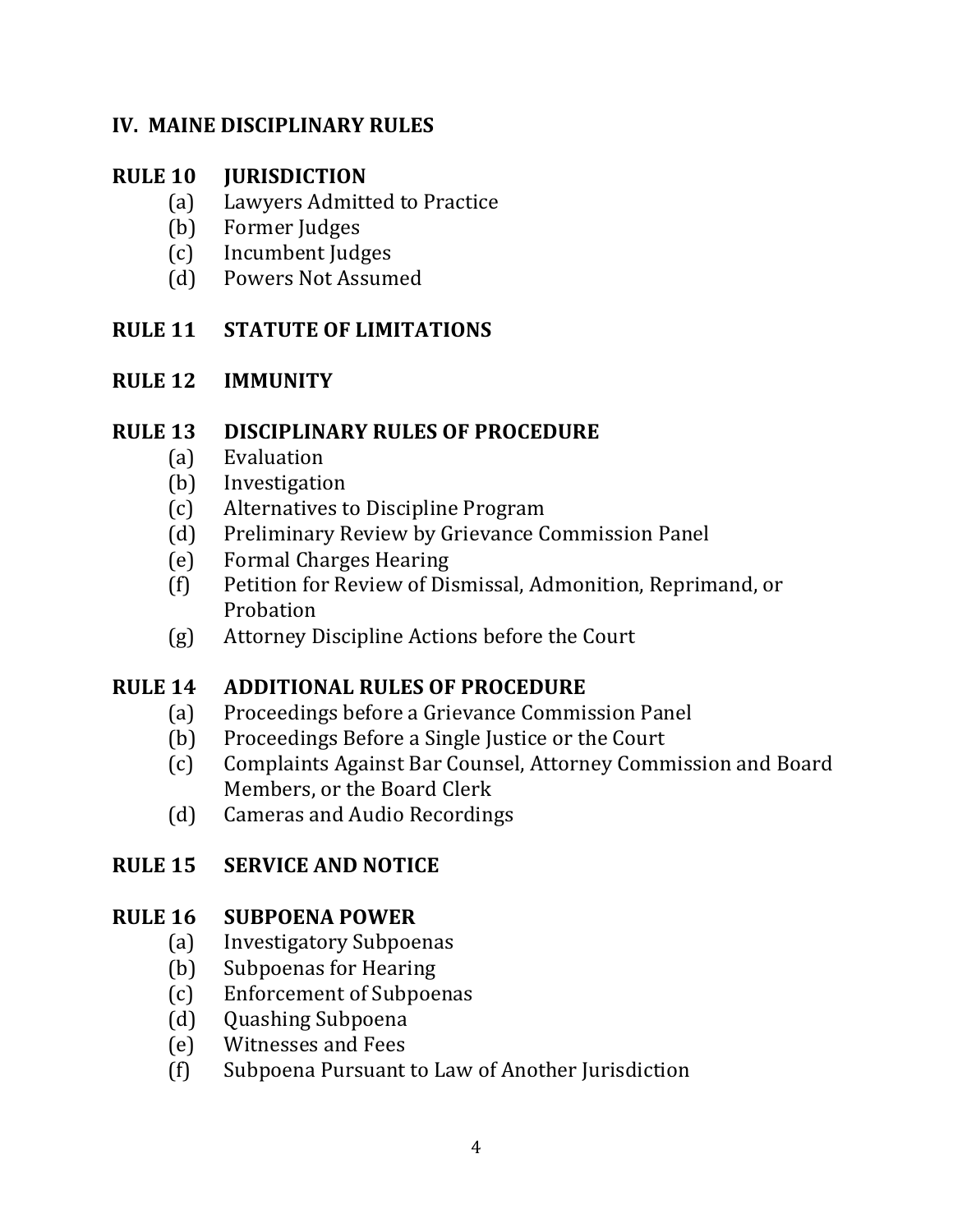## **RULE 17 DISCOVERY**

- (a) Public Proceedings before the Grievance Commission
- (b) Disciplinary Proceedings Before a Single Justice

#### **RULE 18 ACCESS TO DISCIPLINARY INFORMATION**

- a Confidentiality
- (b) Public Information
- (c) Public Proceedings
- (d) Protective Orders
- (e) Disclosure of Nonpublic Information
- (f) Release of Confidential Information to Authorized Entities
- (g) Release to Law Enforcement and the Maine Assistance Program
- (h) Release to Investigators or Prosecutors
- (i) File Retention
- (j) Duty of Officials and Employees of the Board
- (k) Copying and Attestation Fees

## **RULE 19 DISSEMINATION OF DISCIPLINARY INFORMATION**

- (a) Public Notice
- (b) Notice to Discipline Authorities and Other Entities

## **RULE 20 FAILURE TO ANSWER/FAILURE TO APPEAR**

- (a) Failure to Answer
- (b) Failure to Appear

## **RULE 21 SANCTIONS**

- (a) Grounds for Discipline
- (b) Types of Sanctions
- (c) Factors to be Considered in Imposing Sanctions
- (d) Public Nature of Sanctions

## **RULE 22 REIMBURSEMENT OF COSTS**

- (a) Costs
- (b) Failure to Pay
- (c) Waiver

## **RULE 23 LAWYERS FOUND GUILTY OF A CRIME**

- (a) Notification
- (b) Determination of "Serious Crime"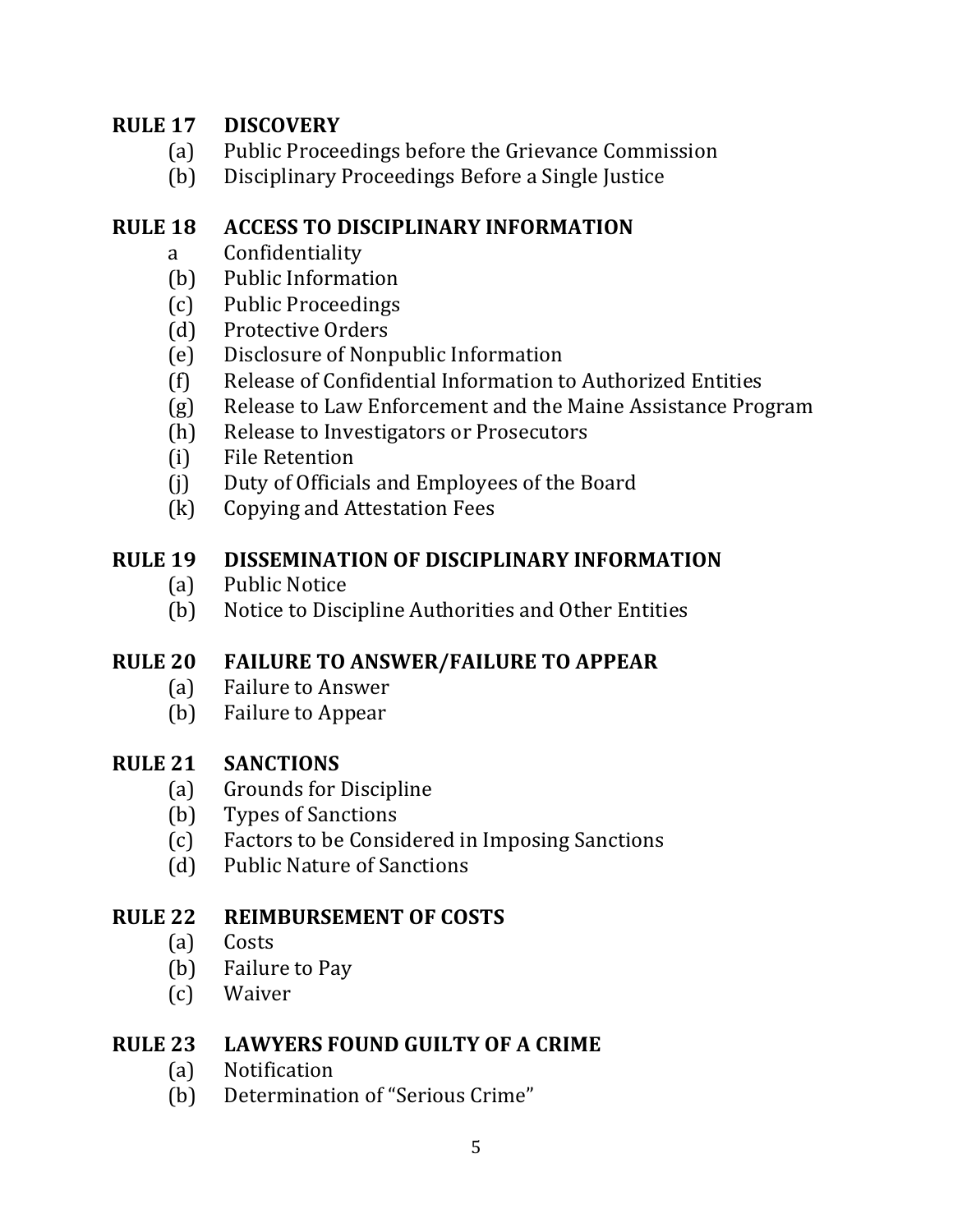- (c) Definition of "Serious Crime"
- (d) Immediate Interim Suspension
- (e) Conviction as Conclusive Evidence
- (f) Automatic Reinstatement from Interim Suspension upon Reversal of Finding of Guilt or Conviction
- (g) Notice to Clients and Others of Interim Suspension

#### **RULE 24 INTERIM SUSPENSION**

- (a) Transmittal of Evidence
- (b) Immediate Interim Suspension
- (c) Notice to Clients
- (d) Motion for Dissolution of Interim Suspension

## **RULE 25 DISCIPLINE BY CONSENT AND SURRENDER OF LICENSE**

- (a) Approval of Tendered Admission
- (b) Affidavit of Consent
- (c) Order of Discipline
- (d) Surrender of License

#### **RULE 26 RECIPROCAL DISCIPLINE**

- (a) Notification
- (b) Certified Order
- (c) Notice Served Upon Respondent
- (d) Effect of Stay in Other Jurisdiction
- (e) Discipline to be Imposed
- (f) Conclusiveness of Adjudication in Other Jurisdictions

#### **RULE 27 PROCEEDINGS IN WHICH A LAWYER IS DETERMINED INCAPACITATED**

- (a) Incapacity
- (b) Inability to Properly Defend
- (c) Proceedings Where an Attorney is Alleged to be Incapacitated
- (d) Reinstatement

## **RULE 28 REINSTATEMENT FOLLOWING A DISCIPLINARY SUSPENSION OF SIX MONTHS OR LESS**

#### **RULE 29 REINSTATEMENT AFTER DISCIPLINARY SUSPENSION FOR MORE THAN SIX MONTHS**

(a) Generally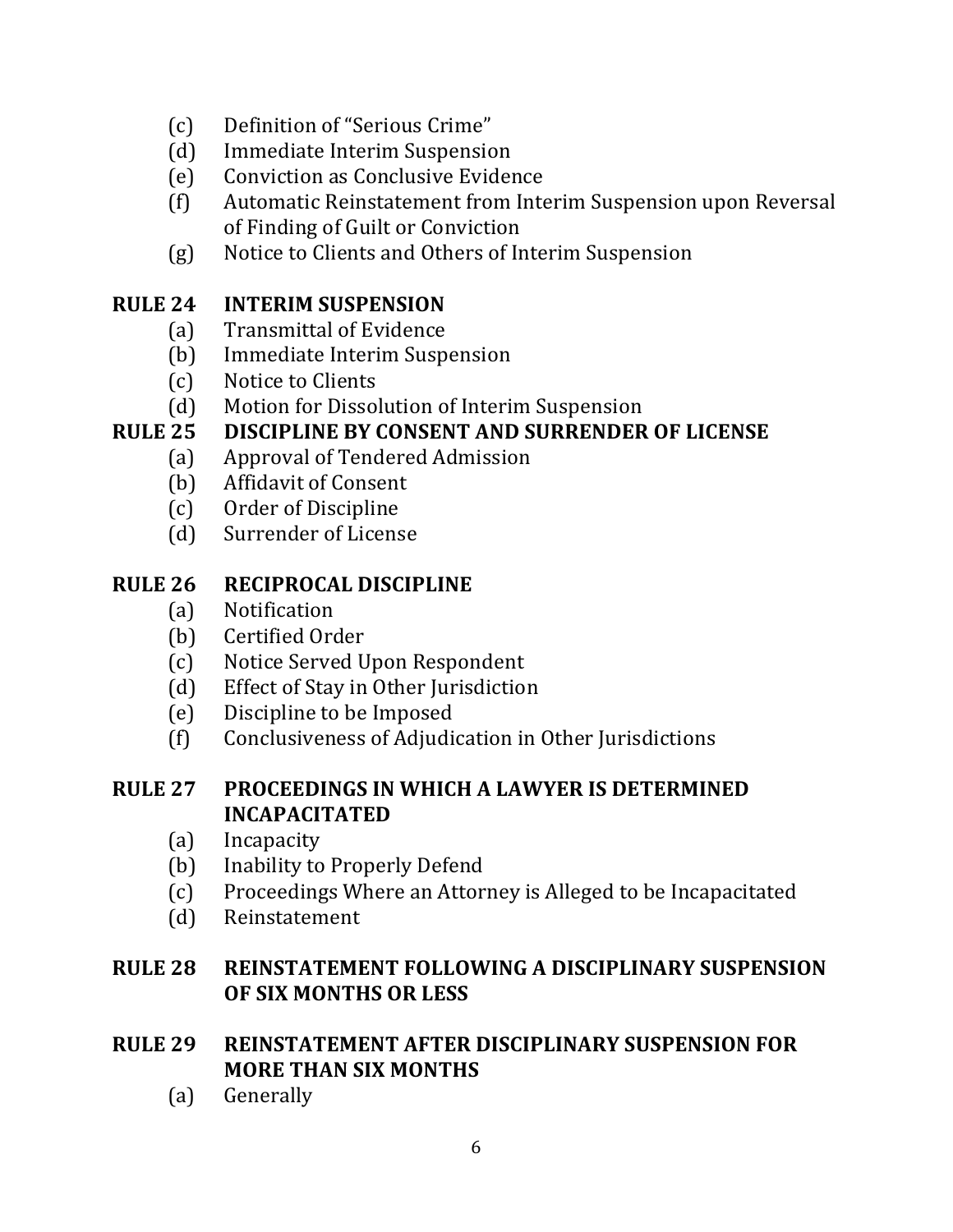- (b) Petition
- (c) Service of Petition
- (d) Publication of Notice of Petition
- (e) Criteria for Reinstatement
- (f) Review of Petition
- (g) Hearing; Report
- (h) Decision as to Reinstatement
- (i) Conditions of Reinstatement
- (j) Reciprocal Reinstatement

## **RULE 30 ABATEMENT OR MODIFICATION OF CONDITIONS OF DISCIPLINE OR REINSTATEMENT**

#### **RULE 31 NOTICE TO CLIENTS, ADVERSE PARTIES, AND OTHER COUNSEL**

- (a) Recipients of Notice; Contents
- (b) Special Notice
- (c) Duty to Maintain Records
- (d) Return of Client Property
- (e) Refund of Fees
- (f) Withdrawal from Representation
- (g) New Representation Prohibited
- (h) Affidavit Filed with Court

## **RULE 32 RECEIVER**

- (a) Appointment of Receiver
- (b) Receiver's Discharge Plan
- (c) Term of Receiver
- (d) Client Rights
- (e) Liability
- (f) Pleadings

#### **RULE 33 TRANSITION**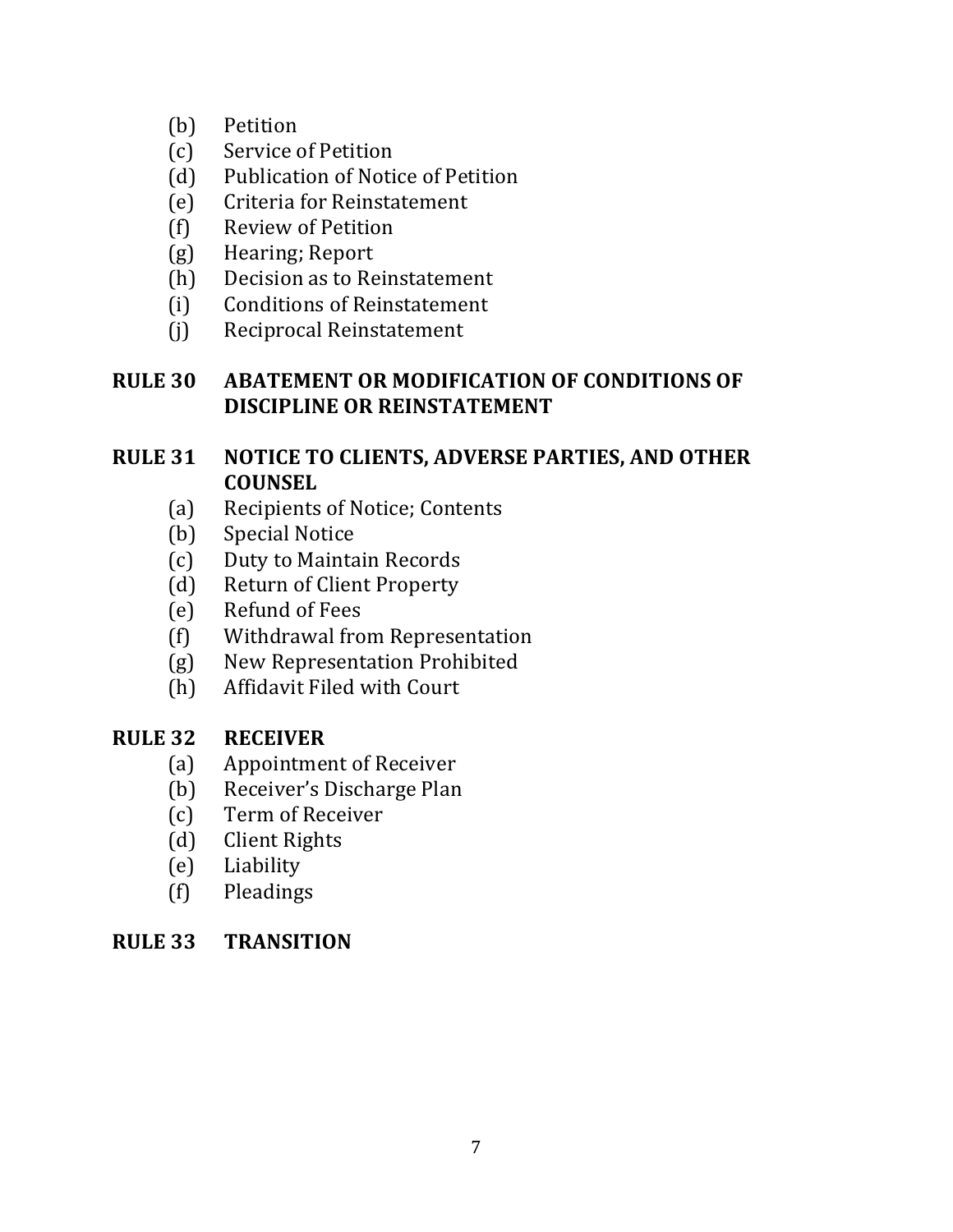#### **PREAMBLE AND TERMINOLOGY**

There is hereby established a comprehensive system of regulation of the legal profession in the State of Maine to encourage and promote competent and ethical practice by members of the Maine Bar, and to make these standards known to members of the public, so that they may have confidence in the legal profession in Maine. These Bar Rules supplement existing statutory regulation and processes, such as those established in 4 M.R.S.  $\S$ § 851 and 858, and the inherent authority of the courts to regulate attorney conduct. Attorney regulation includes, but is not limited to, registration, fee arbitration, ethical guidance, and discipline.

Terms used in these Rules shall have the following meanings, unless the context clearly requires a different meaning:

"Action" means a civil judicial or administrative proceeding brought to enforce, redress, or protect a right.

**"Active status"** means an attorney duly admitted to the practice of law in Maine, currently registered and in good standing with the Board.

"Allowable reasonable fees" for IOLTA accounts are per check charges, per deposit charges, sweep fees, fees in lieu of a minimum balance, federal deposit or share insurance fees, and reasonable IOLTA account administrative or maintenance fees. All other fees are the responsibility of, and may be charged to the lawyer maintaining the IOLTA account. Fees or charges in excess of the interest or dividends earned on the account for any month or quarter shall not be taken from interest or dividends earned on other IOLTA accounts or from the principal of the account.

**"Alternatives to Discipline Program"** means any program, authorized by the Court, to which an attorney may be referred in lieu of discipline, including fee arbitration, arbitration, mediation, law office management assistance, lawyer assistance programs, counseling, continuing legal education programs, or any other program authorized by the Court.

**"Approved Legal Services Organization"** means a pro bono publico legal services program sponsored by a court-annexed program, the Maine State Bar Association, the University of Maine School of Law; a nonprofit organization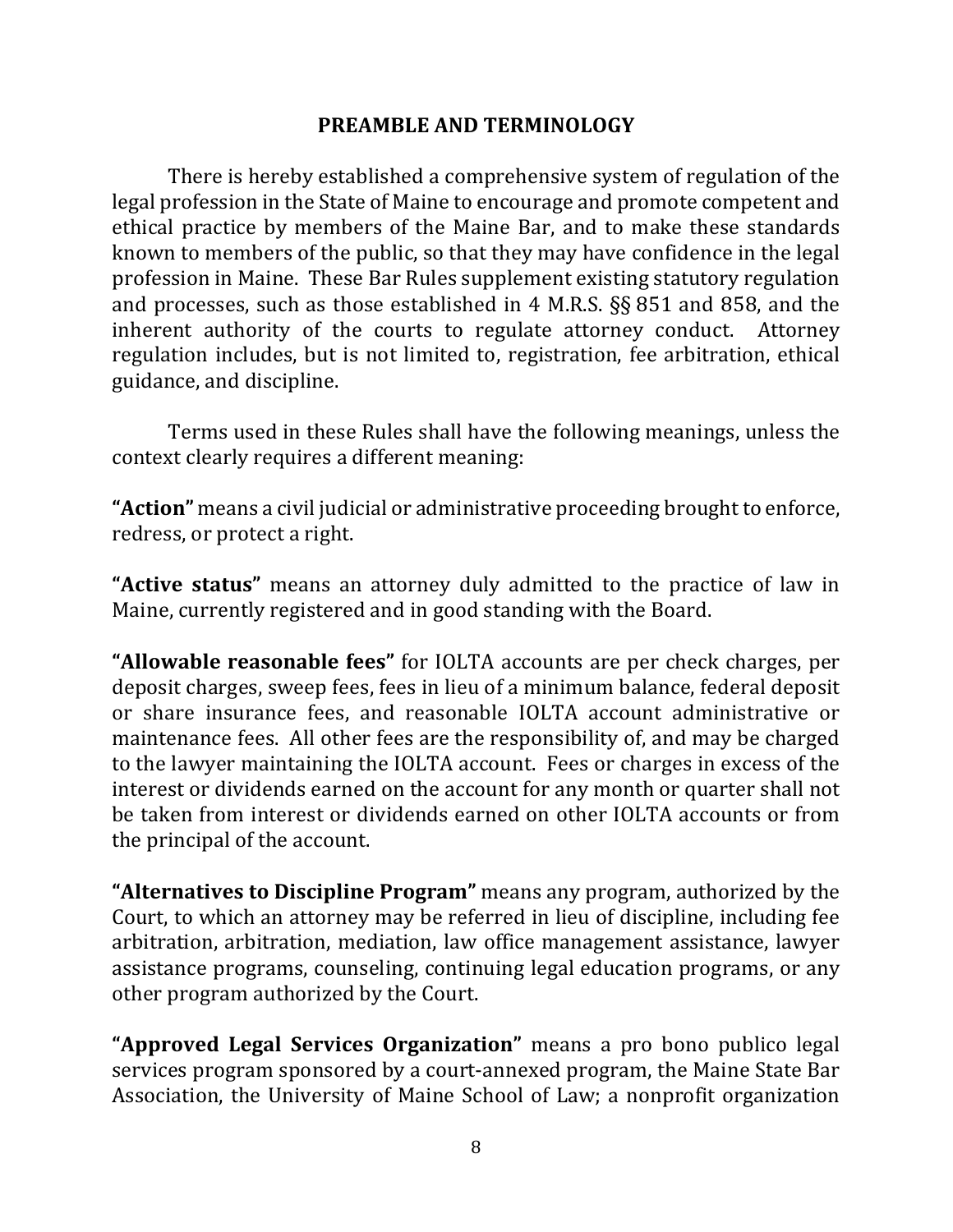that provides legal services to persons of limited means and that receives funding from the federal Legal Services Corporation, the Maine Justice Foundation, or the Maine Civil Legal Services Fund; or any other nonprofit legal services organization designated by the Court.

**"Attorney"** and "lawyer" are used interchangeably, and mean a person admitted to the practice of law in Maine or any other person who appears, participates or otherwise engages in the practice of law in Maine.

**"Award"** means the decision of the arbitrators in the fee arbitration proceeding.

**"Bar Counsel"** means the attorneys employed by the Board to perform the prosecutorial function in lawyer disciplinary matters, or Special Counsel retained by the Board pursuant to Rule  $2(a)$ .

**"Board"** means the Board of Overseers of the Bar.

**"Board Clerk"** means the attorney employed by the Board to perform advisory, review, and administrative functions as set forth in these Rules.

**"Central Intake Office"** means an office staffed by a Board Clerk that has certain administrative and review functions as set forth in these Rules.

**"CLE"** means continuing legal education.

**"Client"** means a person, public officer, corporation, association, or other organization or entity, either public or private, who receives professional legal services from an attorney.

"Client Protection Fund" means the Maine Lawyers' Fund for Client Protection.

**"Commission**" means either Fee Arbitration Commission, Grievance Commission, or Professional Ethics Commission.

**"Complainant"** means the party filing a grievance complaint.

"Court" means the Maine Supreme Judicial Court.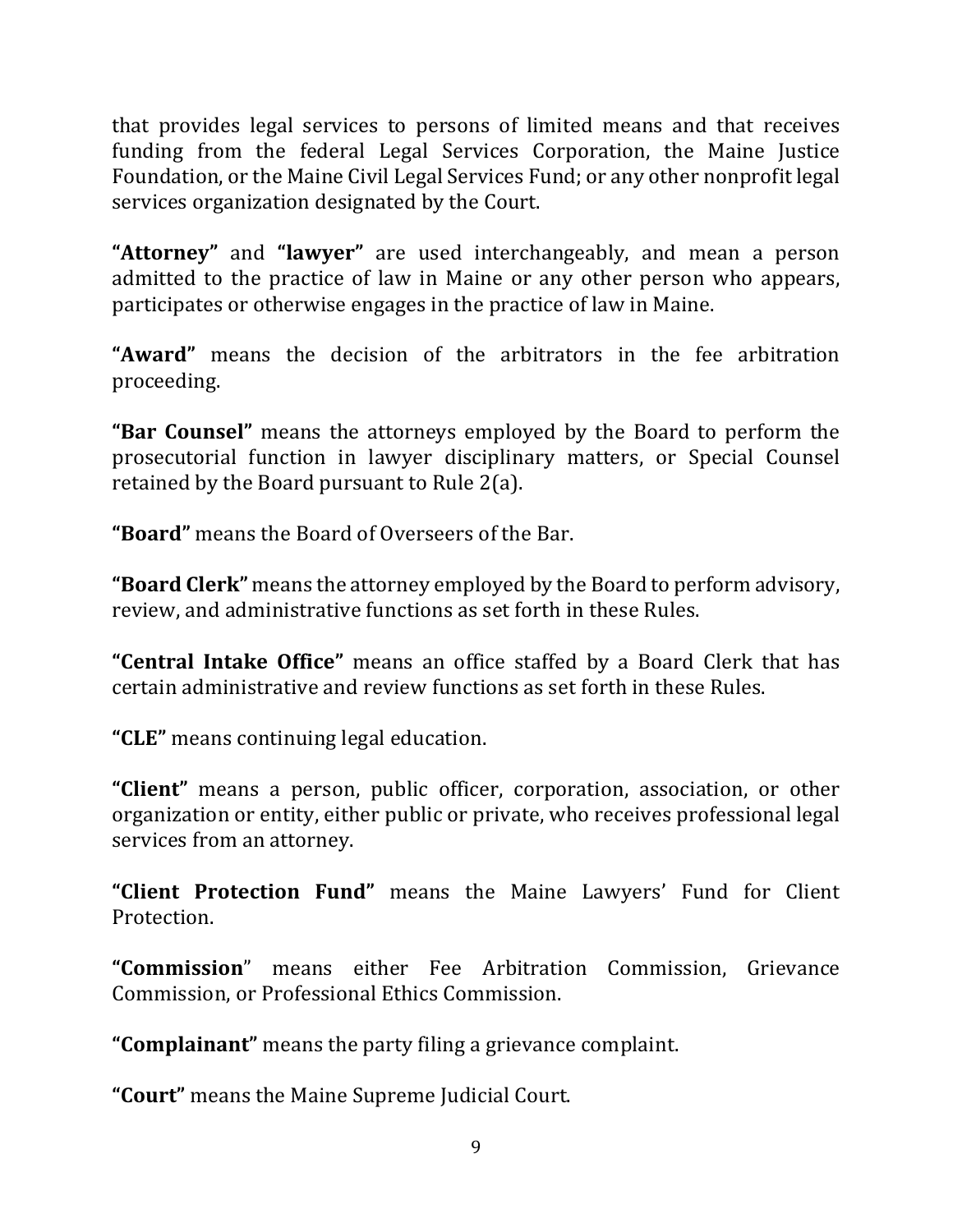**"Executive Clerk of the Court"** means the Clerk of the Maine Supreme Judicial Court. 

**"Executive Director"** means the attorney employed by the Board to perform the administrative and executive functions of the Board.

**"Fee Arbitration Commission"** means a creation of the Maine Supreme Judicial Court, under the jurisdiction of the Board of Overseers of the Bar, that provides an efficient and less formal adjudication process for attorney-client fee disputes.

**"Financial institution"** includes a bank, savings and loan association, credit union, savings bank, and any other business or person that accepts for deposit funds held in trust by lawyers.

"**Good standing**" means an attorney, not currently suspended or disbarred, duly admitted to the practice of law in Maine or, if specifically referenced in the applicable rule, other jurisdictions.

**"Inactive status"** refers to the status of an attorney in good standing who is not engaged in the practice of law in Maine.

**"Judge(s)"** means Justices of the Maine Supreme Judicial Court, Justices of the Maine Superior Court, Judges of the Maine District Court, Maine Family Law Magistrates, Judges and Magistrates of the United States District Court for the District of Maine, Maine Judges of the United States Court of Appeals for the First Circuit, and Judges of the United States Bankruptcy Court for the District of Maine.

**"Judicial Law Clerk" means** an attorney serving in a non-administrative position who provides assistance to a judge in researching issues before the court and in writing memoranda and opinions.

**"Grievance Commission"** means the attorney disciplinary body appointed by and responsible to the Board.

"**IOLTA**" means Interest on Lawyers' Trust Accounts.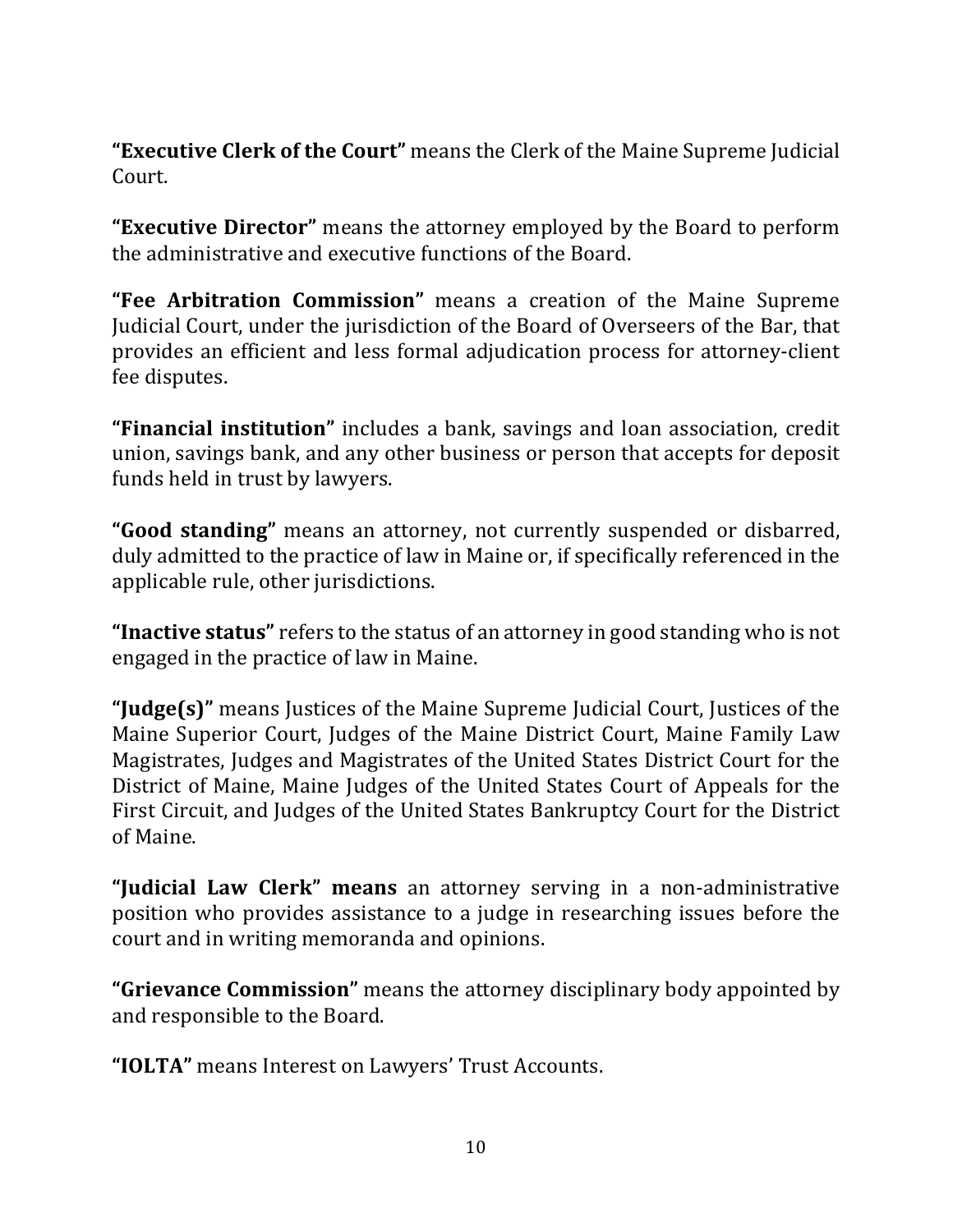**"IOLTA account"** means a pooled trust account earning interest or dividends at an eligible institution in which a lawyer or law firm holds funds on behalf of  $client(s)$ , which funds are small in amount or held for a short period of time such that they cannot earn interest or dividends for the client in excess of the costs incurred to secure such income.

**"Maine Assistance Program"** refers to the Maine Assistance Program for Lawyers and Judges, which offers confidential assistance to help individuals identify and address problems with alcoholism, drug abuse, and mental or emotional disorders.

**"Monitor"** means an attorney appointed by the Grievance Commission or the Court to provide a system of accountability and support to a respondent attorney.

**"Notice of dishonor"** refers to the notice that a financial institution is required to give, under the laws of Maine, upon presentation of an instrument that the institution refuses to pay upon presentment.

**"Panel"** means three members of the Grievance Commission or the Fee Arbitration Commission assigned to adjudicate and issue a decision.

**"Party"** means a person or entity directly involved in a grievance or fee arbitration proceeding.

"Petition" means a written request for fee arbitration in a form approved by the Commission.

"Petitioner" means the party requesting fee arbitration, Bar Counsel prosecuting a Grievance Commission proceeding, or an attorney seeking reinstatement following suspension or disbarment.

**"Probation"** means a discipline imposed where certain conditions are placed on an attorney's practice.

**"Properly payable"** describes an instrument that, if presented in the normal course of business, is in a form requiring payment under the laws of this jurisdiction.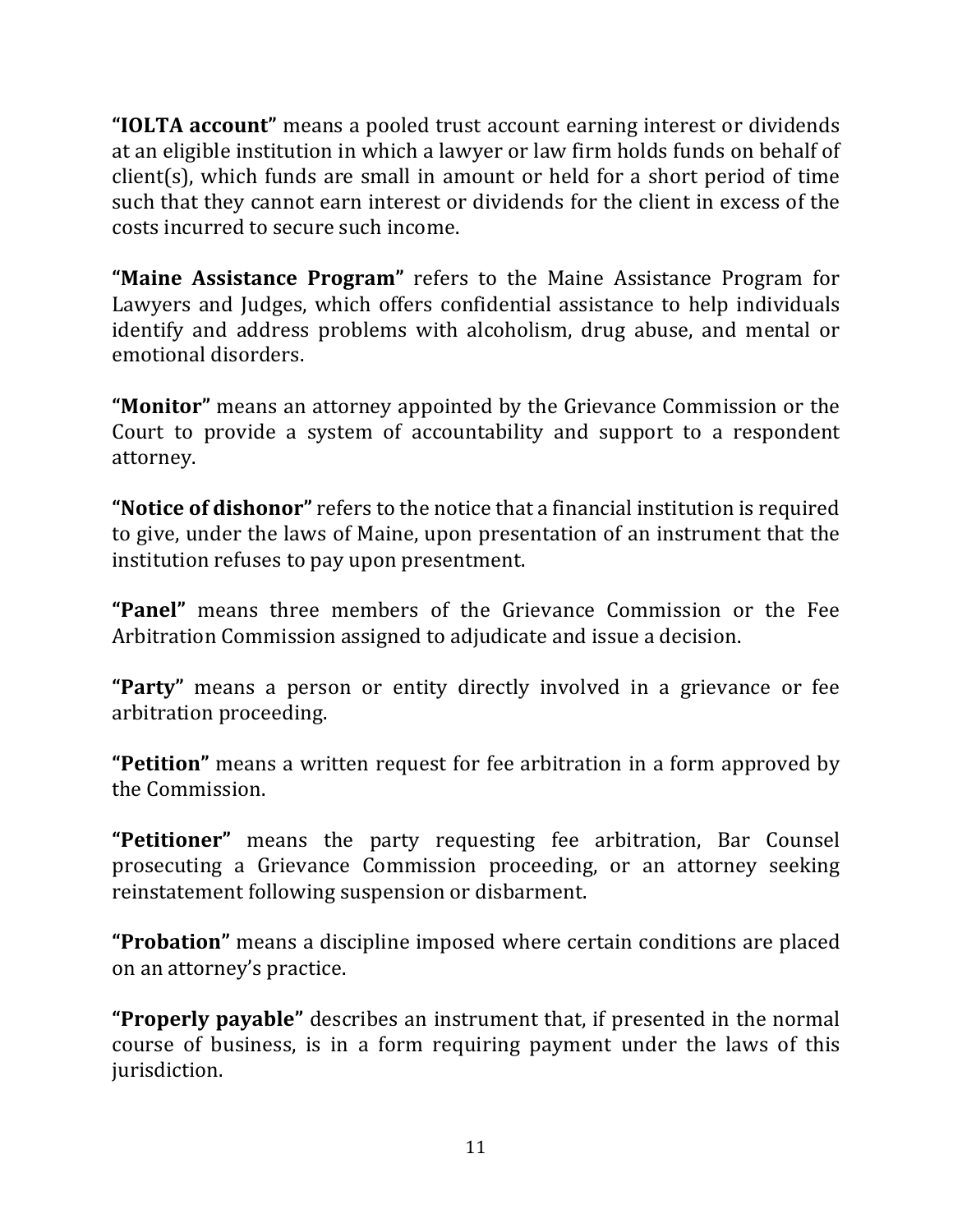**"Professional Ethics Commission"** means a commission that renders formal and informal written advisory opinions to the Court, Board, Grievance Commission, Bar Counsel, and members of the Maine bar involving interpretation and application of the Maine Rules of Professional Conduct to lawyer conduct.

**"Proxy"** means an attorney named in another attorney's registration statement who will act to protect the interests of clients and conclude the law practice of an attorney who is incapacitated, suspended, or disbarred; or who has disappeared or died.

"Public member" means a Maine resident appointed by the Court to serve on the Board or a Maine resident appointed by the Board to serve on a Commission who has not been admitted to practice law in any jurisdiction.

**"Receiver"** means a licensed Maine attorney in good standing who is appointed by the Court to act to protect the interests of clients and conclude the law practice of an attorney who is incapacitated, suspended, or disbarred; or who has or disappeared or died.

**"Registration documents"** means those documents that the Board requires each attorney to file on an annual basis, consisting of a registration statement, Continuing Legal Education Annual Report [Rule  $5(e)$ ], and IOLTA Election Form [Rule 6(b)], and such other documents as the Board may from time to time direct.

"Registration status" means registration categories established by the Board.

**"Respondent"** or **"respondent attorney"** means the attorney with whom petitioner has a fee dispute, or an attorney who is the subject of a grievance complaint or disciplinary proceeding.

**"Single Justice"** means a single justice or judge of Maine's trial courts or of the Supreme Judicial Court, designated by the Chief Justice of the Supreme Judicial Court. This includes active retired justices of the Supreme Judicial Court and active retired justices and judges of the trial courts.

**"Surrender"** means withdrawal from the practice of law in the State of Maine in order to avoid disciplinary proceedings, or in lieu of any other sanction.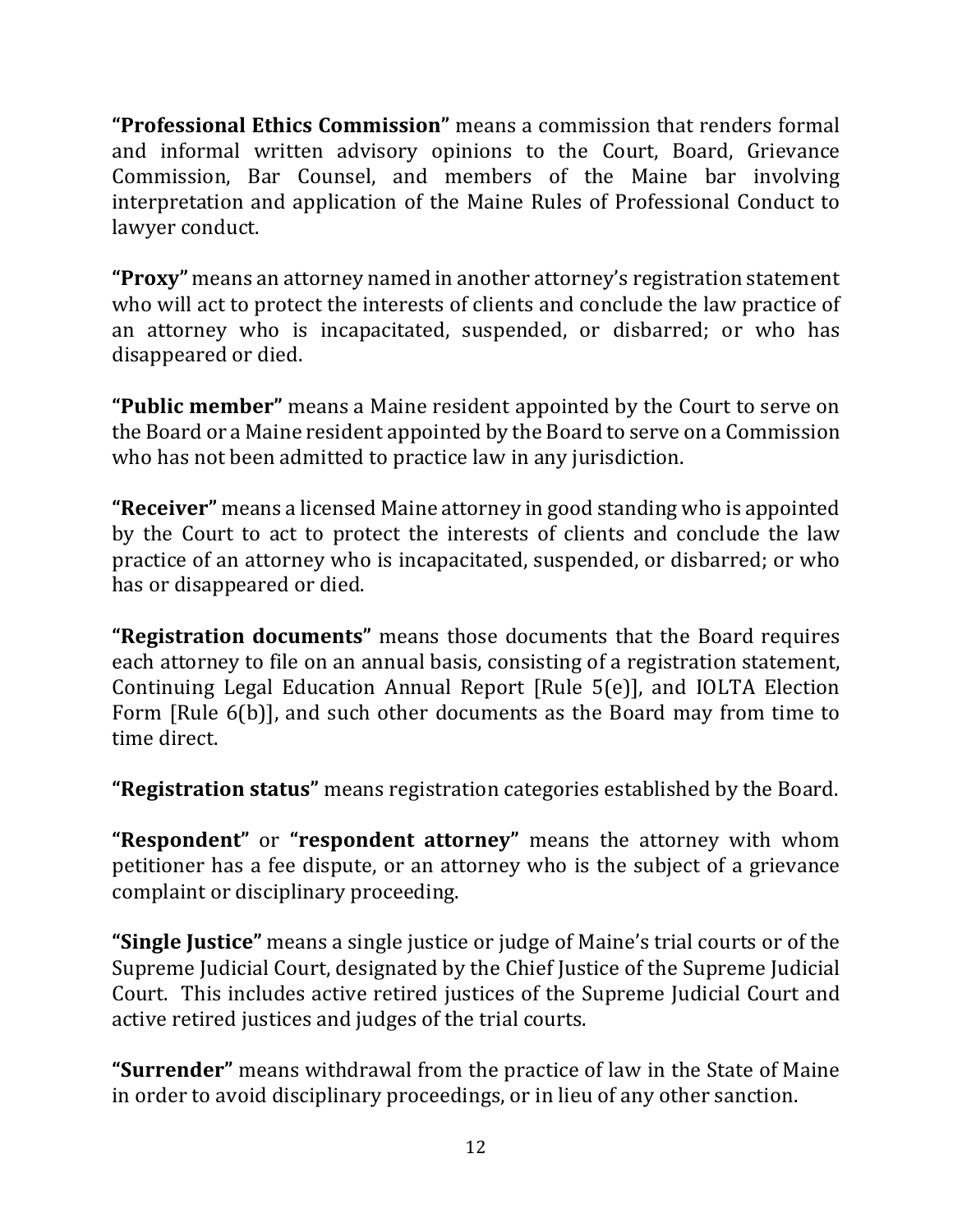#### **I. BOARD OF OVERSEERS OF THE BAR**

#### **RULE 1. STRUCTURE**

**(a) Board.** The Board is established as the statewide agency to administer the regulation of lawyers. The Board oversees a Grievance Commission as provided in Rule 9; Bar Counsel as provided in Rule 2; a Fee Arbitration Commission as provided in Rule 7; a Professional Ethics Commission as provided in Rule 8; and staff appointed by the Board and/or the Executive Director. The Board is a unitary entity responsible for educational, prosecutorial, and adjudicative functions; however, to avoid unfairness, these functions shall be separated within the agency insofar as practicable. The prosecutorial functions shall be directed by Bar Counsel and performed, insofar as practicable, by Board employees. The adjudicative functions shall be directed by the Board Clerk and performed, insofar as practicable, by Board employees, practicing lawyers, and public members serving on the Board, the Grievance Commission, and the Fee Arbitration Commission. The Board's administrative and executive functions shall be performed by the Executive Director, who shall report directly to the Board. The Executive Director shall not perform or direct the prosecutorial or adjudicative functions of Bar Counsel or the Board Clerk.

**(b) Appointment.** Nine Board members shall be appointed by the Court, three of whom shall be public members appointed on the recommendation of the Governor and six of whom shall be lawyers admitted to practice in Maine. The terms of all members shall be for three years. No member shall serve more than two consecutive three-year terms, except that members may continue to serve until a replacement has been appointed.

**(c) Designation of Officers.** The Court shall periodically designate one member of the Board as Chair and another as Vice Chair. The Chair, and in the Chair's absence the Vice Chair, shall perform the duties associated with that office.

#### **(d) Board Action and Recusal.**

(1) *Quorum.* Five members shall constitute a quorum for any meeting of the Board. The Board may act through the concurrence or vote of a majority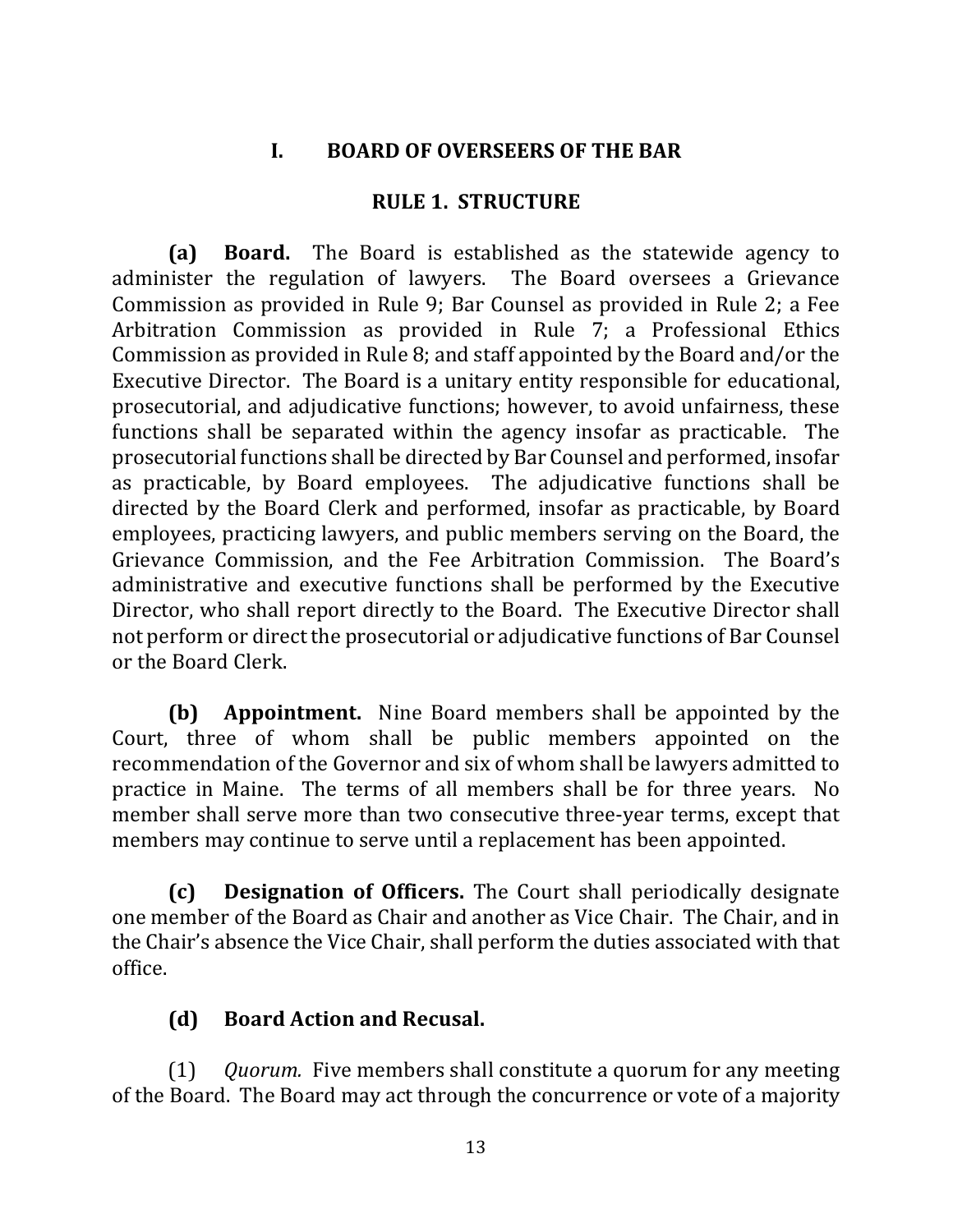of the members present at a duly constituted meeting. After reasonable notice to all members and with the consent of all participating members, a meeting may be duly constituted and action taken by means of a telephone or video conference or other communications equipment enabling all members participating in the meeting to hear one another. Meetings of the Board shall be open to the public, except those portions of the meetings wherein the Board (1) consults with counsel pertaining to contemplated or pending litigation, or proceedings pending before the Grievance Commission, the Fee Arbitration Commission, and/or the Court;  $(2)$  considers matters pertaining to the personnel of the Board and/or appointments to the Board; or  $(3)$  considers other matters made confidential or private by these Rules, court order, or law.

(2) *Recusal.* If a Grievance Commission panel finds probable cause for a public disciplinary hearing or authorizes Bar Counsel to file an Information and the respondent attorney is a member of the Board, the remaining members of the Board shall determine whether the nature of the allegations should disqualify that member from performing Board responsibilities until such time as the pending matter is concluded.

(3) *Representation Prohibition.* No member of the Board may be legal counsel for a party in any proceedings under these Rules. When a member of his or her firm serves as legal counsel for a party in any proceeding under these Rules, the Board member shall be ineligible to perform Board responsibilities relating to that proceeding. The Board member shall remain eligible to perform Board responsibilities unrelated to that proceeding, provided that the Board member is timely screened from any participation in or relating to that proceeding, at both the Board member's firm and the Board.

(4) Board members may not testify voluntarily in any proceedings under these Rules or as an expert witness in any court proceeding in the field of ethics.

(5) Board members may not serve as probation monitors and shall be recused from participating in any matter where a member of the Board member's firm is serving as a probation monitor.

**(e)** Compensation. Board and Commission members shall receive no compensation for their services but may be reimbursed for travel and other expenses incidental to the performance of their duties.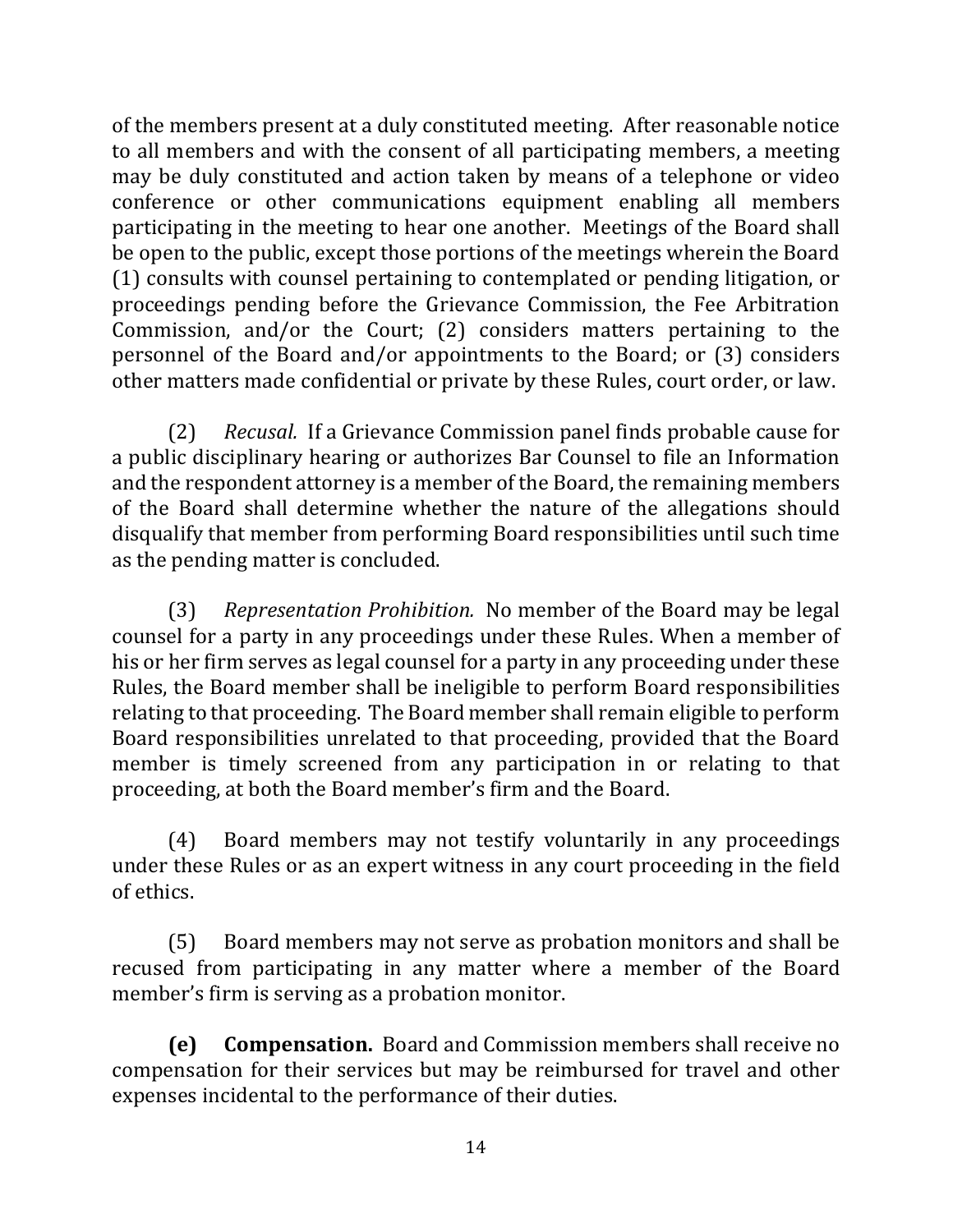**(f) Expenses and Financial Policies.** Board expenses shall be paid out of the funds collected under these Rules. The Board may, subject to the Court's approval, adopt financial policies and procedures that are not inconsistent with these Rules.

**(g) Roster of Lawyers.** The Board shall maintain current information relating to all lawyers admitted to the Maine Bar including, but not limited to, the following:

 $(1)$  full name and all names under which the lawyer has been admitted or practiced;

 $(2)$  date of birth;

(3) current office address, telephone number, and email address;

(4) current residence address, telephone number, and email address;

(5) date of admission to the Maine Bar;

(6) registration status and the date of any transfer to or from a status;

(7) social security or federal identification number;

 $(8)$  other jurisdictions in which the lawyer is admitted and date of admission;

(9) location and account numbers in which clients' funds are held by the lawyer;

(10) nature, date, and place of any discipline imposed and any reinstatements in any other jurisdiction;

 $(11)$  whether the lawyer, if engaged in the private practice of law, maintains professional liability insurance (*see* Rule 4(b)(4));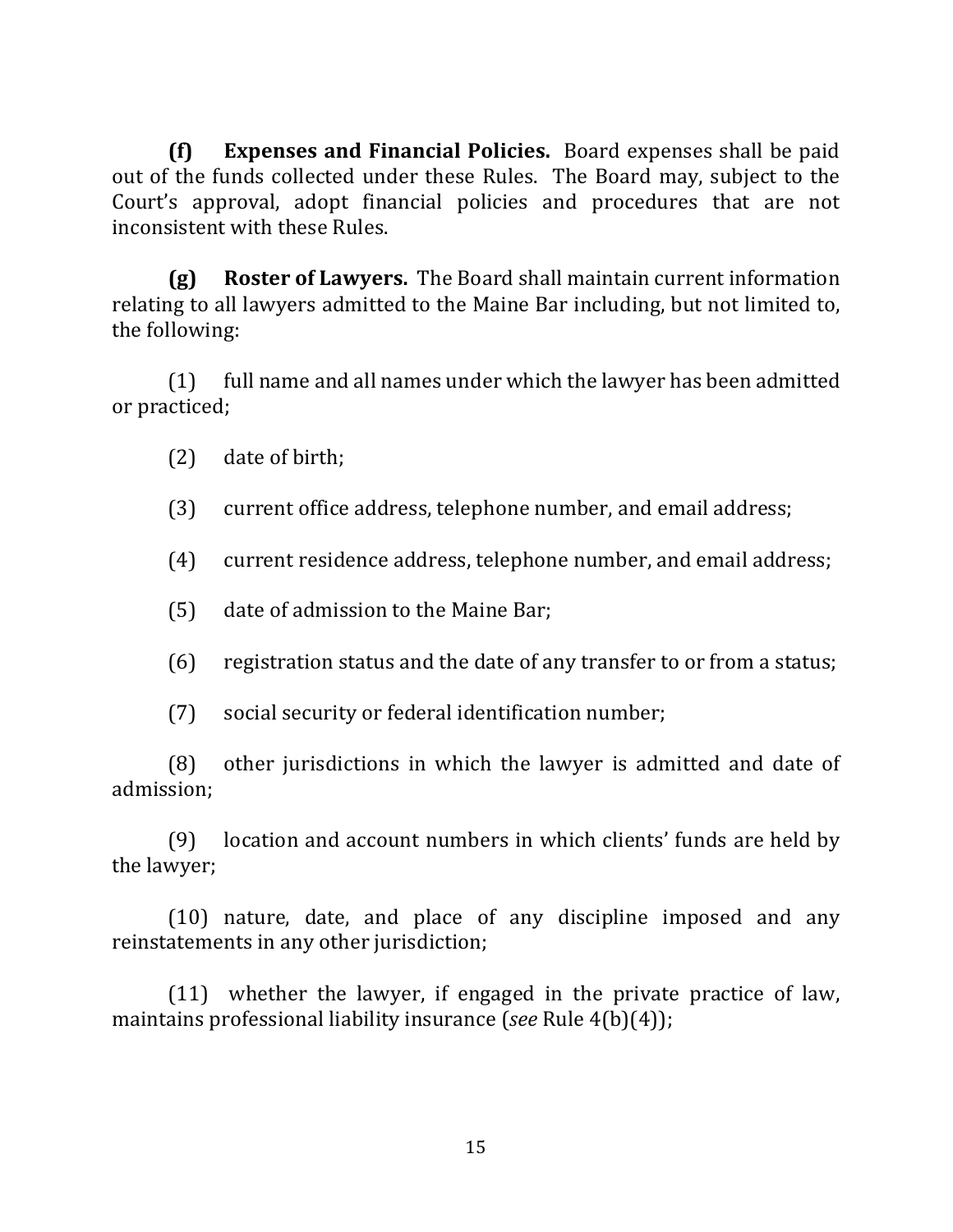$(12)$  if engaged in the private practice of law in Maine, the name of an active status attorney who has consented to serve as a proxy on behalf of the attorney (see Rule 32);

 $(13)$  the bar number assigned to every admitted lawyer; and

 $(14)$  an email address to be used by other parties and the courts for electronic service of documents, notices, and any other records through any electronic court systems implemented by the Maine Judicial Branch.

The information submitted pursuant to this rule shall be made available to the public with the exception of information deemed confidential by the Board.

**(h) Powers and Duties.** The Board shall have the following powers and duties:

(1) to propose rules of procedure for lawyer discipline proceedings for promulgation by the Court, and to comment on the enforceability of existing and proposed Maine Rules of Professional Conduct. In furtherance hereof, the Board may establish or designate such commissions, agencies, or persons to assist its study as it shall deem advisable

(2) to review periodically with the Court the operation of the Board;

(3) to enforce attorney compliance with these Rules, the procedures and regulations adopted thereunder, and the Maine Rules of Professional Conduct;

(4) subject to the Court's approval, to appoint, compensate, and supervise the Bar Counsel and the Executive Director;

(5) to appoint and compensate other legal, prosecutorial, and administrative staff to assist the Board in its functions:

(6) to appoint members to the Grievance Commission, Fee Arbitration Commission, and Professional Ethics Commission;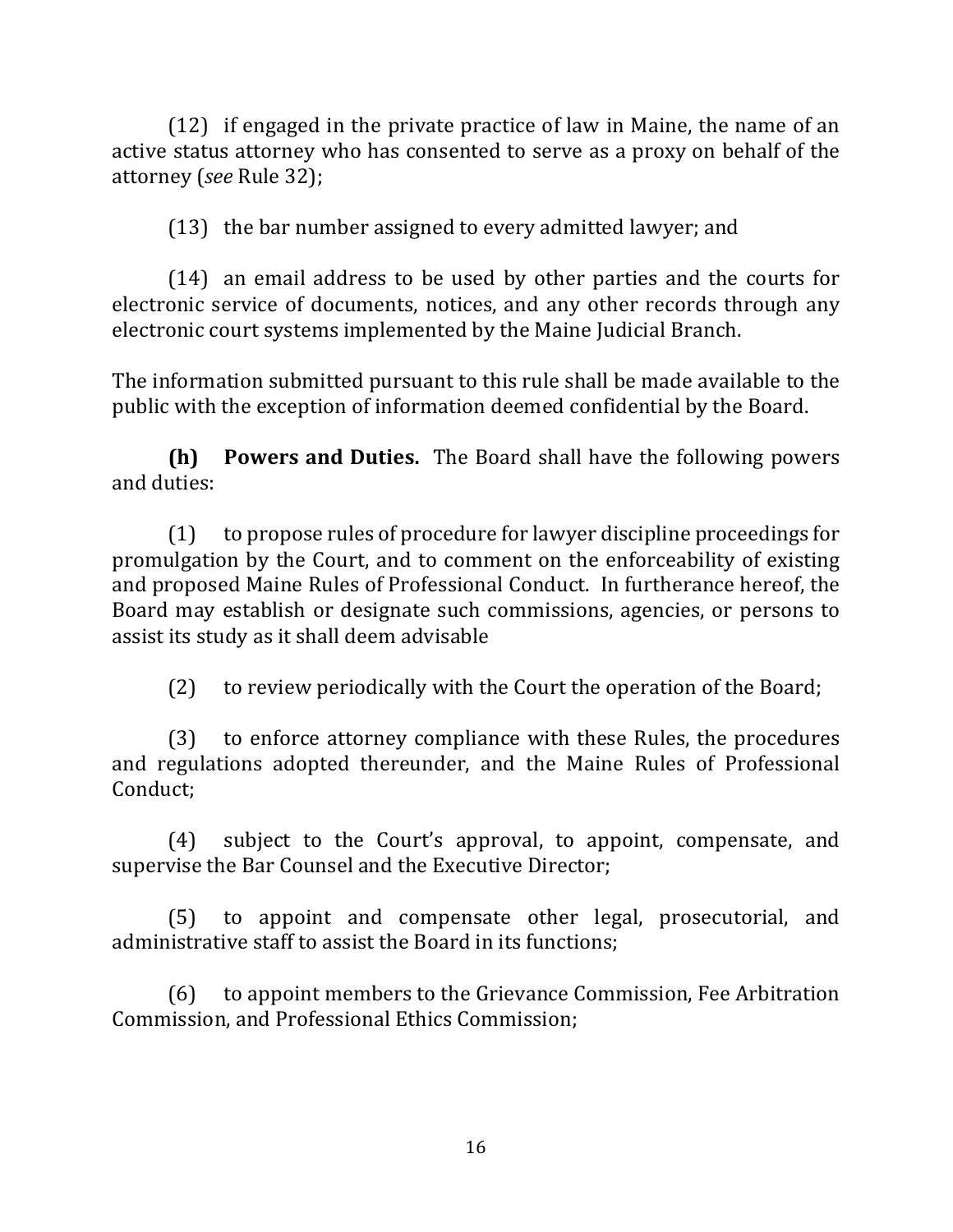$(7)$  to inform the public about the existence and operation of the system and the disposition of each matter in which public discipline has been imposed, or a lawyer has been reinstated or readmitted;

 $(8)$  to prepare and file with the Court for approval in May of each year its budget for the next fiscal year, with the Board's recommendation as to the amount of fees to be assessed to members of the bar and ancillary organizations;

(9) to prepare, approve, and file an Annual Report with the Court;

(10) to adopt personnel and financial policies and procedures (*see* Rule  $1(f)$ ;

 $(11)$  to establish procedures for and supervise the registration of all attorneys admitted to the practice of law and compile and keep current a register for the Court of all persons admitted as members of the Maine Bar, and a record of the death, or termination or suspension of the right of any such person to practice law in Maine;

(12) to adopt and publish its own rules of procedure and such regulations as are not inconsistent with these Rules;

(13) to delegate, in its discretion, to the Chair or Vice Chair the power to act for the Board on administrative and procedural matters;

 $(14)$  to furnish to the State Tax Assessor each year the names, addresses, social security or federal identification numbers, and other identifying information of all attorneys registered with the Board as the State Tax Assessor may require;

 $(15)$  to receive and act on applications from organizations for approval to recognize, designate, or certify attorneys admitted to practice in Maine as having expertise in one or more areas of law;

(16) to perform any adjudicative and/or appellate review functions as defined by these Rules;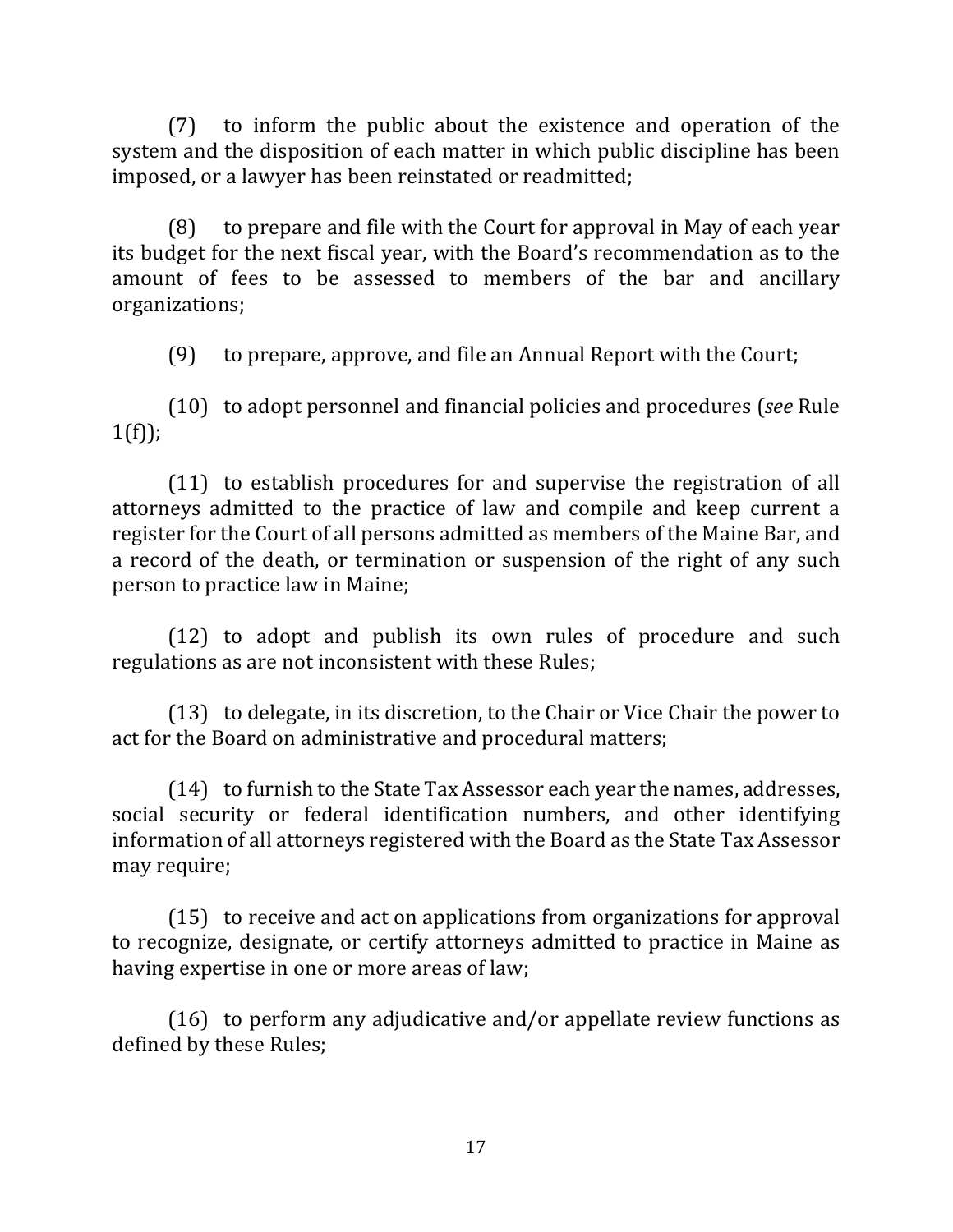$(17)$  to maintain the confidentiality of matters coming before the Board; and

(18) any other powers and duties as are not inconsistent with these Rules.

**(i) Destruction of Confidential Documents.** Upon conclusion of service, members shall take reasonable steps to destroy all documents, in paper or electronic format, relating to the proceedings of the Board and subject to the confidentiality provisions of these Rules.

**(i) Executive Director.** The Executive Director shall be a lawyer admitted to practice in Maine.

(1) *Responsibilities.* Under the direction and supervision of the Board, the Executive Director is responsible for

(A) the administrative functions of the Board, including but not limited to, the day to day operation of the Board, the management and supervision of all Board employees, the keeping of the Board's accounts and financial reports, and the keeping of a current register of all persons admitted to the Maine Bar; and

(B) the executive functions of the Board, including, but not limited to, the execution of the Board's mission and policies to promote the competent practice of law through regulation and education, and the provision of general and legal advice to the Board.

(2) *Ethical Obligations.* The Executive Director shall maintain the confidentiality of matters coming before the Board. The Executive Director shall not engage in the private practice of law or participate in activities that would, appear, to a reasonable person, to undermine the Executive Director's integrity. The Executive Director may lecture at continuing legal education seminars on topics relating to ethics or professionalism provided that the Executive Director shall do so without compensation and may render advisory opinions, along with Bar Counsel, pursuant to Rule  $2(c)$ . The Executive Director may be reimbursed for travel and ancillary expenses.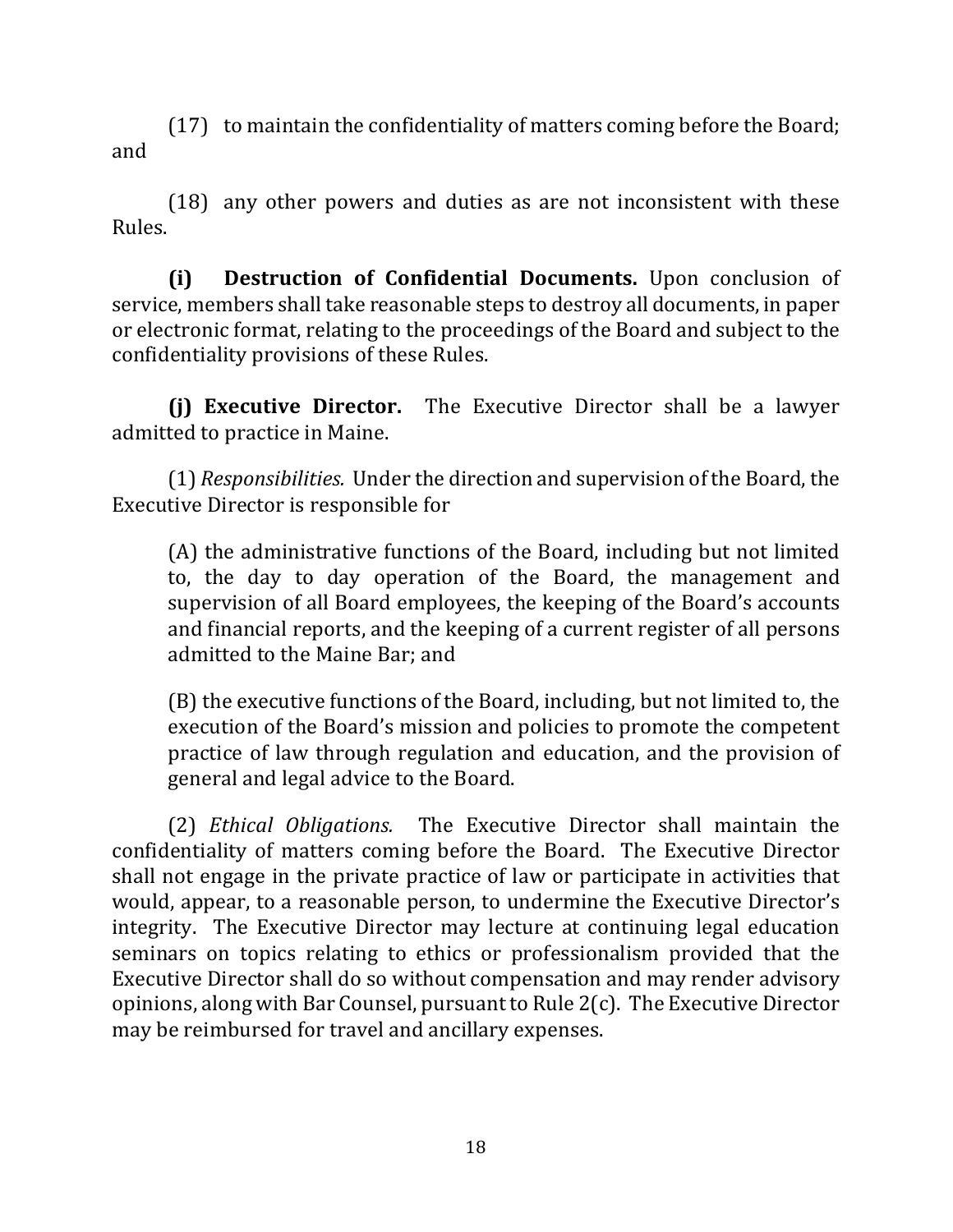#### **RULE 2. BAR COUNSEL**

**(a) Appointment.** The Board, subject to the Court's approval, shall appoint a lawyer admitted to practice in Maine to serve as Bar Counsel. The Board may also appoint Assistant Bar Counsel or Deputy Bar Counsel as deemed necessary. Neither Bar Counsel nor any attorney employed on a fulltime basis as an Assistant or Deputy Bar Counsel shall engage in the private practice law, or participate in activities that (1) will lead to Bar Counsel's frequent disqualification or  $(2)$  would appear, to a reasonable person, to undermine Bar Counsel's integrity. As needed, the Board has the power to employ Special Counsel, who shall not be subject to the prohibition of the private practice of law.

**(b) Powers and Duties.** Bar Counsel shall perform all prosecutorial functions on behalf of the Court and the Board hereunder, and have the following powers and duties:

 $(1)$  to evaluate all information coming to the attention of the office of Bar Counsel to determine whether such information concerns a lawyer subject to the jurisdiction of the Board;

 $(2)$  to investigate all information coming to the attention of the office of Bar Counsel that, if true, would be grounds for discipline, and to investigate all facts pertaining to petitions for reinstatement;

 $(3)$  to make referrals to the Central Intake Office, to issue stays, dismiss complaints, recommend dismissals with a warning, refer respondent to the Alternatives to Discipline Program pursuant to Rule 13(c), or file formal charges with respect to each matter brought to the attention of the Board;

(4) to prosecute before Grievance Commission panels, the Board, and/or the Court any appropriate discipline and reinstatement proceedings;

(5) to supervise staff needed for the performance of prosecutorial functions;

 $(6)$  to notify the complainant and the respondent when Bar Counsel dismisses a complaint, including but not limited to providing to the complainant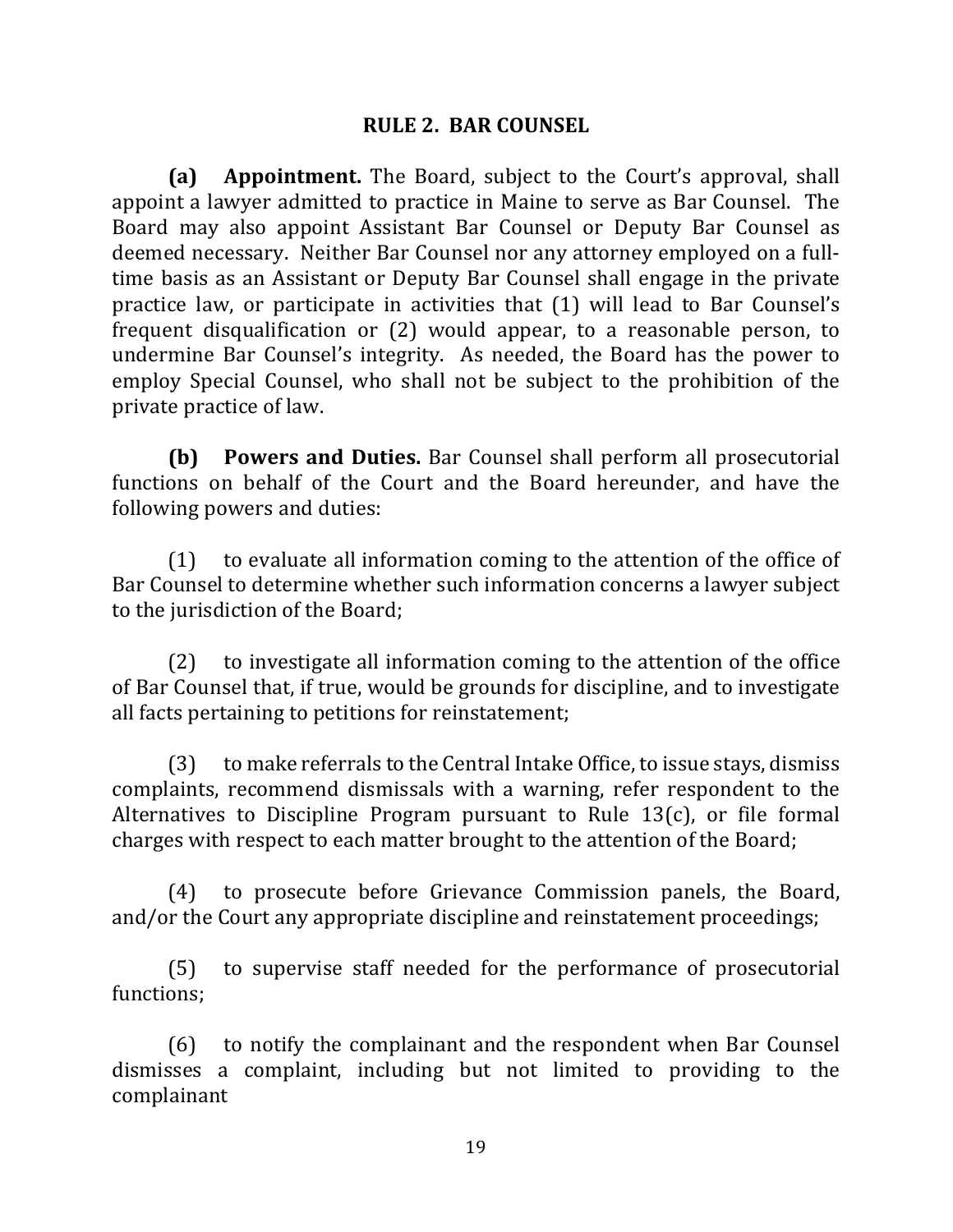$(A)$  a copy of any written communication from the respondent to Bar Counsel relating to the matter except information that is subject to the privilege of one other than the complainant; and

(B) a concise written statement of the facts and reasons supporting a dismissal at the conclusion of Bar Counsel's investigation and a copy of the written guidelines for dismissal issued pursuant to Rule  $3(a)(5)$ , provided that the complainant shall be given a reasonable opportunity to rebut statements of the respondent before the complaint is dismissed;

(7) to issue written guidelines for use by the Central Intake Office and Bar Counsel to determine which matters shall be dismissed for failure to allege facts that, if true, would constitute grounds for disciplinary action;

 $(8)$  to seek reciprocal discipline when informed of any public discipline imposed in any other jurisdiction; and

(9) to encourage and promote competent and ethical practice by members of the Maine Bar by organizing, participating in, and presenting CLE programs.

**(c) Advisory Opinions.** Upon request by an attorney licensed to practice law in Maine, Bar Counsel may render confidential, informal, nonbinding advisory opinions to such attorney concerning interpretation or applicability of these Rules or the Maine Rules of Professional Conduct, provided that (1) the facts describe and involve the conduct of the particular inquiring attorney, or another attorney at that attorney's law firm, and (2) at the time of any such informal advisory opinion, the inquiring attorney is informed by Bar Counsel that such an opinion is not binding and may be subject to eventual revision or reversal by either the Grievance Commission or the Professional Ethics Commission. Such opinions may be provided orally or in writing. Bar Counsel may also assist the Professional Ethics Commission in performing its duties under these Rules.

Should a complaint be filed involving the subject matter and the attorney who requested the advisory opinion, the Bar Counsel who rendered the opinion shall be recused from any investigation and prosecution of the complaint.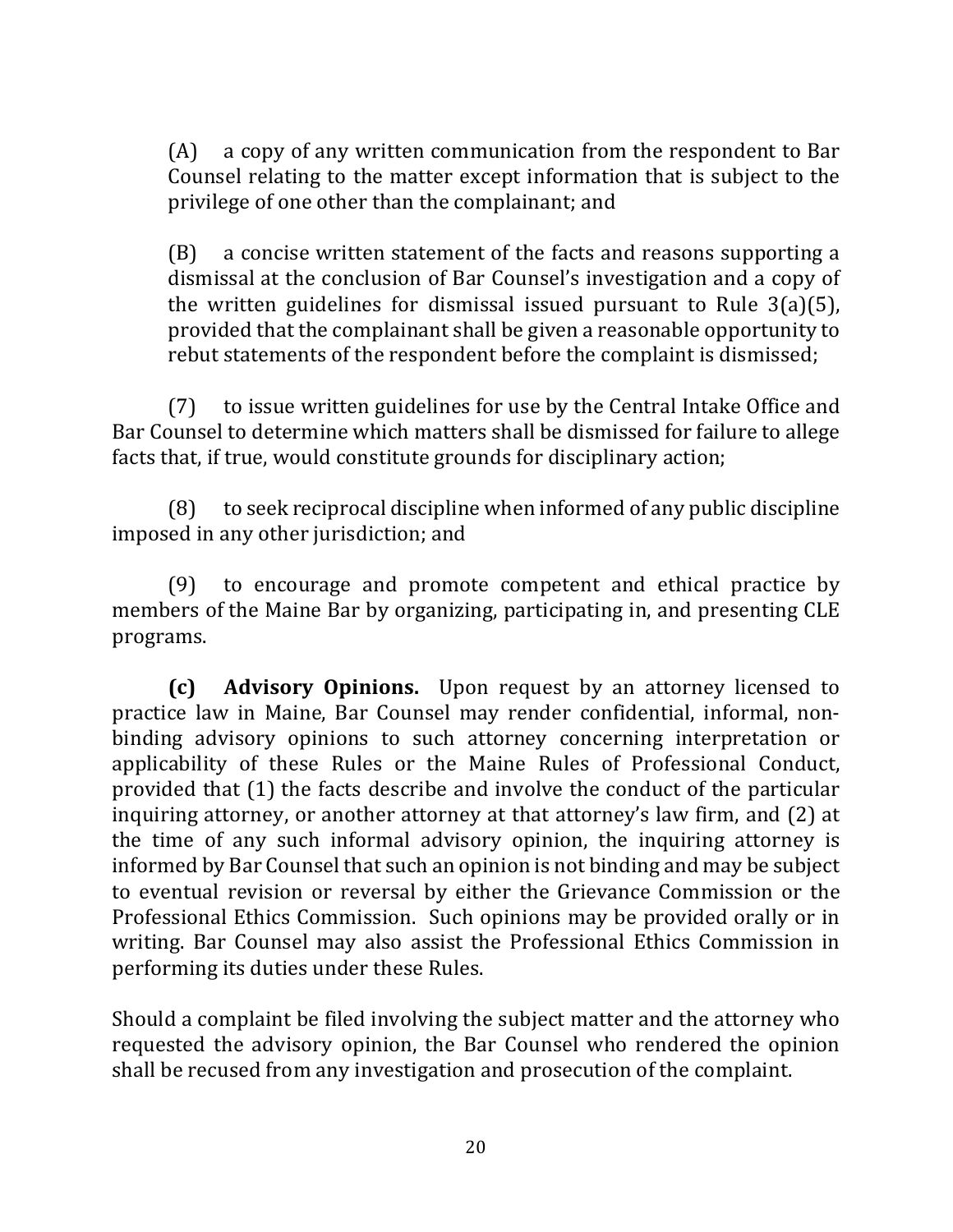## **(d) Ex Parte Communication.**

(1) Members of a Grievance Commission panel, the Board, the Court or Single Justices shall not communicate *ex parte* with Bar Counsel regarding a pending or impending investigation or disciplinary matter except as explicitly provided for by Rule  $13(d)$ ; other law; or for scheduling, administrative purposes, or emergencies that do not deal with substantive matters or issues on the merits provided that:

 $(A)$  it is reasonable to believe that no party will gain a procedural or tactical advantage as a result of the *ex parte* communication; and

(B) all other parties are notified of the substance of the *ex parte* communication and provided an opportunity to respond.

 $(2)$  A violation of this rule shall be a ground for lawyer or judicial discipline, as appropriate, and cause for removal from the Grievance Commission panel or the Board.

**(e)** Successive Employment. A former Bar Counsel shall comply with Rule 1.11 of the Maine Rules of Professional Conduct regarding successive government and private employment.

#### **(f) Recusal.**

(1) Bar Counsel and staff attorneys must be sensitive to familial or close personal or professional relationships between themselves and respondents, complainants, or other related parties which may result in a conflict of interest or the appearance of a conflict of interest, or which could otherwise interfere with the proper performance of their duties.

(2) Staff attorneys who become aware of the existence of such a relationship in a particular case shall immediately report the nature and circumstances of that relationship to Bar Counsel who will review the matter, including all relevant information brought to his or her attention, to determine whether the staff attorney should be disqualified.

(3) In determining whether to make a report to Bar Counsel under this policy, a staff attorney shall consider, and be guided by, the provisions of the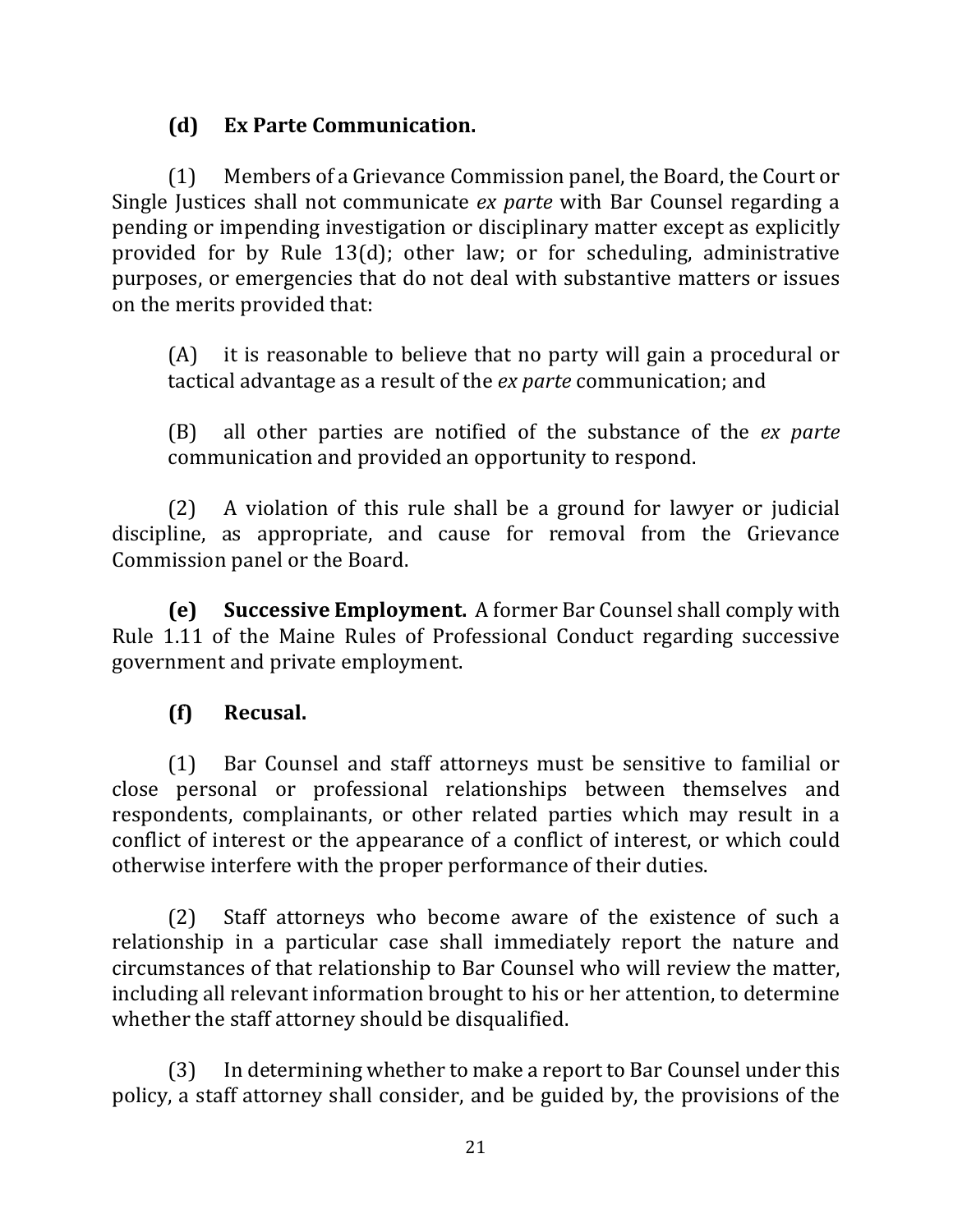Maine Rules of Professional Conduct as well as the factors for judicial disqualification listed in the Maine Judicial Code of Conduct.

(4) In determining whether a staff attorney should be recused from a particular case, Bar Counsel shall likewise consider all provisions of the Maine Rules of Professional Conduct as well as the factors for judicial disqualification listed in the Maine Judicial Code of Conduct.

(5) If Bar Counsel concludes that a staff attorney should be recused from a particular case under this policy, the matter shall be reassigned to another staff attorney, or if no other staff attorney is available, to Bar Counsel personally, or to Special Counsel pursuant to Rule  $14(c)(1)$ .

 $(6)$  In the event that the case is reassigned under this policy, the disqualified attorney shall have no involvement in the case or any interaction with the assigned attorney regarding the case.

 $(7)$  In the event that Bar Counsel concludes that he, or she, personally has such a relationship described above, Bar Counsel shall immediately apprise the Board Chair of the potential conflict of interest, and the investigation shall be assigned to Special Counsel pursuant to Rule  $14(c)(1)$ .

(8) Neither Bar Counsel nor staff attorneys may testify voluntarily in any proceedings under these Rules or as an expert witness in any court proceeding in the field of ethics.

**(g) Continuing Legal Education Lectures.** Bar Counsel may lecture at continuing legal education seminars on topics relating to ethics or professionalism provided that Bar Counsel shall do so without compensation. Bar Counsel may be reimbursed for travel and ancillary expenses.

## **RULE 3. CENTRAL INTAKE.**

**(a)** Functions. There is hereby established a Central Intake Office, staffed by the Board Clerk, which shall

 $(1)$  receive information and complaints regarding the conduct of lawyers over whom the Court has jurisdiction, provided this rule shall not be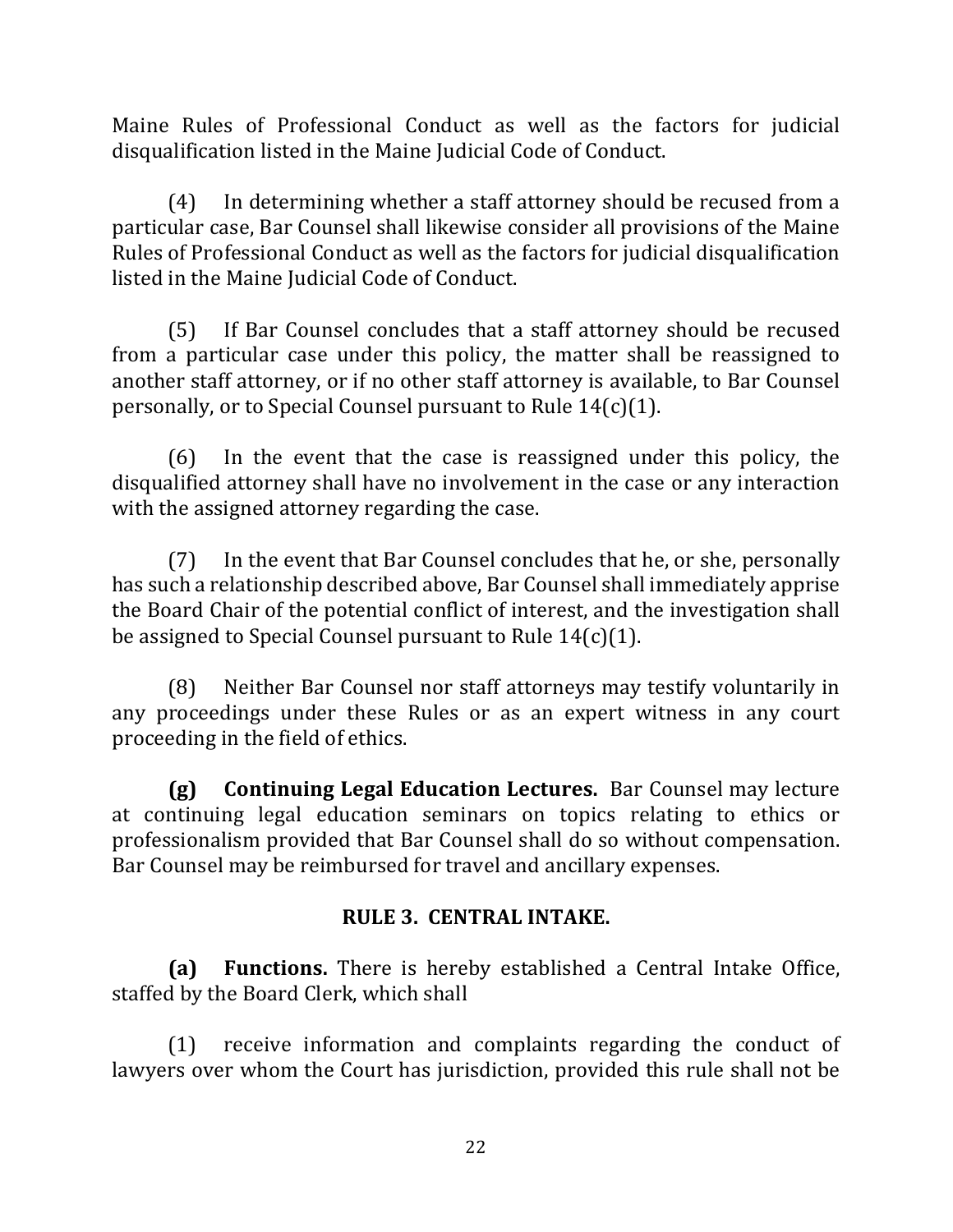construed to limit the authority of any authorized agency to institute proceedings;

(2) provide assistance to complainants in stating their complaints;

 $(3)$  provide information to complainants about the status of their complaints;

(4) determine whether the facts stated in a complaint or other information regarding the conduct of a lawyer provide grounds for further action by Bar Counsel or referral to another agency, and

 $(A)$  dismiss the complaint; or

(B) forward it to Bar Counsel, or to an appropriate agency or agencies;

 $(5)$  provide to the complainant, if a complaint is dismissed:

 $(A)$  a copy of the written guidelines for dismissal; and

 $(B)$  in the event of dismissal, a notice of complainant's right of review pursuant to Rule  $9(e)$ ;

(6) record disposition of all complaints.

**(b) Powers and Duties.** The Board Clerk shall have the following powers and duties:

 $(1)$  to notify the complainant and the respondent of the disposition of matters;

 $(2)$  to forward a certified copy of the judgment of a lawyer's criminal conviction to the disciplinary agency in each jurisdiction in which that lawyer is admitted when the lawyer is convicted of a serious crime (as hereinafter defined) in Maine;

(3) to maintain disciplinary records, subject to the file retention requirements of Rule  $18(g)$ , and to compile statistics to aid in the administration of the system, including but not limited to a single log of all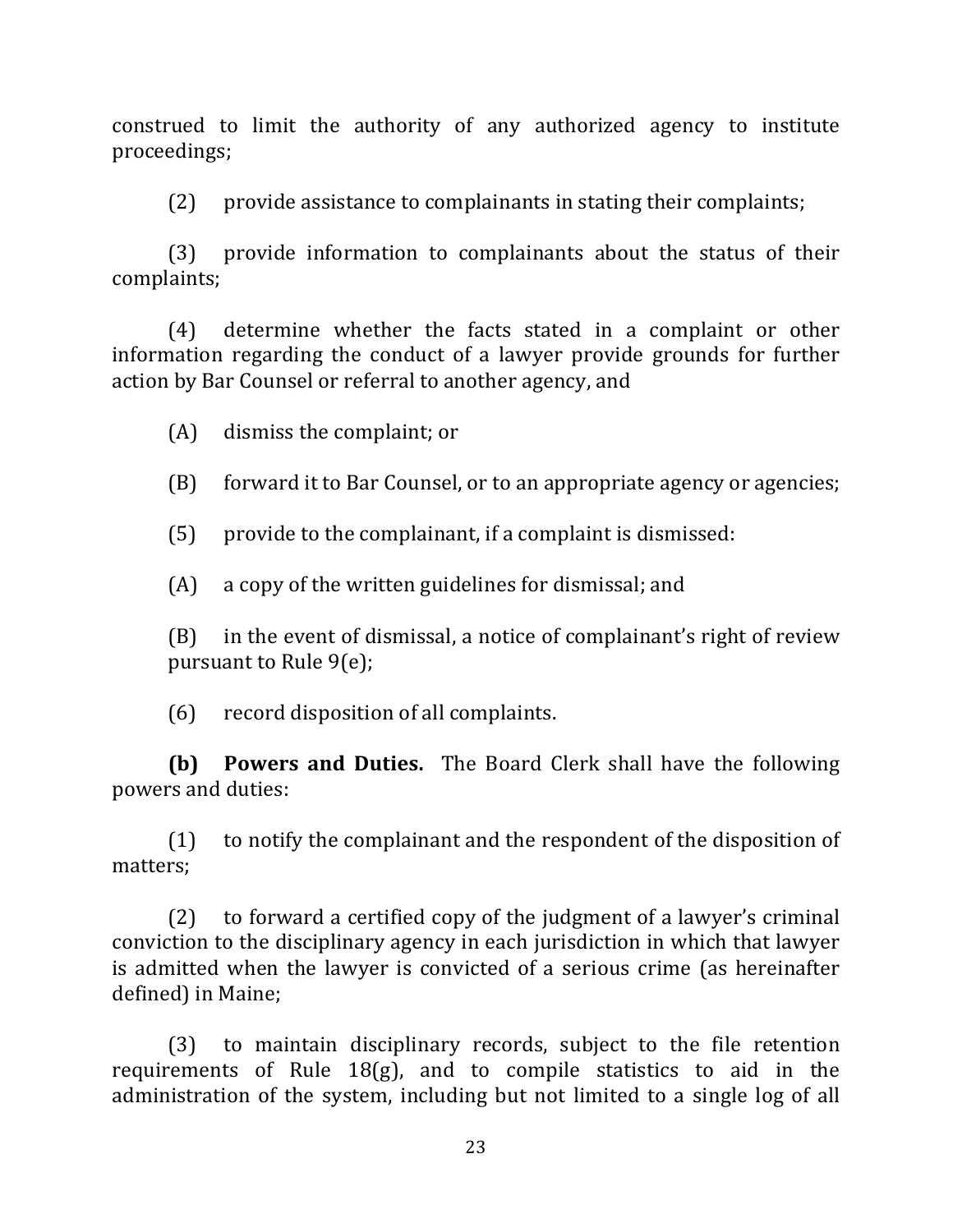complaints received, investigative files, statistical summaries of docket processing and case dispositions, and other records as the Board or the Court may require to be maintained. Statistical summaries shall contain, at a minimum:

 $(A)$  the number of pending cases at each stage in the disciplinary process for each counsel and for the agency;

 $(B)$  the number of new cases assigned to each counsel during the year and the total for the agency;

(C) the number of cases carried over from the prior year for each counsel and the total for the agency; and

 $(D)$  the number of cases closed by each counsel during the year and the total for the agency.

(4) to provide legal and administrative support to the Fee Arbitration Commission and Grievance Commission;

(5) to appoint alternate members to the Fee Arbitration Commission and Grievance Commission panels as necessary to meet the requirements of Rules  $7(d)(8)(A)$  and  $9(a)$ ;

 $(6)$  to provide notice of public discipline, suspension, disbarment, and reinstatement to general media outlets throughout Maine, and throughout other jurisdictions in which the Board has reason to believe the attorney has been admitted to practice; and

(7) to perform any other functions authorized by these Rules.

## **II. MAINE BAR ADMINISTRATIVE RULES**

#### **RULE 4. REGISTRATION**

**(a) Requirement.** Every lawyer admitted to active practice in Maine shall pay to the Board an annual registration fee for each fiscal year beginning July 1st. The annual registration fee, established by the Court on recommendation of the Board, shall be used to defray the costs of the Board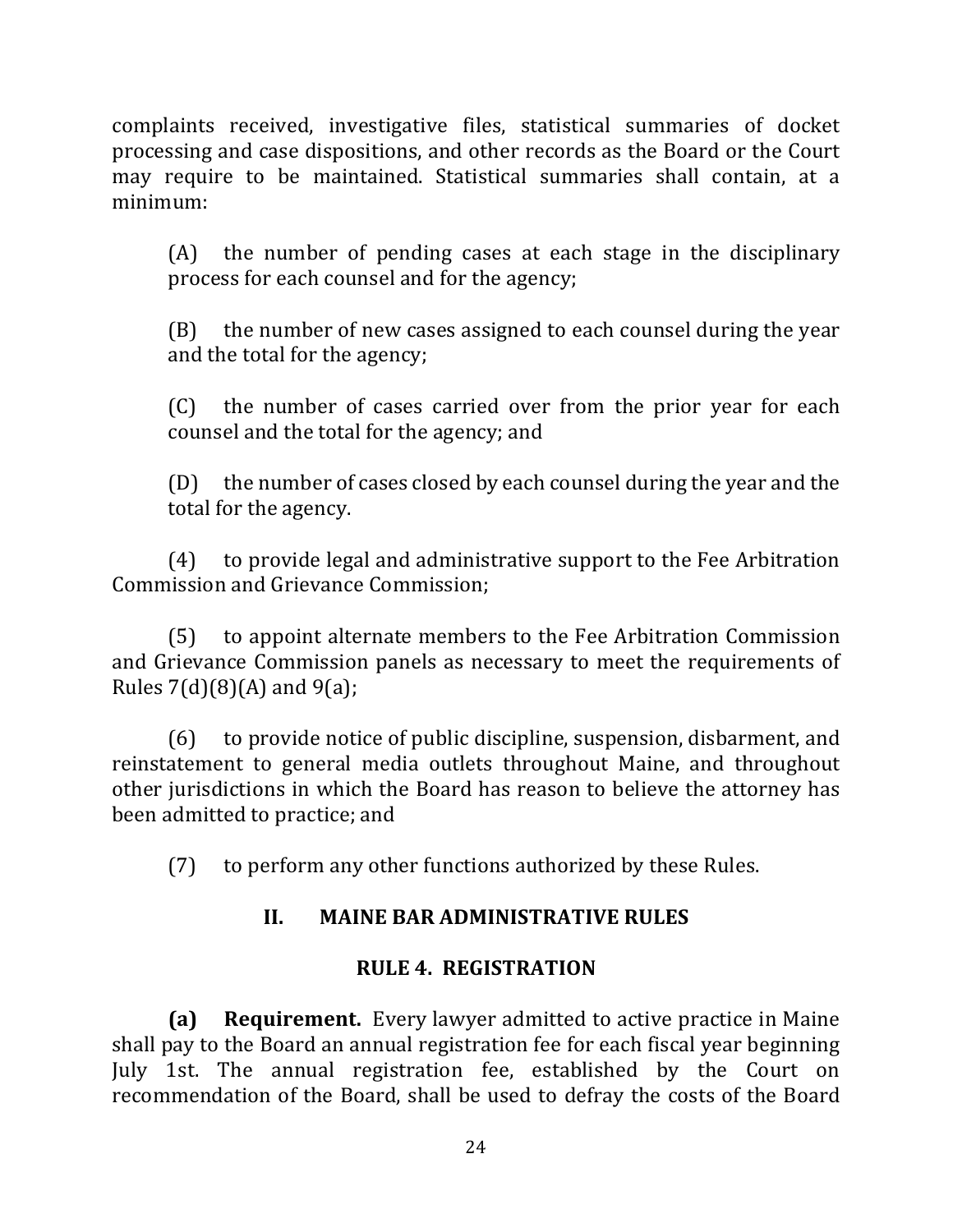and of other components of the system of lawyer regulation under other rules established by the Court, and for those other purposes the Court shall from time to time designate.

Additionally, in accordance with the Rules for the Maine Assistance Program for Lawyers Rule  $1(C)(1)$  and the Maine Rules for the Lawyers' Fund for Client Protection Rule  $3(a)$ , every lawyer admitted to active practice and full-time and active retired judges required to register in accordance with these Rules shall pay assessments in support of the mission of these entities. The assessments shall be established by the Court.

Every lawyer admitted to active practice in Maine shall provide as part of the annual registration process required by Rule  $4(b)$  an active, current email address for electronic service that will be used by other parties and the courts for electronic service of documents, notices, and any other records through any electronic court systems implemented by the Maine Judicial Branch and shall notify the Board immediately of any change in that address.

**(b) Registration.** To facilitate the collection of the annual registration fee provided for in Rule  $4(a)$ , commencing July 1st each year, every lawyer admitted to practice in Maine is required to complete, certify and file registration documents, which shall be on forms prescribed by the Board. Each lawyer shall file with the Board a supplemental statement of any change in the information previously submitted within 30 days of the change. Registration documents and payments received after August 31st will be assessed a nonwaivable late fee.

All persons first becoming subject to these Rules by admission to practice in Maine after April 1st shall file the registration documents required by this rule at the time of admission, but no annual registration fee shall be payable until the next annual registration collection. Failure to register shall result in the issuance of a notice of administrative suspension pursuant to Rule  $4(h)$ .

Unless otherwise exempted, each lawyer admitted to the active practice of law shall annually file the following:

(1) Registration Statement. Each lawyer admitted to the active practice of law in Maine shall file a registration statement with the Board setting forth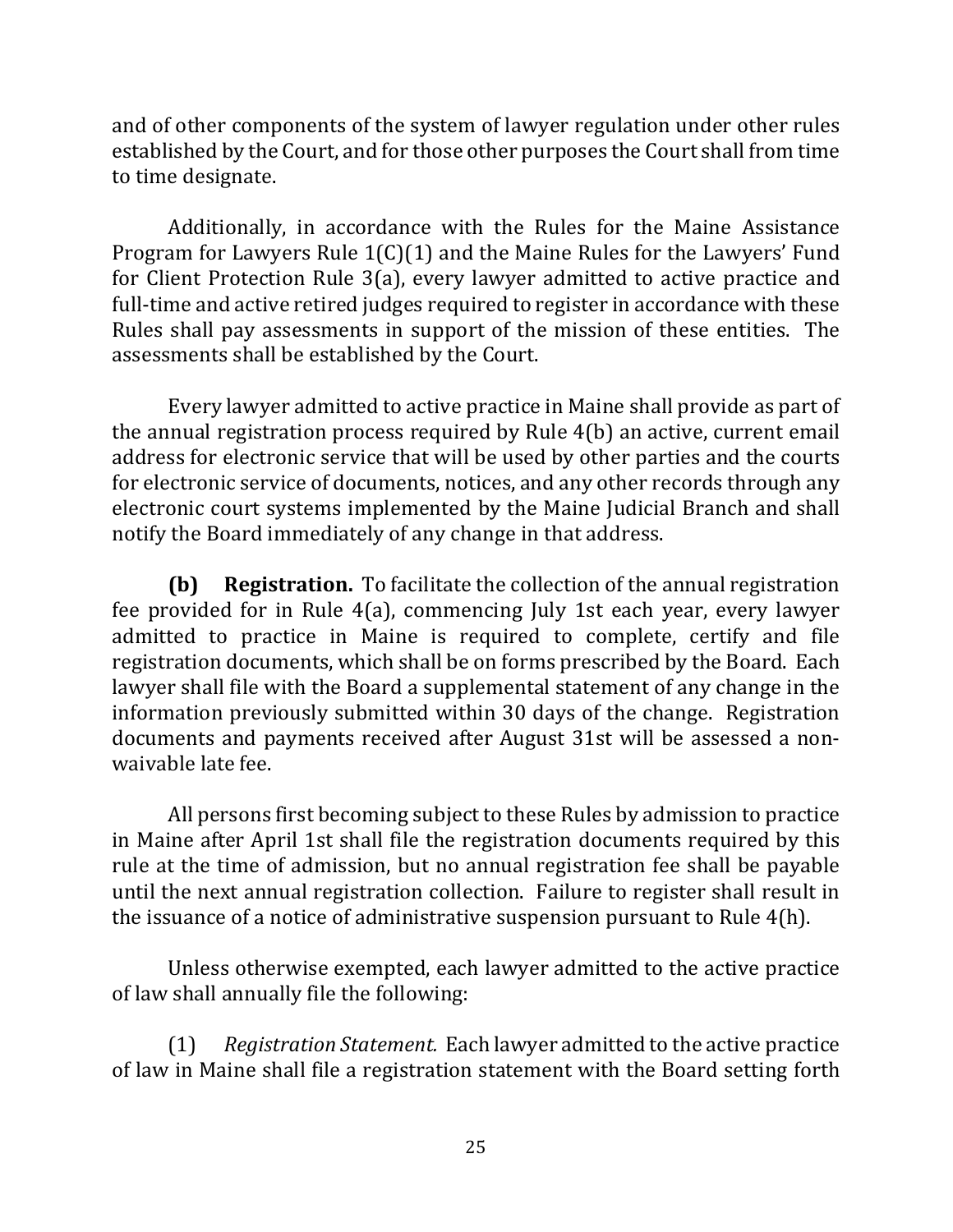the information stated in Rule  $1(g)$  and such other information as the Court or the Board may direct.

## (2) *IOLTA Trust Account Report. See* Rule 6(b).

(3) *Insurance Disclosure.* Each lawyer admitted to the active practice of law in Maine shall annually certify to the Board  $(A)$  whether the lawyer is engaged in the private practice of law;  $(B)$  if engaged in the private practice of law, whether the lawyer is currently covered by professional liability insurance; (C) whether the lawyer intends to maintain insurance during the period of time the lawyer is engaged in the private practice of law; and  $(D)$ whether the lawyer is exempt from the provisions of this rule because the lawyer is engaged in the practice of law as a full-time government lawyer or is employed by an organization in a capacity in which the lawyer does not represent clients other than the employing organization. Each lawyer admitted to the active practice of law in Maine who reports being covered by professional liability insurance shall notify the Board in writing if the insurance policy providing coverage lapses, is no longer in effect, or terminates for any reason. Notice must be delivered to the Board within 30 days of the lapse, cancellation, or termination, unless the policy is renewed or replaced without substantial interruption. The information submitted pursuant to this rule shall be made available to the public by such means as designated by the Board.

## **(c) Exemptions.**

(1) Registration. Full-time and active retired judges who are members of the Maine or federal judiciary shall be exempt from the payment of the annual registration fee during the time they serve in office. Judges shall remain on the roll of lawyers in judicial status, and may retire in judicial status or resume active practice upon completion of their tenure in office, by filing registration documents and paying the annual registration fee required for the year in which active practice is resumed. Additionally, lawyers who have notified the Board that they are (a) members of the armed forces of the United States who are on active duty outside of Maine, or  $(b)$  judicial law clerks, or  $(c)$ emeritus attorneys, shall be exempt from the payment of the annual registration fee. Judicial law clerks and emeritus attorneys shall remain on the roll of lawyers during the tenure of their service and annually file registration documents.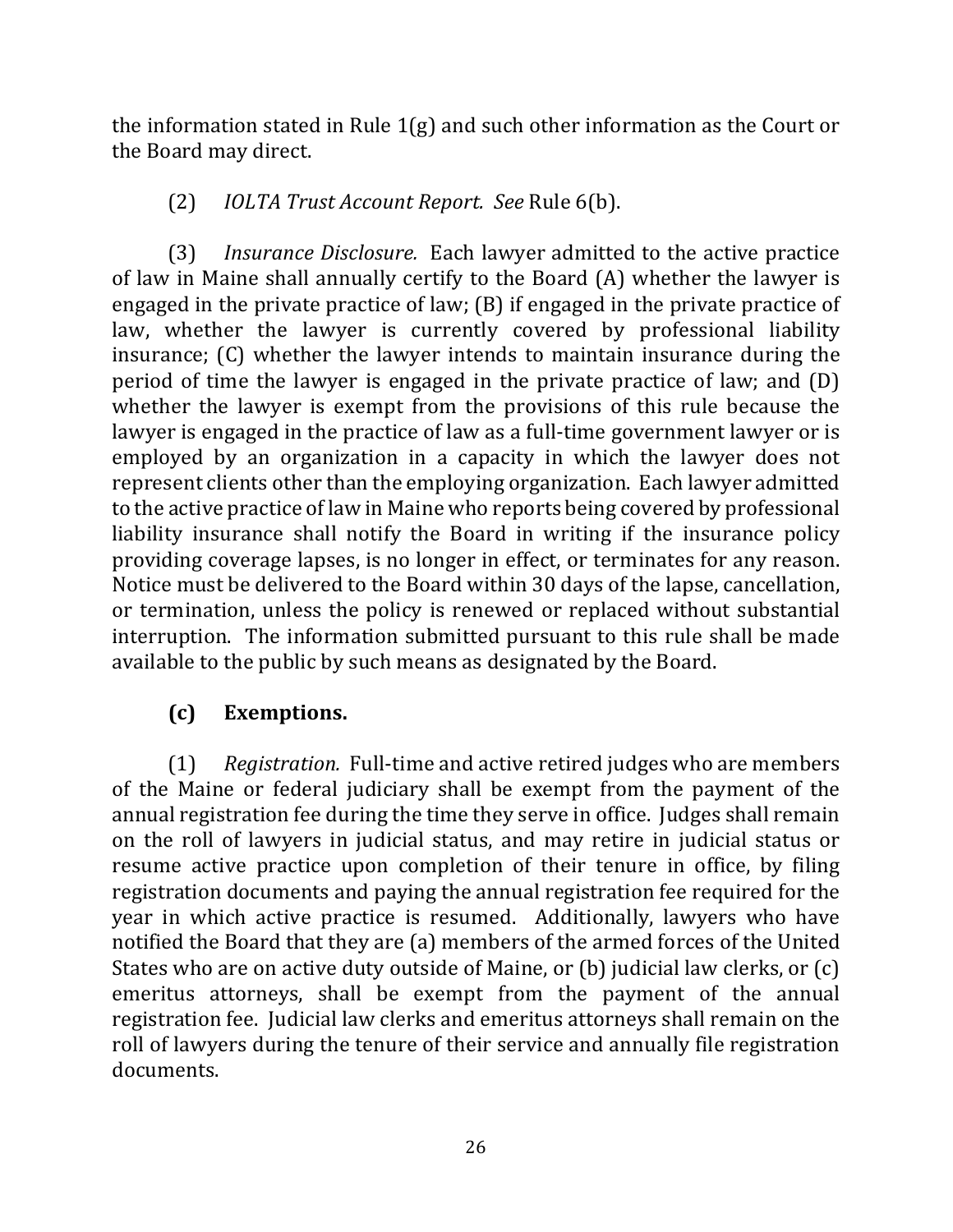(2) *IOLTA Accounts. See* Rule 6(a)(2).

**(d)** Receipt Demonstrating Compliance with Registration Filing. Within 30 days of the receipt of a lawyer's completed registration documents and payment of all fees, the Board shall acknowledge compliance with the annual registration requirements.

**(e)** Application for Transfer to Inactive Status. Any lawyer, not under an administrative suspension or the subject of a disciplinary investigation or proceeding under these Rules, who has retired or is not engaged in practice shall advise the Board in writing of the lawyer's desire to assume inactive status and discontinue the practice of law. Upon the filing of the notice, the lawyer shall no longer be eligible to practice law in Maine. The Board shall remove a lawyer on inactive status from the list of classified active lawyers until and unless the lawyer requests and is granted reinstatement to the active rolls. The lawyer shall also comply with the provisions of Rule  $4(k)$ .

## **(f) Application for Emeritus Status.**

(1) *Purpose.* The purpose of enacting emeritus status is to encourage and provide retiring attorneys or non-practicing attorneys who have chosen other career paths, who otherwise may choose inactive status, the opportunity to provide *pro bono publico* legal services under the auspices of an Approved Legal Service Organization.

(2) *Application.* Any lawyer who has discontinued the practice of law and who has given the notice required by Rule  $4(e)$  but who wishes to provide *pro* bono *publico* legal services without compensation or expectation of compensation shall advise the Board by filing an emeritus status statement indicating he or she will limit his or her active legal practice to providing *pro bono publico* legal services under the auspices of an Approved Legal Service Organization, as defined in these Rules. The emeritus status statement shall be signed by an authorized representative of the Approved Legal Service Organization under whose auspices the lawyer will provide such legal services. A lawyer who has assumed emeritus status shall not be relieved of his or her obligation to comply with annual registration requirements.

## **(g) Administrative Suspension.**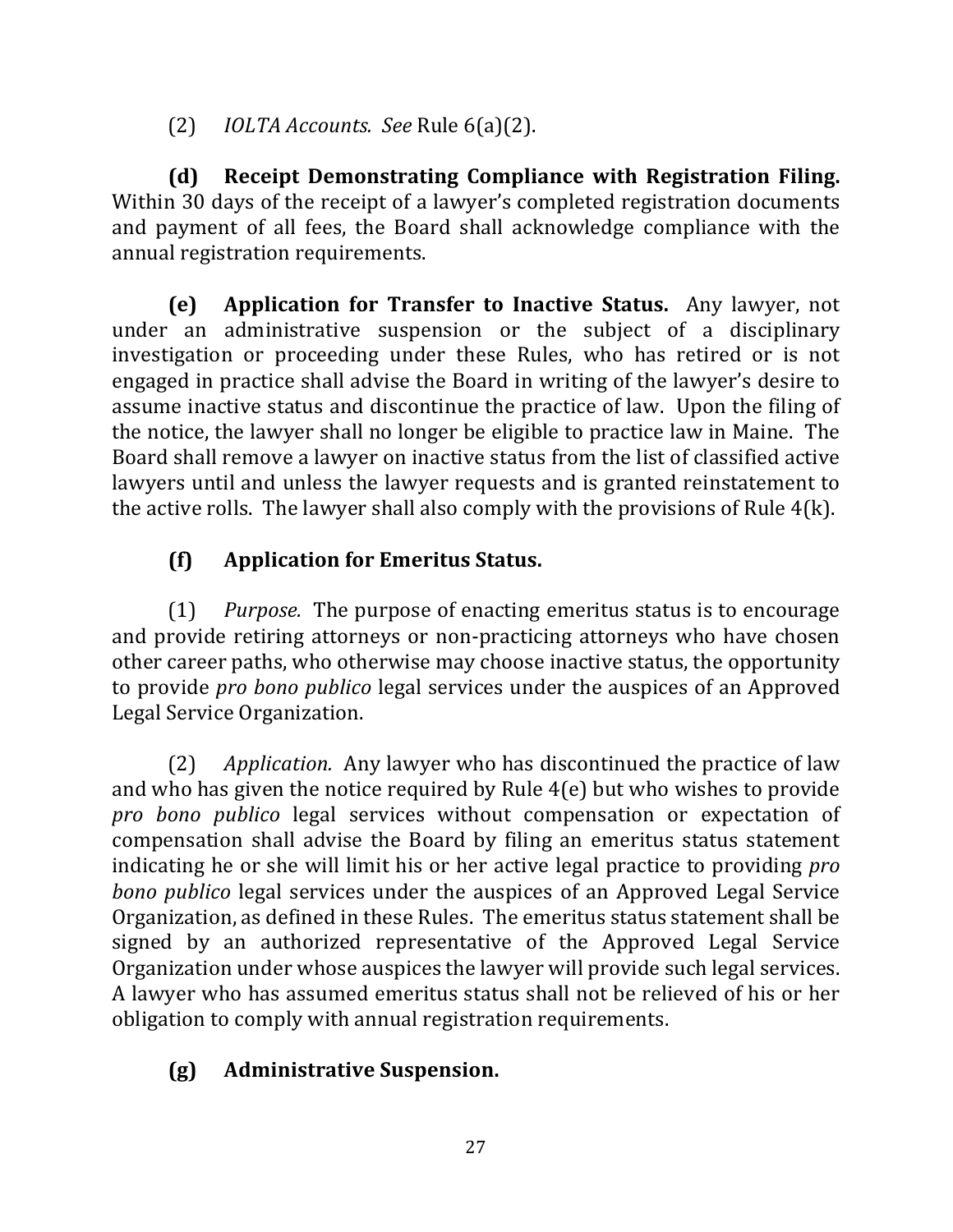(1) An administrative suspension shall not be considered a *per se* violation of the Maine Rules of Professional Conduct and shall not constitute the imposition of discipline. The Board may, however, institute separate proceedings to determine whether discipline is appropriate.

(2) *Failure to file Registration Documents.* Unless excused on grounds of financial hardship or for other good cause pursuant to procedures established by the Board, any lawyer who fails to submit completed registration documents under the provisions of Rule  $4(b)$  or pay the annual registration fee by August 31st shall be suspended provided notice is given under the provisions in Rule  $4(h)$ . The suspended attorney shall comply with the provisions of Rule  $4(k)$ .

(3) *Failure to File State Tax Returns.* Whenever, pursuant to Section 175 of Title 36 of the Maine Revised Statutes, the State Tax Assessor notifies the Board of the Assessor's final determination to prevent renewal or reissuance of a "license or certificate of authority" for a lawyer to practice law, the lawyer shall be immediately suspended provided notice is given under the provisions in Rule  $4(h)$ . The suspended lawyer shall comply with the provisions of Rule 4(k).

(4) *Failure to Comply with a Support Order.* Whenever, pursuant to Section 2201 of Title 19-A of the Maine Revised Statutes, the Department of Health and Human Services certifies in writing to the Board that, in compliance with the statutory procedure, the Department has determined that a lawyer is in noncompliance with a support order; the lawyer has failed to appeal the Department's decision; or a final judgment has been entered against the lawyer on the lawyer's petition for judicial review, the lawyer shall be immediately suspended provided notice is given under the provisions in Rule  $4(h)$ . The suspended lawyer shall comply with the provisions of Rule  $4(k)$ .

(5) Failure to File an Unemployment Tax Return or to Pay an *Unemployment Tax Assessment.* Whenever, pursuant to Section 1232 of Title 26 of the Maine Revised Statutes, the State Commissioner of Labor or Director of Employment Security certifies in writing to the Board that the Commission has determined in compliance with the statutory procedure that a lawyer is in noncompliance with the unemployment compensation statute, and the lawyer has either failed to pursue an appeal from the Commission's decision or a judgment has been entered against the lawyer on the lawyer's petition for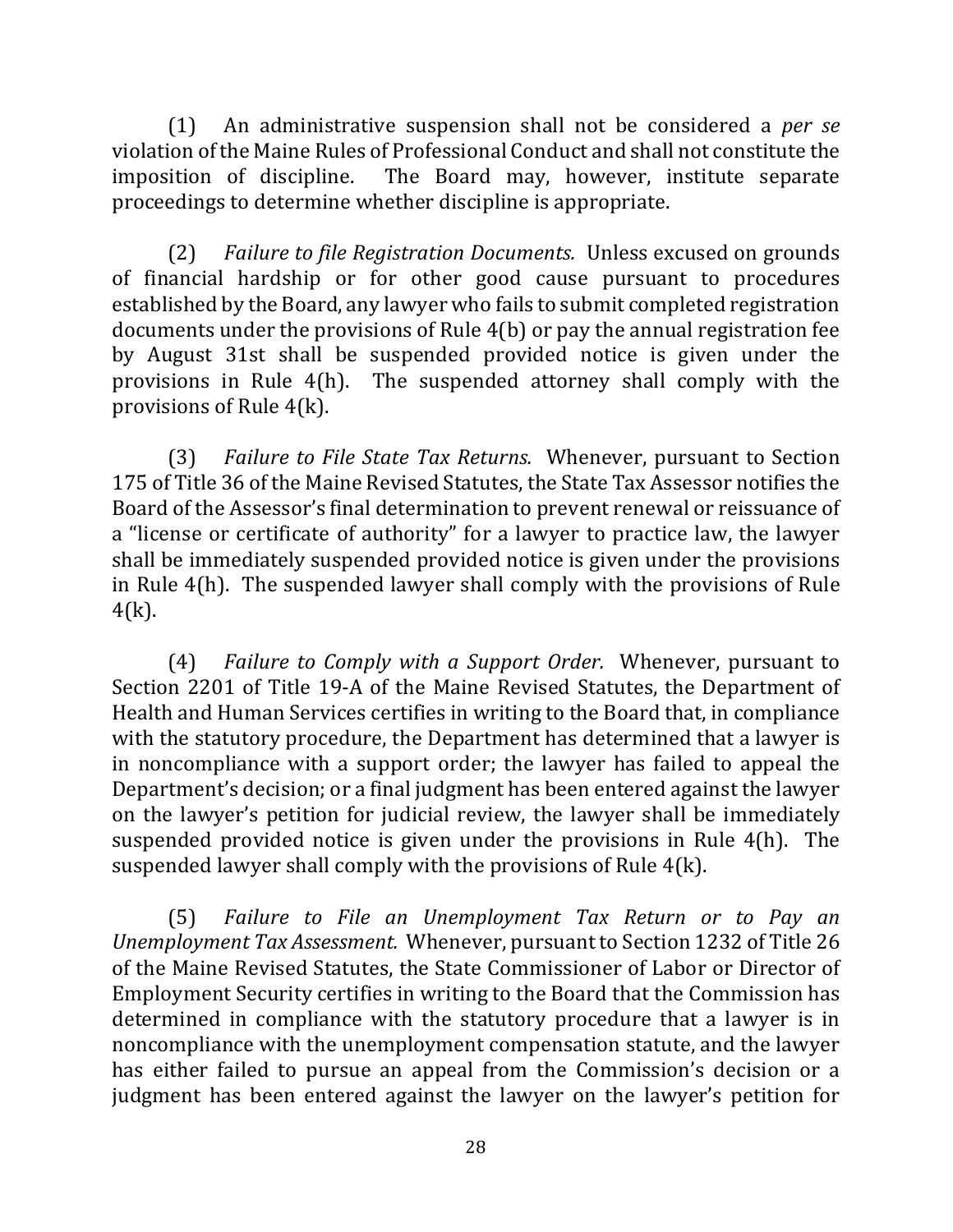judicial review, the lawyer shall be immediately suspended provided notice is given under the provisions of Rule  $4(h)$ . The suspended lawyer shall comply with the provisions of Rule  $4(k)$ .

**(h)** Notice of Administrative Suspension. The Board shall provide notice of any administrative suspensions to the suspended attorney in accordance with the requirements of Rule 15. This notice of suspension shall not be effective until 30 days after the date of mailing. A lawyer who, after the date of the mailing of a notice of suspension but before the effective date of the suspension, files with the Board (1) registration documents and the required registration fee or  $(2)$  a certificate issued by the State agency pursuant to Rule  $4(g)(2)$ , (3), and (4) stating that the attorney is currently in good standing and has satisfied any obligations and paid all fees due, shall be deemed to be in compliance with this rule and shall not be suspended for failure to comply with the obligations that led to the notice of suspension.

**(i) Reinstatement from Administrative Suspension.** Any lawyer suspended under Rule  $4(g)(2)$  shall be reinstated by administrative order if, within five years of the effective date of the suspension for nonpayment, the lawyer remits to the Board a reinstatement fee, submits all required registration documents, and makes payment of all arrears.

If an attorney is administratively suspended pursuant to Rule  $4(g)(3)$ ,  $(4)$ , or  $(5)$ , that attorney must also submit a certificate issued by the appropriate state agency stating that the attorney is currently in good standing and has satisfied any obligations and paid any sums due.

A lawyer who has been administratively suspended must complete the continuing legal education requirements of Rule 5 for each year the attorney has been suspended, but need not complete more than 24 credit hours for that entire period of suspension, provided that  $(1)$  no more than one half of the credits are earned through self-study; (2) at least two credit hours are primarily concerned with the issues of ethics or professionalism; and  $(3)$  at least two credit hours are primarily concerned with issues of recognition and avoidance of harassment and discriminatory communication or conduct related to the practice of law. Additionally, a lawyer who has been suspended within the previous five years for noncompliance with the continuing legal education requirements of Rule 5 shall be assessed an additional reinstatement fee, as may be set by the Board.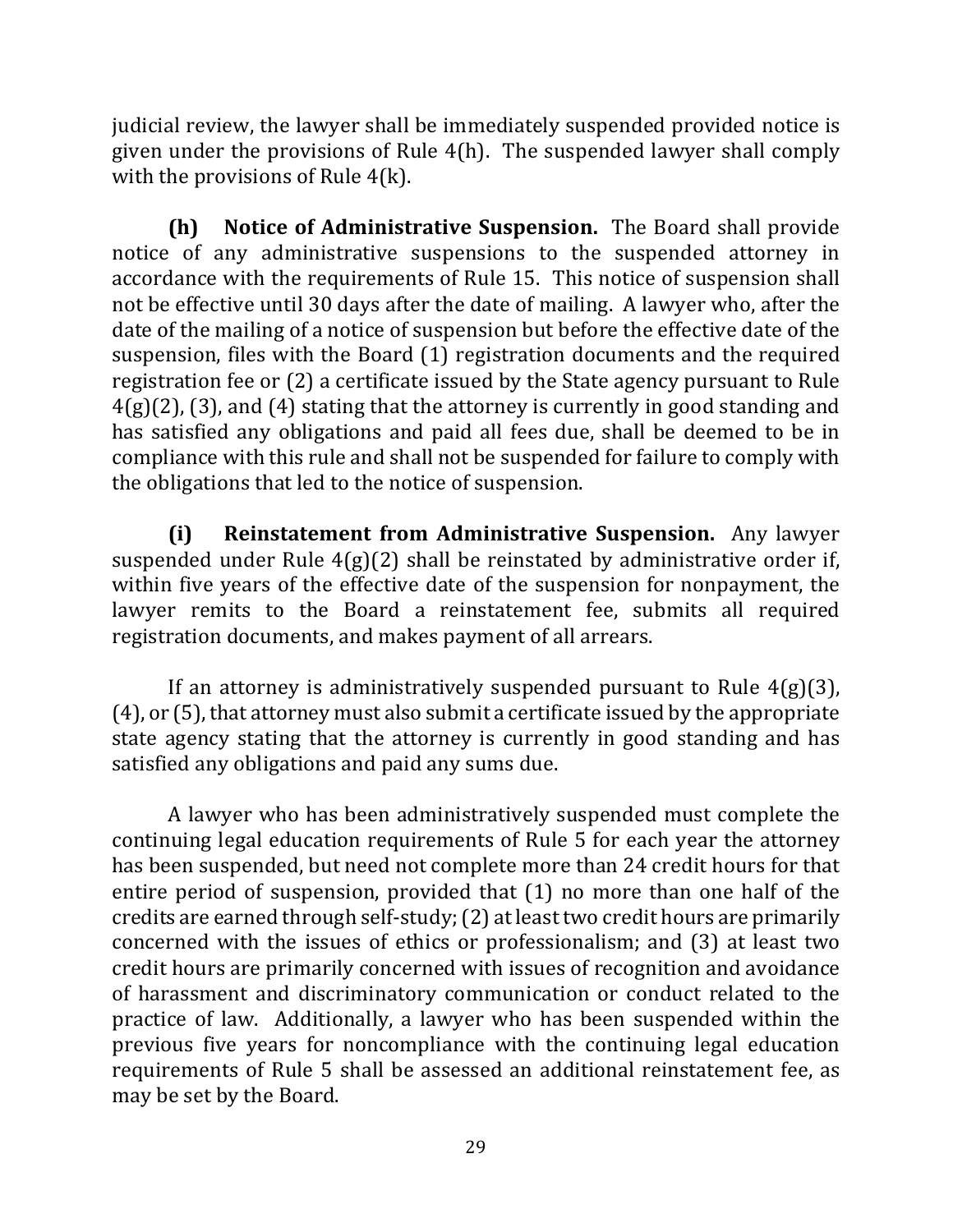Any lawyer who fails to seek reinstatement within five years of the effective date of the administrative suspension shall be required to petition for reinstatement under Rule 29.

**(i) Reinstatement from Inactive Status.** Any lawyer on inactive status under Rule  $4(e)$  shall be reinstated by administrative order of the Board if the lawyer seeks reinstatement within five years of the effective date of transfer to inactive status. Any lawyer who fails to seek reinstatement within five years of the effective date of transfer to inactive status may, in the discretion of the Court, be required to petition for reinstatement under Rule 29. In addition to all other requirements, an inactive lawyer seeking reinstatement shall remit to the Board a reinstatement fee and an arrearage registration payment equal to the total registration fees that the lawyer would have been obligated to pay the Board had the lawyer remained actively registered to practice in Maine during that period of inactive status, but no more than \$1,000.

## **(k)** Notice to Clients, Adverse Parties, and Other Counsel.

 $(1)$  A lawyer who transfers to inactive status or who has been administratively suspended shall

 $(A)$  notify all clients being represented in pending matters;

(B) notify any co-counsel in pending matters; and

(C) notify any opposing counsel in pending matters, or in the absence of opposing counsel, the adverse parties, of the matter and that the lawyer is therefore disqualified to act as lawyer after the effective date of the order. The notice shall state the client's place of residence.

(2) *Special Notice.* The Board may direct the issuance of notice to such financial institutions or others as may be necessary to protect the interests of clients or other members of the public.

(3) *Duty to Maintain Records.* The attorney shall keep and maintain records of the steps taken to accomplish the requirements of Rule  $4(k)(1)(A)$ to (C), and shall make those records available to the Board on request.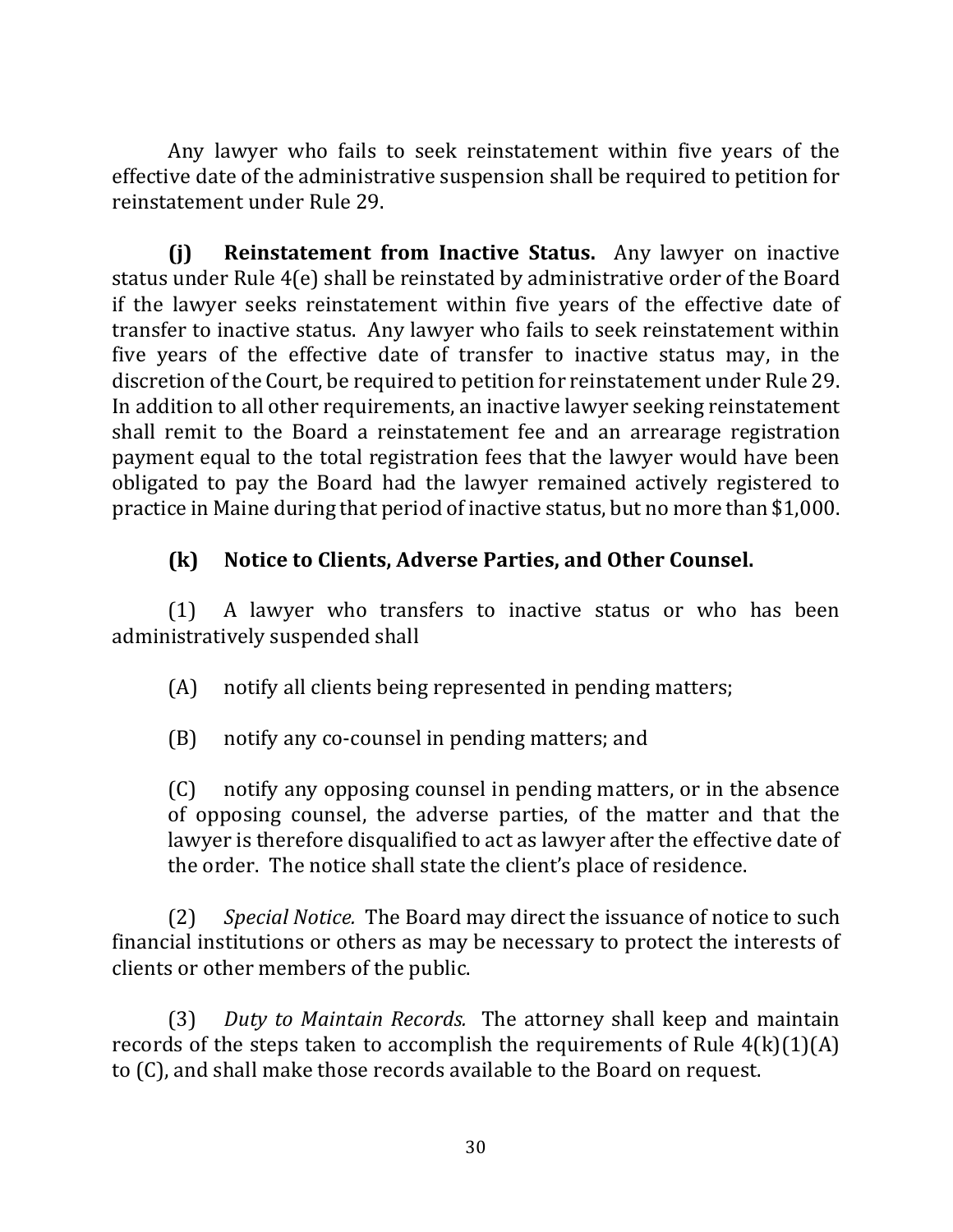(4) *Return of Client Property.* The attorney shall deliver to all clients being represented in pending matters any papers or other property to which they are entitled and shall notify them and any counsel representing them of a suitable time and place where the papers and other property may be obtained, calling attention to any urgency for obtaining the papers or other property.

(5) *Refund of Fees.* Within 10 days after entry of the order imposing disbarment or suspension, the attorney shall refund any part of any fees paid in advance that have not been earned.

(6) Withdrawal from Representation. In the event the client does not obtain another lawyer before the effective date of the administrative suspension, it shall be the responsibility of the attorney to move in the court, agency, or tribunal in which the proceeding is pending for leave to withdraw. The attorney shall in that event file with the court, agency, or tribunal before which the litigation is pending a copy of the notice to opposing counsel or adverse parties.

(7) *New Representation Prohibited.* Upon the effective date of the administrative suspension, the attorney shall not undertake any new legal matters. The attorney shall take such action as is necessary to cause the removal of any indicia of lawyer, counselor at law, or similar title.

(8) Affidavit Filed with the Board. Within 10 days after the effective date of the suspension order, the attorney shall file with the Board Clerk an affidavit showing

 $(A)$  compliance with the provisions of this rule;

 $(B)$  all other state, federal and administrative jurisdictions to which the lawyer is admitted to practice; and

(C) residence or other addresses where communications may thereafter be directed.

**(l) Notice of Registration Status Change.** The Board shall transmit, electronically or otherwise, notice of attorney status changes to all State, Federal, and Tribal Courts in Maine and such other organizations as determined by the Board.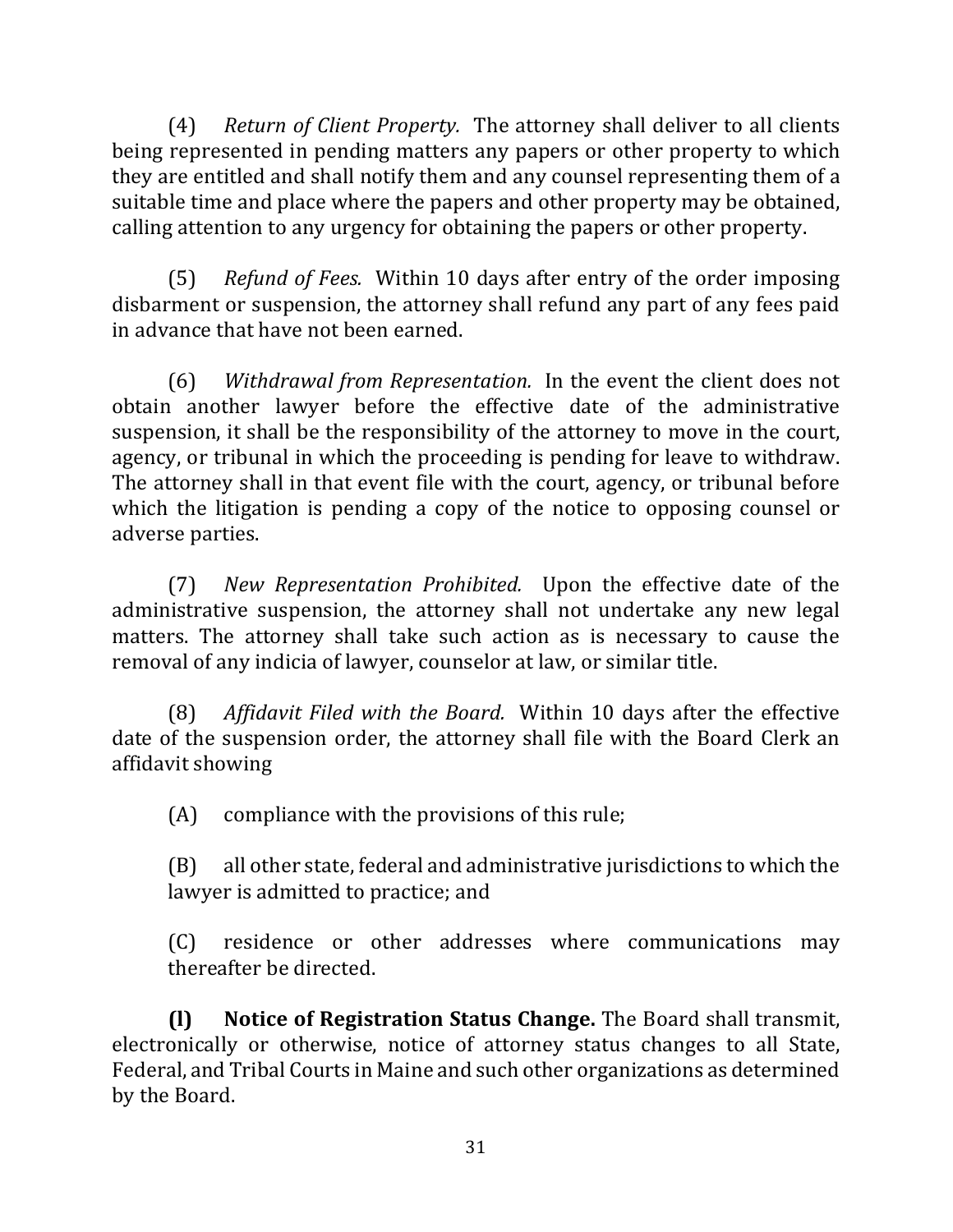#### **(m) Certificate of Good Standing.**

(1) *Issuance.* All certificates related to the good standing or lack thereof of members of the Maine Bar shall be issued by the Board Clerk on behalf of the Court.

(2) *Certificate Requests.* A lawyer's request for a certificate of good standing shall be made in writing to the Board Clerk and shall be accompanied by a requisite fee as established by the Board.

(3) *Form of Certificate.* The certificate shall be on a form prescribed by the Court and shall include the attorney's full name, the attorney's date of admission to the Maine Bar, the attorney's current registration status, any public disciplinary record if requested, the date of certification by the Board Clerk, signature of the Executive Clerk of the Court, and the seal of the Court.

#### RULE 5. CONTINUING LEGAL EDUCATION ("CLE")

## **(a) Purpose.**

To maintain public confidence in the legal profession and the rule of law, and to promote the fair administration of justice, attorneys must be competent regarding the law, legal and practice-oriented skills, the standards and ethical obligations of the legal profession, and the management of their practices. The purpose of minimum continuing legal education (MCLE) requirements is to promote and sustain competence and professionalism and to ensure that attorneys remain current on the law, law practice management, and technology in our rapidly changing society. These rules establish minimum requirements for continuing legal education, accreditation criteria, and compliance procedures.

## **(b) Continuing Legal Education (CLE) Committee.**

(1) The Board shall establish a CLE Committee to oversee the administration of these rules. The CLE Committee shall review the effectiveness and efficiency of the MCLE requirements and recommend proposed changes or additions to these rules to the Board.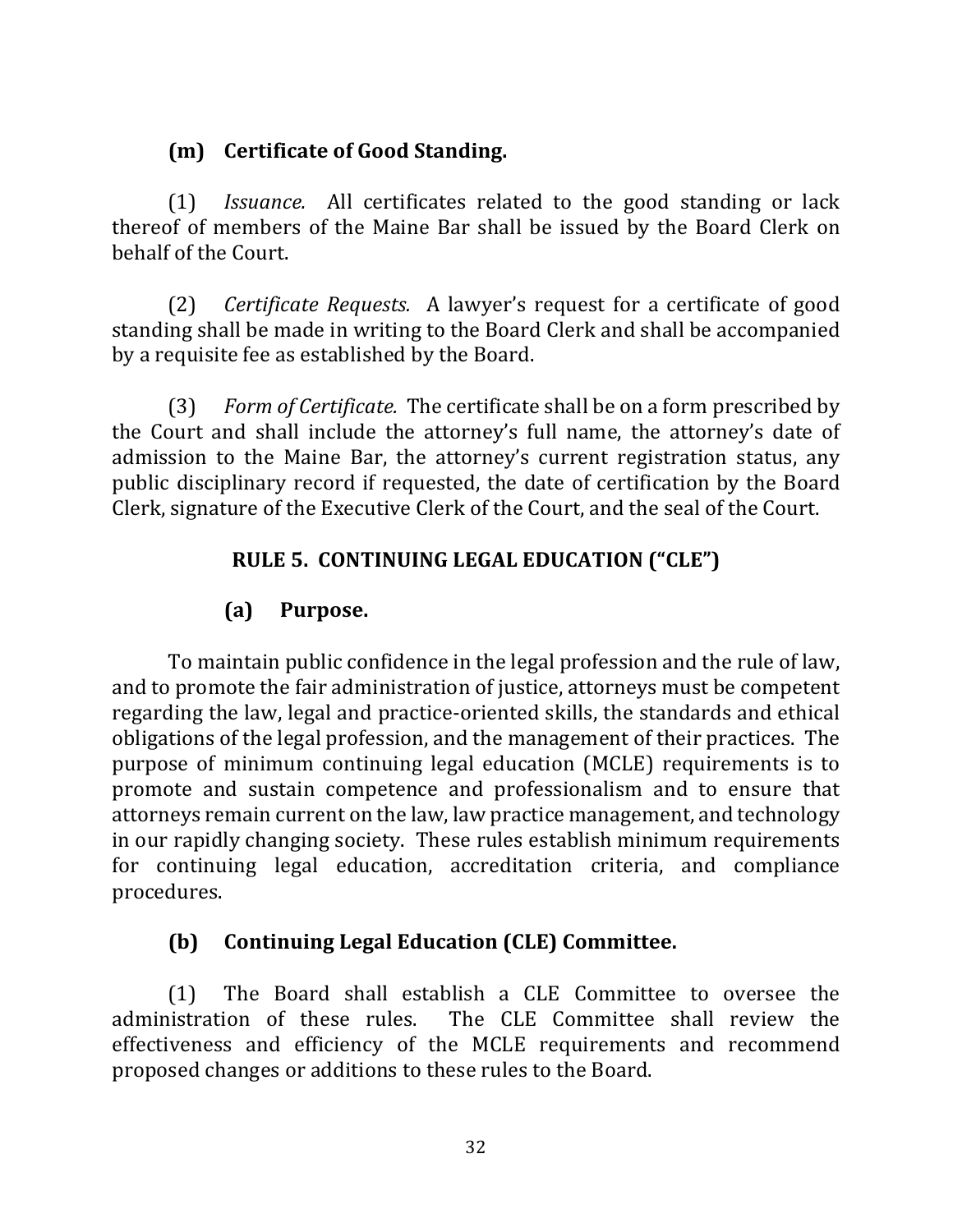(2) The CLE Committee shall comprise three members of the Board including two attorneys and one nonattorney public member. The Vice-Chair of the Board shall serve as Chair of the Committee. The two remaining members shall be appointed by the Board Chair.

(3) In addition to administering and interpreting these rules, the CLE Committee shall have the following powers and duties:

 $(A)$  Monitor the availability and quality of programs for members of the bar;

(B) Publish policy statements and regulations regarding programs, credits, and the interpretation of the rules;

(C) Delegate course approval responsibilities and other functions under this Rule to the Board staff; and

(D) Upon request, review any decisions denying approved status, program accreditation, or computation of credits. The CLE Committee's determination on any such issue shall be final.

## **(c) MCLE Requirements.**

(1) Every attorney with an active license to practice law in this jurisdiction shall be required to earn a minimum of 12 MCLE credit hours per calendar year. No more than five of the credit hours may be earned through self-study programs as defined in Rule  $5(h)(1)(B)$ .

(2) As part of the required credit hours referenced in Rule  $5(c)(1)$ , attorneys must earn at least one live credit hour in Ethics and Professionalism. Qualifying Ethics and Professionalism topics include professional responsibility, legal ethics, substance abuse and mental health issues, diversity awareness in the legal profession, attorney wellness, and legal malpractice and bar complaint prevention topics including client relations, law office and file management, and client trust account administration. The credit hour required by this section is separate from and in addition to the credit hour required by Rule  $5(c)(3)$ .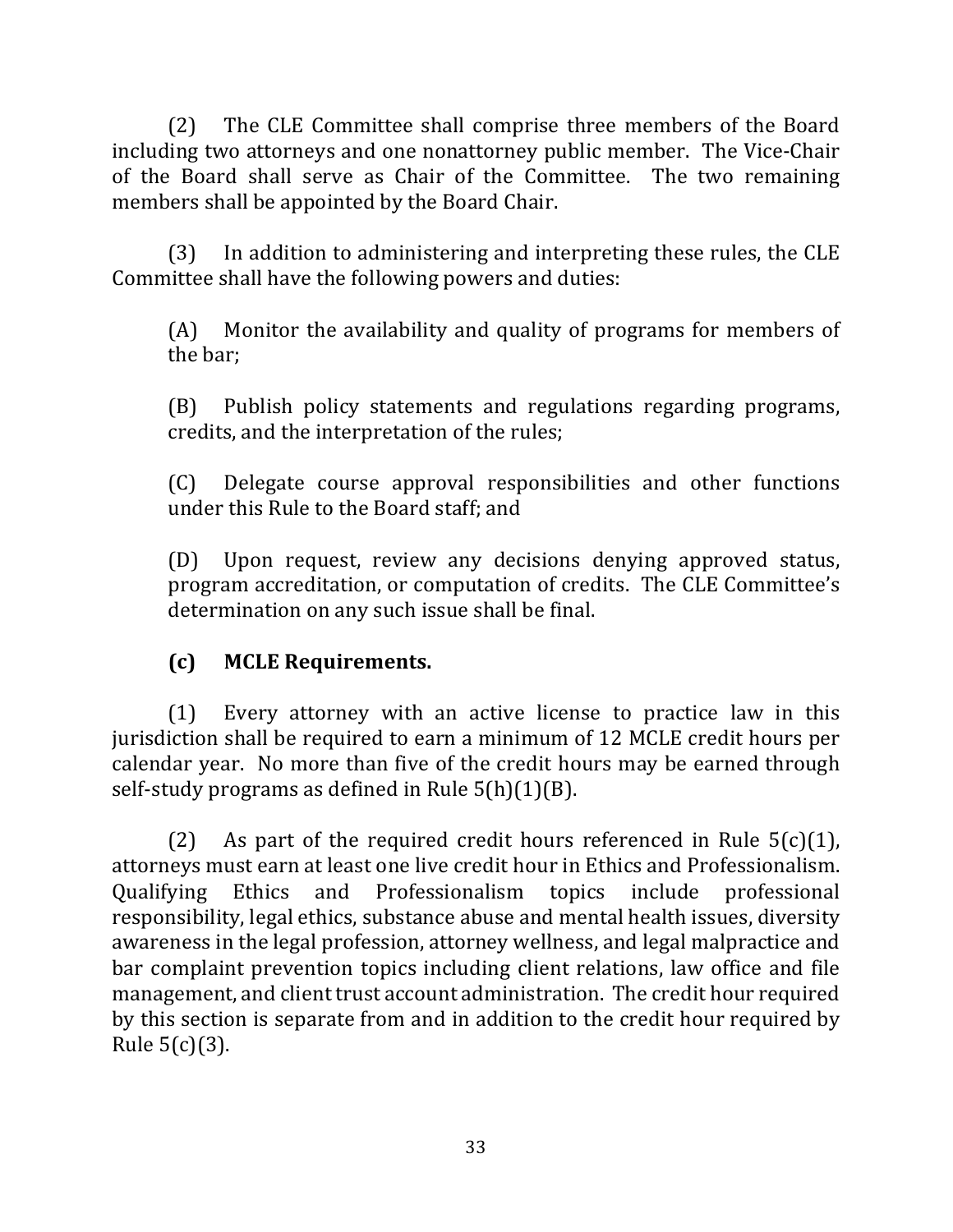(3) As part of the required credit hours referenced in Rule  $5(c)(1)$ , attorneys must earn at least one in-person credit hour in the recognition and avoidance of harassment and discriminatory communication or conduct related to the practice of law as set out in the Maine Rules of Professional Conduct. Qualifying topics include harassment or discriminatory communication or conduct on the basis of race, sex, religion, national origin, ethnicity, disability, age, sexual orientation, or gender identity. The credit hour required by this section is separate from and in addition to the credit hour required by Rule  $5(c)(2)$ .

(4) The credit hour required by Rule  $5(c)(3)$  must be earned through in person attendance, unless, in the discretion of the CLE Committee, for demonstrated good cause shown, an attorney seeks and obtains prior approval to attend a live presentation through live-streaming or other electronic medium approved by the Committee. The CLE Committee's determination may include conditions mandating the CLE sponsor to ensure that participants will be monitored throughout the program for active, contemporaneous participation.

## **(d) Exemptions.**

 $(1)$  The following individuals otherwise subject to this Rule are exempted from its requirements:

- $(A)$  Full-time judges in any state, federal, or tribal court;
- (B) Active retired state court judges and senior status federal court judges;

 $(C)$  Full-time teachers in any law school approved by the American Bar Association;

(D) Members of the armed forces of the United States who are on active duty outside of this jurisdiction;

(E) Residents of another country unless they are actively practicing law in this jurisdiction;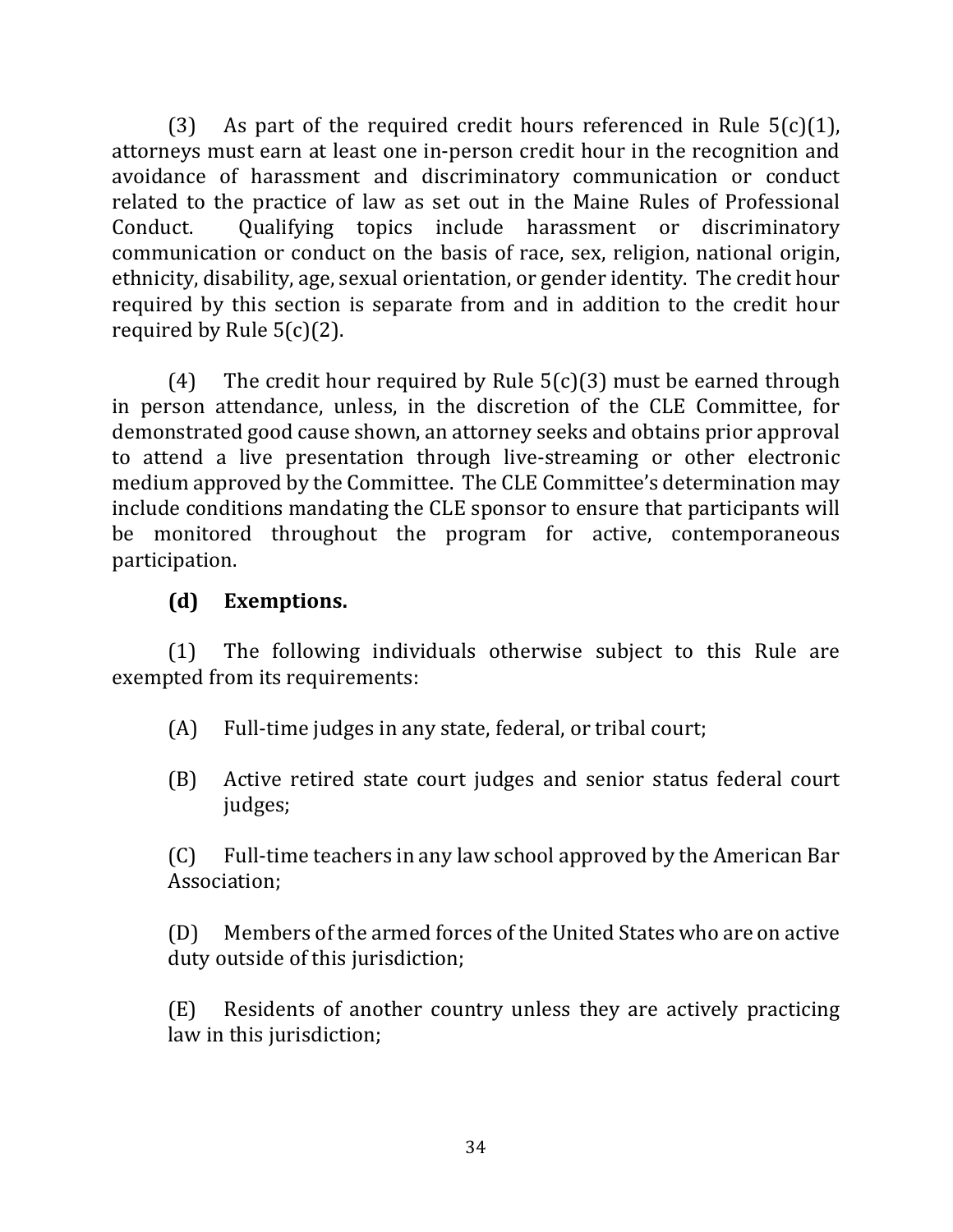$(F)$  Attorneys who have practiced 40 years or more, attained the age of 65 years, and are not engaged in the full-time practice of law;

(G) Legislators and members of Congress;

 $(H)$  Attorneys with active licenses to practice law in this jurisdiction who maintain a principal office for the practice of law in another jurisdiction that requires MCLE and who can demonstrate compliance with the MCLE requirements of that jurisdiction;

 $(I)$  Nonresident attorneys who are temporarily admitted to practice in this jurisdiction under *pro hac vice* rules;

- $\begin{bmatrix} 1 \end{bmatrix}$  Attorneys serving as judicial law clerks;
- (K) *Emeritus* attorneys; and

(L) Attorneys admitted for less than three months of the calendar year.

(2) New admittees to the Maine bar who complete an accredited new attorney program that focuses on basic skills and substantive law during the year in which they are admitted are exempt for that year and the following calendar year.

(3) In the discretion of the CLE Committee, any individual may be exempted from all or part of the requirements of this Rule upon a showing of hardship or for other good cause shown pursuant to procedures to be established by the CLE Committee. An exemption may not be granted in successive years for the same or similar hardship.

## **(e) Reporting Period and Compliance.**

(1) Attorneys subject to these rules shall complete the MCLE requirements of Rule  $5(c)$  in each calendar year. Attorneys who fail to meet the MCLE requirement within the reporting period will be considered noncompliant.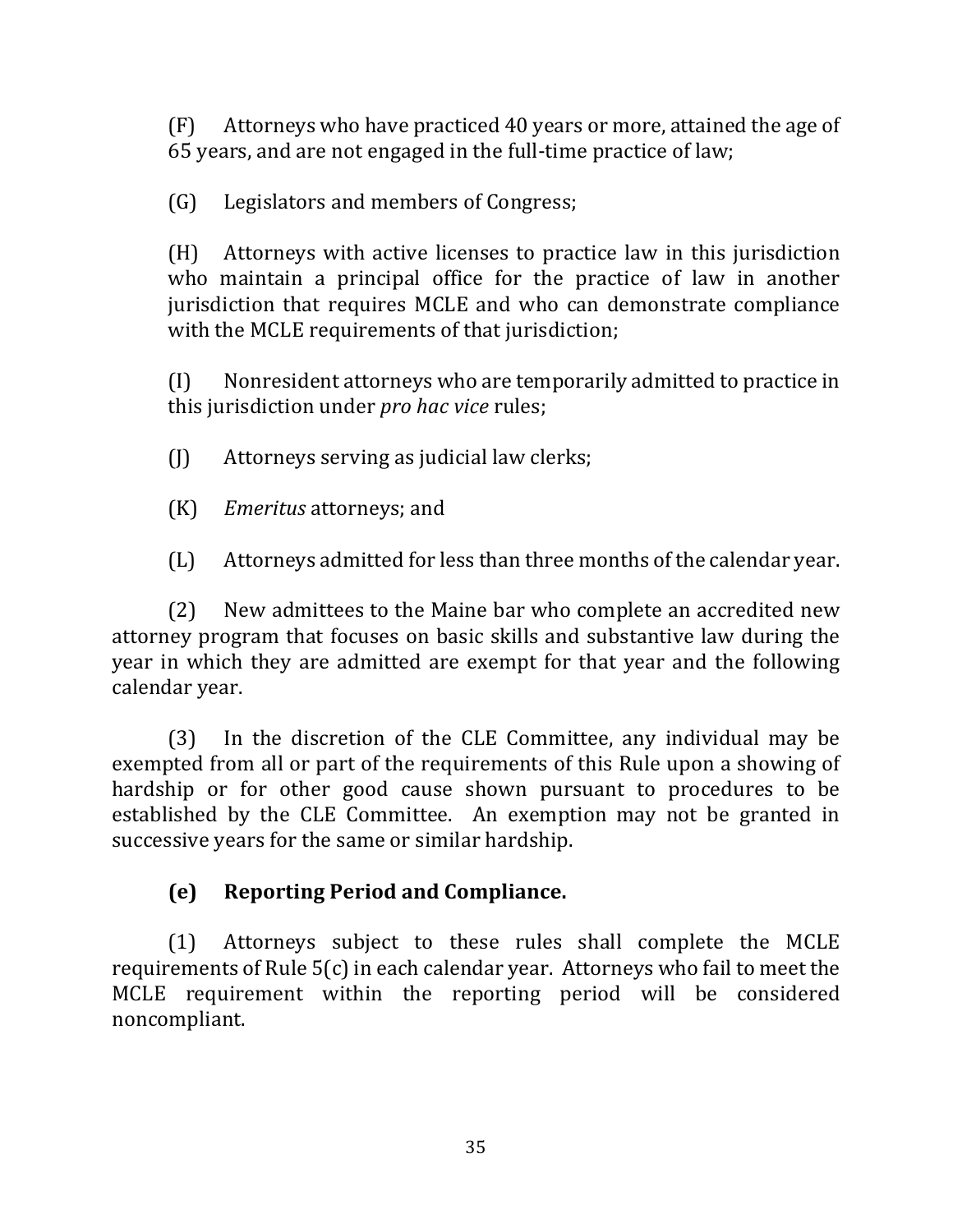(2) On January 1st of each year, attorneys subject to these rules shall demonstrate compliance with the requirements of these rules for the prior calendar vear.

 $(3)$  Each year, attorneys subject to these rules shall certify the accuracy of their individual MCLE Annual Report Statement to the CLE Committee no later than the close of business on the last business day of February.

## **(f) Accumulation and Computation of Credits.**

(1) Credit hours will be awarded on the basis of one credit hour for every 60 minutes spent engaged in an accredited program, unless otherwise specified.

(2) Credit hours will not be given for time spent on nonsubstantive matters such as introductory remarks, breaks, or business meetings.

 $(3)$  The number of credit hours awarded to a program is the maximum that may be earned for that program unless the attorney is a presenter. An attorney may claim partial credit (a minimum of 30 minutes) for partial attendance or completion of an accredited program.

(4) An attorney subject to these rules who makes a presentation at an accredited program not offered for academic credit by the sponsoring institution may earn two credit hours for every 30 minutes of actual presentation for the accredited program if the attorney has prepared substantial written materials—as defined by the CLE Committee—to accompany the presentation. If substantial written materials have not been prepared, the attorney will earn one credit hour for every 30 minutes of actual presentation.

(5) An attorney who teaches a regularly scheduled law-related course offered for academic credit at an accredited post-secondary educational institution may earn six credit hours under this rule for every hour of academic credit awarded by the institution for the course. An attorney who assists or participates in such a regularly scheduled course will earn one credit hour for every hour of actual participation, up to a maximum of six hours.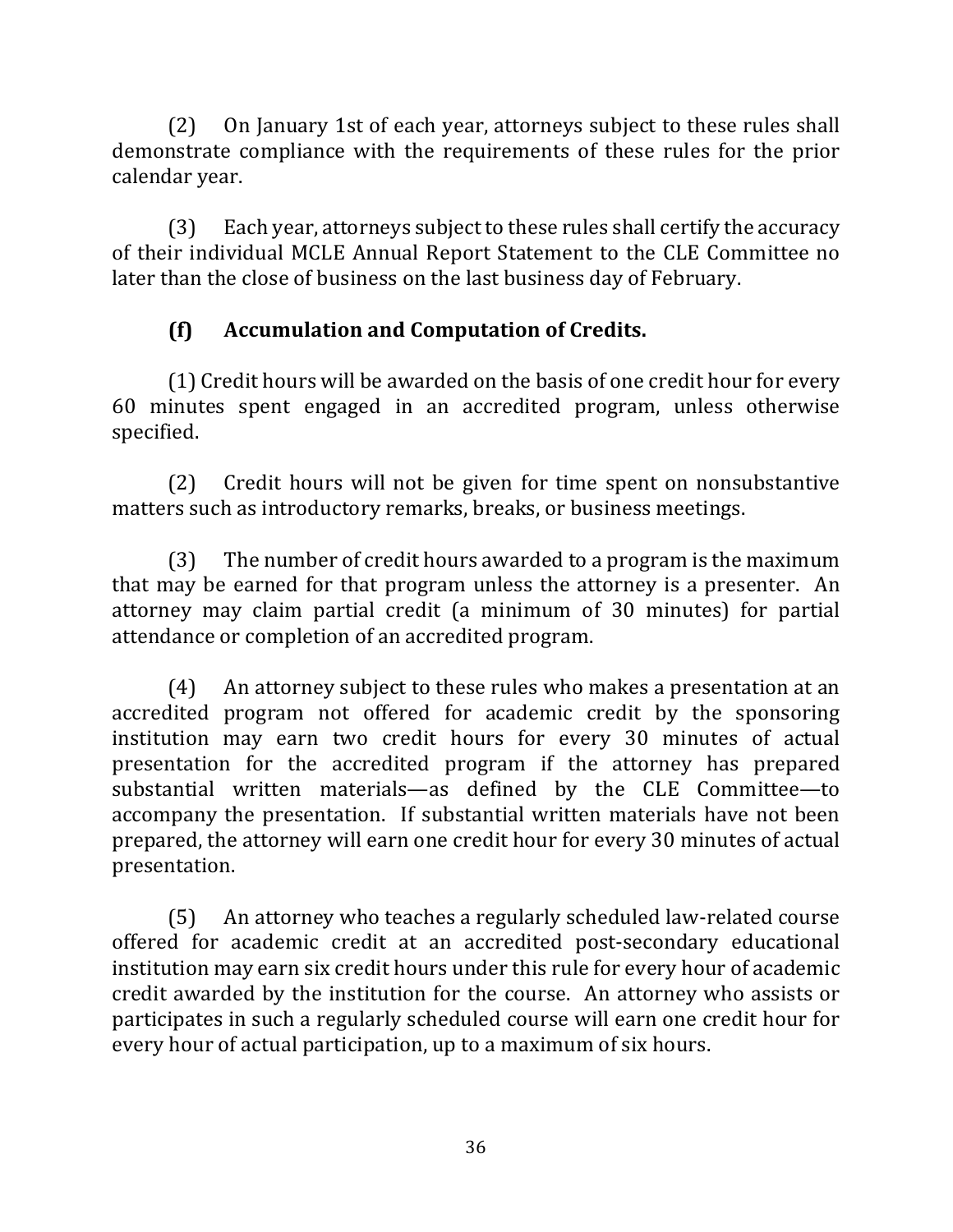(6) An attorney subject to these rules who formally takes for credit or officially audits a regularly scheduled course offered for academic credit at a law school approved by the American Bar Association will earn four credit hours under this rule for every hour of academic credit awarded by the institution for the course, provided that the attorney attends at least 75% of the classes in the course and, if enrolled for academic credit, receives a passing grade.

(7) Each calendar year, attorneys may carry over up to 10 credit hours to satisfy the requirements of the following year, provided that no more than five of the credit hours may be earned through self-study programs as defined in Rule  $5(h)(1)(B)$ . The mandatory live credit requirements of Rule  $5(c)(2)$ must be satisfied for each reporting period.

# **(g) Standards for Accreditation of MCLE Programs.**

 $(1)$  To be accredited, a program must meet the following standards:

 $(A)$  The program must have significant intellectual or practical content designed to promote attorney competence and must deal primarily with matters related to the practice of law, ethics and professionalism, or law practice management.

(B) Interdisciplinary programs, if pertinent to an individual attorney's practice, will be considered on a case-by-case basis.

 $(C)$  Although written materials may not be appropriate for all courses, they are expected to be utilized whenever possible. Written course materials may be provided in paper or digital format, in advance or at the time of the activity.

(D) Program presenters must be qualified with the necessary practical and/or academic experience to teach the topics covered.

(E) The program must be presented in a suitable environment conducive to learning.

 $(F)$  The program must last 30 minutes or longer.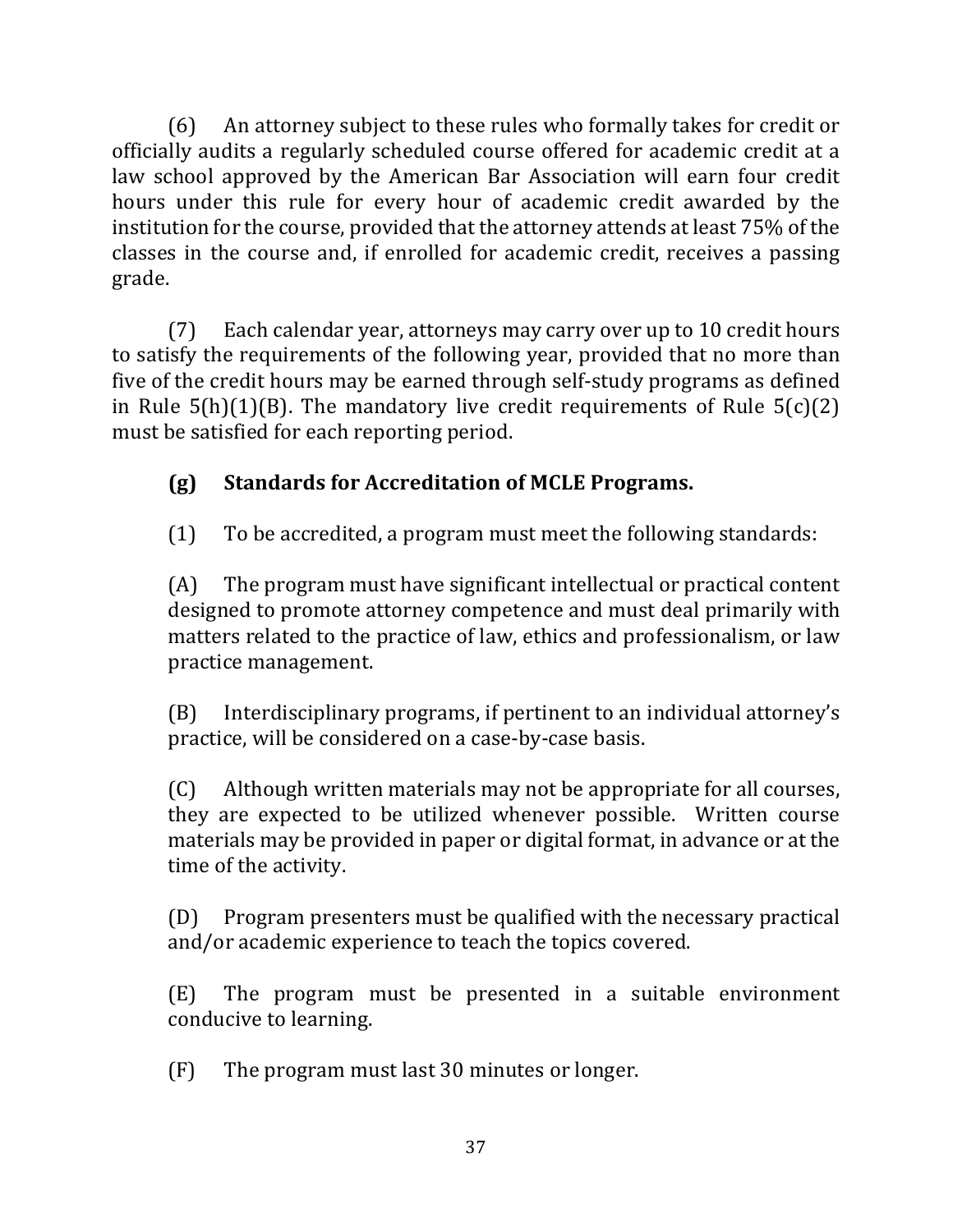(G) With the exception of certain self-study programs, the sponsor must monitor the program for attendance and certify such attendance to the CLE Committee.

(2) Notwithstanding the minimum requirements set forth in this Rule, the following activities are not eligible for MCLE Credit:

 $(A)$  A meeting of a bar association, committee, section, or other entity composed of attorneys, that is intended primarily to be a general business meeting or work session as opposed to an MCLE program;

 $(B)$  A program that is intended primarily to market a product or service to attorneys;

 $(C)$  A program that is intended primarily to attract clients;

 $(D)$  Discussions related to the handling of specific cases within a law firm, corporate law department, governmental agency, or similar entity;

 $(E)$  A program that teaches nonlegal skills, general communication skills such as public speaking skills, personal money management or investing, general investment principles, career building, rainmaking, or marketing or social media networking skills;

(F) Reviewing or reading legal articles, legal journals, or case summaries;

 $(G)$  A course attended in preparation for admission to practice law in any jurisdiction; or

(H) Any other course or activity deemed ineligible by the CLE Committee.

## **(h) Credit Categories.**

(1) An accredited program is either "live" or "self-study" depending on the following criteria: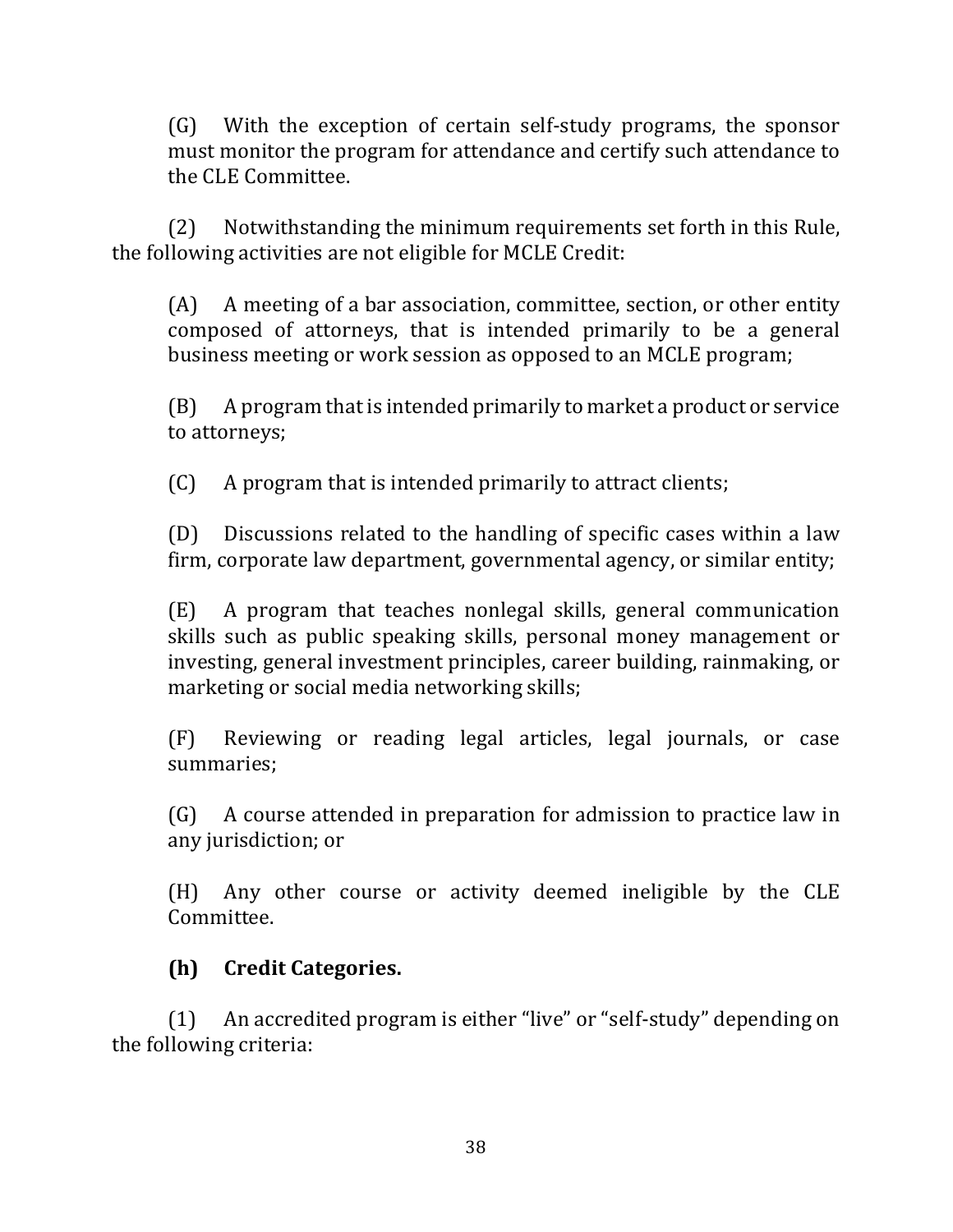(A) Live programs. A program is "live" if it is a scheduled activity that an attorney may attend in-person or via electronic medium in which the presenters are available to all course attendees at the time the course is presented, and all attendees can contemporaneously hear or see other attendees' questions as well as any responses and discussion. The following programs qualify for live credit:

 $(i)$  "In-Person" – a CLE program with attendees in the same room as at least one of the presenters;

(ii) "Satellite/Groupcast" - a CLE program broadcast to remote locations (i.e., a classroom setting or a central viewing or listening location);

(iii) "Teleseminar" - a CLE program broadcast via telephone to remote locations (i.e., a classroom setting or a central listening location) or to individual attendees via telephone lines;

(iv) "Moderated Video Replay" – a recorded CLE program, in the same room as a qualified moderator who answers questions and facilitates discussion;

(v) "Webcast/Webinar"  $-$  a CLE program broadcast via the internet to remote locations (i.e., a classroom setting or a central viewing or listening location) or to individual attendees; and

(vi) "Webcast/Webinar Replay" – a recorded CLE program broadcast via the internet to remote locations (i.e., a classroom setting or a central viewing or listening location) or to individual attendees with a qualified commentator available to answer questions and facilitate discussion.

(B) *Self-study Programs.* The following programs may qualify for self-study credit:

 $(i)$  "Independent Study" – viewing or listening to a pre-recorded CLE audio, video, digital media, or other such programs;

 $(i)$  "Authorship" – upon written request, attorneys may be awarded ethics and professionalism credit hours each calendar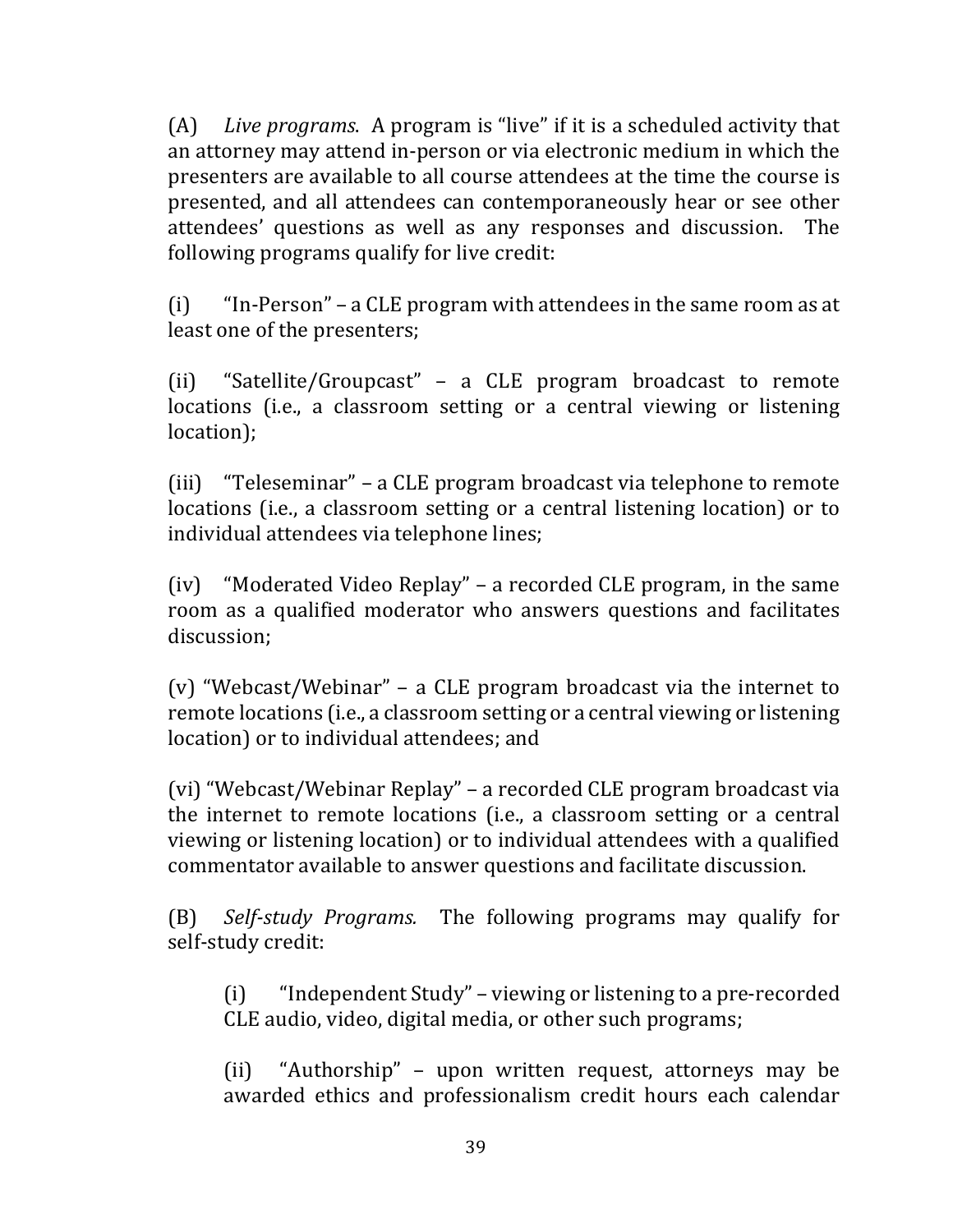year for authoring or co-authoring written material that is published in a legal periodical, journal, book, or treatise approved by the CLE Committee; and

(iii) "Volunteer Service" – upon written request, attorneys may be awarded up to three ethics and professionalism credit hours each calendar year for their volunteer service as members of a board, commission, or committee established by the Court or the Board, which is primarily concerned with ethics or professional responsibility. Credits may also be awarded to court-appointed receivers and monitors.

(2) *Accreditation Period*.

 $(A)$  Accreditation of live programs expires at the end of the calendar year of the date of accreditation.

 $(B)$  Accreditation of self-study programs is for a period of two years from the date of the accreditation.

## **(i) Approved Sponsor Status.**

(1) The CLE Committee may extend "Approved Sponsor" status to a provider as set forth below:

(A) *Application for Approved Sponsor Status*. A sponsor may be approved by submitting an Approved Sponsor Application and requisite fee, together with evidence establishing to the satisfaction of the CLE Committee that:

(i) the sponsor has been approved or accredited by an accrediting authority established by court rule or statute in another state; or

(ii) during the immediately preceding three years, the sponsor has annually sponsored at least 10 live programs that comply with the requirements for individual program accreditation under Rule  $5(g)(1)$ .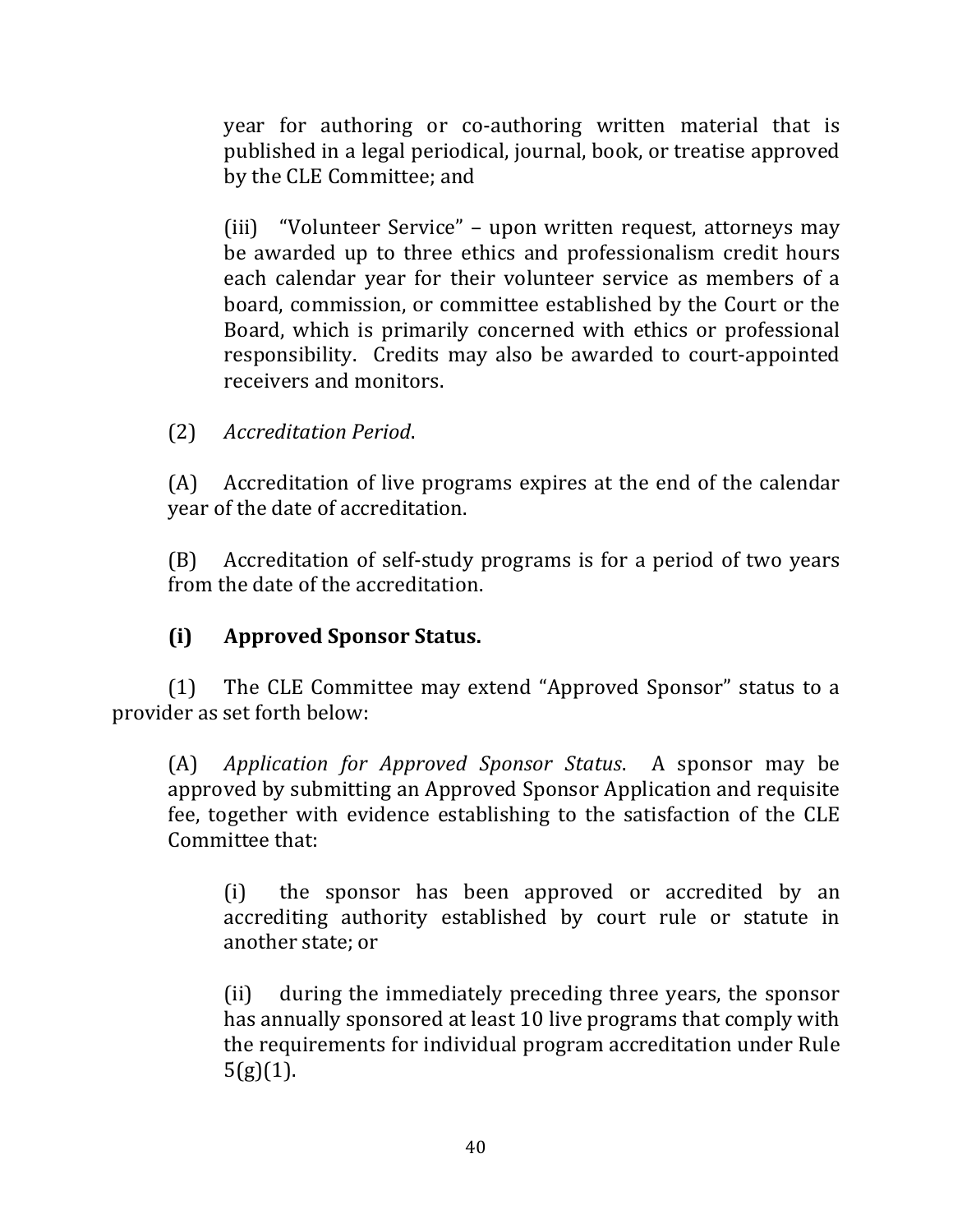## (B) *Benefits of Approved Sponsor Status*.

(i) An Approved Sponsor may indicate in promotional materials that it is an "Approved Sponsor" by including the following statement in those promotional materials: "[Sponsor Name] is an Approved Sponsor, as recognized by the CLE Committee."

(ii) Approved Sponsors pay a reduced application fee.

(iii) Programming presented by an Approved Sponsor is presumptively accredited.

(iv) Approved Sponsors may elect to receive a quarterly invoice for program accreditation.

(C) *Revocation of Approved Sponsor Status*. Approved Sponsor status may be revoked by the CLE Committee if the reporting requirements of these rules are not met or if, upon review of the sponsor's performance, the CLE Committee determines that the content or quality of the program or program materials or the provider's performance does not meet the standards set forth in these rules. In such circumstances, the CLE Committee shall mail the Approved Sponsor a 30-day notice of revocation. The Approved Sponsor may request a review of such revocation, and the CLE Committee shall act on the request within 90 days after receipt. The decision of the CLE Committee shall be final after such review.

## **(j) Application Procedures for Program Accreditation.**

 $(1)$  Each sponsor seeking accreditation of a program shall submit an application, together with the requisite fee, at least 30 days prior to the program date. A late fee will be assessed for untimely submissions.

 $(2)$  If the program sponsor chooses not to submit an application for accreditation of a program, an individual attorney may submit an application, together with the requisite fee, in advance of, but no later than 60 days following the program completion date. A late fee will be assessed for untimely submissions.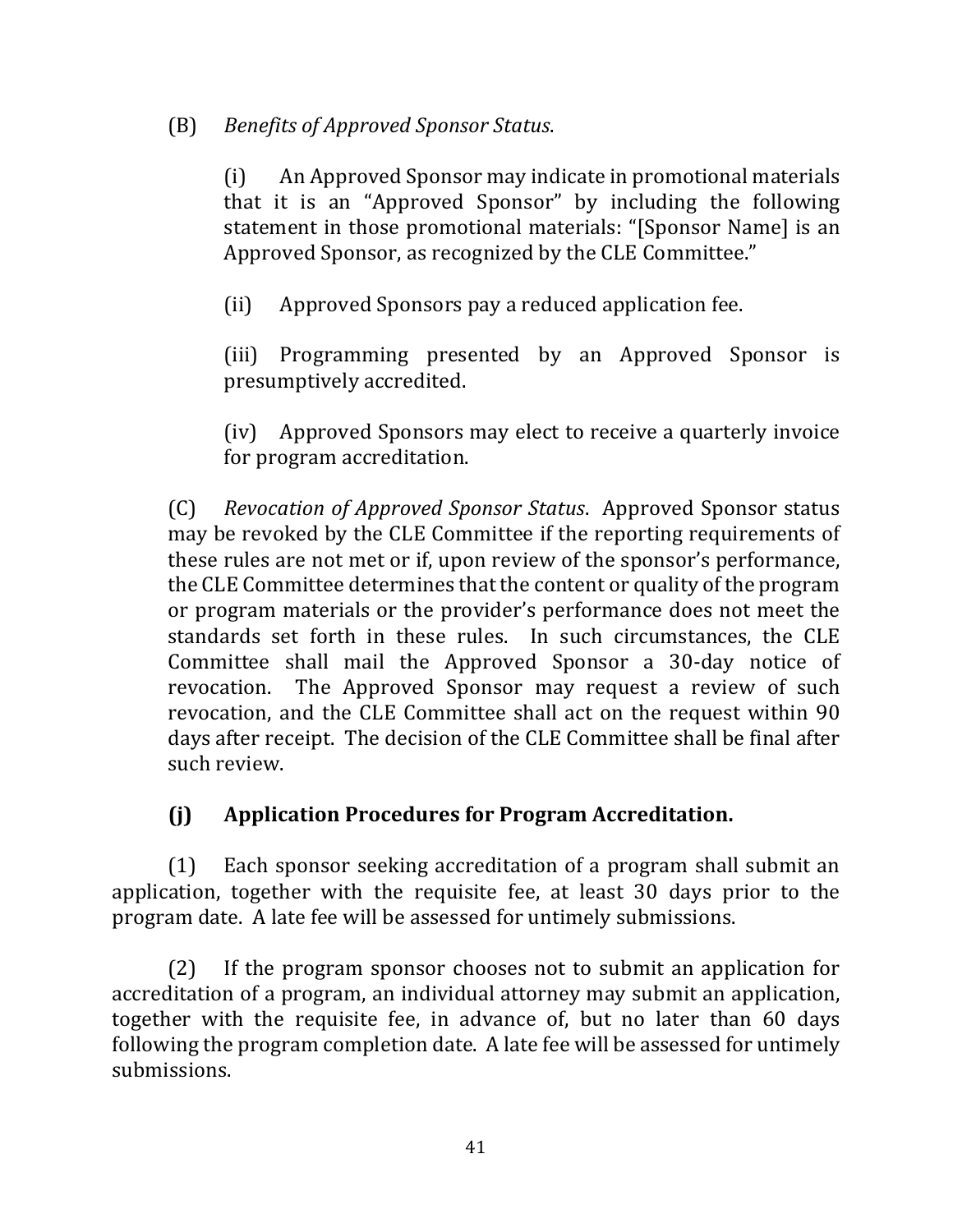## **(k) Reporting CLE Credit.**

(1) *Sponsor Reporting*. Sponsors of accredited programs shall submit attendance rosters no later than 30 days following the program date in a manner prescribed by the CLE Committee. A late fee will be assessed for untimely submissions.

## (2) *Attorney Reporting*.

(A) If an attorney has received program accreditation (see Rule  $5(i)(2)$ ), the attorney shall independently submit a certificate of attendance no later than 30 days following the program completion date in a manner prescribed by the CLE Committee. A late fee will be assessed for untimely submissions.

(B) If a program has not been accredited (see Rule  $5(j)(2)$ ), the attorney shall independently submit an application for accreditation and a certificate of attendance, together with the requisite fee, no later than 60 days following the program completion date in a manner prescribed by the CLE Committee. A late fee will be assessed for untimely submissions.

(C) *Independent Study*. Attorneys who apply to earn self-study credit through independent study shall submit a Certificate of Completion no later than 30 days following the completion date in a manner prescribed by the CLE Committee. A late fee will be assessed for untimely submissions.

(D) *Authorship.* Attorneys who author or co-author published written materials shall submit a Certificate of Completion together with a copy of the published written materials no later than 30 days following the publication date in a manner prescribed by the CLE Committee. A late fee will be assessed for untimely submissions.

# **(l) Enforcement of MCLE Requirements**.

 $(1)$  Attorneys who are deficient in their MCLE requirements at the end of the applicable reporting period shall be considered noncompliant. Noncompliant attorneys shall be entitled to an automatic grace period until the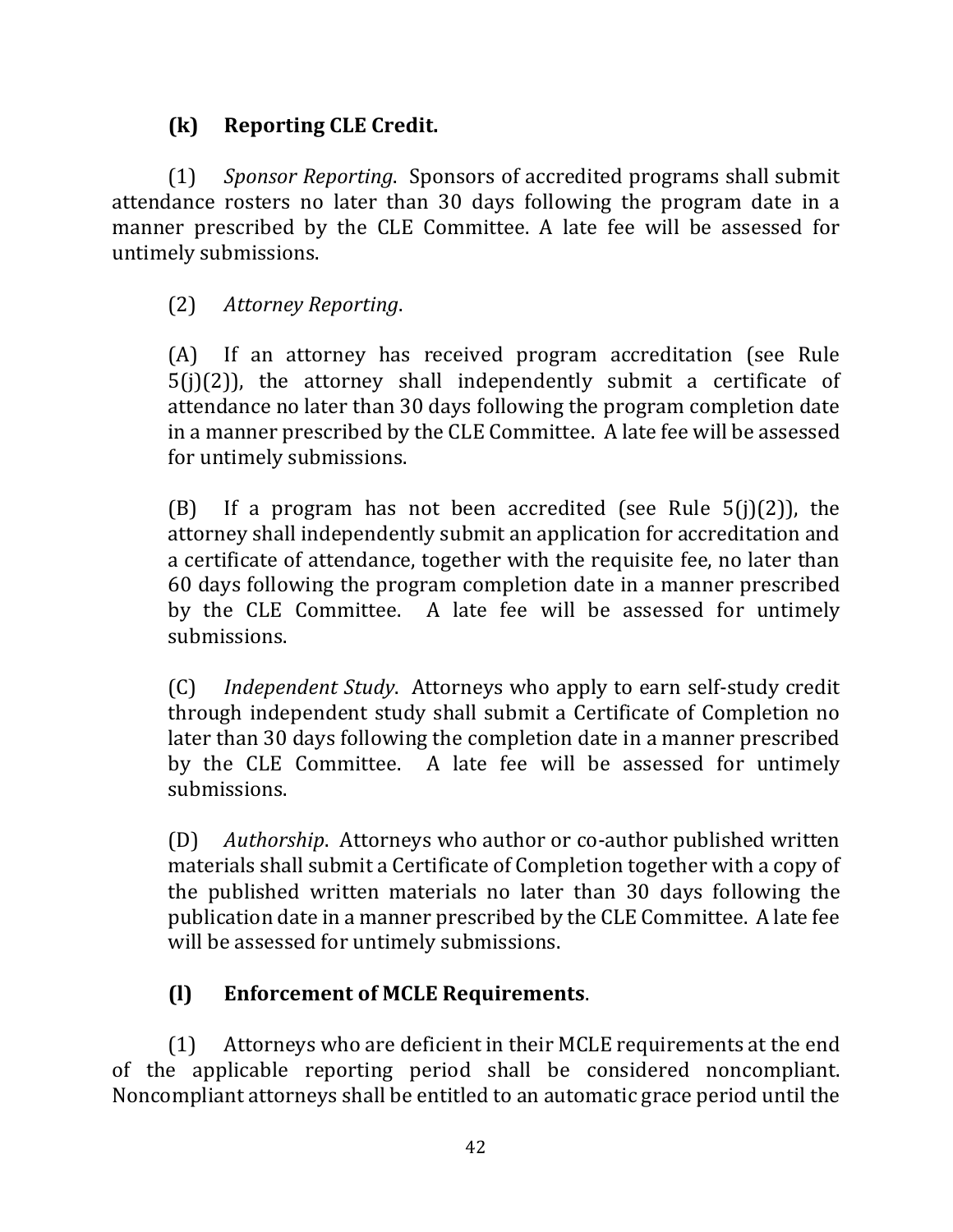close of business on the last business day of February of the succeeding year to make up their deficiencies. Credit hours earned during that grace period may be counted toward compliance with the previous reporting period, and hours in excess may be used to meet the subsequent reporting period's requirement.

(2) Attorneys who remain deficient on the close of business on the last business day of February shall be assessed a noncompliance fee in an amount set by the CLE Committee.

(3) Attorneys who fail to meet the MCLE requirements shall have their right to practice law suspended subject to the provisions of Maine Bar Rules  $4(g)$  and  $(h)$ .

 $(4)$  Attorneys who are suspended pursuant to Maine Bar Rule  $4(g)$  may seek reinstatement under Maine Bar Rule 4(i).

(5) If the CLE Committee has reason to believe that an attorney has submitted a false transcript or other false information to the CLE Committee, it shall forward the attorney's name to Bar Counsel for investigation pursuant to M.R. Prof. Conduct 8.4(c).

# **(m) Confidentiality and Record Retention.**

 $(1)$  The files, records, and proceedings of the CLE Committee, as they relate to or arise out of any failure of an attorney to satisfy the requirements of these rules, shall be deemed confidential and shall not be disclosed, except in furtherance of the duties of the CLE Committee, upon the request of the attorney affected, upon the request of Bar Counsel, or upon court order. Nonetheless, the files and records may be introduced in evidence or otherwise produced in proceedings under these rules.

(2) The Board shall retain program and course approval documentation, certificates of attendance, and attendance rosters, for a minimum of two years in paper or digital format. Annual Report Statements shall be retained in digital format for a minimum of 10 years.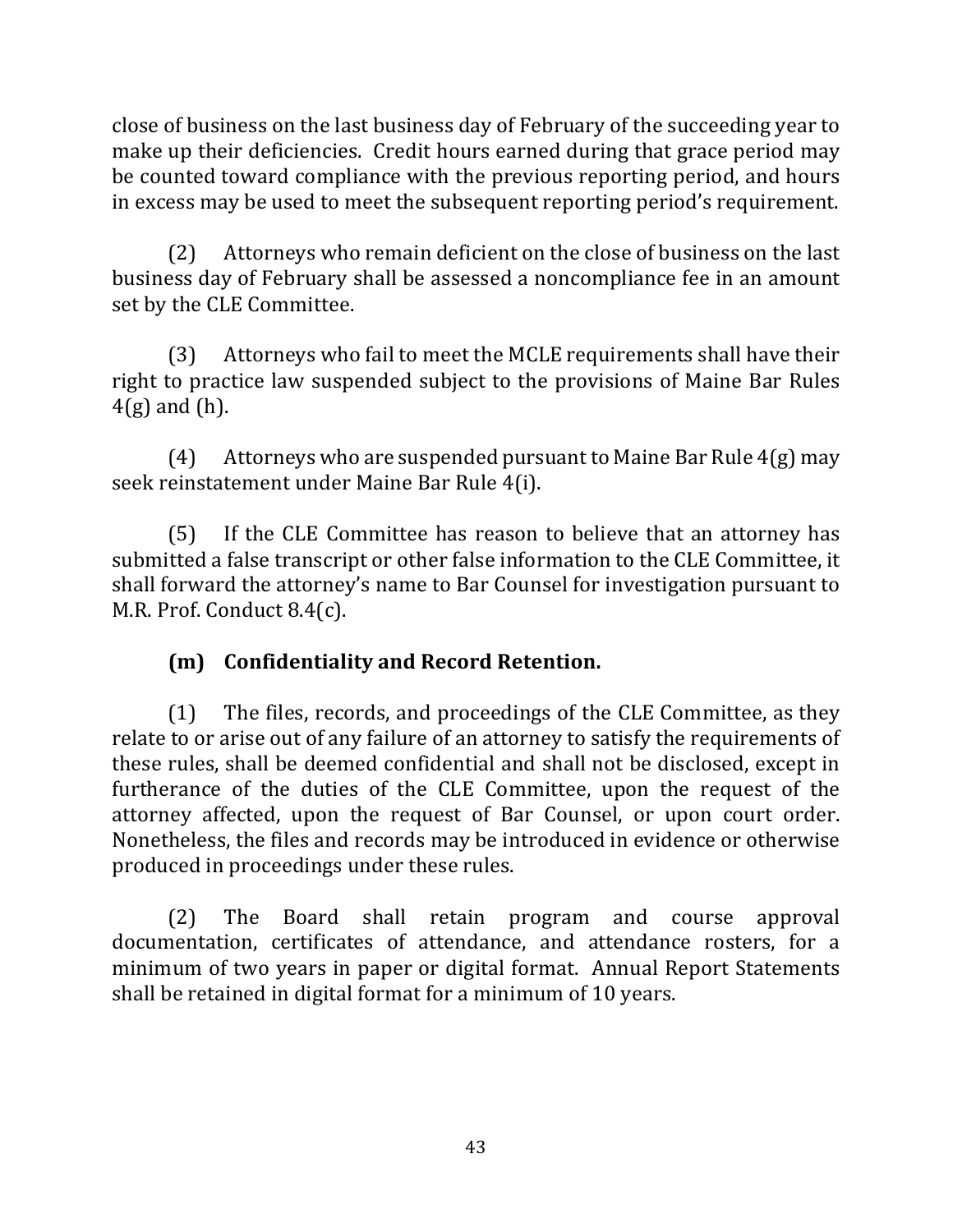### **RULE 6. MAINTENANCE OF TRUST ACCOUNTS IN APPROVED INSTITUTIONS; IOLTA**

**(a) Clearly Identified Trust Accounts in Eligible Institutions Required.** Every lawyer admitted to practice in Maine shall deposit all funds held in trust in this jurisdiction in accordance with Rule 1.15 of the Maine Rules of Professional Conduct in accounts clearly identified as IOLTA accounts in eligible institutions and shall take all steps necessary to inform the depository institution of the purpose and identity of the accounts. Funds held in trust include funds held in any fiduciary capacity in connection with a representation, whether as trustee, agent, guardian, executor, or otherwise.

**(b) Reporting and Certification.** Every lawyer admitted to practice in Maine shall annually certify to the Board in connection with the annual renewal of the lawyer's registration that, to the lawyer's knowledge after reasonable investigation:

 $(1)$  (A) the lawyer or the lawyer's law firm maintains at least one IOLTA account, and (B) the lawyer has taken reasonable steps to ensure that all client funds are held in IOLTA accounts meeting the requirements of these Rules: or

 $(2)$  the lawyer is exempt from maintaining an IOLTA account because the lawyer:

 $(A)$  is not engaged in the private practice of law;

(B) does not have an office within Maine;

(C) is (1) a judge employed full-time by the United States Government, the State of Maine or another state government;  $(2)$  on active duty with the armed services; or  $(3)$  employed full-time as an attorney by a local, state, or federal government, and is not otherwise engaged in the private practice of law;

 $(D)$  is counsel for a corporation or non-profit organization or a teacher or professor employed by an educational institution, and is not otherwise engaged in the private practice of law;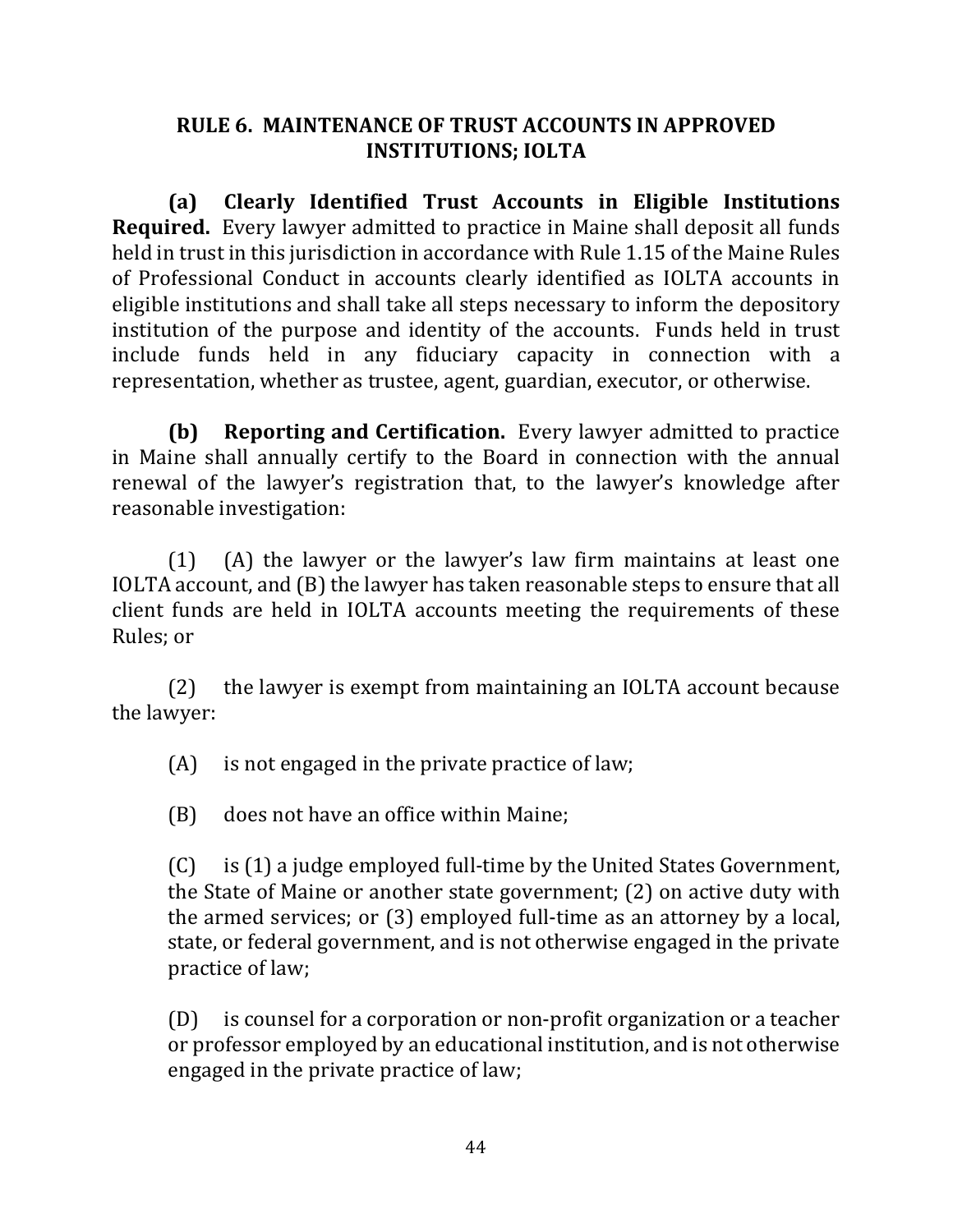(E) has been exempted by an order of the Court that is cited in the certification; or

 $(F)$  holds no client funds.

# **(c) IOLTA Account Requirements.**

(1) An IOLTA account is a pooled trust account earning interest or dividends at an eligible institution in which a lawyer or law firm holds funds on behalf of clients, which funds are small in amount or held for a short period of time such that they cannot earn interest or dividends for the client in excess of the costs incurred to secure such income and the account is:

 $(A)$  an interest-bearing checking or share draft account;

(B) a money market account with or tied to check-writing;

(C) an account whose funds are invested solely in repurchase agreements; or

(D) an account whose funds are invested solely in qualified money market funds.

A "qualified money market fund" is an open-end investment company registered under the Investment Company Act of 1940 that is regulated as a money market fund under Rule 270.2a-7 thereof (or any successor regulation) and that, at the time of the investment, has total assets of at least \$250,000,000, substantially all of which are invested in U.S. Government Securities. A "repurchase agreement" is a daily overnight repurchase agreement which must be fully collateralized by U.S. Government Securities and may be established only with a bank or other depository institution that is deemed to be "well capitalized" or "adequately capitalized" under applicable regulations of the Federal Deposit Insurance Corporation and National Credit Union Share Insurance Fund. U.S. Government Securities, for the purpose of this section, include securities of Government Sponsored Entities, including but not limited to Federal National Mortgage Association Securities, Government National Mortgage Association Securities, and Federal Home Loan Mortgage Corporation Securities.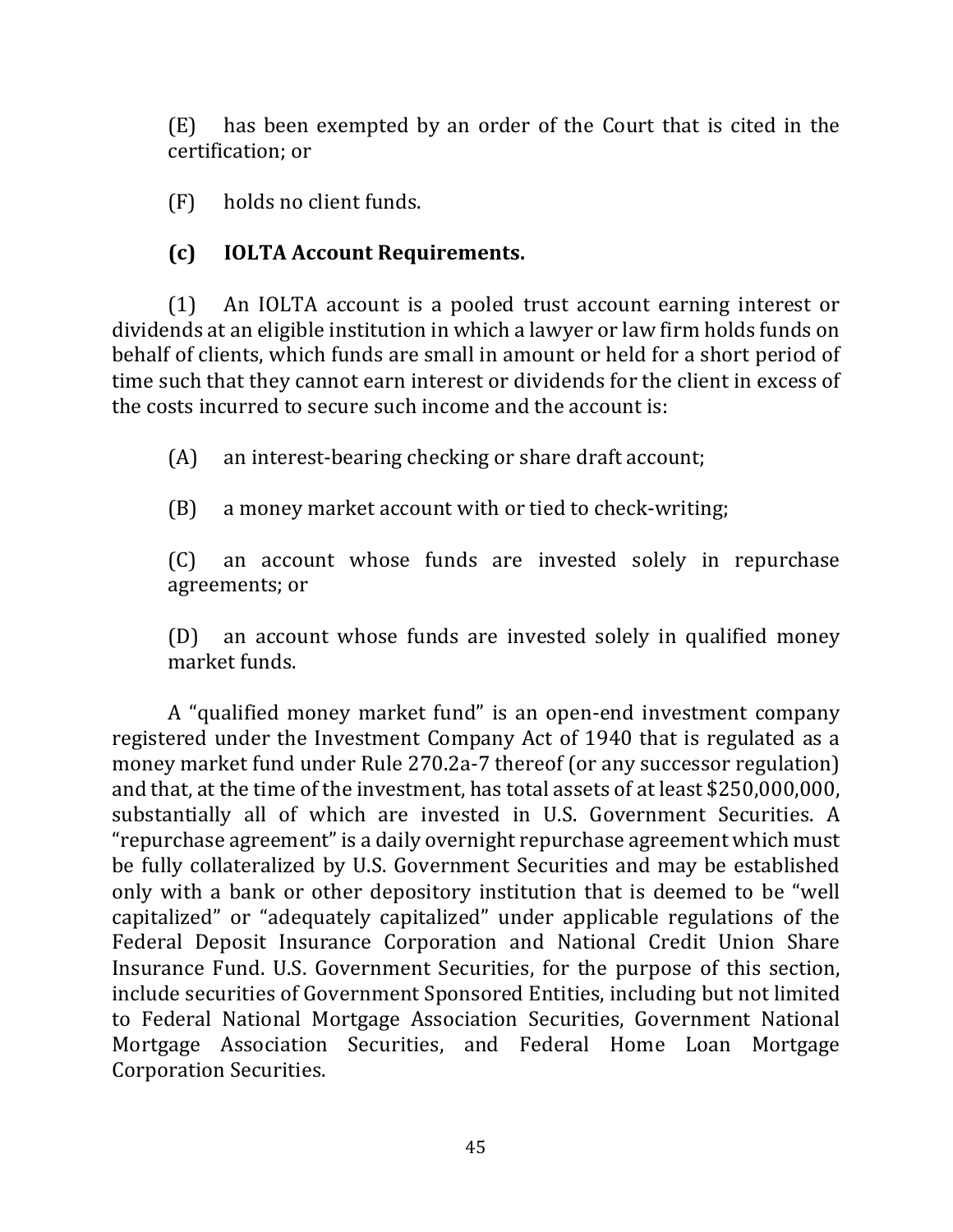An "eligible institution" for trust accounts or IOLTA is a bank, trust company, savings bank, credit union, or savings and loan association authorized by federal or state law to do business in Maine, the deposits of which are insured by an agency of the federal government, and which has been designated by the Maine Justice Foundation as an eligible institution.

(2) The Maine Justice Foundation shall establish guidelines governing approval and termination of eligible status for financial institutions, and shall annually publish a list of eligible financial institutions.

(3) Overdraft Notification Agreement Required. To qualify as an eligible institution, a financial institution must file with the Maine Justice Foundation an agreement, in a form provided by the Maine Justice Foundation, to report to the Board whenever any properly payable instrument is presented against a lawyer trust account containing insufficient funds, irrespective of whether or not the instrument is honored. No trust account shall be maintained in any financial institution that does not agree to so report. Any such agreement shall apply to all branches of the financial institution and shall not be cancelled except upon 60 days' notice in writing to the Maine Justice Foundation. The overdraft notification agreement shall provide that all reports made by the financial institution shall be in the following format:

 $(A)$  In the case of a dishonored instrument, the report shall be identical to the overdraft notice customarily forwarded to the depositor and shall include a copy of the dishonored instrument, if such a copy is normally provided to depositors;

 $(B)$  In the case of instruments that are presented against insufficient funds but which instruments are honored, the report shall identify the financial institution, the lawyer or law firm, the account number, the date of presentation for payment, and the date paid, as well as the amount of overdraft created thereby; and

(C) *Timing of Reports.* Reports under Rule  $6(c)(5)(B)$  shall be made simultaneously with, and within the time provided by law for notice of dishonor, if any. If an instrument presented against insufficient funds is honored, then the report shall be made within five banking days of the date of presentation for payment against insufficient funds.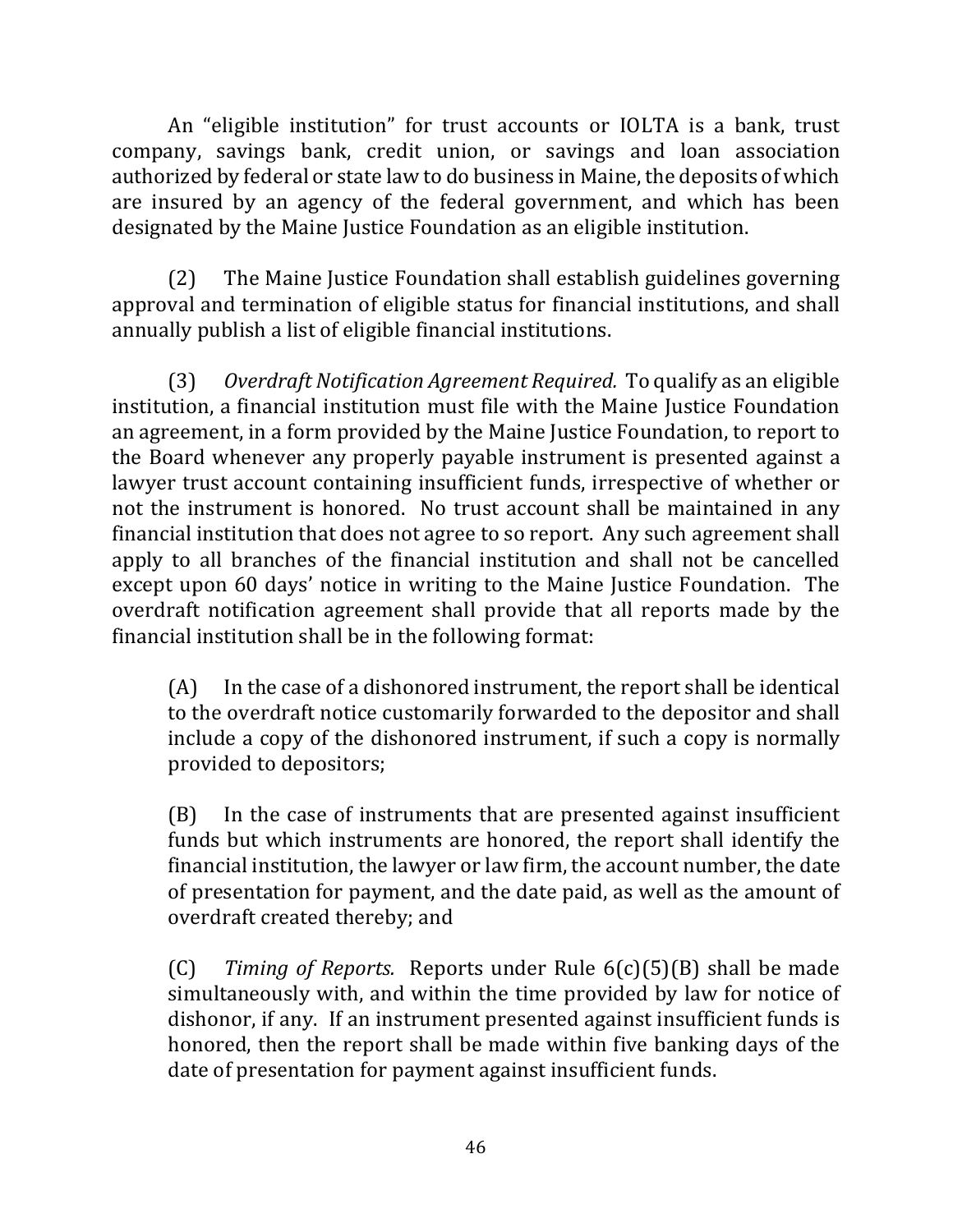(4) *IOLTA Requirements.* In addition to the requirements above, to qualify as an eligible institution for the maintenance of IOLTA, the institution must meet the following requirements:

 $(A)$  remit the interest and dividends on this account, net of any allowable reasonable fees, at least quarterly to the Maine Justice Foundation;

 $(B)$  transmit with each remittance a report on a form approved by the Maine Justice Foundation that shall identify each lawyer or law firm for whom the remittance is sent, the amount of remittance attributable to each IOLTA account, the rate and type of interest and dividends applied, the amount of interest and dividends, the amount and type of accountrelated charges deducted, if any, and the average account balance for the period in which the report is made;

(C) transmit to the depositing lawyer or law firm a report in accordance with normal procedures for reporting to its depositors; and

(D) pay on IOLTA accounts interest or dividends no less than the highest interest rate or dividend generally available from the institution to its non-IOLTA customers on accounts having similar minimum balances and other eligibility qualifications. Interest or dividends and fees shall be calculated in accordance with the eligible institution's standard practice. In determining the highest interest rate or dividend generally available from the institution to its non-IOLTA customers, an institution may consider in addition to the balance in the IOLTA account, factors customarily considered by the institution when setting interest rates or dividends for its non-IOLTA customers, provided that such factors do not discriminate between IOLTA accounts and other accounts and that these factors do not include the fact that the account is an IOLTA account. The eligible institution shall calculate interest and dividends in accordance with its standard practice for non-IOLTA customers. The eligible institution may choose to pay the higher interest rate or dividend on an IOLTA account in lieu of establishing it as a higher rate product. Nothing contained in this rule will be deemed to prohibit an institution from paying a higher interest rate or dividend on IOLTA accounts than required by this rule or from electing to waive any fees and service charges on an IOLTA account. Lawyers may only maintain IOLTA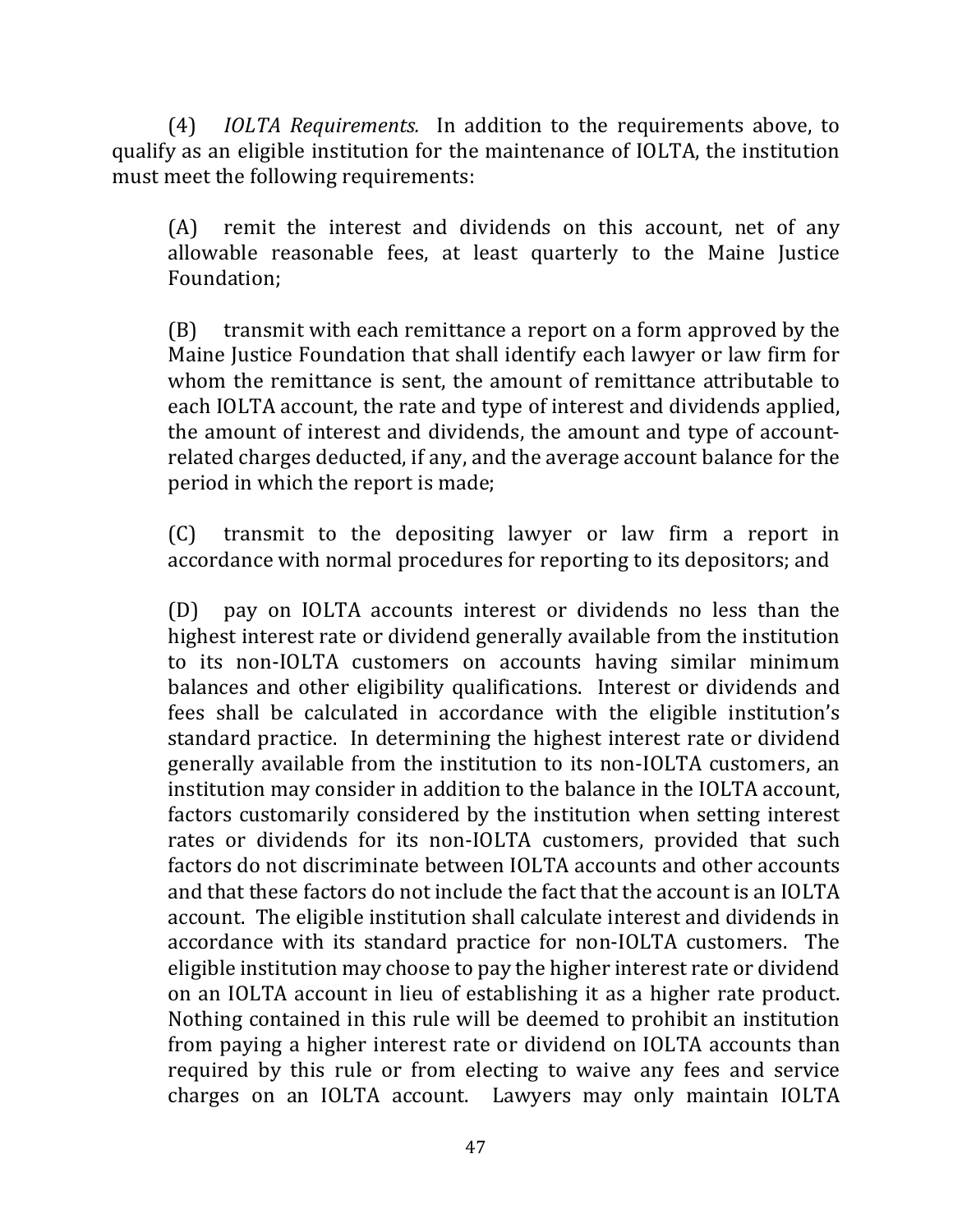accounts at eligible institutions that meet this rule's requirements, as determined from time to time by the Maine Justice Foundation.

Eligible institutions may comply with the rate requirements of this rule by electing to pay an amount on funds that would otherwise qualify for the options noted above, equal to the greater of  $(1)$  a 1% interest rate or  $(2)$  65% of the Federal Funds Target Rate in effect on July 1 of each year, which rate remains in effect for twelve months, and which amount is deemed to be already net of allowable reasonable fees.

# **(d) Verification of Bank Accounts.**

(1) *Generally.*  Whenever Bar Counsel has evidence that bank or trust accounts of a lawyer that contain, should contain, or have contained funds belonging to clients have not been properly maintained or that the funds have not been properly handled, Bar Counsel shall request the approval of the Chair of the Board to initiate an investigation for the purpose of verifying the accuracy and integrity of all bank accounts maintained by the lawyer. If approval is granted, Bar Counsel shall proceed to verify the accuracy of the bank accounts.

(2) *Confidentiality.* Investigations, examinations, and verifications shall be conducted so as to preserve the private and confidential nature of the lawyer's records insofar as is consistent with these Rules and the lawyer-client privilege.

# **(e) Maine Justice Foundation.**

# (1) *IOLTA Accounting.*

(A) Beginning in 2020, on or before April 15 of each year, the Maine Justice Foundation shall complete a financial analysis of the IOLTA funds received and distributed by the Foundation during the previous calendar year and shall prepare an Annual Financial Report that will be available to the public.

(B) The Annual Financial Report shall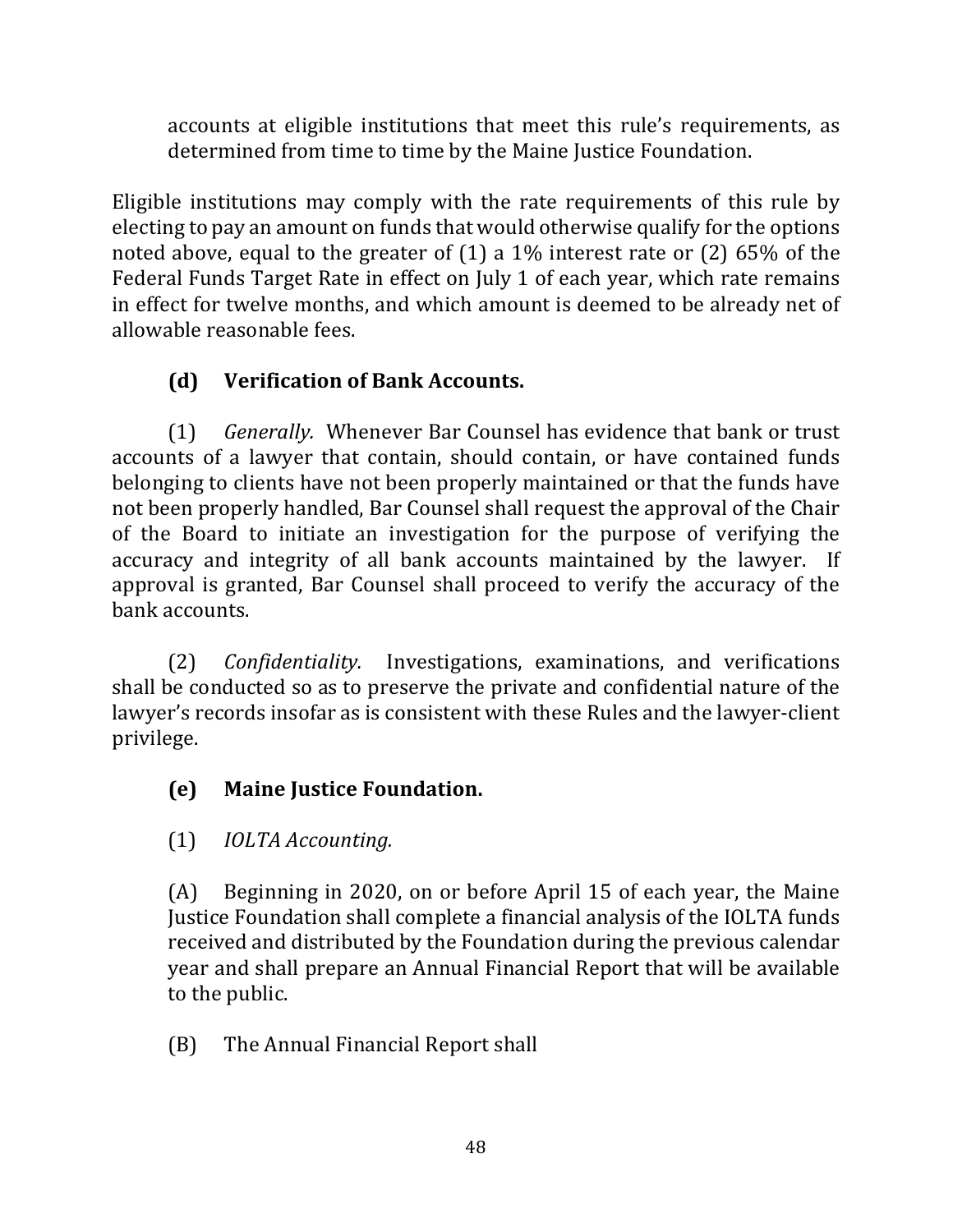(i) Be prepared according to generally accepted accounting principles;

(ii) Include the specific allocation of IOLTA funds to the various providers, programs, and projects for the previous year;

(iii) Include the total funds that were set aside for reserves:

(iv) Include the total IOLTA funds that were allocated to administrative costs of the Maine Justice Foundation; and

(v) Include categories of the rates paid by participating Banks.

(C) Copies of the Annual Financial Report of IOLTA funds shall be provided to the Supreme Judicial Court on or before April 15 each year.

(2) Administrative Costs of the Maine Justice Foundation. Effective in the calendar year beginning on January 1, 2021, no more than  $22\%$  of annual IOLTA funds may be allocated to the administrative costs of the Maine Justice Foundation, except that a floor of \$120,000 in administrative costs from IOLTA funds is hereby established. To allow prospective budgeting of administrative costs, the calculation of the 22% for any upcoming calendar year shall be determined by computing the average of the annual IOLTA funds received during the three calendar years preceding the calendar year before the year for which the administrative budget is being established and multiplying that number by  $0.22<sup>2</sup>$ 

(3) *Use of IOLTA Funds.* IOLTA funds received and distributed pursuant to this Rule are intended to provide services that maintain and enhance resources available for access to justice in Maine, including those services that achieve improvements in the administration of justice and provide legal services, education, and assistance to low-income, elderly, or needy clients.

**(f) Receipt of Voluntary Contributions.** As part of its notification to attorneys to file annual registration statements, the Board may invite attorneys

 $2\,$  For example, the 22% cap for calendar year 2021 would be calculated by averaging the total IOLTA revenues from calendar years 2017, 2018, and 2019, and multiplying that average annual revenue by 0.22.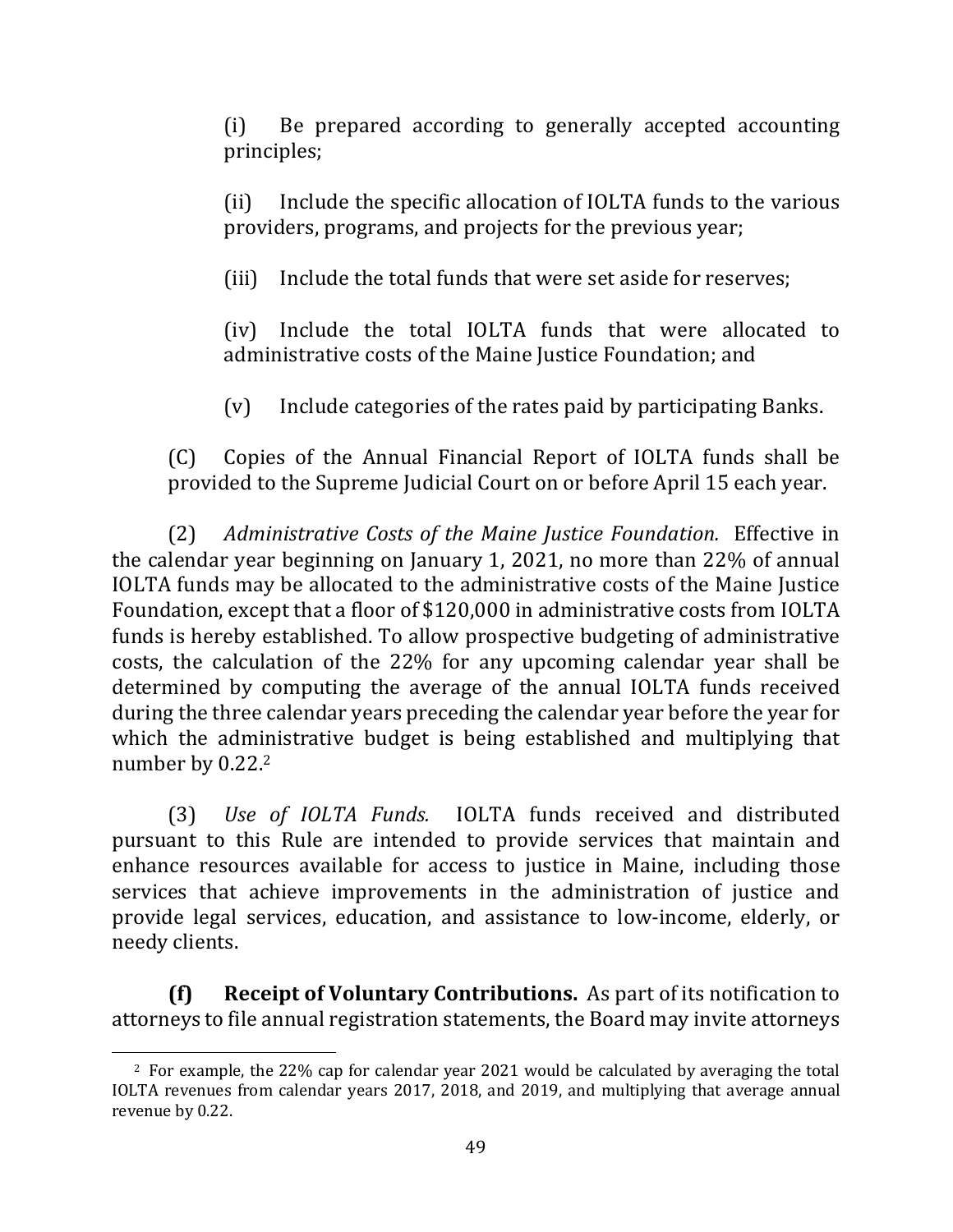to make a voluntary contribution to the Campaign for Justice to assist in the funding of legal services for low income individuals. The Board may also provide a means for making the voluntary contribution at the same time that the annual fee is paid and is authorized to utilize its administrative staff and facilities to receive these voluntary contributions and forward them to the Campaign for Justice.

**(g)** Consent by Lawyers. Every lawyer practicing or admitted to practice in Maine shall, as a condition thereof, be conclusively deemed to have consented to the reporting, verification, and production requirements mandated by this rule. Such consent specifically includes authorization to the disclosure by financial institutions of all bank or trust account records and information as requested of them by Bar Counsel for the purposes of verification and investigation pursuant to Rule  $6(d)$ .

**(h)** Costs. Nothing herein shall preclude a financial institution from charging a particular lawyer or law firm for the reasonable cost of producing the reports and records required by this rule.

## **III. COMMISSIONS**

### **RULE 7. FEE ARBITRATION COMMISSION**

### **(a) Commission.**

(1) *Appointment.* The Board shall appoint five or more Fee Arbitration Commission panels, each of which shall be assigned a geographic region of the state. Each panel shall consist of two attorneys licensed to practice law in Maine and one public member who is a Maine resident. The Board shall appoint alternate attorneys and public members to serve on the Fee Arbitration Commission as members at large. Each year the Board shall also appoint a Chair and Vice Chair of the Fee Arbitration Commission from among the Commission's attorney members. The Chair or Vice Chair shall appoint one of the attorney members of each panel to chair that panel.

(2) *Terms of Office.* Panel members shall be appointed for a term of four years. No member shall serve more than two consecutive four-year terms. A member whose term has expired may continue to serve on any case that was commenced before the expiration of the member's term. As each regular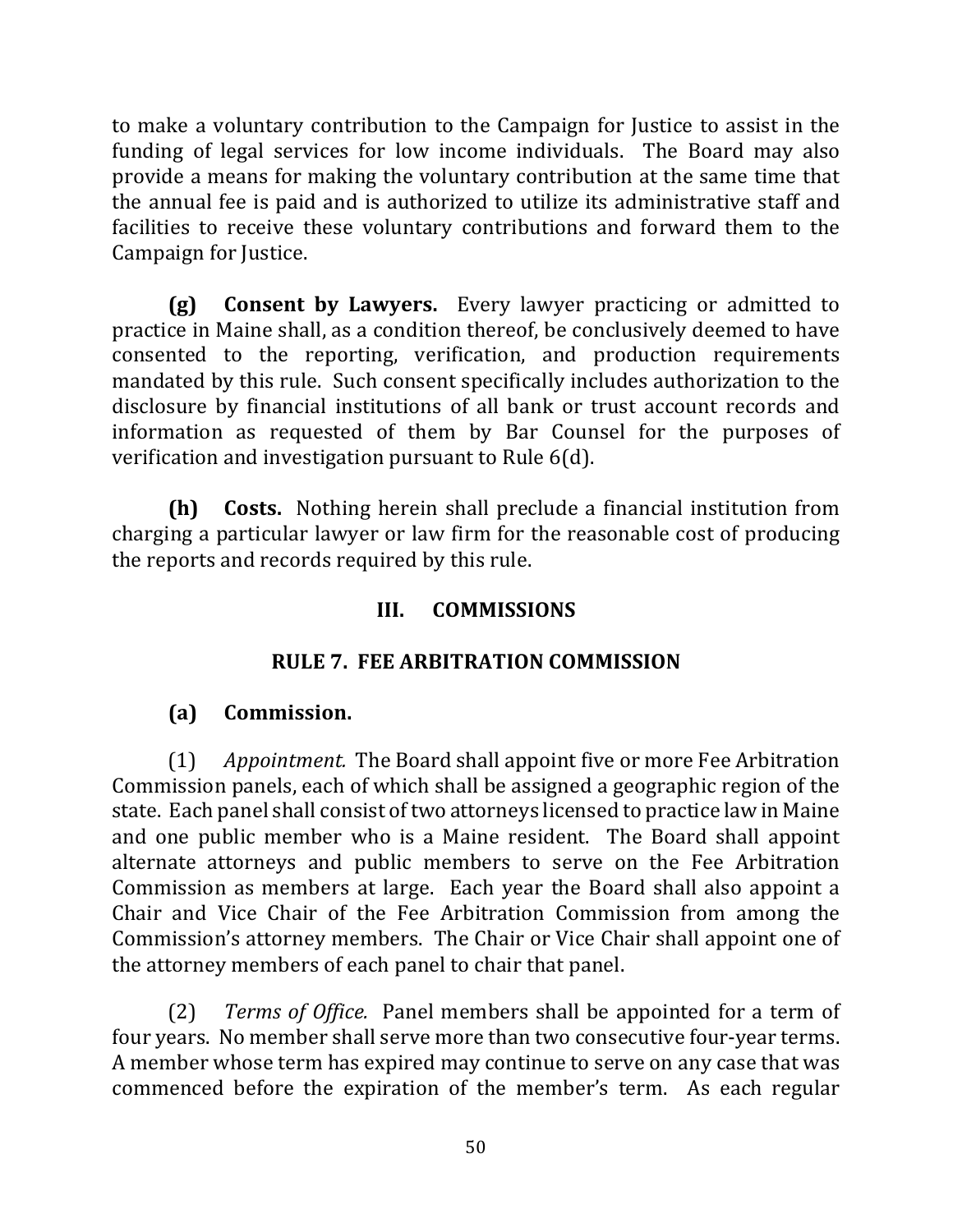member's term of office on the Fee Arbitration Commission expires, a successor shall be appointed for no more than two consecutive full terms but a regular member appointed for less than a full term (originally or to fill a vacancy) may serve two additional full terms. A member who has served two consecutive four-year terms may not be reappointed before the expiration of at least one year. Members shall not be subject to removal by the Board during their terms of office except for cause.

(3) *Representation Prohibition.*  No member of the Fee Arbitration Commission may be legal counsel for a party in any proceedings under these Rules. When a member of the Commission member's firm serves as legal counsel for a party in any proceeding under this rule, the Commission member may perform Commission responsibilities unrelated to that proceeding, provided that the Commission member is timely screened from any participation in or relating to that proceeding, at both the Commission member's firm and the Commission.

(4) Upon conclusion of service, members shall take reasonable steps to destroy all documents, in paper or electronic format, relating to the proceedings of the Board subject to the confidentiality provisions of these Rules.

**(b) Powers and Duties.** The Fee Arbitration Commission shall have the following powers and duties:

 $(1)$  to interpret this rule;

 $(2)$  to approve forms;

(3) to establish written procedures that afford a full and equal opportunity to all parties to present relevant evidence;

(4) to educate the public and the bar about the Fee Arbitration Commission; and

(5) to perform all acts necessary for the effective operation of the Fee Arbitration Commission.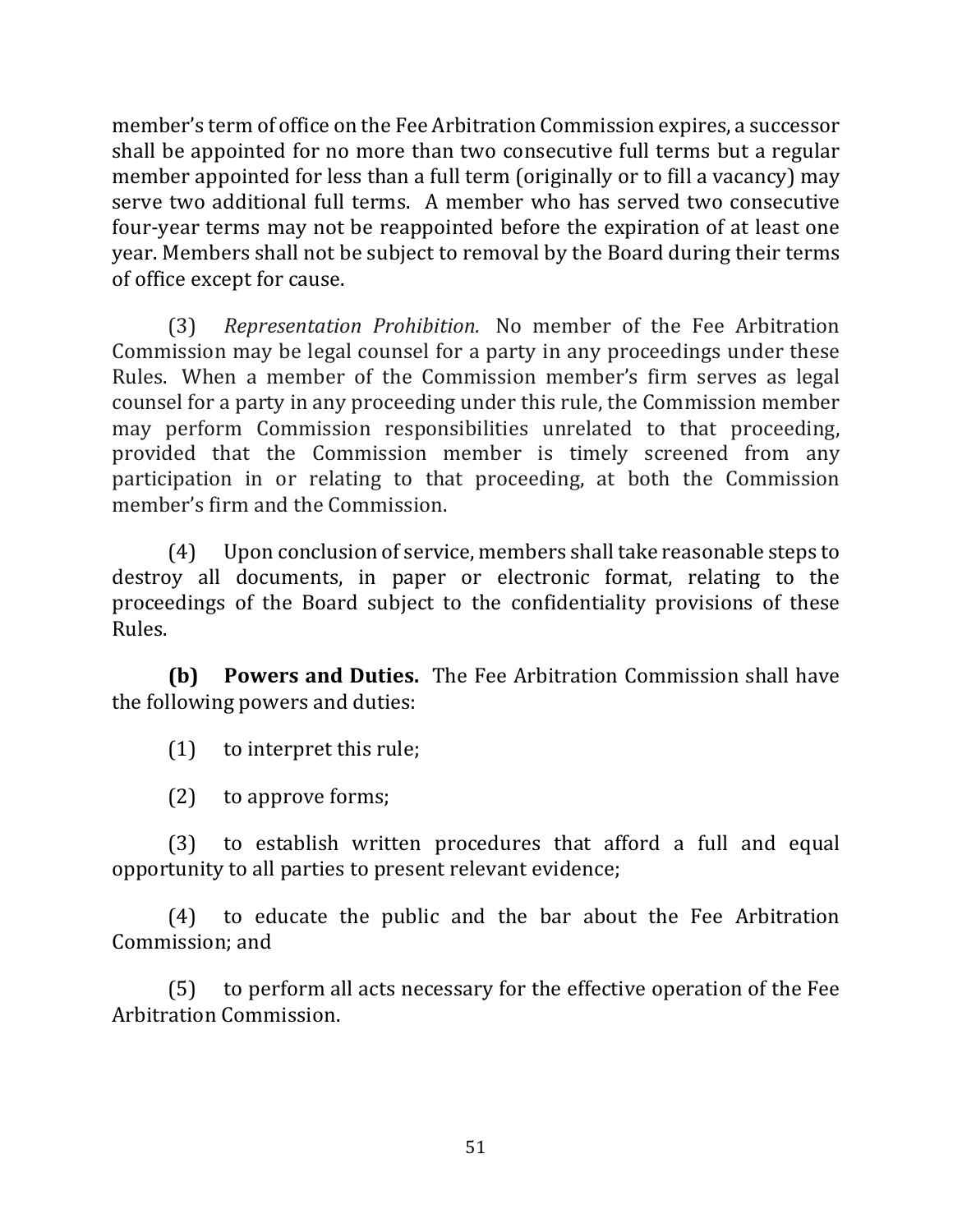**(c) Board Clerk.** The Board Clerk shall perform the administrative functions of the Commission. The Board Clerk shall have the following powers and duties:

 $(1)$  to keep and maintain records of all petitioners and respondents, as well as all proceedings, determinations, and awards of the Fee Arbitration Commission;

(2) to process Fee Arbitration cases and communicate with parties to the dispute;

(3) to schedule Fee Arbitration hearings;

(4) to process and disseminate Arbitration Awards to the appropriate groups and parties; and

 $(5)$  to perform such additional duties as may be assigned by the Board or the Fee Arbitration Commission.

## **(d) Procedures.**

(1) *Initiation of Proceedings.* Proceedings before the Fee Arbitration Commission shall be initiated upon receipt of a petition regarding legal fees and/or costs paid to or charged by an attorney providing legal services in Maine. The petitioner shall

 $(A)$  set forth the petitioner's full name and current address and the attorney with whom the petitioner has a dispute;

 $(B)$  agree to be bound by the decision of a Fee Arbitration Panel;

(C) represent that the petitioner has made a good faith effort to resolve the dispute with the attorney involved before filing the petition; and 

 $(D)$  state whether the dispute is the present subject of legal action and certify that the matter has not been finally adjudicated by a court or administrative agency. If the dispute is currently the subject of other judicial or administrative proceedings, such proceedings shall be identified in the petition.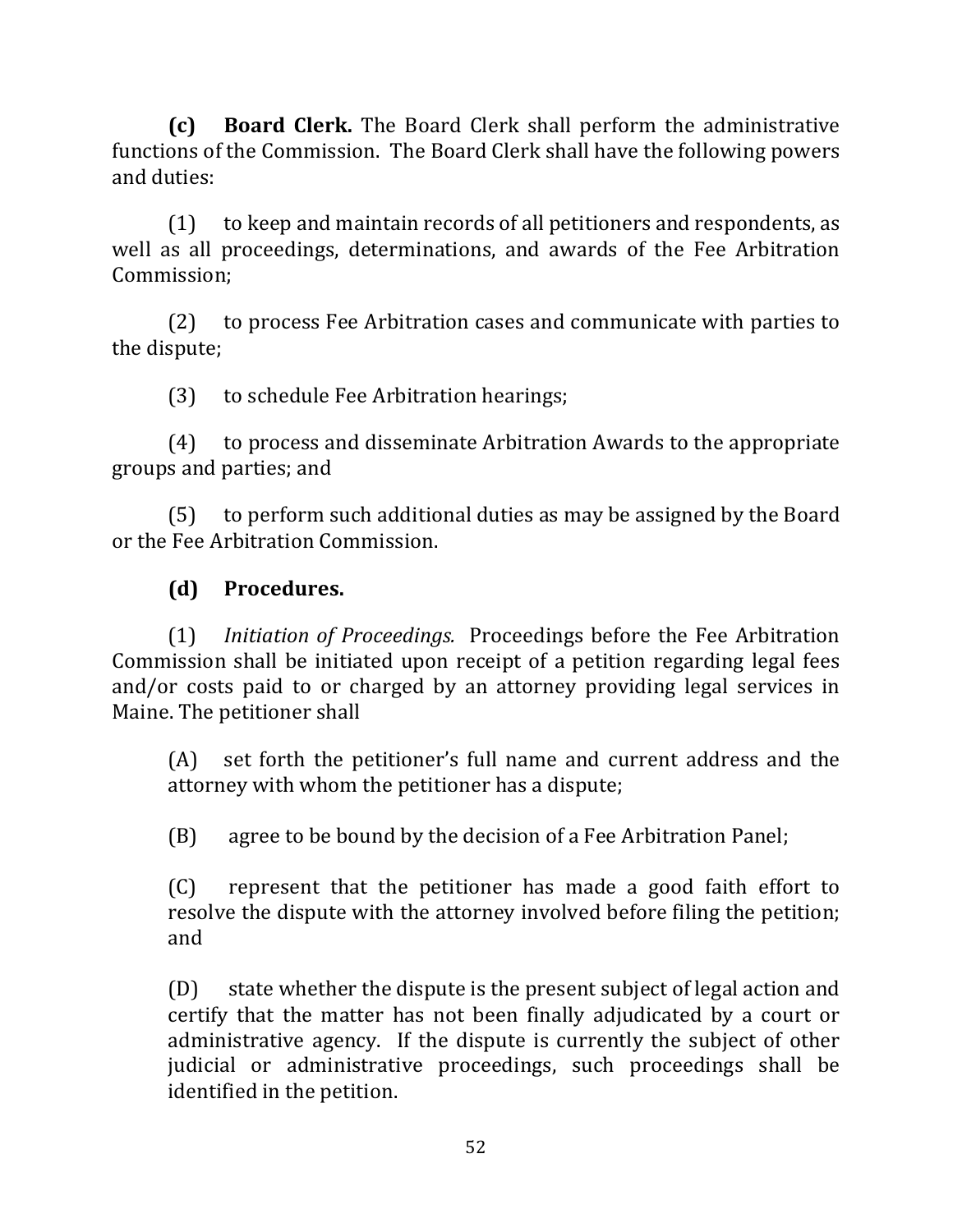(2) *Pending Action.* If there is a pending action or proceeding before a Maine court or agency involving the disputed fees, then such matter shall, upon motion of the petitioner, be stayed by that tribunal until such dispute is resolved pursuant to this rule, and the award hereunder shall be determinative of the action so stayed.

(3) *Preliminary Review by Board Clerk.* Upon filing, a petition shall be expeditiously reviewed by the Board Clerk. If the Board Clerk determines that there are no just grounds for the dispute, or that the matter is moot, or that the arbitration was not commenced within six years from the time the bill in dispute was rendered or the fee paid in whole or part, whichever occurs first, the Board Clerk may recommend that the Chair or Vice Chair of the Fee Arbitration Commission dismiss the matter. When recommending a dismissal, the Board Clerk shall provide a concise written statement of the facts and reasons why a matter should be dismissed to the Chair or Vice Chair of the Fee Arbitration Commission. If the Chair or Vice Chair concurs with the Board Clerk's recommendations, the matter shall be closed and the petitioner so advised. If the Chair or Vice Chair rejects the Board Clerk's recommendations, the matter shall proceed under this rule.

(4) *Petition Filed by Non-Client.* When a petition is filed by a non-client of the named respondent attorney, the Board Clerk shall provide the client with notice of the petition and request that within 10 days the client consent in writing to the filing and processing of the petition under this rule. Should the client fail to provide consent, the Board Clerk shall refer the matter to the Chair or Vice Chair for determination whether any action under this rule is appropriate for the Fee Arbitration Commission or if dismissal is required.

(5) Notice to Respondent. A blank form captioned "Respondent's Reply and Submission to Arbitration" shall be forwarded to the respondent. If the respondent fails, without good cause, to file a reply within 30 days after the mailing, the panel may proceed to hear the petition and make its findings and award upon the evidence produced by the petitioner. The panel may, at its discretion, refuse to consider evidence offered by the respondent that would reasonably be expected to have been disclosed in the Respondent's Reply. Upon receipt of Respondent's Reply, the Board Clerk shall forward a copy of the same to the petitioner.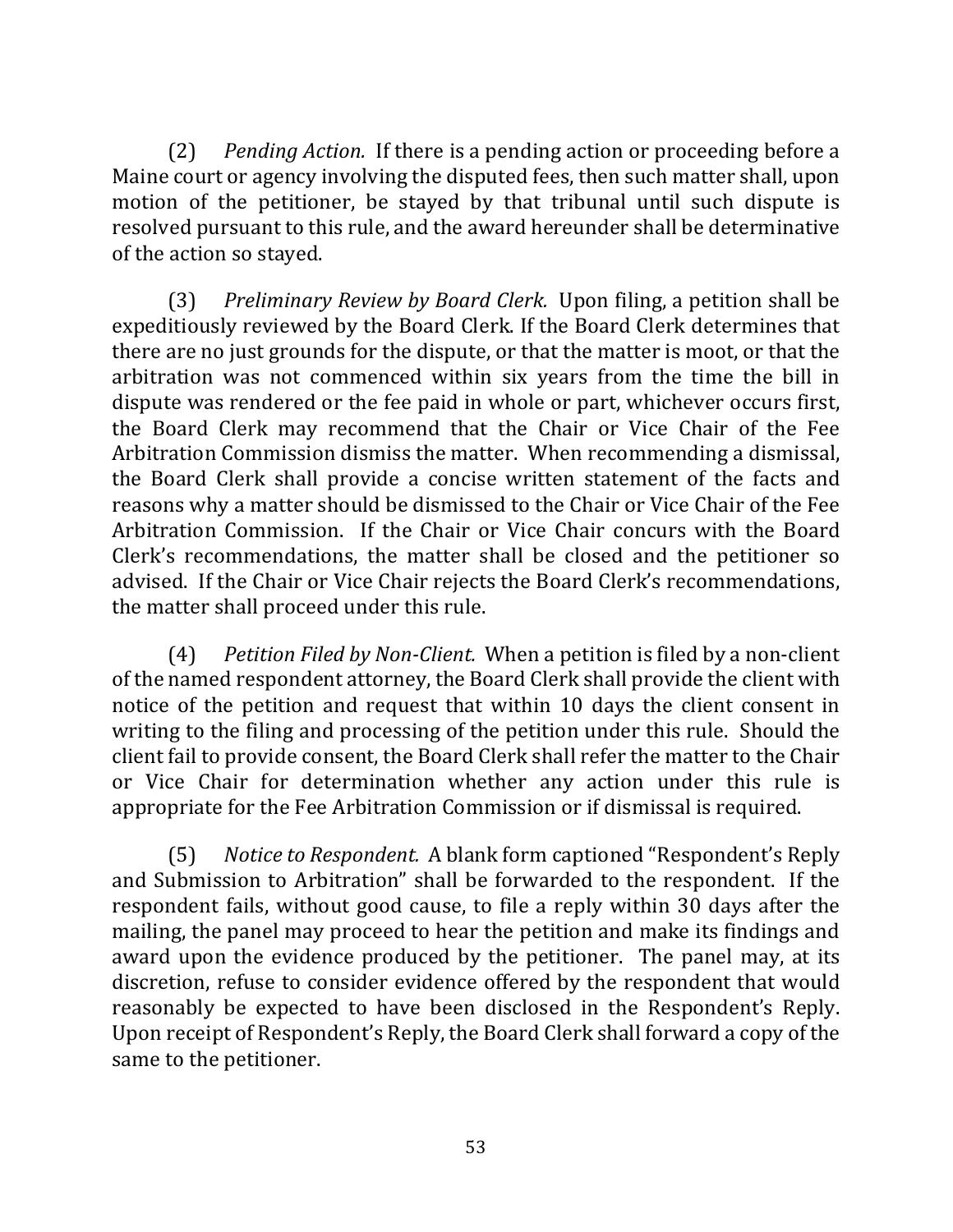(6) *Notice of Client's Right to Arbitrate Legal Fees.* At least 30 days before service or filing of a complaint in a civil action against an attorney's client or former client (hereinafter client) to recover fees for professional services previously rendered and/or costs incurred for which no judgment has previously been obtained, an attorney shall mail to the client at the client's last known address, and to the person liable for the payment of the attorney's fees if other than the client at that person's last known addresses, a written notice of the right to arbitrate, which shall include the following language:

You currently owe the sum of  $\ell$  in legal fees [and costs] to [name of attorney or firm]. If you dispute the fact that you owe any part of the amount claimed to be due, you have the right to have the matter resolved without additional expense to you by arbitration before a panel of the Fee Arbitration Commission. Forms and instructions for filing a petition for arbitration are available from the Board of Overseers of the Bar [insert Board address, phone number and website URL].

(7) *Failure to Give Notice.* No attorney shall seek to enforce a judgment against a client for attorney fees or costs which have been entered without having provided that client with the required notice of the right to arbitrate as set forth above.

(8) *Referral to Arbitration Panel.*

(A) *Panel Composition.* After notification of appointment to a panel, assigned panel members shall notify the Board Clerk of any conflict of interest with a party to the arbitration. Upon notification of the conflict, the Board Clerk shall appoint a replacement from the list of Fee Arbitration Commission members. Parties may object in writing to the composition of a panel, and the Fee Arbitration Commission may relieve the disqualified panel member and appoint a replacement.

(B) *Notice of Hearing.* The Board Clerk shall make a reasonable effort to assign the matter for hearing within 60 days after the date of receipt of the petition. The Board Clerk shall also provide petitioner and the respondent written notice of the date, time, and place of hearing.

(C) *Dismissal.* If not earlier resolved pursuant to Rule 7(d)(3), a petition shall later be dismissed by the Board Clerk upon the petitioner's submission of a written request for dismissal prior to the respondent's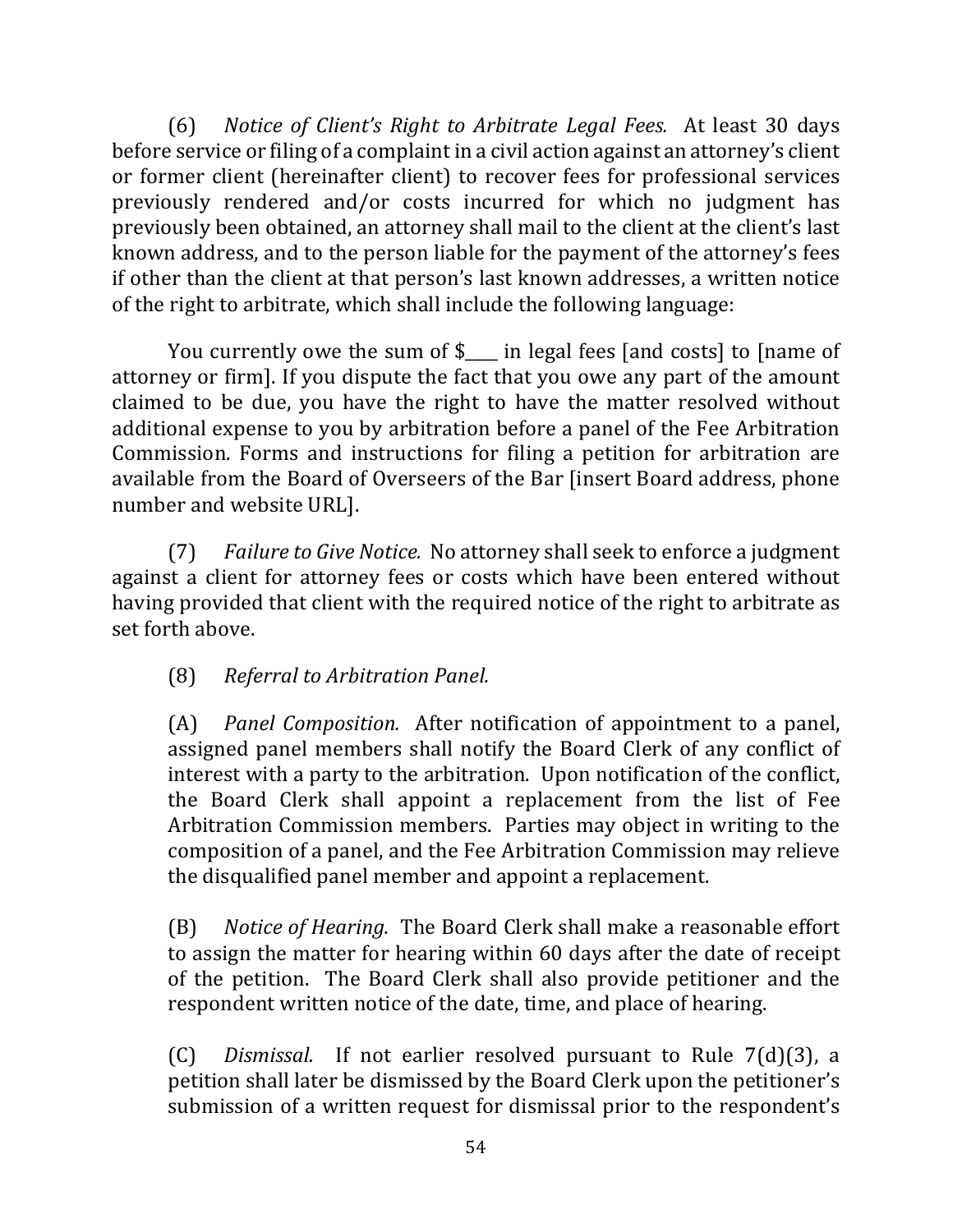filing of a reply to the dispute. After the respondent files a reply to the dispute, the petition shall not otherwise be dismissed except by order of the chair of the assigned hearing panel or of the Chair or Vice Chair of the Fee Arbitration Commission.

(9) Right to Counsel. Each party to a dispute shall have the right to be represented at the party's own expense by an attorney at any stage of the arbitration. For cause shown, or on its own motion, the Chair or Vice Chair may, in its discretion, authorize the Board Clerk to obtain the volunteer services of and assign an attorney to represent either the petitioner or the respondent in any proceeding before the panel.

(10) *Communications.* Any notice or other communication required by this rule shall be sufficient if in accordance with the requirements of Rule 15. Notice to a petitioner shall be made to the address set forth by petitioner in the petition.

# **(e) Arbitration Hearing.**

 $(1)$  If, at the time set for a hearing before a panel, three members are not present, the chair of the panel, or in the event of the chair's unavailability, the other members present, may decide either to postpone the hearing, or, with the written consent of those parties present, to proceed with the hearing with two panel members, one of whom must be a public member.

(2) If any member of a panel dies or becomes unable to continue to act while the matter is pending and before an award has been issued, the proceedings to that point shall be declared null and void and the matter assigned to a new panel for rehearing unless the parties, with the consent of the panel chair, or in the event of the chair's unavailability, the Chair or Vice Chair of the Fee Arbitration Commission, consent to proceed with the remaining panel members, one of whom must be a public member.

 $(3)$  The members of the arbitration panels shall be vested with all of the powers, and shall assume all of the relevant duties, granted and imposed upon neutral arbitrators by the Uniform Arbitration Act, 14 M.R.S.  $\S$  5927 et seq., to the extent that the same is not in conflict with this rule.

 $(4)$  On the hearing date, the arbitration panel shall meet, take testimony, receive other evidence, and otherwise conduct an impartial, fair, and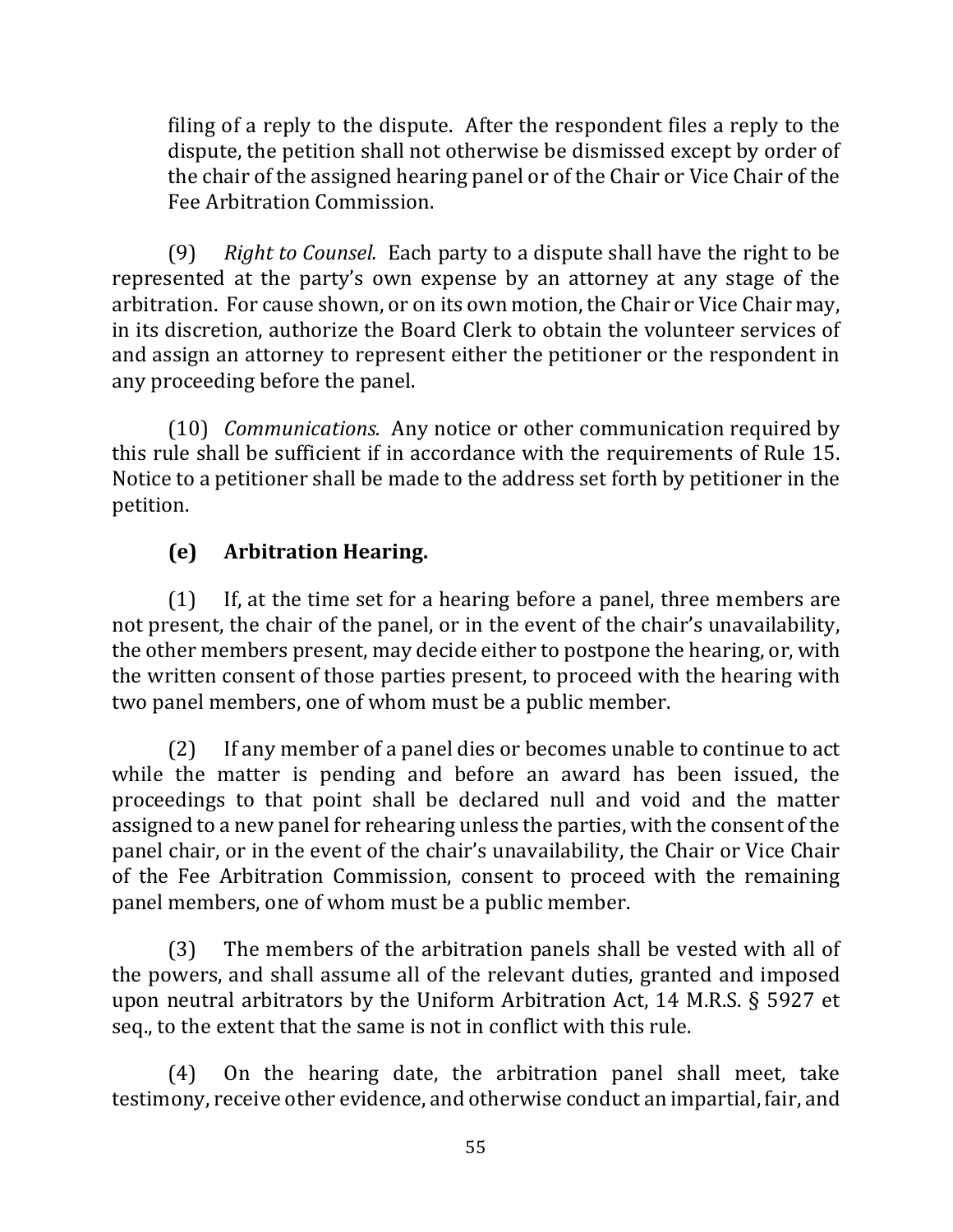expeditious hearing on the matter. The panel shall accept such evidence as is relevant and material to the dispute and request additional evidence as necessary to understand and resolve the dispute. The parties shall be entitled to be heard, to present evidence, and to cross-examine parties and witnesses. The panel shall judge the relevance and materiality of the evidence.

(5) Upon request of a party or upon its own determination, a panel or its chair may, for good cause shown, adjourn or postpone the hearing.

 $(6)$  The chair of the panel shall preside at the hearing. For purposes of admissibility, the chair shall be the judge of the relevance and materiality of the evidence offered and shall rule on questions of procedure. The chair shall exercise all powers relating to the conduct of the hearing. Evidence shall be admitted if it is the kind of evidence upon which reasonable persons are accustomed to rely in the conduct of serious affairs. The panel may exclude irrelevant, unduly repetitious, or unduly prejudicial evidence. The Maine Rules of Evidence shall not apply at the hearing.

 $(7)$  The petitioner and the respondent, or counsel representing either of them, shall be entitled to be heard, to present evidence, and to cross-examine parties and witnesses appearing at the hearing. In addition, any panel member shall be entitled to make inquiries of any party or witness at the hearing. The testimony of witnesses shall be by oath or affirmation administered by the panel chair.

(8) Appearance by a party at a scheduled hearing shall constitute waiver by said party of any deficiency with respect to the giving of notice of hearing. If a party who has been notified of the time, date, and place of the hearing in accordance with the procedures of this rule fails to appear at the hearing, an arbitration panel or its chair may either postpone the hearing or proceed with the hearing and determine the controversy upon the petition, reply, and other evidence produced.

 $(9)$  The Board shall cause all proceedings before the panel to be stenographically or electronically recorded in a form that will readily permit transcription. A hearing transcript or partial transcript may be ordered at any time by the Fee Arbitration Commission panel, the petitioner, the respondent, or the Board. When ordering a transcript, the respondent or petitioner must provide a copy of the requested transcript to the opposing party and the Board at that party's own expense.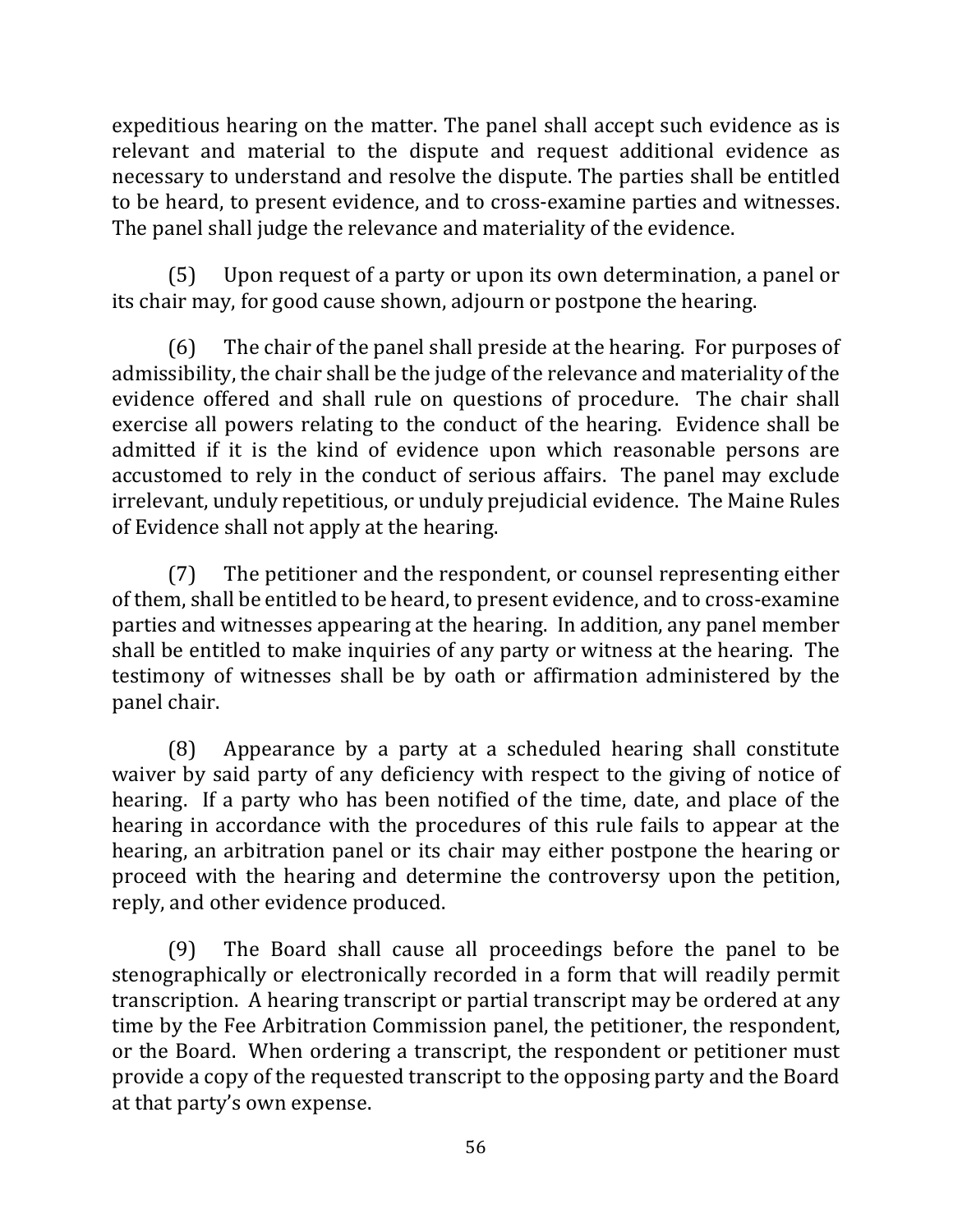(10) *Death or Incompetency of a Party*. In the event of death or incompetency of a party, the personal representative of the deceased party or the guardian or conservator of the incompetent may be substituted.

 $(11)$  A witness or party may be summoned by subpoena to appear before a Fee Arbitration Commission panel pursuant to the procedures set forth in Rule 16.

 $(12)$  In the event there is no written agreement or engagement letter between the parties concerning fees and expenses as to the particular matter in dispute, the respondent shall bear the burden of proof of an agreement, or other basis for recovery of fees and expenses, and of the reasonableness of the fees and expenses.

## **(f) Arbitration Award.**

 $(1)$  The decision of the arbitration panel shall be expressed in a written award accompanied by a confidential addendum expressing the specific reasons for the award, signed by the panel chair on behalf of the panel, and thereupon filed with the Board Clerk. If there is a dissent, it shall be signed separately by the dissenting panel member. If the hearing is held before a two member panel, both panel members must be in agreement regarding the disposition of a case. Absent such agreement, the matter will be rescheduled for a new hearing before a different panel. An award may also be entered on consent of the parties.

 $(2)$  The decision and award of the arbitrators shall contain a statement of the amount or nature of the award, if any, and the terms of payment, if applicable. Clerical mistakes arising from oversight or omission may be corrected at any time by the panel chair or the Board Clerk at the Fee Arbitration Commission's initiative or on the motion of a party.

(3) The award of the arbitration panel shall be rendered within 30 days after the close of the hearing, unless otherwise extended by the Chair or Vice Chair of the Fee Arbitration Commission.

 $(4)$  A copy of the decision containing the award and the accompanying confidential addendum shall be promptly forwarded by the Board Clerk to the petitioner and the respondent, or their respective counsel; the Chair and Vice Chair of the Fee Arbitration Commission; and the Board.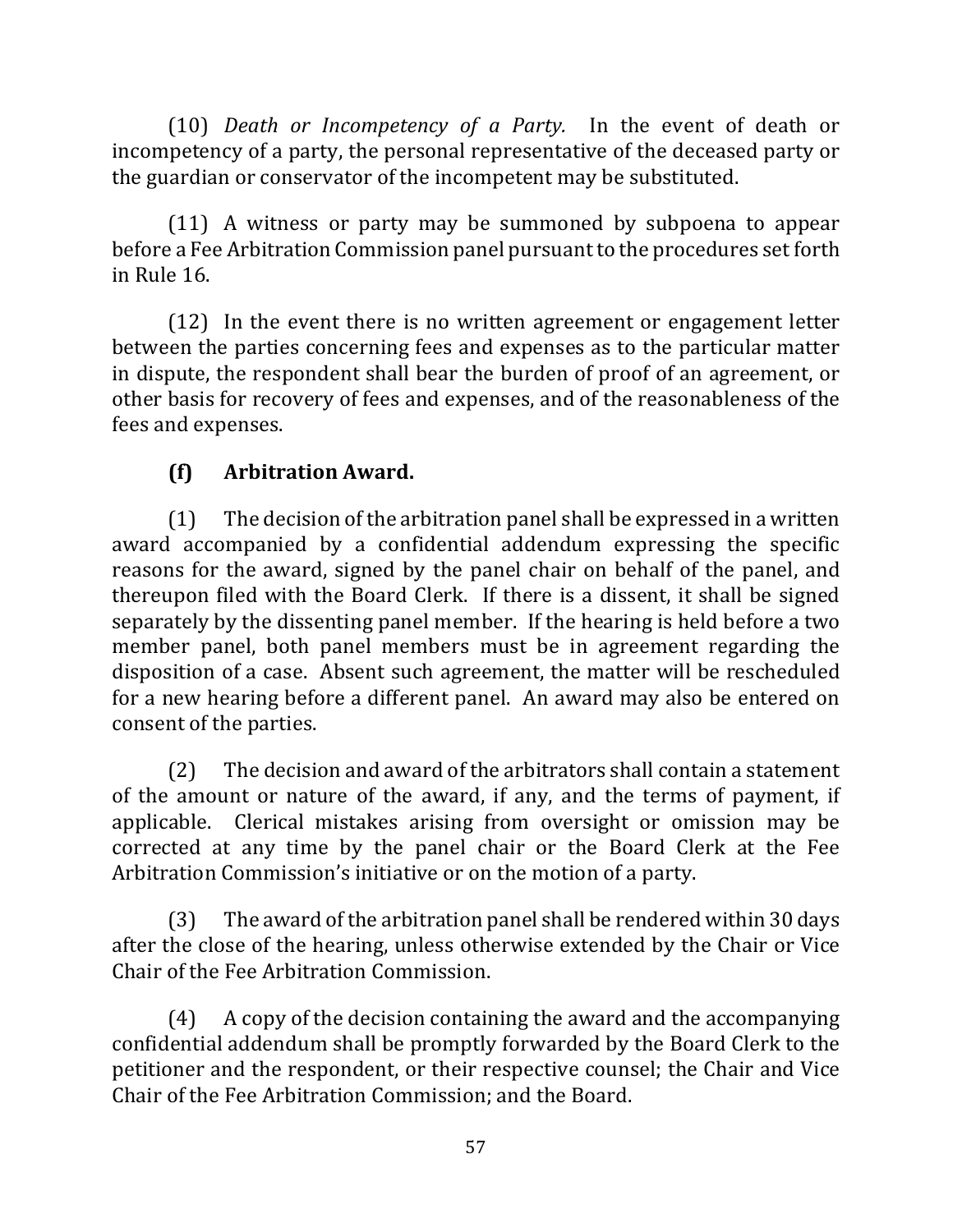**(g)** Enforcement and Challenges to Award. Whenever an arbitration panel finds by its award that all or part of the fee paid by the petitioner should be refunded by the respondent, the attorney shall make the awarded refund within 30 days of receipt of the award, unless otherwise provided for in the award. If the respondent fails to make the awarded refund within the applicable timeframe, the Board Clerk shall refer the matter to Bar Counsel for action pursuant to Rule  $14(b)(5)$ . The award rendered by an arbitration panel may be enforced in accordance with the Uniform Arbitration Act, 14 M.R.S.  $\S$ 5927 et seq. Section 5928 of Title 14, relating to proceedings to compel or stay arbitration is not applicable to proceedings under this rule. The award may be challenged on the limited grounds, and by the procedure, set forth in 14 M.R.S. § 5938.

**(h) Confidentiality.** With the exception of the award itself, the confidential addendum as well as all petitions, replies, records, documents, files, proceedings, and hearings pertaining to arbitrations of any fee dispute under this rule and these procedures shall be confidential, and, unless otherwise ordered by the Court, shall not be open to the public, press, or any person not involved in the dispute, excepting only the staff and members of the Fee Arbitration Commission, the Board, and the Committee on Judicial Responsibility and Disability in connection with any complaint within its jurisdiction. Notwithstanding this confidentiality, any person—including but not limited to members of the Board, members of the Fee Arbitration Commission, and Board staff—may notify governmental officials of actual or threatened criminal conduct by any individual. Access to relevant information may also be provided to authorized agencies.

## **RULE 8. PROFESSIONAL ETHICS COMMISSION**

**(a) Appointment.** The Board shall appoint eight attorney members to the Professional Ethics Commission.

**(b) Terms of Office.** Members shall be appointed for a term of four years. No member shall serve for more than two consecutive four-year terms, except that members shall continue to serve until a replacement has been appointed. A member who has served two consecutive four-year terms may not be reappointed before the expiration of at least one year. The Board may not remove members during their terms of office except for cause.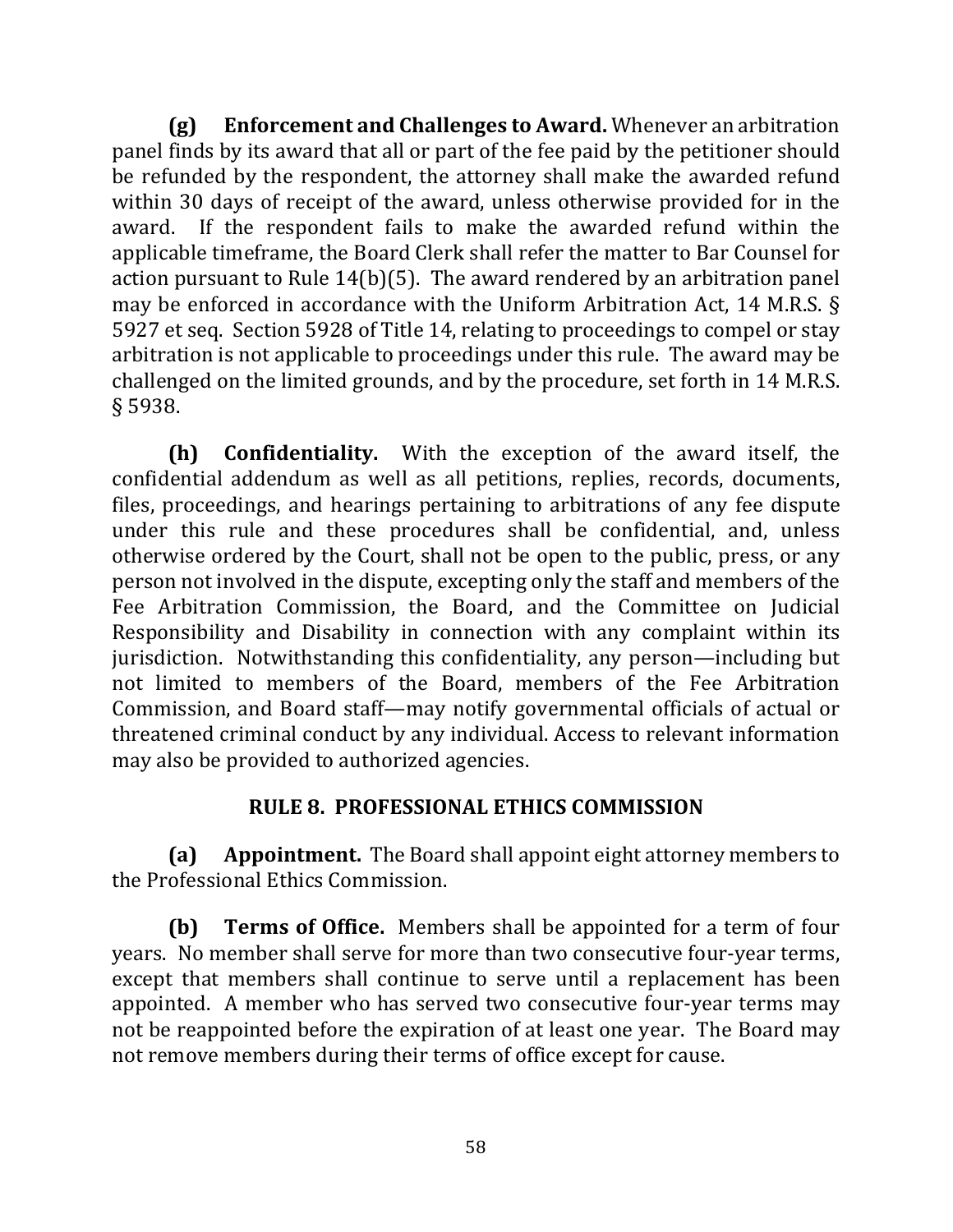**(c)** Quorum and Action. A quorum shall exist for the purposes of the Professional Ethics Commission's exercise of its authority and duties when a majority of its members are present. The concurrence of a majority of such members present shall be sufficient for any action taken.

**(d) Powers and Duties.** The Professional Ethics Commission shall have the following powers and duties:

(1) to render advisory opinions to the Court, the Board, Bar Counsel, and the Grievance Commission on matters involving the interpretation and application of the Maine Rules of Professional Conduct;

 $(2)$  to receive ethical questions posed by members of the Maine bar involving the Maine Rules of Professional Conduct and to determine whether to issue a formal advisory opinion;

(3) to make recommendations to the Board or to the Advisory Committee on the Rules of Professional Conduct regarding amendments to the Maine Rules of Professional Conduct; and

 $(4)$  to maintain an indexed compilation of its opinions.

**(e) Opinions as Evidence.**  Opinions of the Professional Ethics Commission shall be admissible in any proceeding in which the interpretation or application of a provision of the Maine Rules of Professional Conduct is at issue. 

**(f)** Confidentiality. With the exception of an advisory opinion finally rendered pursuant to this rule, all inquiries, replies, records, documents, files, and proceedings pertaining to the interpretation of ethical rules and the rendering of advisory opinions with respect thereto shall be confidential, and, unless otherwise ordered by the Court, shall not be opened to the public, press, or any person not involved in the rendering of the advisory opinions, excepting only the staff and members of the Professional Ethics Commission and their professional associates actively involved in working on an advisory opinion for such member, the staff and members of the Grievance Commission, Bar Counsel, the staff and members of the Board, and the Court. No person shall publicly disclose the identity of another individual whose conduct was the subject of an advisory opinion without the consent of that individual.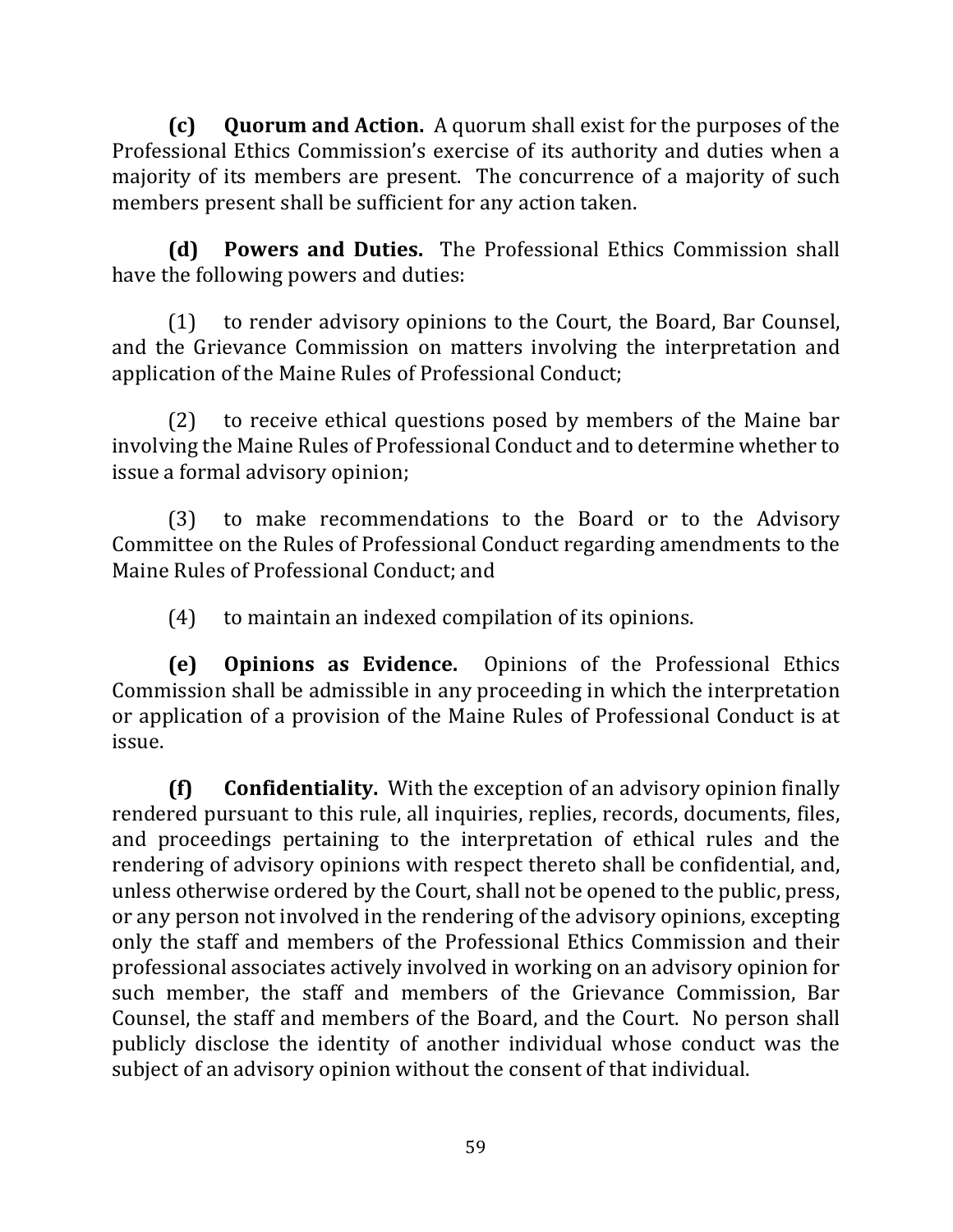**(g) Destruction of Confidential Documents.** Upon conclusion of service, members shall take reasonable steps to destroy all documents, in paper or electronic format, relating to the proceedings of the Board and subject to the confidentiality provisions of these rules.

## **RULE 9. GRIEVANCE COMMISSION**

**(a) Appointment.** The Board shall appoint five or more Grievance Commission panels. Each Grievance Commission panel shall consist of two attorney members and one public member. The Board shall also appoint alternate attorney members and public members to serve on the Grievance Commission. The Board shall appoint the Chair and Vice Chair of the Grievance Commission each year from among the attorney members of the Grievance Commission. The Chair or Vice Chair shall appoint a lawyer member of each panel each year as chair of that panel.

**(b) Terms of Office.** Panel members shall be appointed for a term of four years. No member shall serve for more than two consecutive four-year terms. A member whose term has expired may continue to serve on any case that was commenced before the expiration of the member's term. A member who has served two consecutive four-year terms may not be reappointed before the expiration of at least one year. The Board may not remove members during their terms of office except for cause. The Board may defer the reappointment of commission members who are temporarily removed pursuant to Rule  $1(d)(2)$ .

**(c) Representation Prohibition.** No member may be legal counsel for a party in any proceedings under Rules 10 to 32. When a member of the panel member's firm serves as legal counsel for a party in any proceeding under Rules 10 to 32, the panel member may perform Commission responsibilities unrelated to that proceeding, provided that the panel member is timely screened from any participation in or relating to that proceeding, at both the panel member's firm and the Commission.

**(d)** Powers and Duties. Grievance Commission panels shall have the following powers and duties:

 $(1)$  to review and approve, modify, or disapprove recommendations by Bar Counsel: and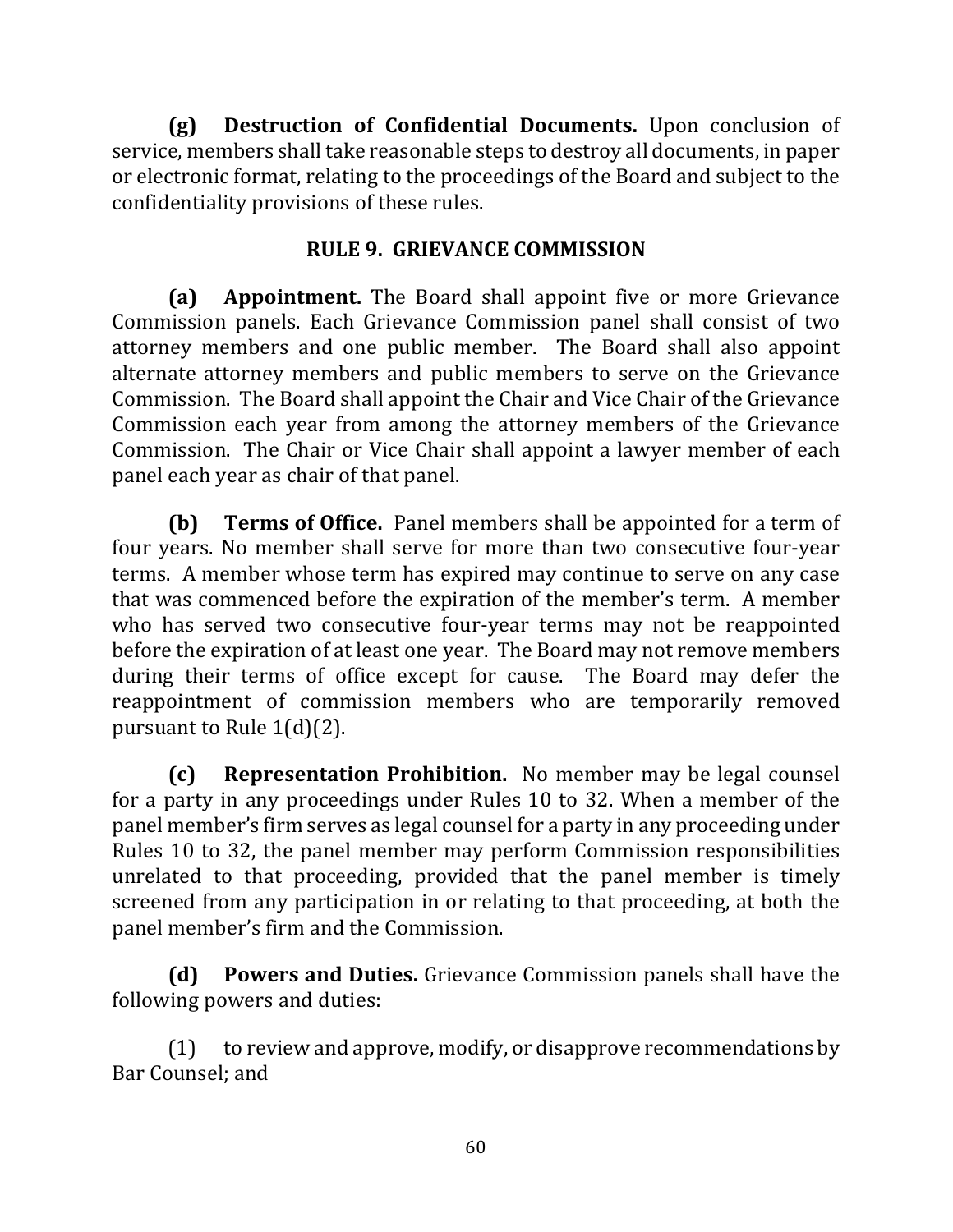(2) to conduct hearings in connection with public disciplinary proceedings on charges of misconduct or petitions for reinstatement, and in connection with such hearings, to make findings and issue written decisions.

**(e) Review by Public Member.** Upon a written request made in accordance with Rule  $13(b)(3)$ , a public member shall review dismissals by the Central Intake Office or Bar Counsel. Dismissals by Bar Counsel shall not be subject to review under this rule if a public member has previously reviewed a dismissal by the Central Intake Office in the same matter. The written request for review must be made within 21 days of receipt of the dismissal notice. The public member shall

 $(1)$  approve the dismissal by the Central Intake Office or Bar Counsel, and the Board Clerk shall notify the complainant and the respondent that the matter shall remain closed; or

 $(2)$  disapprove the dismissal by the Central Intake Office or Bar Counsel and direct that the matter be investigated further by Bar Counsel and reviewed in accordance with Rule  $13(d)$ . The Board Clerk shall notify the complainant and the respondent of the public member's action in writing.

**(f)** Powers and Duties of Panel Chair. Each Grievance Commission panel chair shall have the following powers and duties:

(1) to preside at hearings in accordance with Rules  $13(e)$  and  $14(a)$ ;

(2) to conduct prehearing conferences regarding formal charges of misconduct or petitions for reinstatement; and

(3) to consider and decide prehearing motions.

# **(g) Recusal and Disqualification of Panel Members.**

 $(1)$  Panel members shall refrain from taking part in any proceeding in which a judge, similarly situated, would be required to abstain. If a member is disqualified or recused, another member shall be appointed by the Board Clerk. No peremptory challenges of a panel member are allowed.

 $(2)$  Requests to disqualify panel members shall be filed within 10 days after service of the first hearing notice containing the names of the panel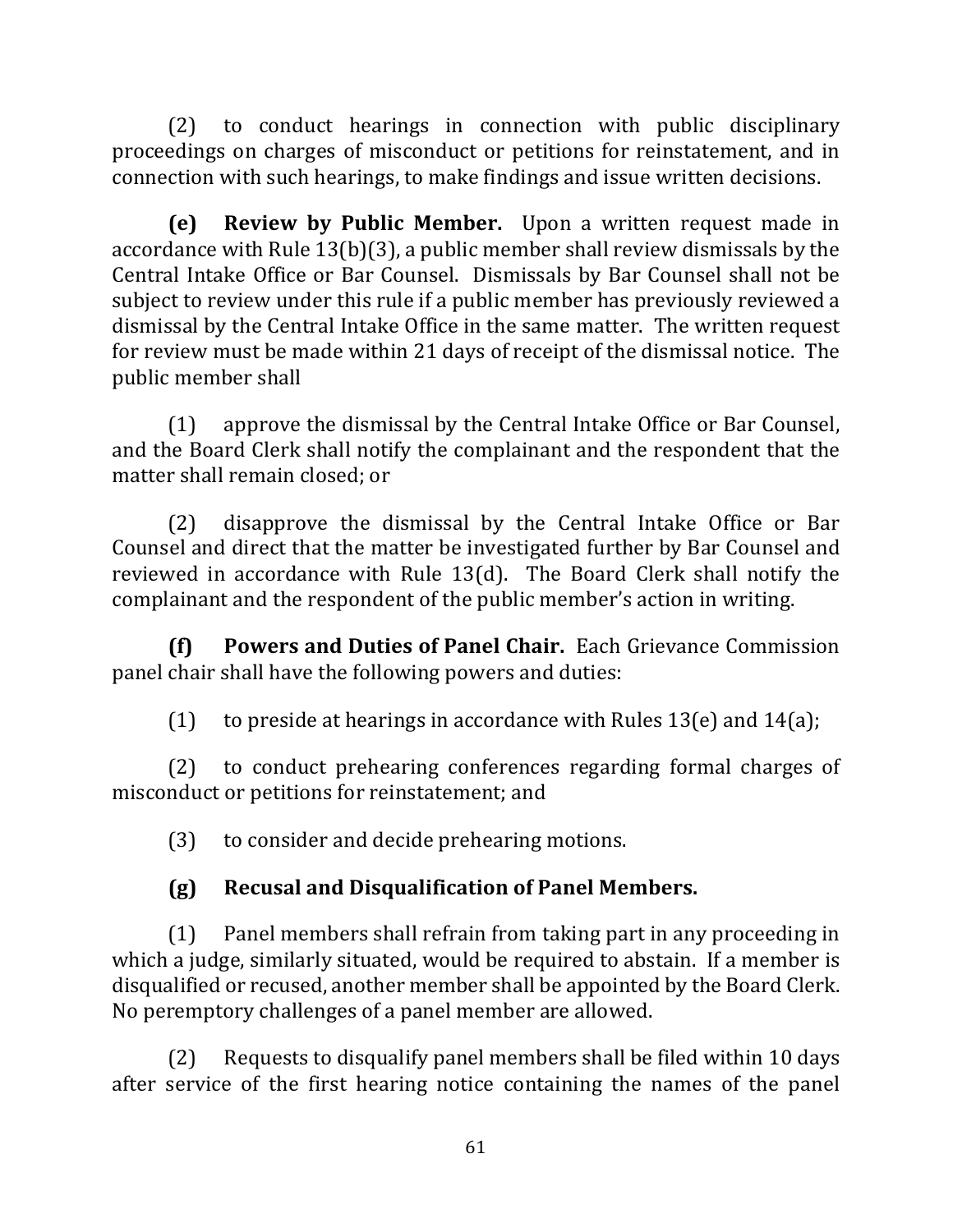members assigned to the matter. The chair of the Grievance Commission panel or the Commission Chair or Vice Chair shall rule on the motion. Failure to timely file a motion to disqualify shall be a factor in deciding whether the motion should be granted.

(3) Grounds for disqualification or recusal not reasonably discoverable within that 10-day period may be asserted within 10 days after they were discovered or in the exercise of reasonable diligence should have been discovered.

 $(4)$  A former member of a Grievance Commission panel who is a member of the bar shall comply with the provisions of Rule 1.12 of the Maine Rules of Professional Conduct with respect to participating in any proceedings under these Rules.

(5) In the event that a Grievance Commission panel finds probable cause for a public disciplinary hearing or authorizes Bar Counsel to file an Information and the respondent attorney is a member of the Grievance Commission, Fee Arbitration Commission, or Professional Ethics Commission, such member shall be disqualified from all Commission responsibilities until such time as the pending matter is concluded.

(6) Grievance Commission members may not testify voluntarily in any proceedings under these Rules or as an expert witness in the field of ethics in any court proceeding.

(7) Grievance Commission members may not serve as probation monitors. Members of the Grievance Commission shall be recused from participating in any matter where a member of the Grievance Commission member's firm is serving as a probation monitor.

**(h) Destruction of Confidential Documents.** Upon conclusion of service, members shall take reasonable steps to destroy all documents, in paper or electronic format, relating to the proceedings of the Board and subject to the confidentiality provisions of these rules.

**(i)** *Ex Parte* **Communication.**  Except as otherwise permitted under Rule 13(f), members of a Grievance Commission panel shall refrain from *ex parte* meetings and communication with non-Commission members concerning matters affecting a particular case or pending proceeding.

62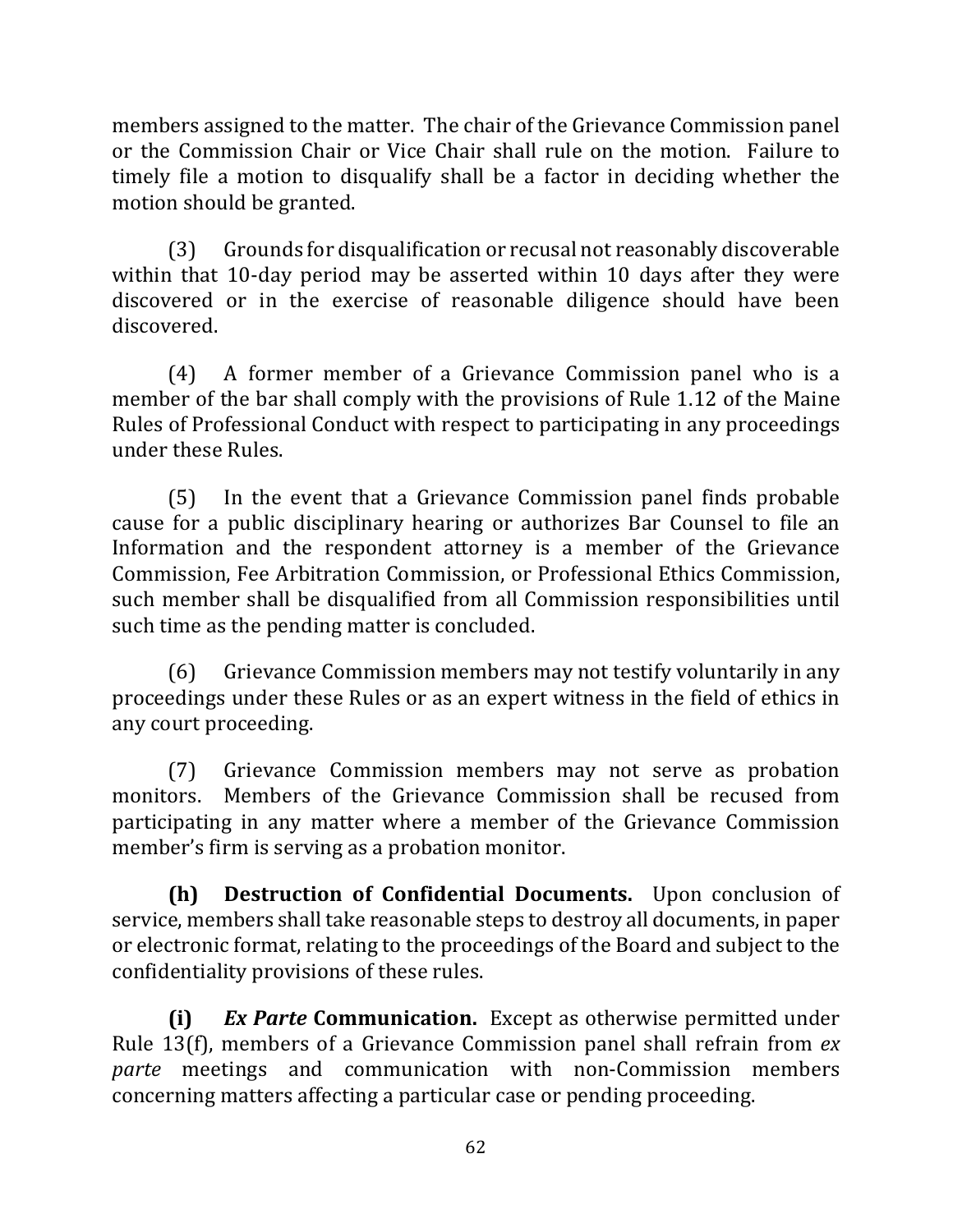### **IV. MAINE DISCIPLINARY RULES**

### **RULE 10. JURISDICTION**

**(a)** Lawyers Admitted to Practice. Any lawyer admitted to practice law in Maine is subject to the disciplinary jurisdiction of the Court and the Board. This includes any formerly admitted lawyer with respect to acts committed prior to resignation, surrender of license, suspension, disbarment, or transfer to inactive status, or with respect to acts subsequent thereto which amount to the practice of law or constitute a violation of these Rules or of the Maine Rules of Professional Conduct or any Rules or Code subsequently adopted by the Court in lieu thereof, and any lawyer specially admitted by a Maine court for a particular proceeding, and any lawyer not admitted in Maine who practices law or renders or offers to render any legal services in Maine.

**(b)** Former Judges. A former justice or judge who has resumed the status of a lawyer is subject to the jurisdiction of the Board not only for conduct as a lawyer but also for misconduct that occurred while the lawyer was a judge and would have been grounds for lawyer discipline, provided that the misconduct was not the subject of a judicial disciplinary proceeding as to which there has been a final determination by the Court. Misconduct by a justice or judge that is not finally adjudicated before the justice or judge leaves office falls within the disciplinary jurisdiction of the Board. The Board shall coordinate with the Committee on Judicial Responsibility and Disability in any investigations or proceedings concerning a justice or judge arising out of the same or related conduct.

**(c) Incumbent Judges.** Incumbent justices or judges shall not be subject to the jurisdiction of the Board; however, if an incumbent justice or judge is to be removed from office in the course of a judicial discipline or disability proceeding, the Court shall first afford the Board and the respondent an opportunity to submit a recommendation whether lawyer discipline should be imposed, and if so, the extent thereof.

**(d)** Powers Not Assumed. These Rules shall not be construed to deny to any court the powers necessary to maintain control over its proceedings.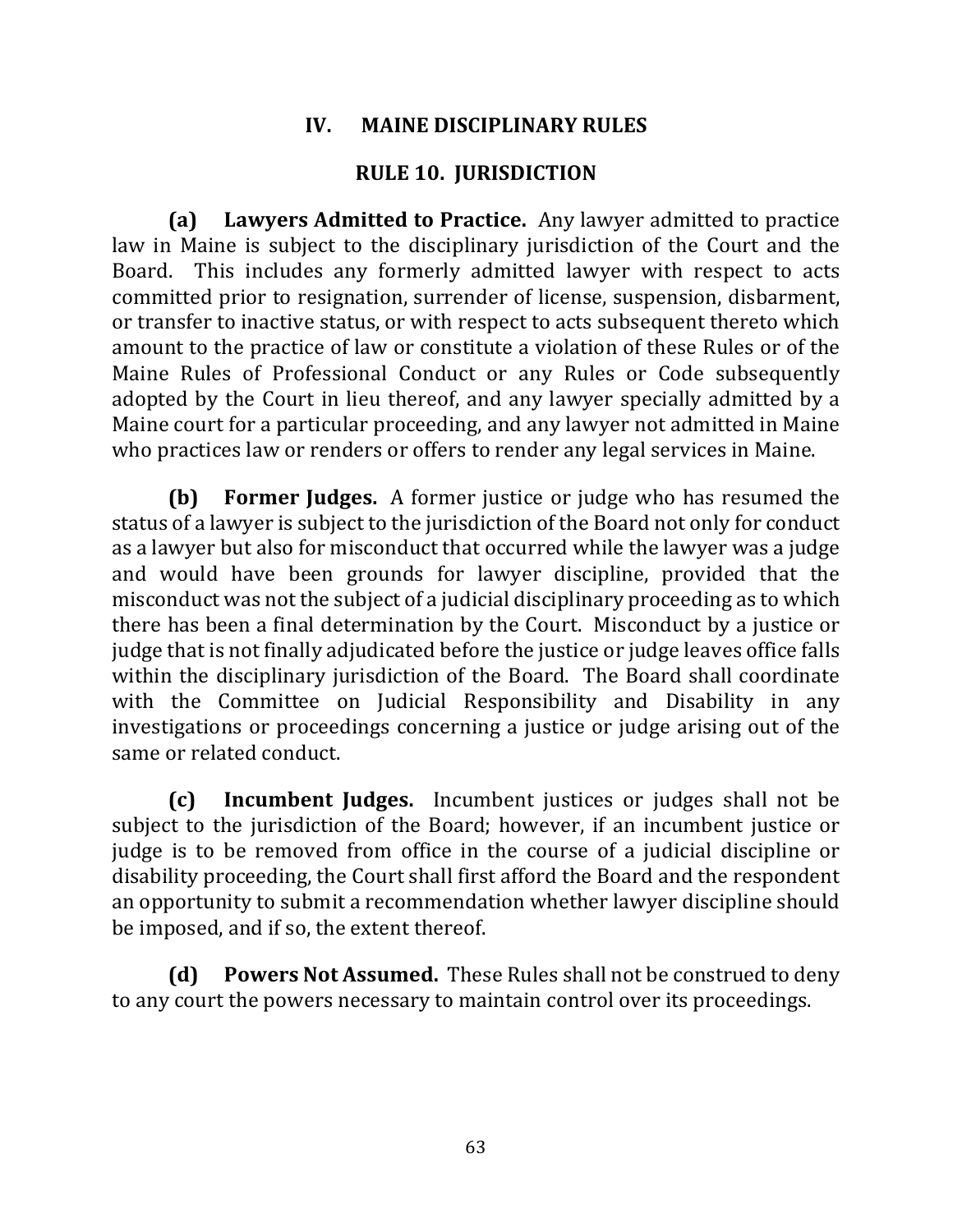### **RULE 11. STATUTE OF LIMITATIONS**

Proceedings under these Rules shall be exempt from all statutes of limitations.

#### **RULE 12. IMMUNITY**

The Board of Overseers of the Bar is a quasi-judicial agent of the Court. The Board, members of the Board; members of Grievance Commission panels; members of Fee Arbitration Commission panels; Bar Counsel, monitors, and any person acting on their behalf; and the Board's staff shall be immune from suit or claim for conduct and communications in the course of their official duties, to the extent provided by statute and other provisions of law.

#### **RULE 13. DISCIPLINARY RULES OF PROCEDURE**

**(a) Evaluation.** The Central Intake Office shall evaluate all information coming to the attention of the Board by complaint or from other sources alleging lawyer misconduct or incapacity. If the lawyer is not subject to the jurisdiction of the Court, the Central Intake Office shall refer the matter to the appropriate entity in any jurisdiction in which the lawyer is known to be admitted. If the information, if true, would not constitute misconduct or incapacity, the Central Intake Office may refer the matter to another agency with appropriate jurisdiction, or dismiss the complaint. If the lawyer is subject to the jurisdiction of the Court and the information alleges facts that, if true, would constitute misconduct or incapacity, the Central Intake Office shall refer the matter to Bar Counsel, who shall conduct an investigation.

### **(b) Investigation.**

(1) Bar Counsel shall conduct all investigations, except as otherwise required by these Rules. Upon the conclusion of an investigation, Bar Counsel shall

(A) dismiss subject to review under Rules  $9(e)$  and  $13(b)(3)$ ;

 $(B)$  issue a stay;

(C) refer respondent to the Alternatives to Discipline Program, pursuant to Rule  $13(c)$ ;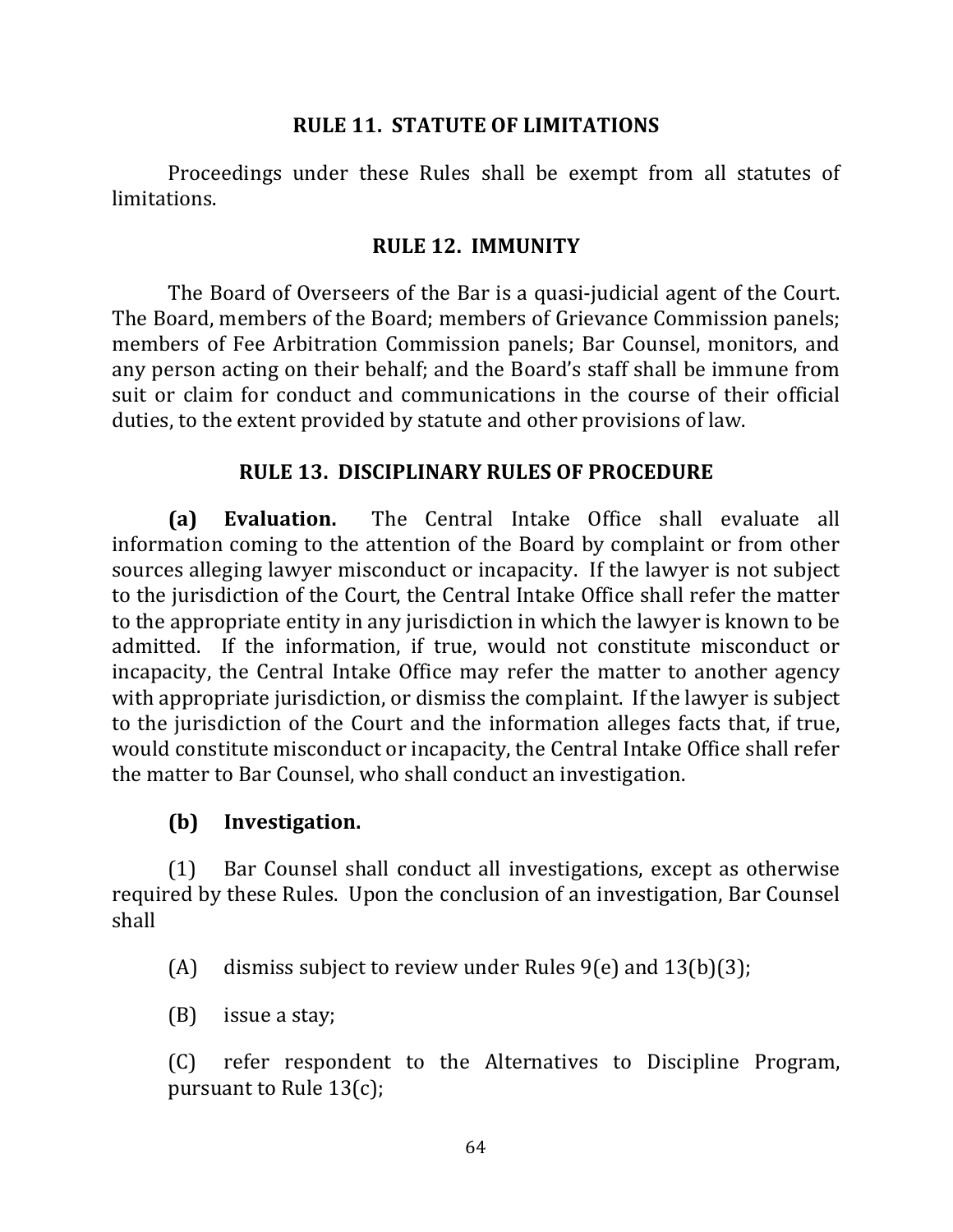(D) recommend dismissal, if a public member had previously disapproved dismissal under Rule 9(e);

 $(E)$  recommend dismissal with a warning, subject to review under Rule  $13(d)$ ; or

 $(F)$  issue a report to the Board Clerk recommending the filing of formal charges with a Grievance Commission panel (or a Single Justice, if authorized by these Rules).

In all cases, Bar Counsel shall briefly and generally state in writing the reasons for the recommended disposition.

(2) Notice to Respondent. Bar Counsel may dismiss a matter or issue a stay without providing respondent an opportunity to respond. In all other cases, Bar Counsel shall first notify the respondent in writing of the substance of the matter and afford him or her an opportunity to respond. Notice to the respondent shall be pursuant to Rule 15.

(3) *Dismissal Review.* If Bar Counsel dismisses the complaint, Bar Counsel shall notify the complainant and the respondent of the dismissal, provide the reasons for the dismissal, and inform the complainant and the respondent that any review of the dismissal must be requested within 21 days of service pursuant to Rule 15. Any further review shall be subject to Rule  $9(e)$ .

## **(c) Alternatives to Discipline Program.**

(1) *Referral to Program.* Bar Counsel may refer respondent to the Alternatives to Discipline Program. The Alternatives to Discipline Program may include fee arbitration, Silent Partners, Maine Assistance Program for Lawyers and Judges, psychological counseling, continuing legal education, or any other program authorized by the Board or the Court.

(2) *Factors.* The following factors may be considered in determining whether to refer a respondent to the Alternatives to Discipline Program:

 $(A)$  whether the presumptive sanction under the ABA Standards for Imposing Lawyer Sanctions for the alleged misconduct is likely to be no more severe than reprimand or admonition;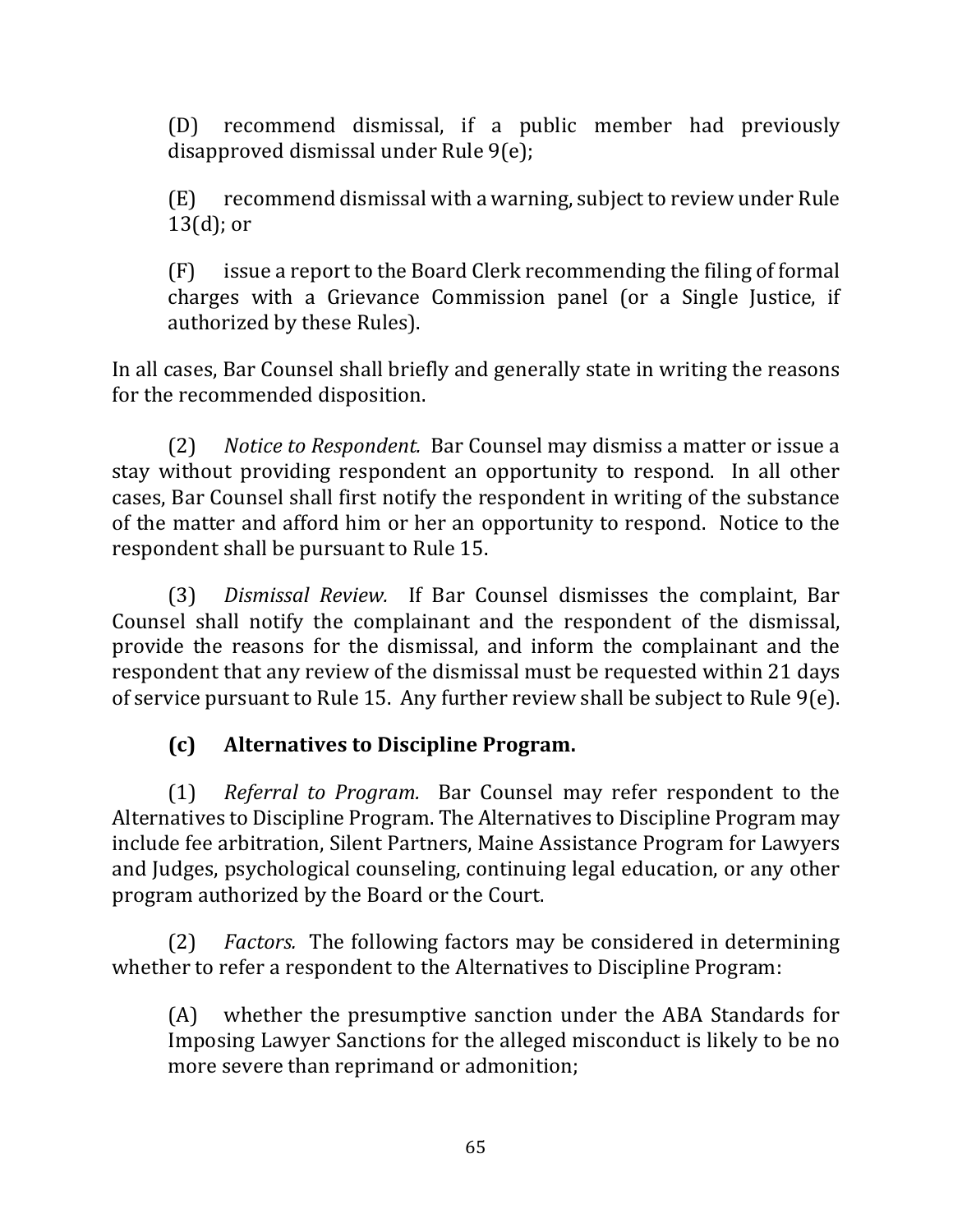(B) whether participation in the program is likely to benefit the respondent and accomplish the goals set forth by the program; and

 $(C)$  whether aggravating or mitigating factors exist.

(3) Notice to Complainant. Bar Counsel shall notify the complainant, if any, of the decision to refer the respondent to the Alternatives to Discipline Program. The complainant shall have a reasonable opportunity to submit a statement offering any new information regarding the respondent. This statement shall be made part of the record.

(4) *Contract.* Bar Counsel and the respondent shall negotiate a contract, the terms of which shall be tailored to the individual circumstances. In each case, the contract shall be in writing and signed by the respondent and by Bar Counsel. The contract shall set forth the terms and conditions of the plan for the respondent and, if appropriate, shall identify the use of a practice monitor and/or a recovery monitor and the responsibilities of the monitor(s). The contract shall provide for oversight of fulfillment of the contract terms. Oversight includes reporting of any alleged breach of contract to Bar Counsel. The contract shall also provide that the respondent will pay all costs incurred in connection with the contract. The contract shall include a specific acknowledgment that a material violation of a term of the contract renders voidable the respondent's participation in the program for the original  $charge(s)$  filed. The contract may be amended upon agreement of the respondent and Bar Counsel. If a recovery monitor is assigned, the contract shall include respondent's waiver of confidentiality so that the recovery monitor may make necessary disclosures in order to fulfill the monitor's duties under the contract.

(5) *Effect of Non-Participation in the Program.* The respondent has the right not to participate in the Alternatives to Discipline Program. If the respondent does not participate, the matter will proceed as though no referral to the Program had been made.

(6) *Stay.* After an agreement is reached, the disciplinary complaint may be stayed pending successful completion of the terms of the contract.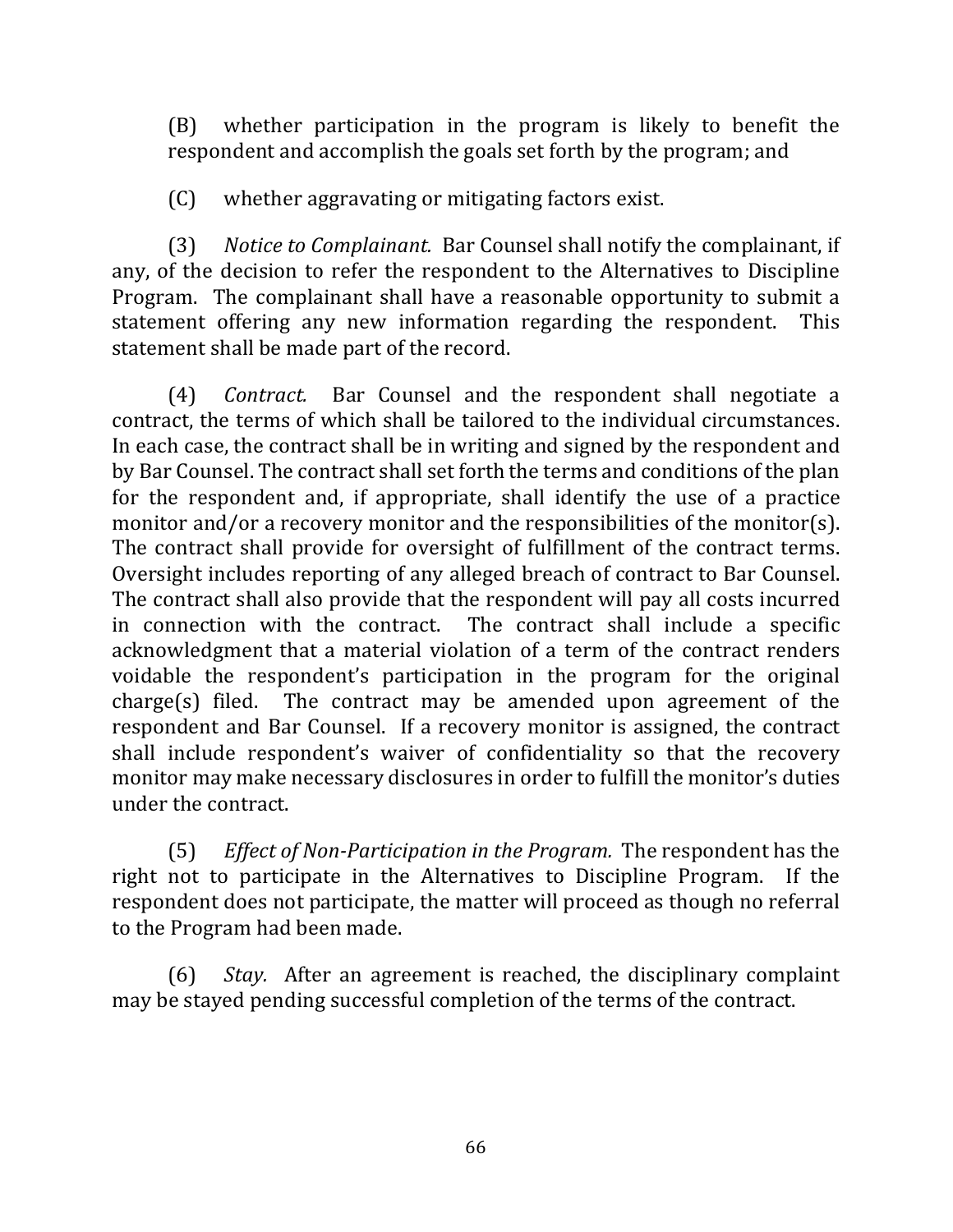(7) *Termination.*

(A) Fulfillment of the Contract. Bar Counsel may terminate the contract when Bar Counsel determines that the respondent has fulfilled the terms of the contract, at which point the stay is lifted.

(B) *Material Breach.* A material breach of the contract shall be cause for termination of the respondent's participation in the program. After such termination, disciplinary proceedings may be resumed or reinstituted.

# **(d) Preliminary Review by Grievance Commission Panel.**

(1) If a complaint is not concluded pursuant to Rules  $13(b)(1)(A)$  to (C), at the conclusion of Bar Counsel's investigation, Bar Counsel shall file a confidential report with the Board Clerk recommending disposition pursuant to Rules  $13(b)(1)(D)$  to  $(F)$ . Bar Counsel shall also notify the parties of the proposed recommendation.

 $(2)$  At least fourteen days in advance of the preliminary review, the Board Clerk shall prepare and deliver to Bar Counsel a statement as to the existence of any sanction record, reinstatement, or surrender of license involving the respondent. Bar Counsel shall then mail the statement to the respondent. Within 10 days, the respondent may submit a reply as to the relevance of the prior sanction record to the present charge. The statement and any reply from the respondent shall be provided to the panel in accordance with Rule  $13(e)(8)$ . These procedures and filings shall not be applicable when the respondent attorney has no prior sanction record.

(3) The Board Clerk shall assign the complaint to a three-member panel of the Grievance Commission for a confidential review. However, with the consent of the review panel chair, the panel may act with the concurrence of one attorney and one public member. In the event that such a review panel is deadlocked, a new three-member panel shall be assigned to review. The confidential review is not open to the public. Only Bar Counsel and the panel shall be present for the review.

 $(4)$  The panel shall review the complaint, any response submitted by the attorney, any reply submitted by the complainant, the results of Bar Counsel's investigation, and Bar Counsel's report with recommendation to  $(A)$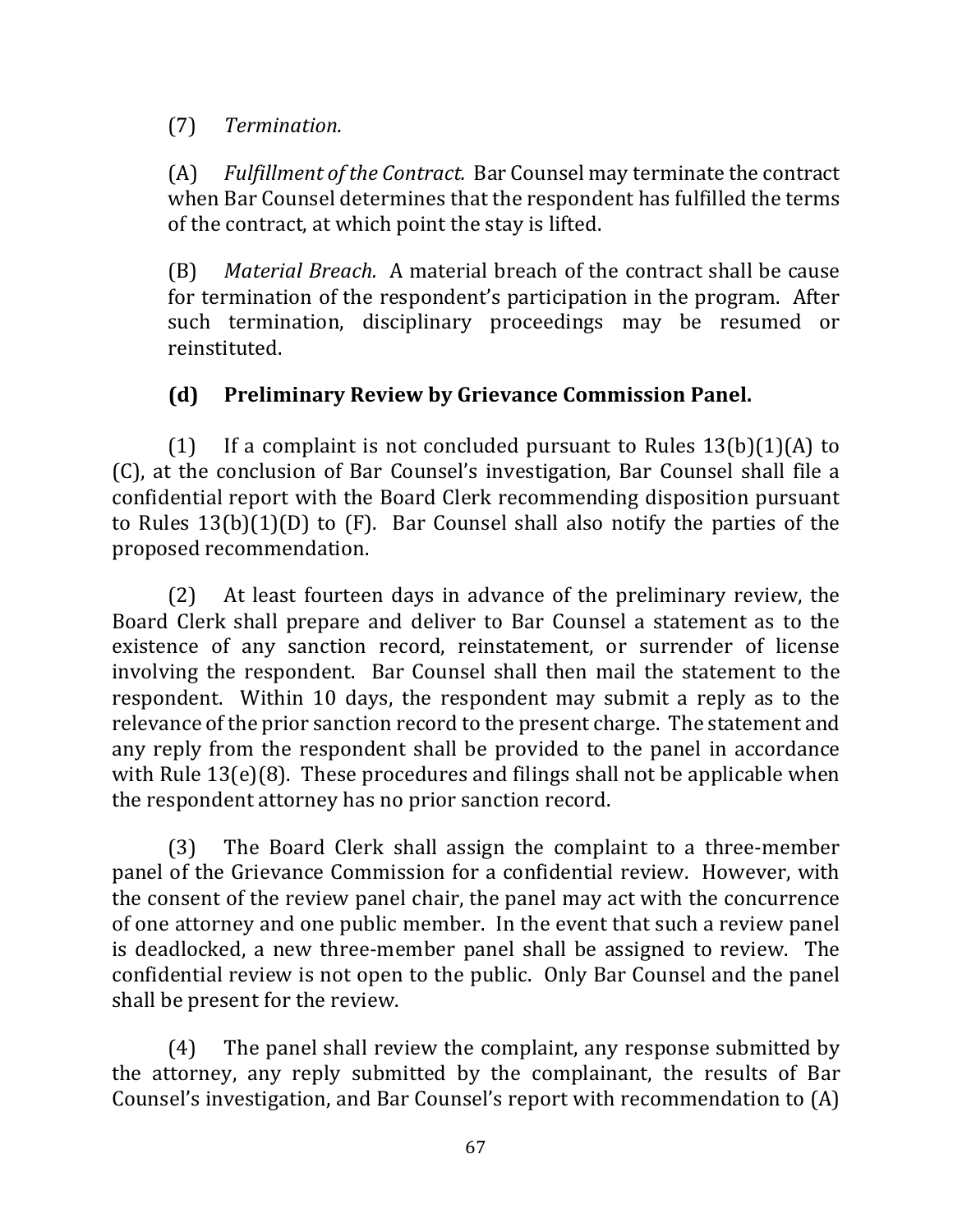file formal charges,  $(B)$  dismiss with a warning, or  $(C)$  dismiss. Within 10 days following a review, unless otherwise extended by the Chair or Vice Chair of the Grievance Commission, the panel shall decide whether it approves Bar Counsel's recommended disposition and notify the Board Clerk of its decision.

(5) The Board Clerk shall notify Bar Counsel, the respondent, and the Complainant in writing of the panel's decision to defer, dismiss, dismiss with a warning, or file formal charges. The panel's decision is final and not subject to further review.

 $(6)$  When a respondent is the subject of a pending disciplinary proceeding pursuant to Rule  $13(g)$ , with the consent of a Grievance Commission review panel, Bar Counsel may bypass the preliminary review stage and commence a disciplinary action before a Single Justice concerning any allegations of misconduct by the same attorney that have subsequently come to the attention of Bar Counsel.

 $(7)$  Prior to a hearing, a review panel may, for good cause shown, rescind the directive to proceed to a public hearing and issue a dismissal or a dismissal with a warning.

**(e) Formal Charges Hearing.** If a matter is to be resolved by a formal proceeding, Bar Counsel shall prepare formal charges in writing that give fair and adequate notice of the nature of the alleged misconduct.

(1) Bar Counsel shall file the charges with the Board Clerk.

(2) Bar Counsel shall serve a copy of the formal charges upon the respondent in accordance with Rule 15.

 $(3)$  The respondent shall file a written answer with the Board Clerk and serve a copy on Bar Counsel within 21 days after service of the formal charges, unless the time is extended by the chair of the Grievance Commission panel to which the matter is assigned for review or, in the chair's absence, by the Chair or Vice Chair of the Grievance Commission. If the respondent fails to answer within the prescribed time or the time as extended, the factual allegations and the alleged misconduct shall be deemed admitted as provided in Rule  $20(a)$ . Bar Counsel may provide a copy of the respondent's answer to the complainant; provided, however, that upon a request by the respondent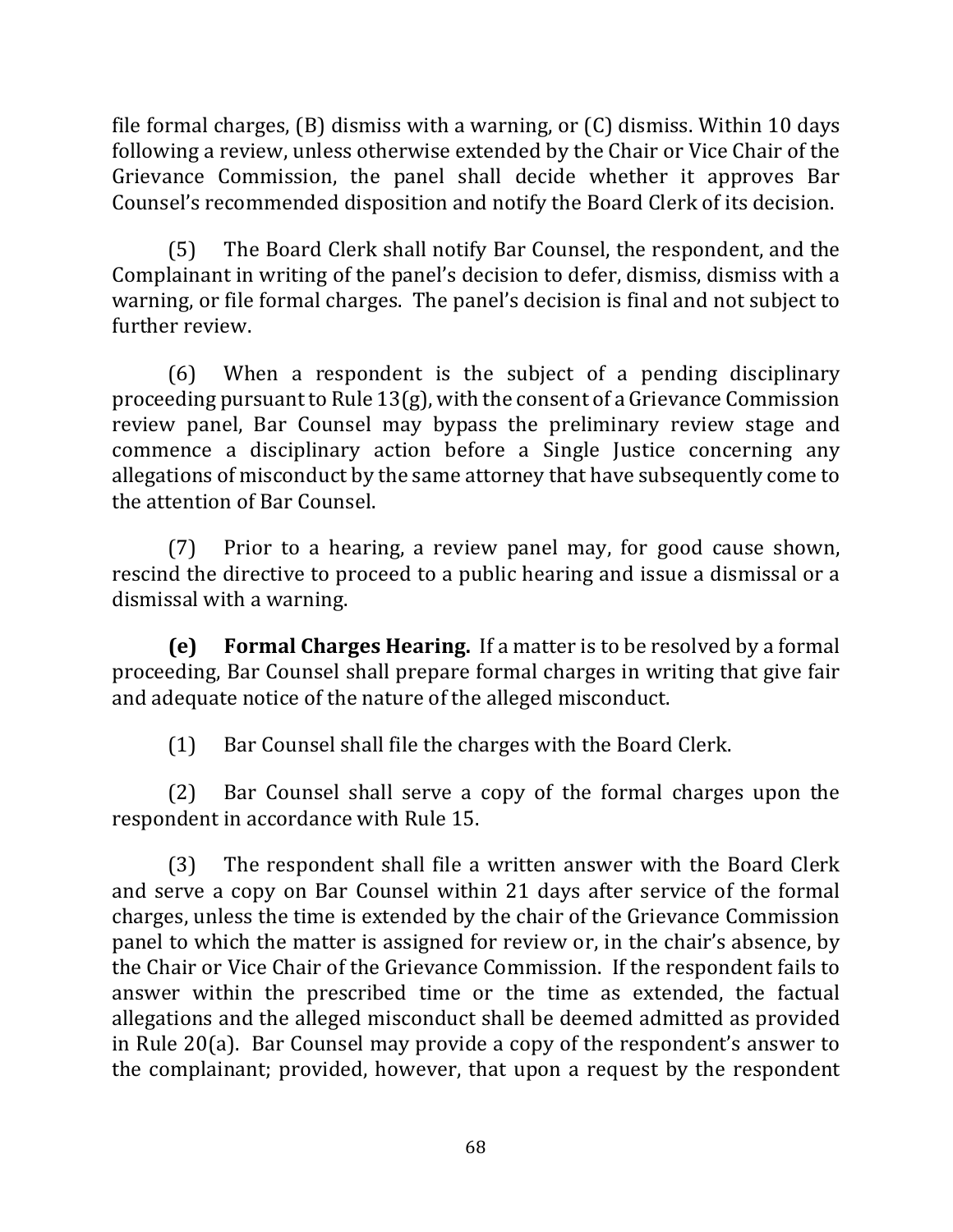and submission of a redacted version of the answer, Bar Counsel may provide the complainant with only a redacted version of the answer.

(4) The Board Clerk shall assign the complaint to a three-member panel of the Grievance Commission for hearing. The panel may act with the concurrence of two members. However, one attorney and one public member may conduct a hearing with the consent of all parties. In the event that such a two-member panel member is deadlocked, a new three-member panel shall be assigned to hear the matter.

(5) The Board Clerk shall serve a notice of hearing upon Bar Counsel, the complainant and the respondent, stating the date and place of hearing at least 25 days in advance thereof. The notice of hearing shall advise the respondent of the right to be represented by a lawyer, to cross-examine witnesses, and to present evidence.

(6) At least 14 days before the hearing, the Board Clerk shall prepare and deliver to Bar Counsel a statement as to the existence or absence of any sanction record, reinstatement, or surrender of license involving the respondent. Bar Counsel shall then mail the statement to the respondent. Within 10 days, the respondent may submit a reply as to the relevance of the prior sanction record to the present charge. The statement and any reply from the respondent shall be provided to the panel in accordance with Rule  $13(e)(8)$ .

(7) *Hearing.* The Grievance Commission panel shall hold a hearing in accordance with Rule  $14(a)$  and the following:

 $(A)$  The panel chair shall preside at the hearing, and shall have the power to control the course of proceedings and regulate the conduct of those individuals appearing as counsel, parties, or witnesses. The failure of an attorney participating in such a hearing as a party, counsel for a party, or a witness to obey an order of the chair shall constitute a violation of Rule 8.4 of the Maine Rules of Professional Conduct, and if committed by the respondent, may be duly considered by the Grievance Commission panel in its disposition of the matter before it.

 $(B)$  The hearing shall be open to the public, except that to protect the interests of a complainant, witness, third party, or respondent attorney, the chair may, upon motion filed with the Board Clerk and for good cause shown, issue a protective order prohibiting the disclosure of specific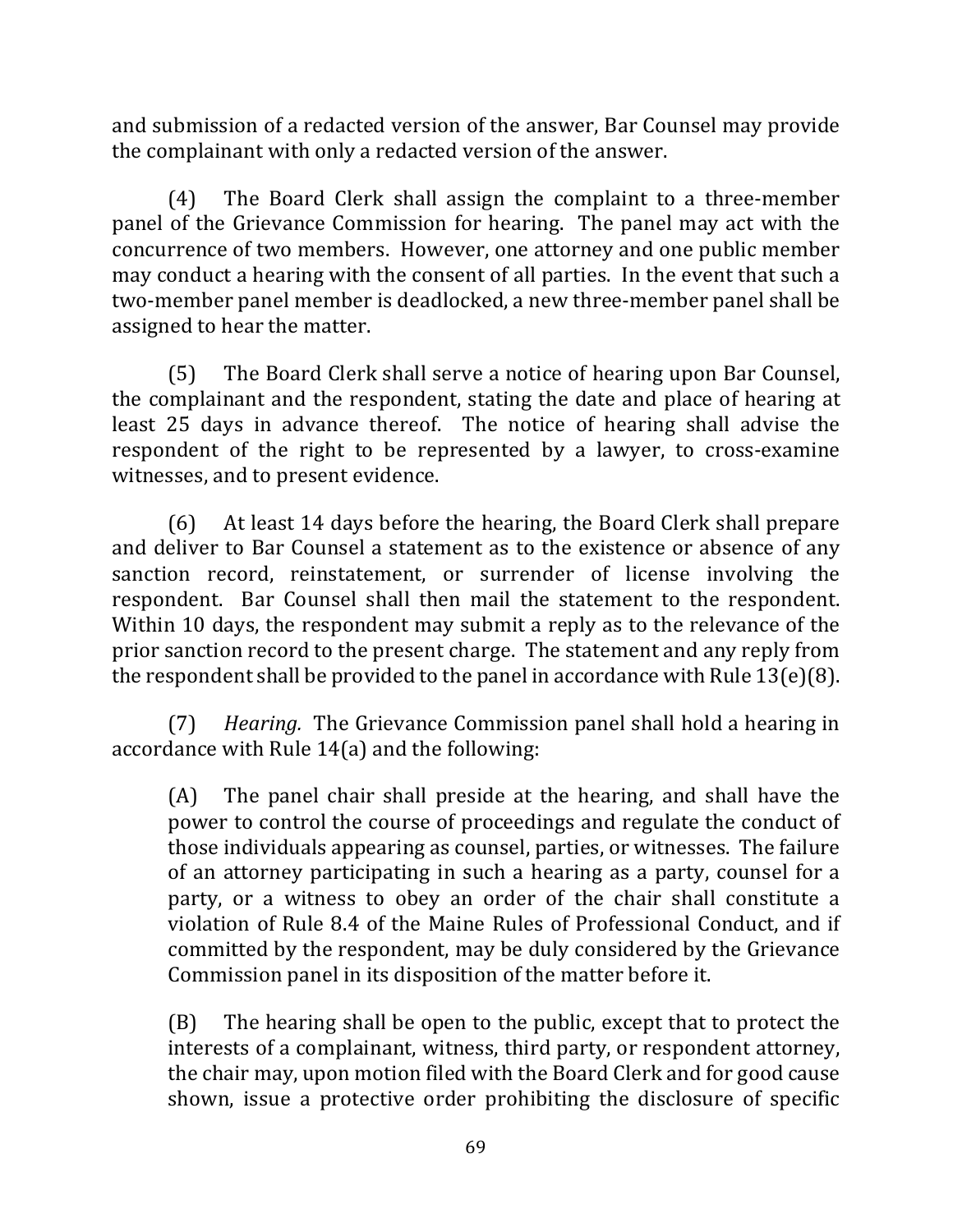information otherwise privileged or confidential and direct that the proceedings be conducted so as to implement that order. The deliberations of the Grievance Commission panel following the hearing shall not be open to the public or the parties.

(C) At the hearing, Bar Counsel and the respondent may present evidence and may cross-examine witnesses. The respondent may be represented by counsel. The testimony of witnesses shall be by oath or affirmation administered by the panel chair.

(D) Subject to approval by the chair, hearing formalities of this rule may be waived by a signed, stipulated agreement of the parties. When such a waiver includes or incorporates the parties' submission of an agreed proposed sanction order pursuant to Rule 25, that waiver shall also contain the respondent attorney's signed waiver of the right to file a petition for review under Rule 13(f).

(8) Bar Counsel shall not divulge the statement as to the existence or absence of any sanction record to the Grievance Commission panel until after the panel has made a finding of misconduct, unless this statement is probative of issues pending in the matter before the panel.

(9) Within 30 days following the hearing, unless otherwise extended by the Chair or Vice Chair of the Grievance Commission, the Grievance Commission panel shall issue a written report containing its findings and decision on dismissal or sanction to the Board Clerk. The report shall set forth the Grievance Commission panel's findings of fact, conclusions of law, and application of any relevant factors with respect to appropriate sanctions for misconduct. The Board Clerk shall serve the report on respondent and Bar Counsel, who shall provide the report to the complainant.

(10) The Grievance Commission panel's report shall render one or more of the following:

(A) *Dismissal.* The Grievance Commission panel shall dismiss the petition if it finds, on the evidence and arguments presented, that no misconduct subject to sanction under these Rules occurred.

(B) *Admonition.* If the disciplinary panel finds that misconduct subject to sanction under these Rules has occurred, but that the misconduct is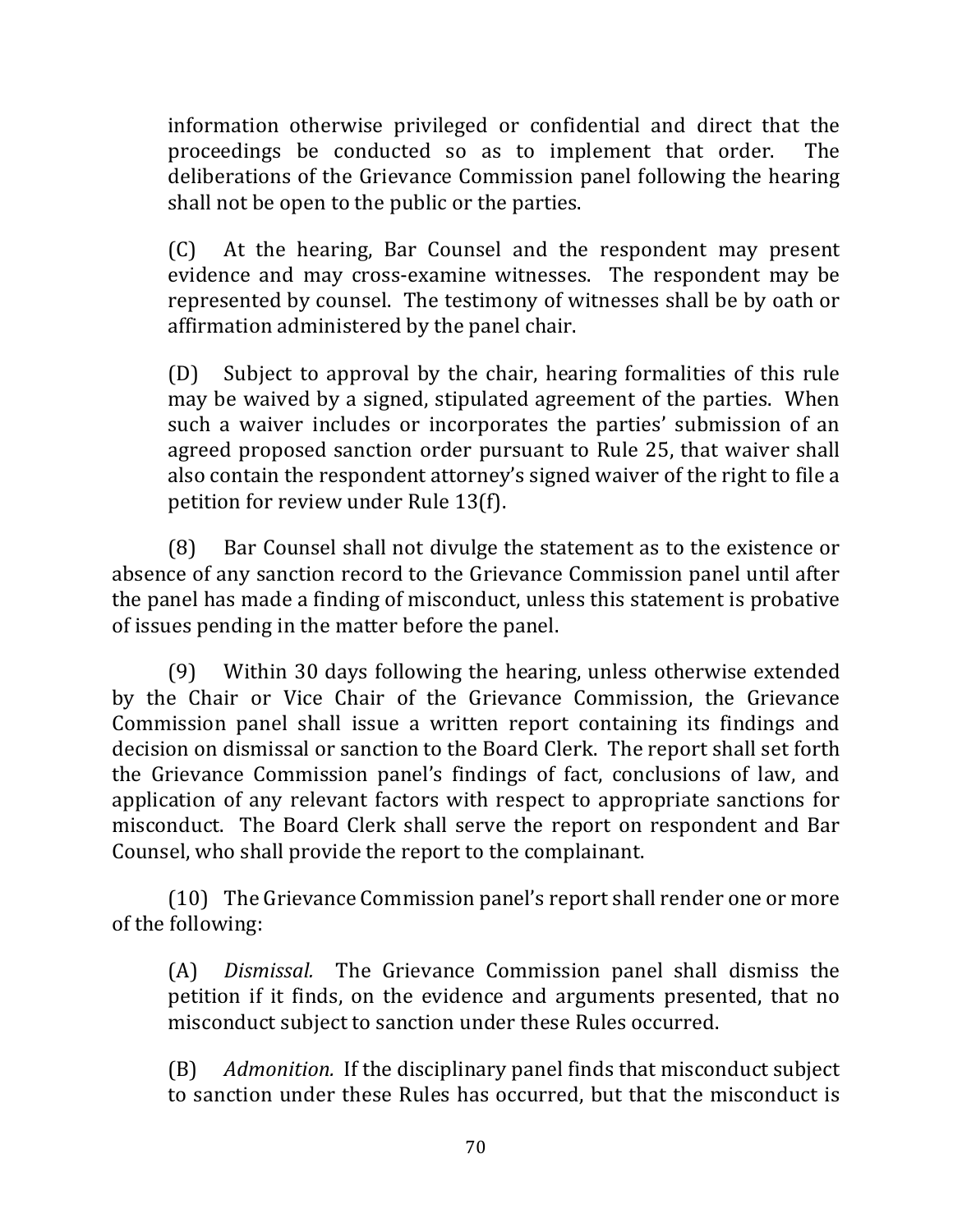minor; that there is little or no injury to a client, the public, the legal system, or the profession; and that there is little likelihood of repetition by the attorney, the panel will issue an admonition having the effect provided in Rule  $21(b)(1)$ .

(C) Reprimand. If the disciplinary panel finds that misconduct subject to sanction under these Rules has occurred and that all of the conditions set forth in Rule  $13(e)(10)(B)$  are not present, the panel may reprimand the respondent attorney.

(D) *Probation.* If the disciplinary panel finds that misconduct subject to sanction under these Rules has occurred and that all of the conditions set forth in Rule  $13(e)(10)(B)$  are not present, the panel may impose a period of probation on the respondent attorney as defined in Rule  $21(b)(4)$ .

(E) *Information.* Upon a finding of probable cause for suspension or disbarment, the Grievance Commission panel shall direct Bar Counsel to file an Information pursuant to Rule  $13(g)$ .

## **(f) Petition for Review of Dismissal, Admonition, Reprimand, or Probation.**

(1) *Petition and Answer.* Within 21 days after dismissal or delivery of a reprimand, probation, or admonition, a respondent attorney or Bar Counsel may file a petition for review by a Single Justice. The petitioning party shall file the petition for review with the Executive Clerk of the Court, and shall serve the petition on the opposing party. The petition for review shall include copies of the disciplinary petition and answer filed with the Grievance Commission and of the panel's decision dismissing or imposing a reprimand, probation, or admonition, and shall contain a concise statement of the grounds upon which the petitioning party seeks relief and a demand for the specific relief sought. Within 21 days after service of the petition for review, the opposing party shall file an answer with the Executive Clerk of the Court and shall transmit a copy thereof to the petitioning party.

(2) Preparation of Record. Within 21 days after the answer is filed, the Board Clerk shall prepare and file the complete record of the proceedings with the Executive Clerk of the Court and provide notice thereof to the parties. If either party believes that the record filed by the Board Clerk is incomplete or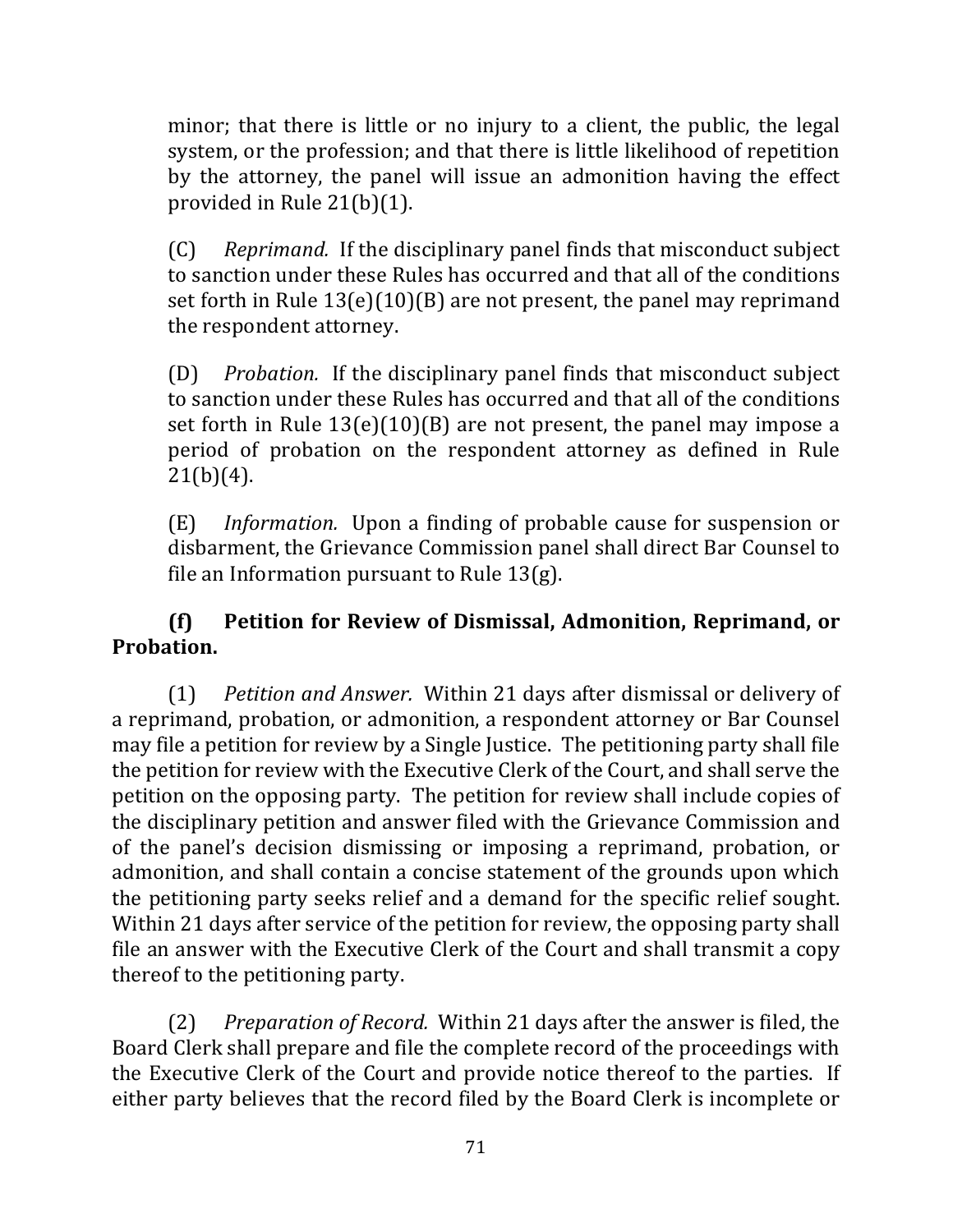over-inclusive, that party shall serve notice upon the opposing party within 10 days after the record is filed. The notice shall include specific proposals regarding additions to or deletions from the record filed by the Board Clerk. The parties shall attempt to agree upon the contents of the record. If the parties cannot agree, either party may request that the Single Justice modify the contents of the record.

(3) Motion for Trial of the Facts. The respondent may file a motion for a trial of the facts with the petition for review. If, on motion, the Court finds in its discretion that the respondent attorney ought to have a trial of the facts, the Single Justice may order a hearing to permit the introduction of evidence that does not appear in the record of the proceedings before the Grievance Commission panel and that has not been stipulated. Respondent's failure to file such a motion shall constitute a waiver of any right to a trial of the facts. With the motion, the respondent attorney shall also file a detailed statement, in the nature of an offer of proof, of the evidence to be introduced at the hearing. That statement must be sufficient to permit the Single Justice to make a proper determination as to whether any trial of the facts as presented in the motion and offer of proof is appropriate and, if so, to what extent. After hearing, the Single Justice shall issue an appropriate order specifying the future course of proceedings. The Single Justice may order that additional evidence be taken.

(4) *Scope of Review.* Unless otherwise provided by order of the Single Justice, review of a Grievance Commission panel's decision to dismiss or impose a reprimand, probation, or admonition shall be based upon the record of the proceedings before the panel. The judgment entered after such review may affirm, vacate, or modify the decision of the panel. Any findings of fact of the Grievance Commission panel shall not be set aside unless clearly erroneous. Either party may appeal to the Court within 21 days from entry of the judgment.

(5) *Finding of Probable Cause.* If at any stage of the proceedings on petition for review, the Single Justice determines that there is probable cause that the matter be concluded by suspension or disbarment, the Single Justice shall direct Bar Counsel to file an Information and the matter shall be conducted as an attorney discipline action in accordance with Rule  $13(g)$ .

# **(g) Attorney Discipline Actions before the Court.**

(1) *Commencement.* An attorney discipline action authorized pursuant to this rule shall be commenced by the filing of an Information with the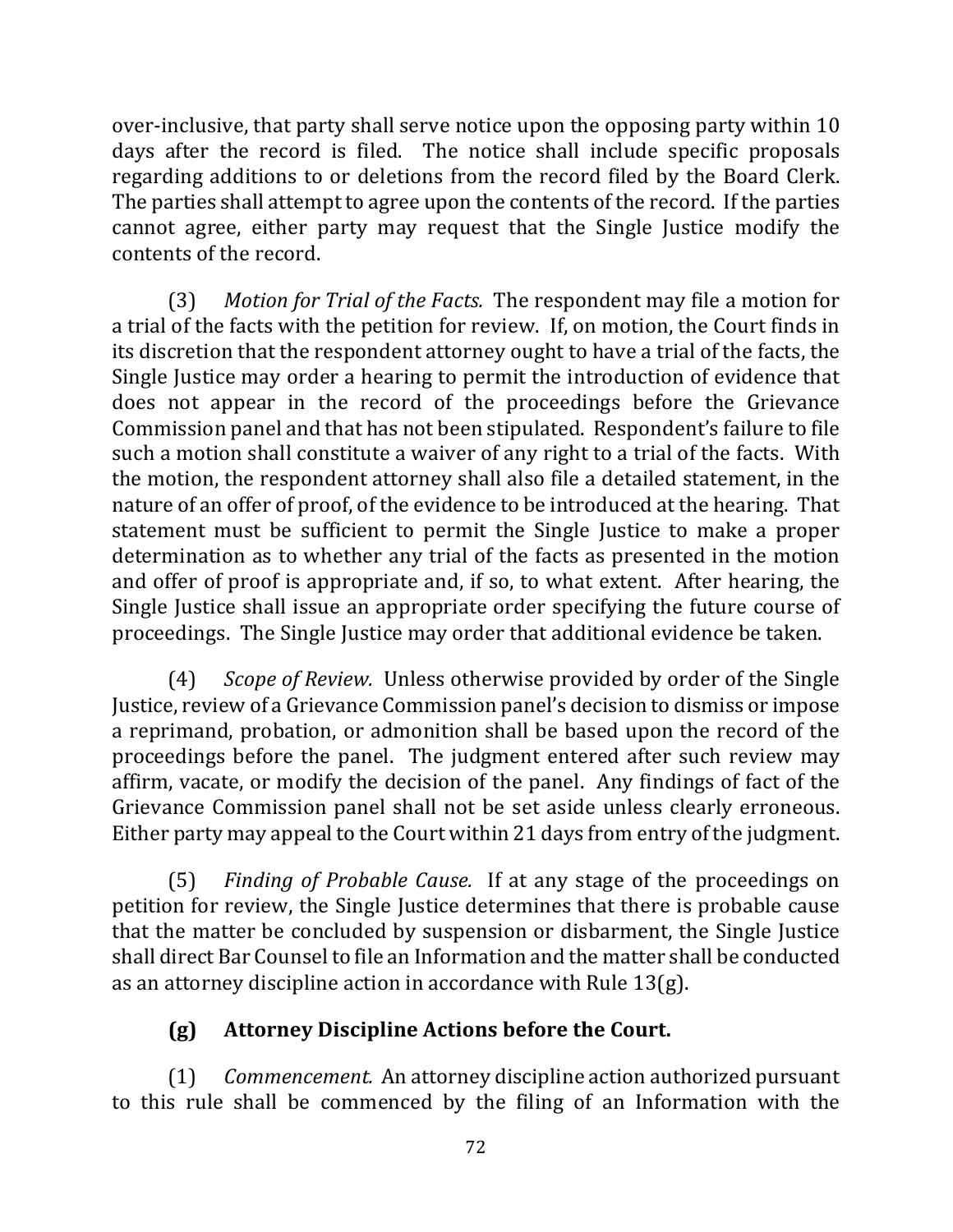Executive Clerk of the Court. The Information shall allege that the respondent is an attorney subject to these Rules and has conducted herself or himself in a manner unworthy of an attorney admitted to the Maine Bar for the reasons specified in the Information. The Board shall be responsible for serving the Information, together with a summons, upon the respondent in accordance with Rule 15.

(2) *Procedure.* An attorney discipline action shall be heard by a Single Justice assigned by the Chief Justice to hear the action. The Board shall be treated as the plaintiff and the respondent attorney as the defendant; and the action shall be captioned "Board of Overseers of the Bar v. [name of respondent attorney]."

(3) *Discovery.* Bar Counsel shall furnish to the respondent attorney, within a reasonable time after the filing of the Information, copies of all exhibits presented to the Grievance Commission panel or the Board in the proceedings leading to the information. The stenographic or electronic record, as required by Rule  $14(a)(6)$ , and any other matter within Bar Counsel's possession or control that is discoverable under Rule 26 of the Maine Rules of Civil Procedure, shall be made available to the respondent attorney at the office of Bar Counsel at any reasonable time for inspection and copying at the respondent attorney's expense.

(4) *Judgment and Appeal.* The Single Justice may enter judgment imposing an admonition, probation, a reprimand, suspended suspension, suspension for a definite period, or disbarment, or may dismiss the Information. Either party may appeal to the Court within 21 days from the entry of the judgment.

(5) *Attorney's Status Pending Appeal.* Pending appeal to the Court, a judgment of suspension or disbarment shall, unless stayed in whole or in part by the Single Justice or the Court, be given full force and effect.

# **RULE 14. ADDITIONAL RULES OF PROCEDURE**

# **(a) Proceedings before a Grievance Commission Panel.**

(1) Nature of Proceedings. Disciplinary proceedings before a Grievance Commission panel are neither civil nor criminal.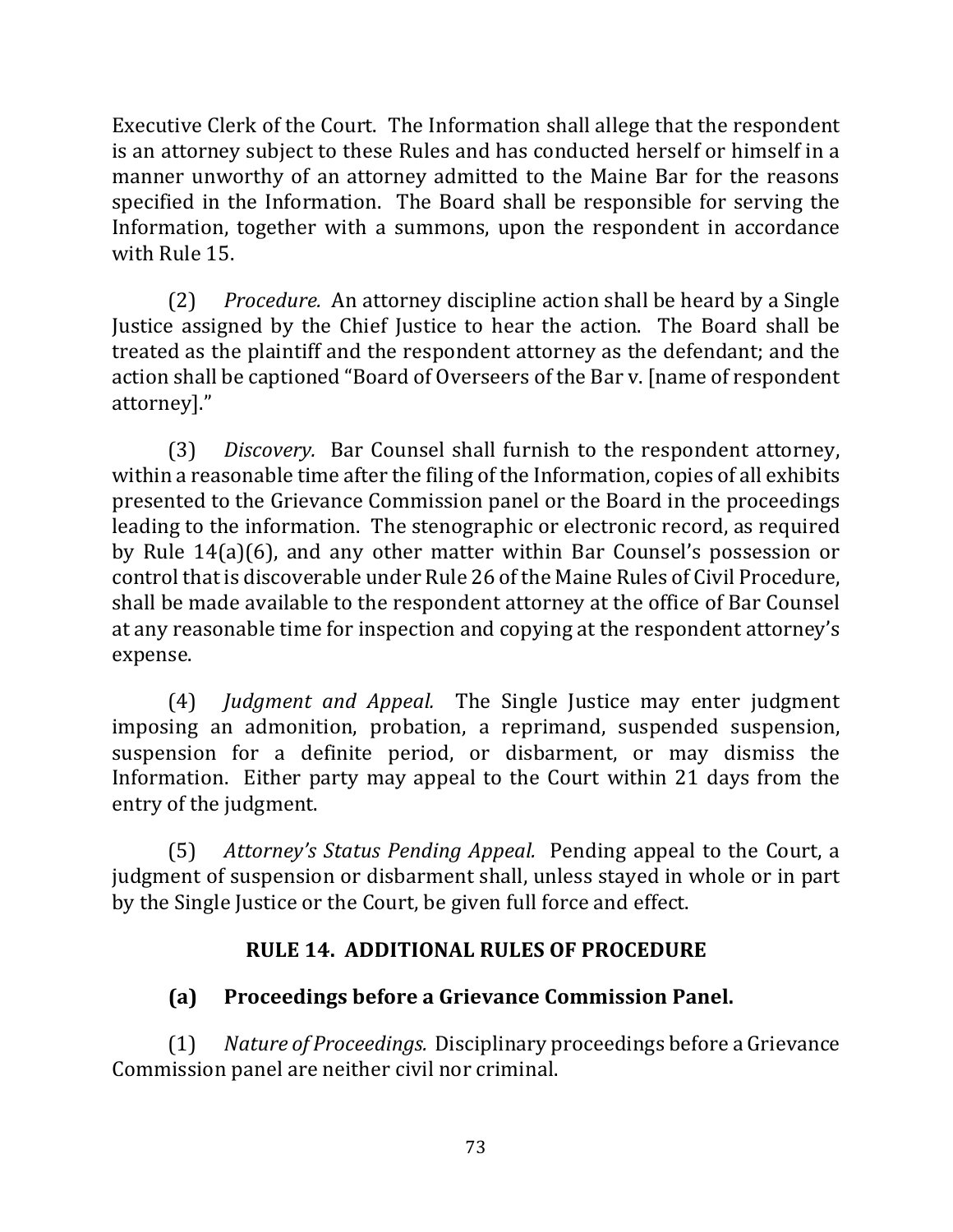(2) Proceedings Not Governed by Rules of Civil Procedure and Evidence. Except as otherwise provided in these Rules, the Maine Rules of Civil Procedure and the Maine Rules of Evidence do not apply in disciplinary proceedings before a Grievance Commission panel.

(3) *Evidence.* Evidence shall be admitted if it is the kind of evidence upon which reasonable persons are accustomed to rely in the conduct of serious affairs. The chair of the Grievance Commission panel may exclude irrelevant or unduly repetitious evidence.

(4) *Burden and Standard of Proof.* In disciplinary matters before a Grievance Commission panel, Bar Counsel shall have the burden of establishing the Board's case by a preponderance of the evidence. In proceedings seeking reinstatement, the petitioner shall have the burden of establishing his or her case by clear and convincing evidence.

(5) *Prehearing Conference.* At the discretion of the chair of the Grievance Commission panel or upon request of either party, a conference may be ordered for the purpose of obtaining admissions or otherwise narrowing the issues presented by the pleadings. The conference shall be held before the chair of the Grievance Commission panel or another member of the Grievance Commission panel designated by the chair.

(6) *Hearings Recorded.* The Board shall cause all proceedings before the panel to be stenographically or electronically recorded in a form that will readily permit transcription.

(7) *Hearing Transcript.* A hearing transcript or partial transcript may be ordered at any time by the Grievance Commission panel, respondent, Bar Counsel, or the Board. When ordering a transcript, respondent or Bar Counsel must provide a copy of the requested transcript to the opposing party at that party's own expense.

(8) *Related Pending Litigation.* Upon a showing of good cause, the Grievance Commission panel may stay a disciplinary matter because of substantial similarity to the material allegations of pending criminal or civil litigation or disciplinary action. The panel may weigh the following factors:

(A) whether a factual dispute exists such that weighing and balancing contending factors is peculiarly one for the tribunal;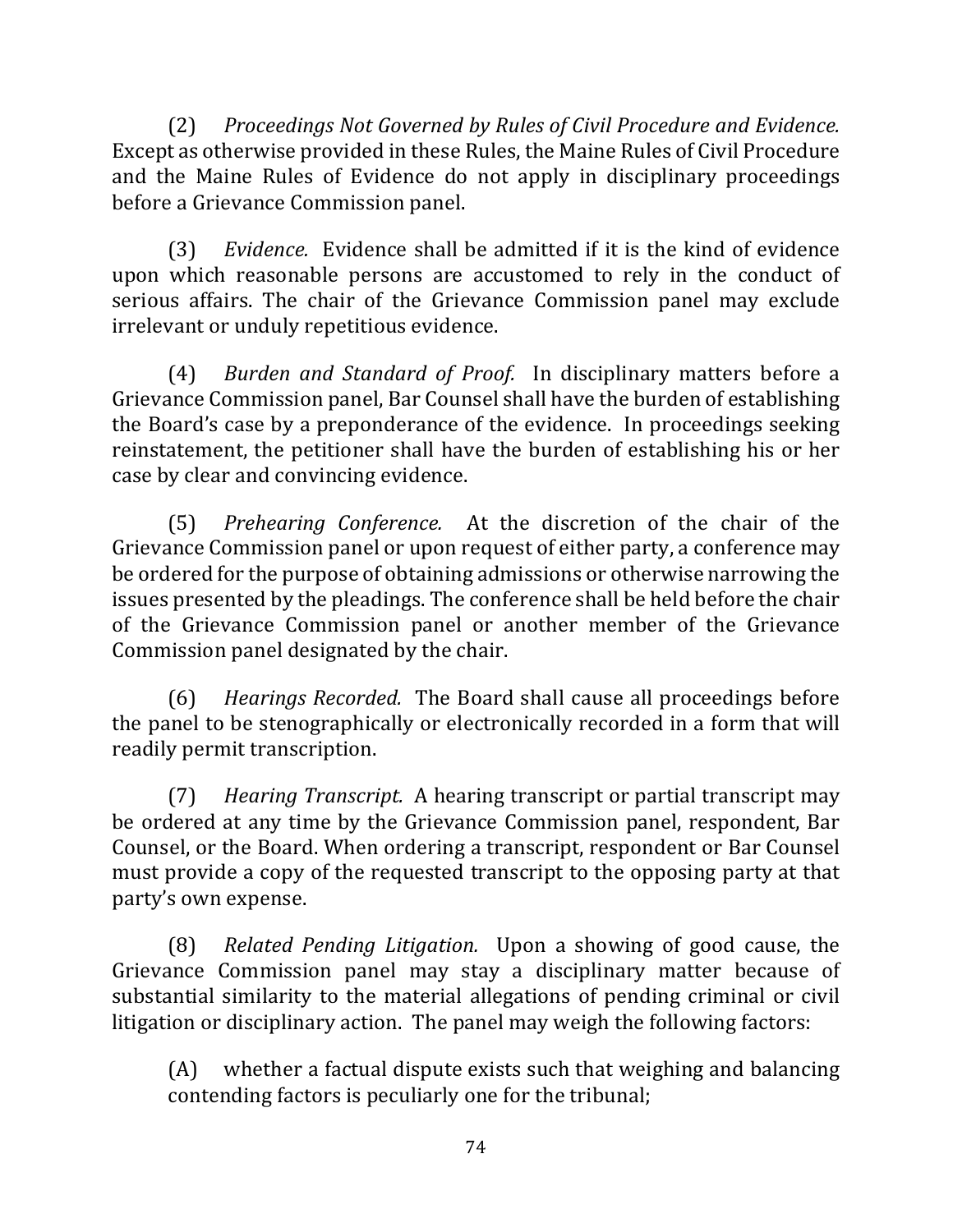(B) whether disciplinary action prior to conclusion of the case might have an unwarranted effect on the outcome of litigation;

 $(C)$  whether the complainant has taken the opportunity to present the dispute to the tribunal where such action would normally be expected; and

 $(D)$  whether the misconduct is so blatant as to warrant immediate discipline. 

(9) *Delay Caused by Complainant.* None of the following shall independently justify abatement of the processing of any complaint:

 $(A)$  a complainant's unwillingness or neglect to sign a complaint or prosecute a charge,

(B) a settlement or compromise between a complainant and the respondent, or

(C) a complainant's acceptance of restitution from the respondent.

(10) *Effect of Time Limitations.* Except as is otherwise provided in these Rules, time is not jurisdictional. Failure to observe prescribed time intervals may result in sanctions against the party that has failed to observe such prescribed time intervals, but does not ordinarily, in itself, justify abatement of any discipline investigation or proceeding.

# **(b) Proceedings before a Single Justice or the Court.**

(1) *Proceedings Governed by Rules of Civil Procedure and Evidence.*  Except as otherwise provided, disciplinary proceedings before a Single Justice or the Court shall be governed by the Maine Rules of Civil Procedure and the Maine Rules of Evidence. Except as otherwise provided by Rule 17, Maine Rules of Civil Procedure  $12(c)$ , 13, 14, 16, 26 to 37, and 56 shall not apply.

(2) *Prehearing Conference.* A Single Justice or the Court may hold a prehearing conference with the attorneys for the parties to consider such matters as may aid in the disposition of the action and may by written order limit the issues to be tried.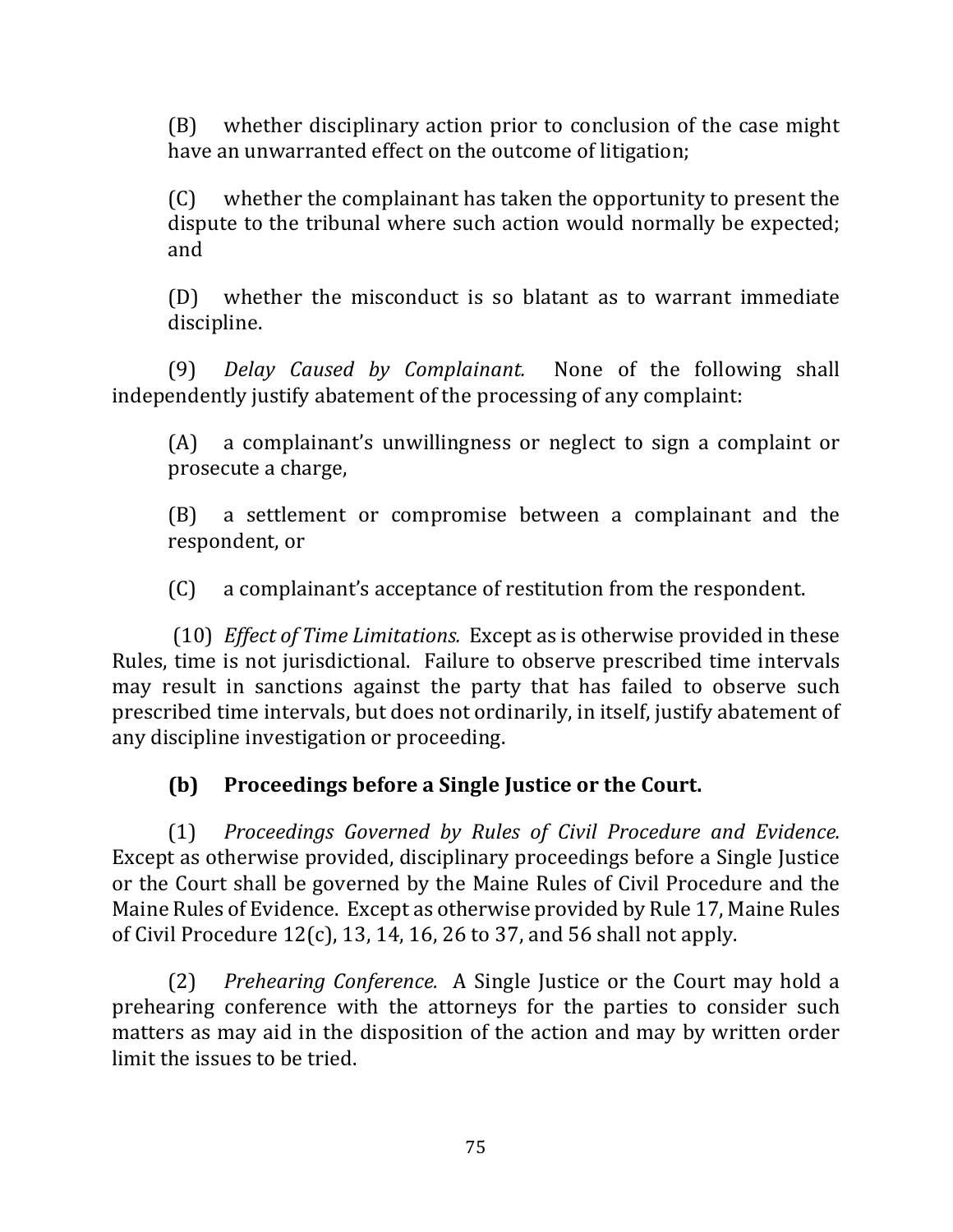(3) *De Novo*. Proceedings before a Single Justice or the Court are subject to a *de novo* standard of review.

(4) *Burden and Standard of Proof.* In disciplinary matters before a Single Justice or the Court, the Board shall have the burden of establishing its case by a preponderance of the evidence.

(5) Failure to Comply With an Award of the Fee Arbitration Commission. When a matter involving an award of a panel of the Fee Arbitration Commission is referred to Bar Counsel under Rule  $7(g)$  because of the attorney's failure to make an awarded refund to the petitioner within 30 days of receipt of the arbitration award, the Board, upon request of Bar Counsel and after affording the attorney an opportunity to respond in writing, may refer the matter to a Single Justice or the Court for appropriate disciplinary action.

**(c) Complaints Against Bar Counsel, Attorney Commission and Board Members, or the Board Clerk.** If a complaint is filed against Bar Counsel, the Board Clerk, or attorney Commission or Board members, the matter shall proceed in accordance with these Rules except that:

(1) If the respondent is Bar Counsel or the Board Clerk, the Chair of the Board shall appoint Special Counsel who shall exercise independent authority to investigate the complaint, and, if necessary assign an *ad hoc* panel to the case.

 $(2)$  If the respondent is a member of the Grievance Commission, Fee Arbitration Commission, or Professional Ethics Commission, the office of Bar Counsel shall investigate the complaint, and, if necessary, the Chair of the Board shall assign an *ad hoc* panel to the case.

(3) If the respondent is a member of the Board, the Chief Justice of the Court shall appoint Special Counsel who shall exercise independent authority to investigate the complaint, and if necessary, assign an *ad hoc* panel to the case.

(4) Special Counsel shall not receive compensation for services unless the Board has contracted in advance with that Special Counsel to receive compensation. Special Counsel may seek reimbursement from the Board for the payment of reasonable expenses and for investigative, administrative and legal support. The Board shall have discretion to determine the amount of financial, investigative, administrative, and legal assistance to be provided.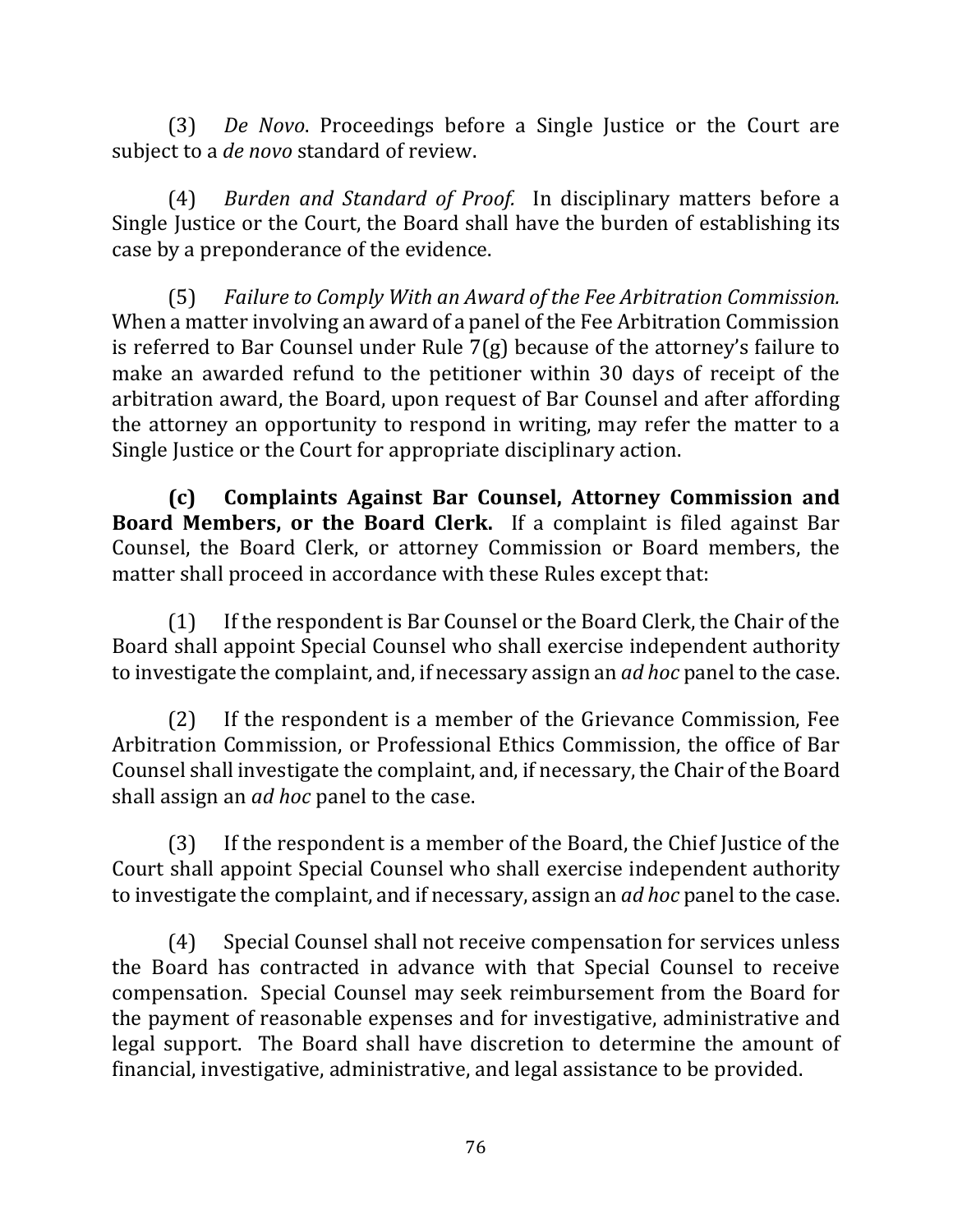**(d) Cameras and Audio Recordings.** Cameras and audio recording devices are allowed in public disciplinary hearings, subject to the regulations and limitations contained in the Court's Cameras and Audio Recording in the Courts Administrative Order, and provided any person or organization intending to record or photograph such proceedings shall file a notice of intent to do so with the Board Clerk or the Clerk of the Court in advance of such hearing.

#### **RULE 15. SERVICE AND NOTICE**

Service of a petition, or of any other papers or notices required by these Rules, shall be sufficient if made by first class mail addressed to the attorney's office and/or residence address as provided by the attorney in the registration materials as required by Rule 4. Service is complete upon mailing, except as otherwise provided by these Rules. The Board may, in its discretion, use additional methods of service and notice (e.g., e-mail or telephone communication) upon learning that previous attempts at providing service or notice in the manner required by this rule have failed.

## **RULE 16. SUBPOENA POWER**

**(a) Investigatory Subpoenas.** Before formal charges have been filed, Bar Counsel may compel by subpoena the attendance of witnesses or the respondent, and the production of pertinent books, papers, and documents, in accordance with Rule 45 of the Maine Rules of Civil Procedure.

**(b) Subpoenas for Hearing.** After formal charges are filed, Bar Counsel or respondent may, in accordance with Rule 45 of the Maine Rules of Civil Procedure, compel by subpoena the attendance of witnesses or the respondent and the production of pertinent books, papers, and documents at a hearing under these Rules.

**(c) Enforcement of Subpoenas.**  The Court may, upon proper application, enforce the attendance and testimony of any witnesses or the respondent and the production of any documents subpoenaed under this rule.

**(d)** Quashing Subpoena. Any person to whom a subpoena has been issued under this rule may object to the subpoena, or may move to quash or modify the subpoena, as set forth in Rule 45 of the Maine Rules of Civil Procedure, and may appear through legal counsel for that purpose. Any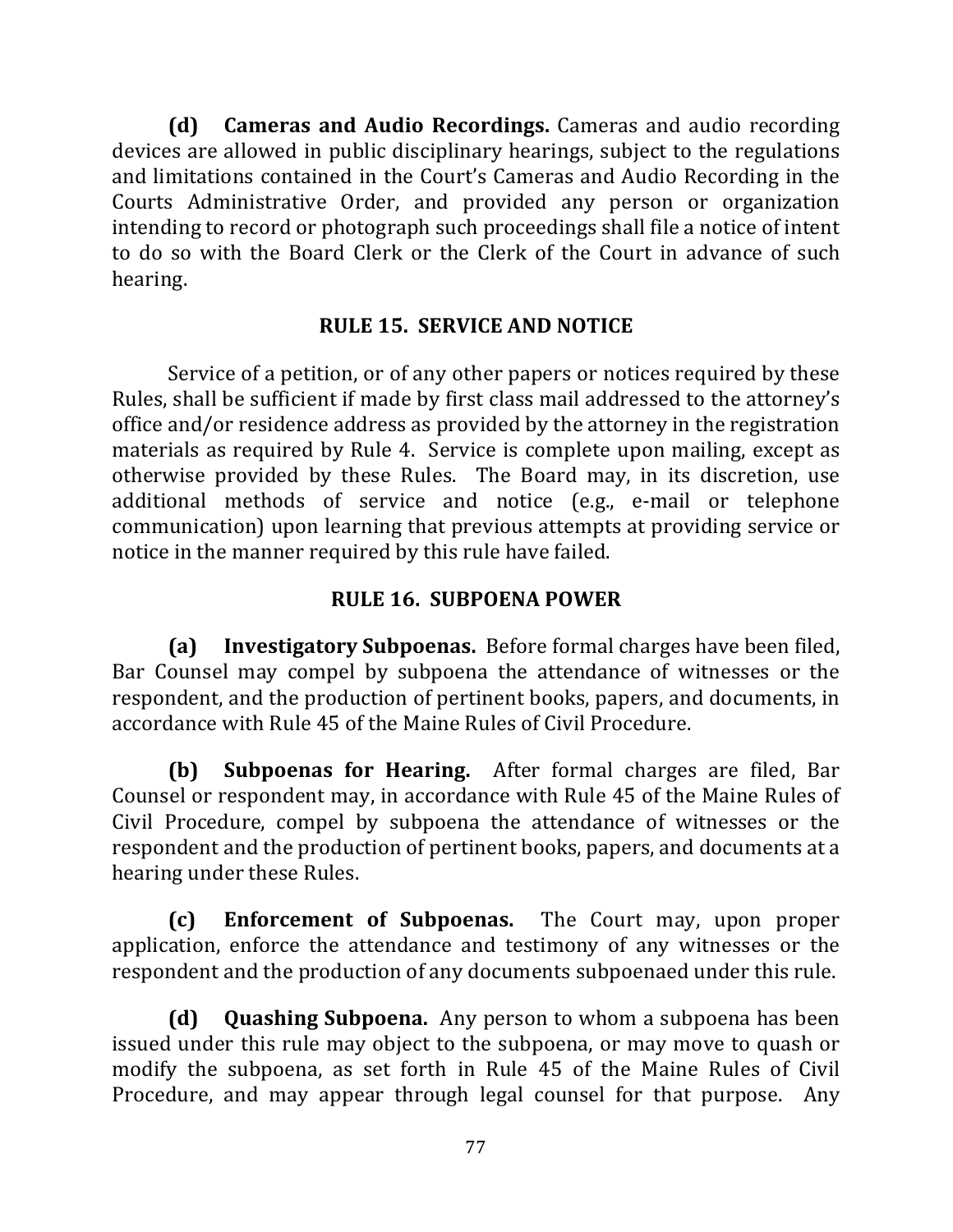objection to a subpoena so issued, or any motion to quash or modify such a subpoena, shall be heard and determined by the chair of the Commission panel before which the matter is pending or by the court wherein enforcement of the subpoena is being sought.

**(e)** Witnesses and Fees. Subpoena and witness fees and mileage shall be the same as those provided for proceedings in the Court.

**(f) Subpoena Pursuant to Law of Another Jurisdiction.** Whenever a subpoena is sought in Maine pursuant to the law of another jurisdiction for use in lawyer discipline proceedings, and where the issuance of the subpoena has been duly approved under the law of the other jurisdiction, the Chair (or, in the Chair's absence, the Vice Chair) of the Commission, upon good cause shown, may issue a subpoena in accordance with Rule 45 of the Maine Rules of Civil Procedure.

# **RULE 17. DISCOVERY**

# **(a) Public Proceedings before the Grievance Commission.**

(1) *Scope.* Within 21 days following the respondent's answer to Bar Counsel's formal charges, Bar Counsel and the respondent shall (A) exchange the names and addresses of all persons having knowledge of relevant facts; (B) identify which persons are reasonably anticipated to be called as witnesses; and (C) exchange all documents Bar Counsel or respondent reasonably anticipate will be introduced at trial or hearing.

(2) *Resolution of Disputes.* The chair of the Grievance Commission panel shall resolve by order all disputes concerning discovery. All discovery orders are interlocutory and may not be appealed prior to the entry of the final order.

(3) *Additional Discovery.* Upon good cause shown, the chair of the Grievance Commission panel may order additional discovery.

# **(b) Disciplinary Proceedings before a Single Justice.**

(1) *Scope.* Within 21 days after filing of an Answer to the Board's Information with the Executive Clerk of the Court, Bar Counsel and the respondent shall (A) exchange the names and addresses of all persons having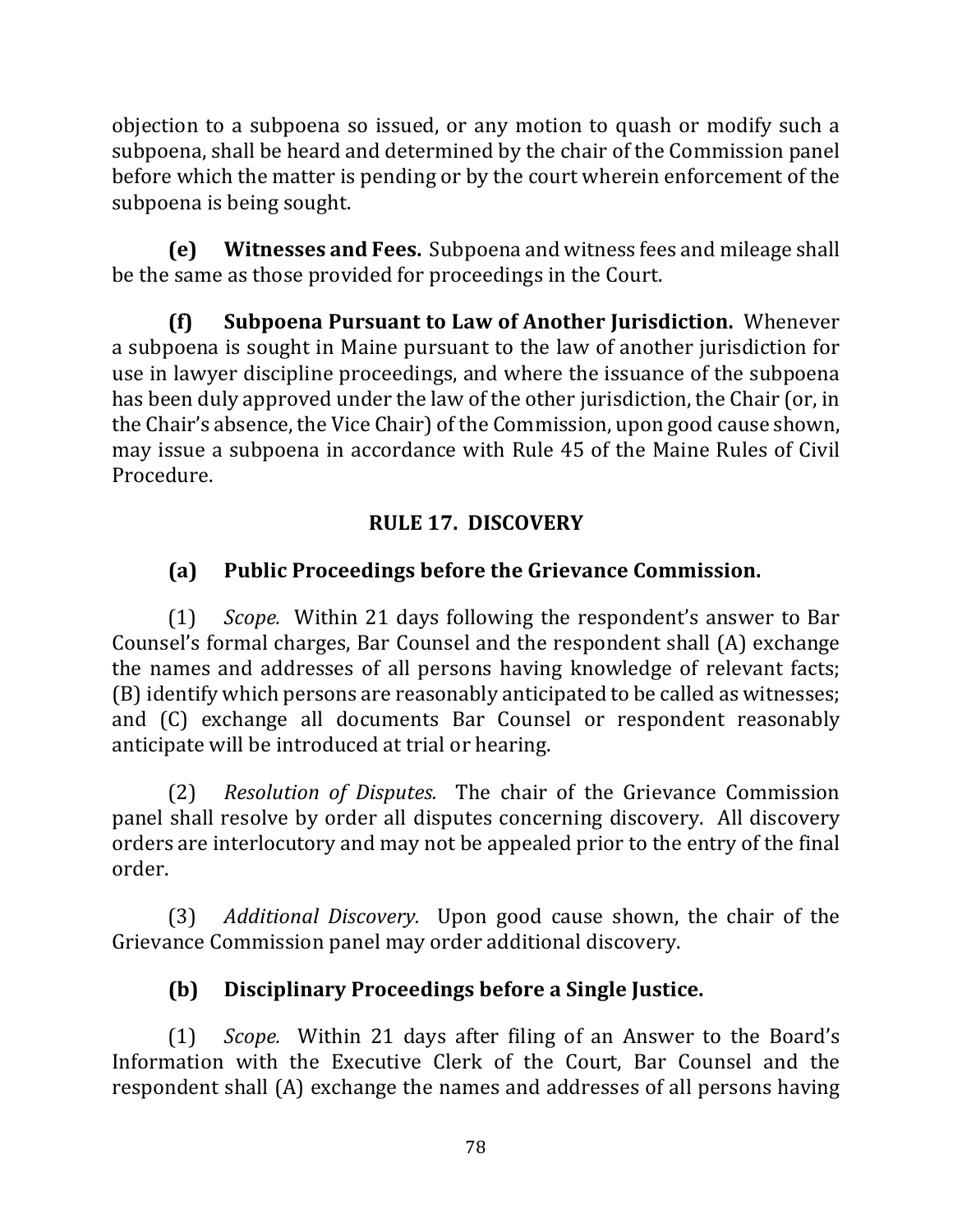knowledge of relevant facts; (B) identify which persons are reasonably anticipated to be called as witnesses; and  $(C)$  exchange all documents Bar Counsel or respondent reasonably anticipates will be introduced at trial or hearing.

(2) *Exhibits and Transcripts.* In the event that a formal charges hearing was held before the Grievance Commission pursuant to Rule  $13(e)$ , Bar Counsel and the respondent shall make available to one another copies of all exhibits presented to the Grievance Commission hearing panel. The transcript from proceedings before the Grievance Commission hearing panel and any other matter within Bar Counsel's or the respondent's possession or control that is discoverable under Maine Rules of Civil Procedure 26, shall be made available to the other party at any reasonable time for inspection and duplication at that party's expense.

(3) *Resolution of Disputes.* A Single Justice shall resolve by order all disputes concerning discovery.

(4) *Additional Discovery.* Upon good cause shown, the Single Justice may order additional discovery pursuant to Maine Rules of Civil Procedure 26 to 37.

## **RULE 18. ACCESS TO DISCIPLINARY INFORMATION**

**(a) Confidentiality.** Prior to service of Bar Counsel's disciplinary petition or an Information upon the respondent, the disciplinary proceeding is confidential, except that the pendency, subject matter, and status of an investigation by Bar Counsel or a Grievance Commission panel may be disclosed by Bar Counsel if

(1) respondent has waived confidentiality;

 $(2)$  the proceeding is based upon allegations that include the respondent's conviction of a crime;

(3) the proceeding is based upon allegations that have become generally known to the public; or

 $(4)$  there is a need to notify another person or entity, in order to protect the public, the administration of justice, or the legal profession.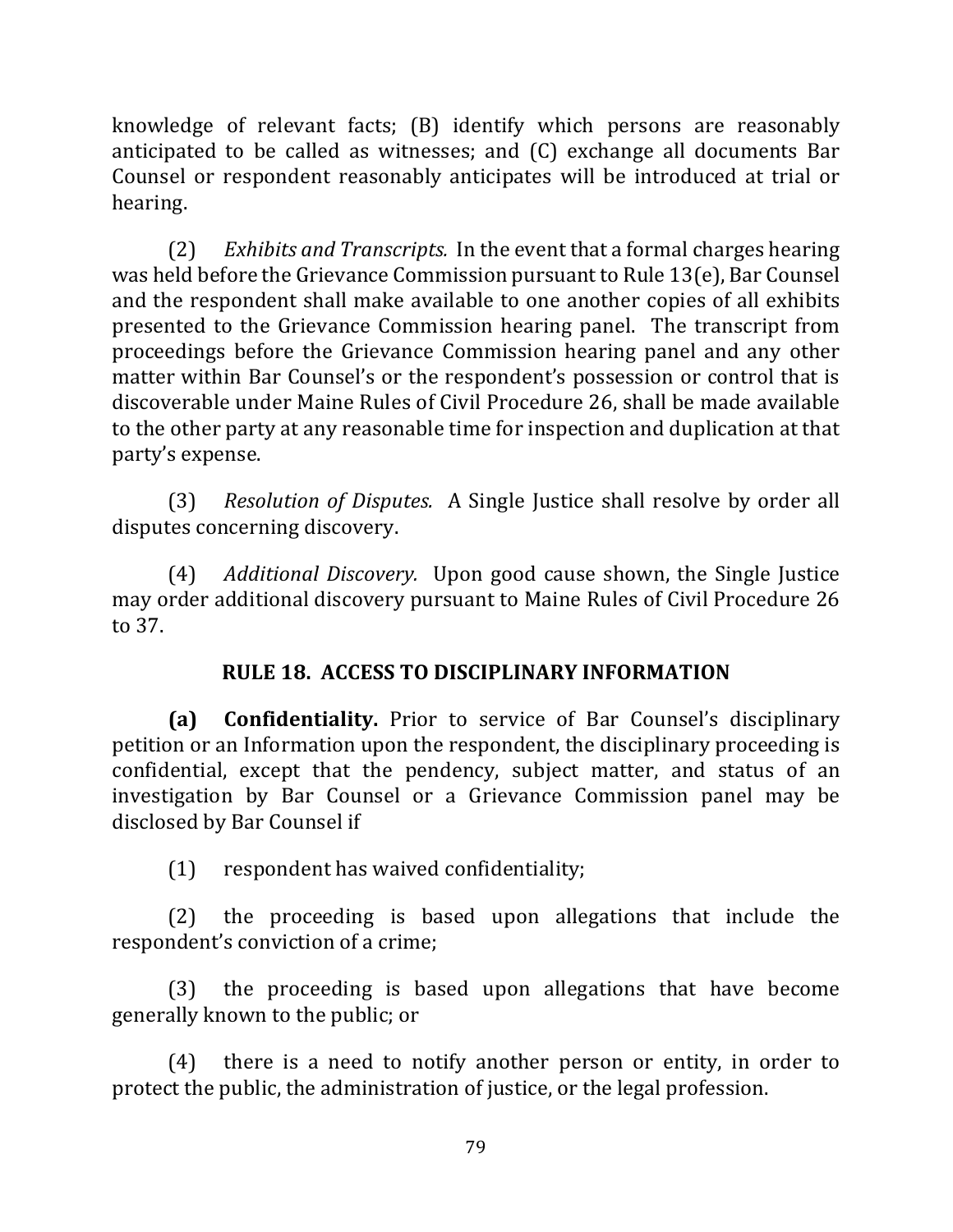**(b)** Public Information. All filings submitted to the Board Clerk or the Executive Clerk of the Court shall be available to the public after a determination that probable cause exists to believe that misconduct occurred and the filing and service of formal charges, unless the complainant or respondent obtains a protective order for specific testimony, documents, or records. 

**(c)** Public Proceedings. Upon service of Bar Counsel's disciplinary petition or information upon the respondent, the proceeding is public except for:

(1) deliberations of the Grievance Commission panel, or the Court; and

(2) information with respect to which the Grievance Commission panel, or the Court has issued a protective order.

**(d)** Protective Orders. To protect the interests of a complainant, witness, third party, or respondent, the Grievance Commission panel, the Board, a Single Justice, or the Court may, upon motion and for good cause shown, issue a protective order prohibiting the disclosure of specific information and directing that the proceedings be conducted so as to implement the order.

**(e)** Disclosure of Nonpublic Information. The Court, a Single Justice, the Board, Grievance Commission panels, and Bar Counsel may not disclose any nonpublic information, other than that authorized for disclosure under Rule  $18(a)$  and (b), unless pursuant to one of the following:

- $(1)$  a written authorization from the respondent;
- (2) an order of a court having appropriate jurisdiction; or
- $(3)$  other lawful authority to compel a disclosure.

**(f) Release of Confidential Information to Authorized Entities.**  The provisions of this rule shall not be construed to deny access to relevant information to authorized entities, including members of the Grievance, Fee Arbitration or Professional Ethics Commissions, agencies investigating the qualifications of judicial candidates, jurisdictions investigating qualifications for admission to practice of law or considering reciprocal disciplinary action,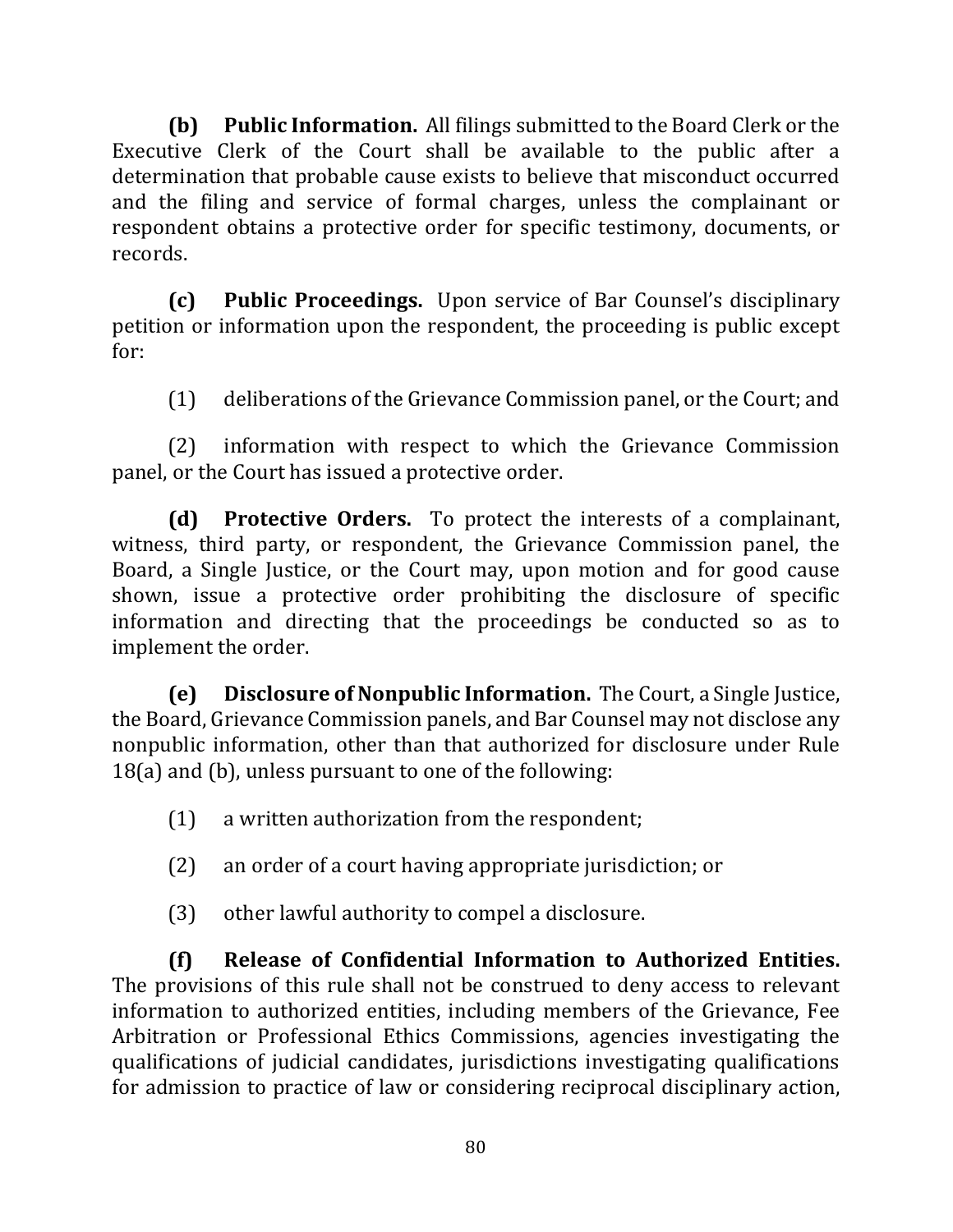law enforcement agencies investigating qualifications for government employment, the ABA National Lawyer Regulatory Data Bank, the Committee on Judicial Responsibility and Disability, the Maine Assistance Program for Lawyers and Judges, or the Lawyers' Fund for Client Protection.

**(g) Release to Law Enforcement and the Maine Assistance Program.** The provisions of this section shall not be construed to prevent Bar Counsel or any other person from notifying  $(1)$  the appropriate law enforcement agency of complaints that accuse the respondent attorney of conduct in violation of a criminal law, or  $(2)$  the Director of the Maine Assistance Program for Lawyers and Judges, of the name of any lawyer whom Bar Counsel determines should be contacted concerning that program.

**(h) Release to Investigators or Prosecutors.** The provisions of this section shall not be construed to prohibit Bar Counsel's use of relevant information in the investigation or prosecution of complaints pursuant to Rules 2 or 13.

**(i)** File Retention. The Board shall retain all files. Files may be retained in a digital format.

**(i)** Duty of Officials and Employees of the Board. All officials and employees of the Board in a proceeding under these Rules shall conduct themselves so as to maintain the confidentiality mandated by this rule. However, any person, including but not limited to members of the Board, Grievance Commission and Board staff, may notify governmental officials of actual or threatened criminal conduct by any individual.

**(k)** Copying and Attestation Fees. Copying and attestation fees shall be the same as those for proceedings in the Court.

# **RULE 19. DISSEMINATION OF DISCIPLINARY INFORMATION**

# **(a) Public Notice.**

(1) The Board Clerk shall issue, electronically or otherwise, a news release to general media outlets throughout Maine to effect the notice of disciplinary disbarment, suspension, probation, or reinstatement decisions and orders.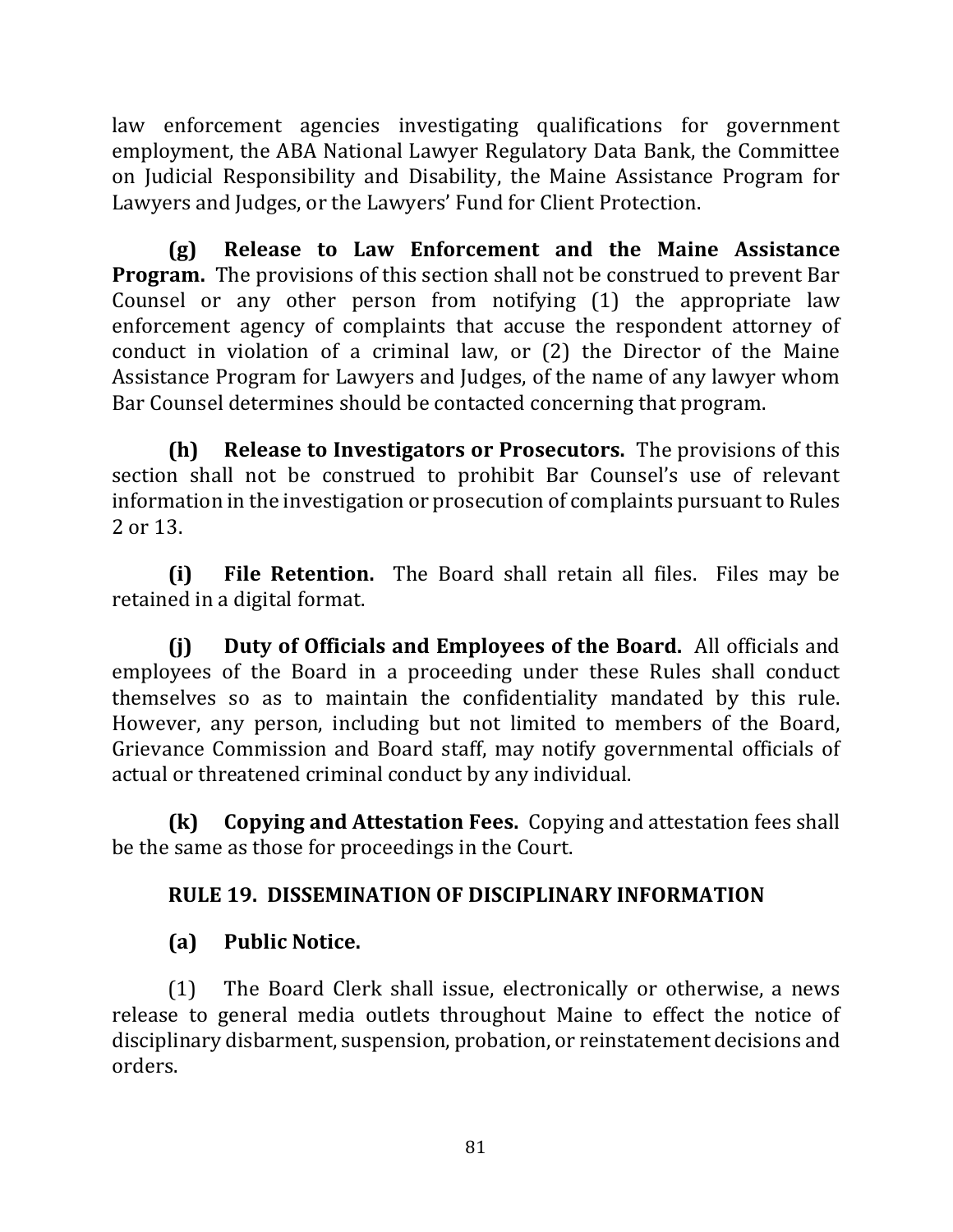(2) The Board Clerk shall publish hearing decisions and orders issued by the Court, the Single Justice, and the Grievance Commission on the Board's website.

**(b)** Notice to Discipline Authorities and Other Entities. The Board Clerk shall transmit, electronically or otherwise, notice of all public disciplinary and non-disciplinary sanctions, reinstatement decisions and orders, and surrenders of license to members of the Board and Grievance Commission, and to members of the following:

(1) all State, Federal, and Tribal Courts in Maine;

 $(2)$  the attorney disciplinary authority in any other jurisdiction known to the Board in which the attorney is licensed to practice;

(3) the Maine State Bar Association;

(4) the American Bar Association's National Lawyer Regulatory Data Bank; and

 $(5)$  other such organization as determined by the Board.

# **RULE 20. FAILURE TO ANSWER/FAILURE TO APPEAR.**

**(a) Failure to Answer.** Failure to answer charges filed shall constitute an admission by the respondent of the factual allegations and the misconduct alleged in the formal charges.

**(b) Failure to Appear.** If the respondent fails, without good cause, to appear at a disciplinary proceeding, the respondent shall be deemed to have admitted the factual and misconduct allegations that were to be the subject of such appearance, and/or to have waived objection to any motion or recommendations to be considered at such appearance. The Grievance Commission panel or Board may not, absent good cause, continue or delay proceedings due to the respondent's failure to appear.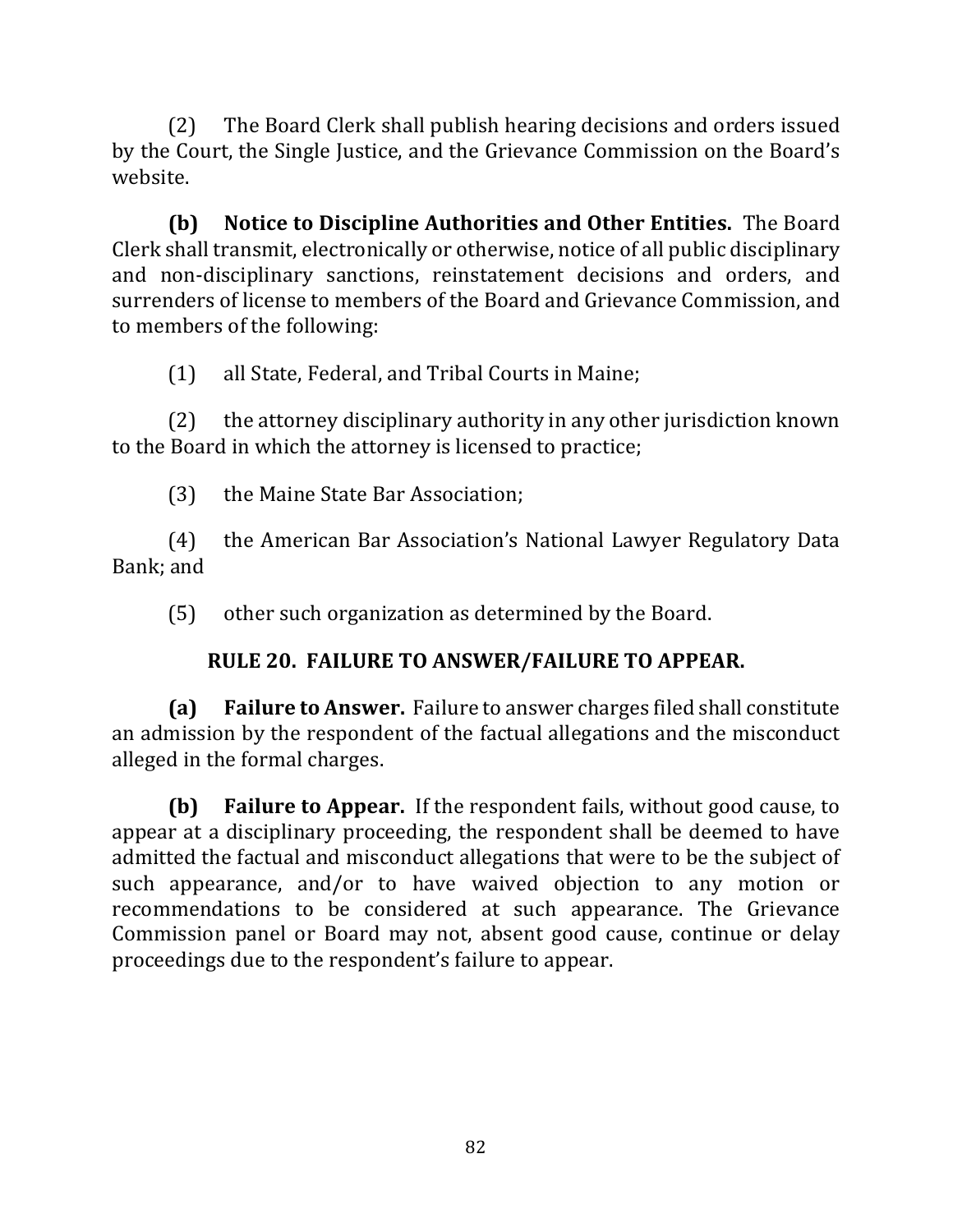#### **RULE 21. SANCTIONS**

**(a) Grounds for Discipline.** It shall be a ground for discipline for a lawyer to:

(1) violate or attempt to violate these Rules, the Maine Rules of Professional Conduct, or any other rules of this jurisdiction regarding professional conduct of lawyers;

(2) engage in conduct violating applicable rules of professional conduct of another jurisdiction;

(3) willfully violate a valid order of the Court, a Single Justice, the Board, or a Grievance Commission panel imposing discipline; willfully fail to comply with a subpoena validly issued under these Rules; or knowingly fail to respond to a lawful demand from a disciplinary authority, except that this rule does not require disclosure of information otherwise protected by applicable rules relating to confidentiality.

**(b) Types of Sanctions.** Misconduct shall be grounds for one or more of the following sanctions:

(1) *Admonition*, a public non-disciplinary sanction, may be imposed by the Court, a Single Justice, or a Grievance Commission panel after hearing pursuant to Rule 13(e) and  $(g)$ . Admonitions are to be imposed only in cases of minor misconduct, when there is little or no injury to a client, the public, the legal system, or the profession, and when there is little likelihood of repetition by the lawyer.

(2) *Disbarment*, a public disciplinary sanction, may be imposed only by the Court or a Single Justice pursuant to Rule 13(f) and  $(g)$ .

(3) *Dismissal with a warning*, a private non-disciplinary sanction, may be imposed by a Grievance Commission panel after a preliminary review pursuant to Rule 13(d). Dismissals with a warning are to be imposed only in cases of minor misconduct, when there is little or no injury to a client, the public, the legal system, or the profession, and when there is little likelihood of repetition by the lawyer.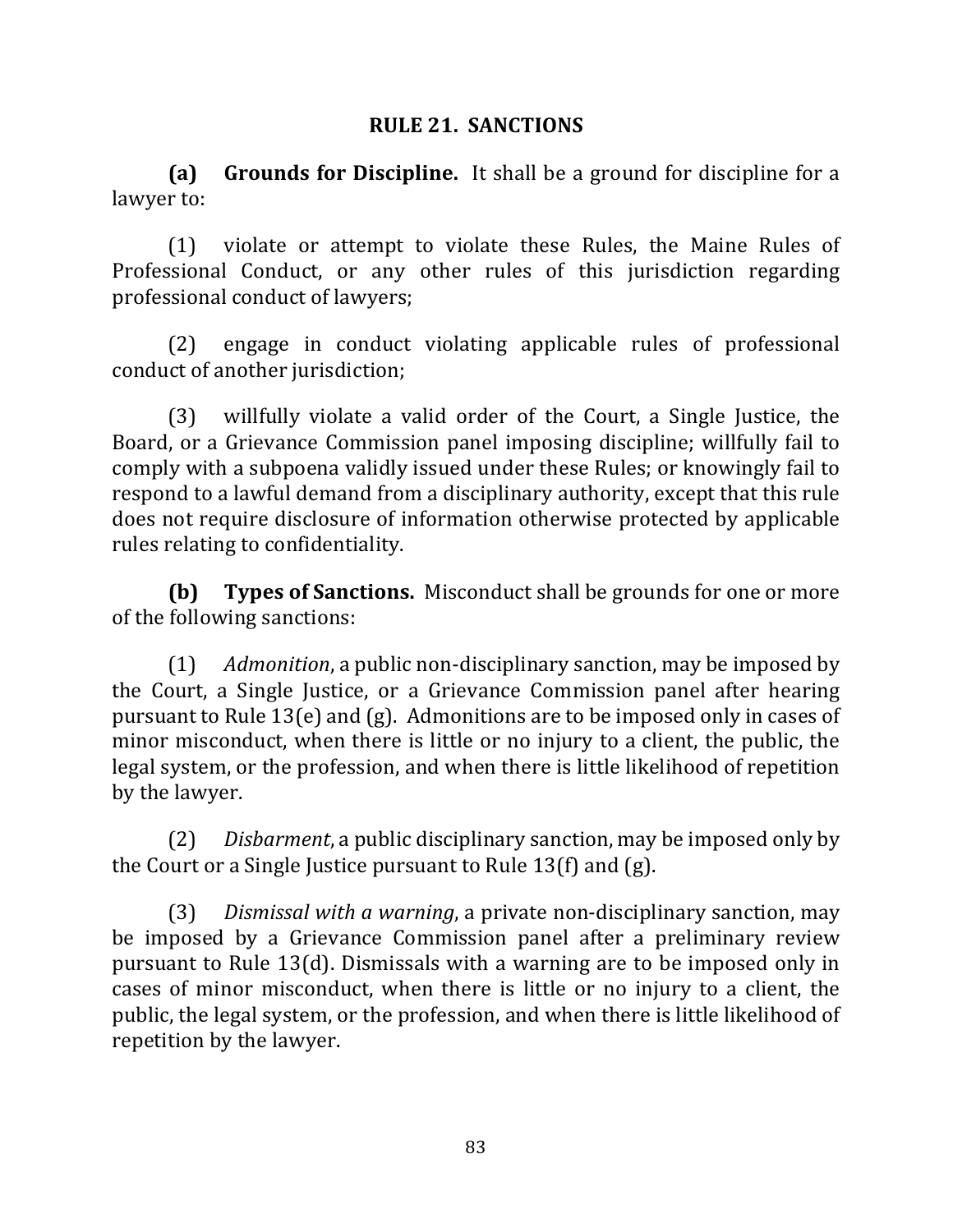(4) *Probation*, a public disciplinary sanction, may be imposed by a Single Justice, the Court, or a Grievance Commission panel pursuant to Rule  $13(e)$  or (g). Probation durations shall be for a period not in excess of two years; provided, however, that probation may be renewed for an additional two-year period by consent or after a hearing to determine if there is a continued need for supervision. The conditions of probation shall be stated in writing. Probation shall be used only in cases where there is little likelihood that the respondent will harm the public during the period of rehabilitation and the conditions of probation can be adequately supervised. Probation shall be terminated upon the filing of an affidavit by respondent showing compliance with the conditions and an affidavit by the probation monitor stating that probation is no longer necessary and summarizing the basis for that statement. A Single Justice or the Court may impose other limitations on the nature or extent of the respondent's future practice.

(5) *Reprimand*, a public disciplinary sanction, may be imposed by a Single Justice, the Court, or a Grievance Commission panel pursuant to Rule  $13(e)$  or  $(g)$ .

(6) Suspension, a public disciplinary sanction, may be imposed only by a Single Justice or the Court pursuant to Rule 13(g). Suspension durations shall be for an appropriate fixed period of time not in excess of three years.

Sanctions issued under this rule shall be provided to tribunals in any subsequent proceedings in which the respondent has been found to have committed misconduct as evidence of prior misconduct bearing upon the issue of the proper sanction to be imposed in the subsequent proceeding.

**(c)** Factors to be Considered in Imposing Sanctions. In imposing a sanction after a finding of lawyer misconduct, the Single Justice, the Court, or the Grievance Commission panel shall consider the following factors, as enumerated in the ABA Standards for Imposing Lawyer Sanctions:

 $(1)$  whether the lawyer has violated a duty owed to a client, to the public, to the legal system, or to the profession;

 $(2)$  whether the lawyer acted intentionally, knowingly, or negligently;

 $(3)$  the amount of the actual or potential injury caused by the lawyer's misconduct: and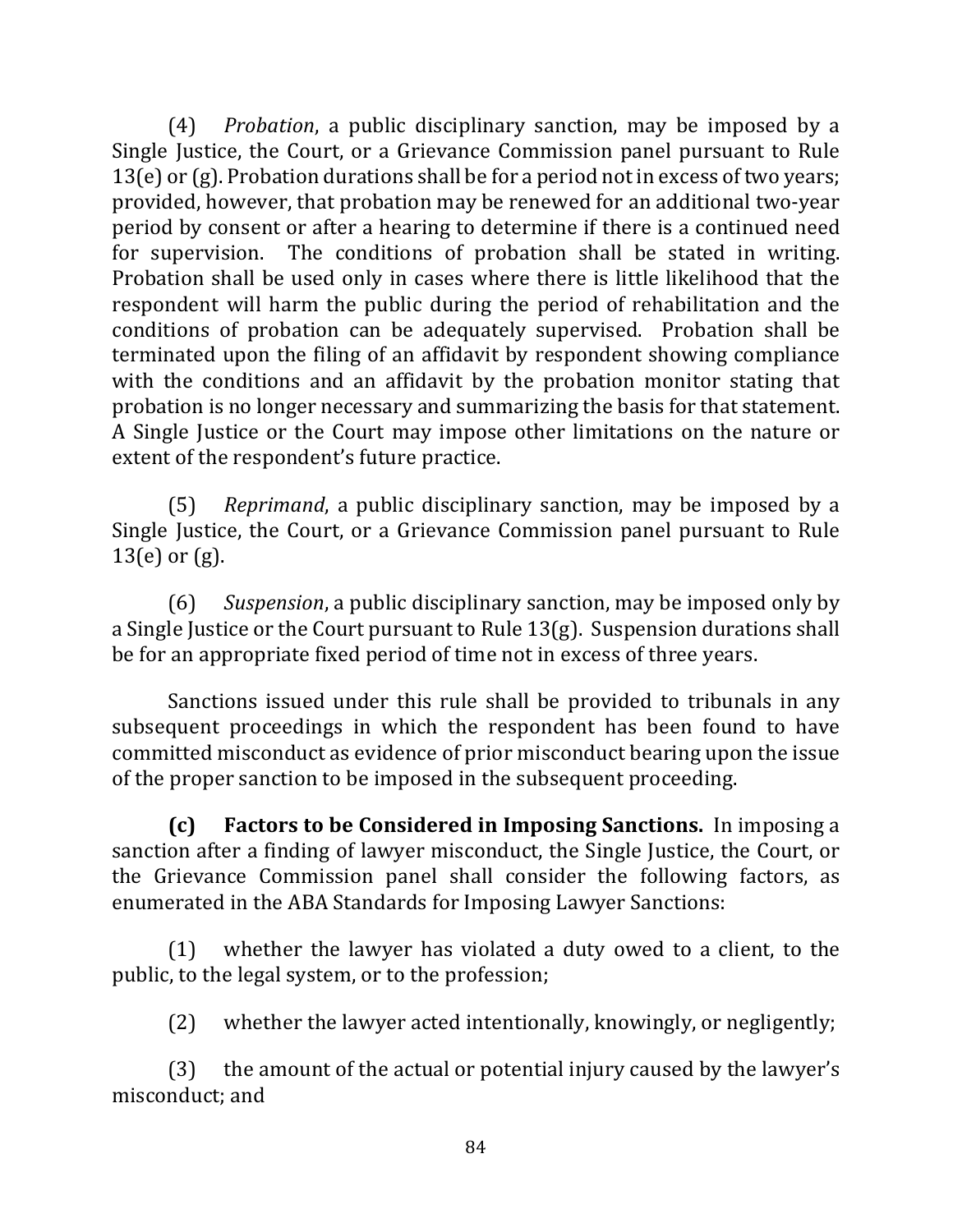$(4)$  the existence of any aggravating or mitigating factors.

**(d)** Public Nature of Sanctions. Disposition of lawyer discipline shall be public in cases before a Single Justice, the Court, or a Grievance Commission panel. The Single Justice, the Court, or the Grievance Commission panel shall issue a written opinion setting forth its justification for imposing the sanction in that particular case.

# **RULE 22. REIMBURSEMENT OF COSTS**

**(a)** Costs. Upon order of a Single Justice, the Court, or a Grievance Commission panel, or upon stipulation, the following costs may be imposed on the respondent:

 $(1)$  assessment of the costs of the proceedings, including, but not limited to, the costs of investigations, service of process, witness fees, and court reporter services, in any case where discipline is imposed; and

 $(2)$  disgorgement of all or part of the lawyer's or law firm's fee, and reimbursement to the Lawyers' Fund for Client Protection.

**(b) Failure to Pay.** Any lawyer who fails to pay costs and expenses when ordered to do so or who fails to comply with the terms of an agreed upon periodic payment plan may be served pursuant to Rule 15 with a notice of delinquency and imminent suspension from the practice of law. Any attorney who fails to comply with this notice within 30 days of service shall be administratively suspended by the Board. The Board shall provide notice of any administrative suspensions to the suspended attorney in accordance with the requirements of Rule 15. This notice shall not be effective until 30 days after the date of mailing. A lawyer suspended pursuant to this rule shall comply with the notice requirements in Rule 30. Upon receipt of all outstanding costs and expenses, the suspension may be cancelled by the Board.

**(c)** Waiver. In any case in which costs and expenses are sought pursuant to this rule, the assessment of any or all such costs and expenses may be waived by the Board or the Court when it serves the interest of justice to do so.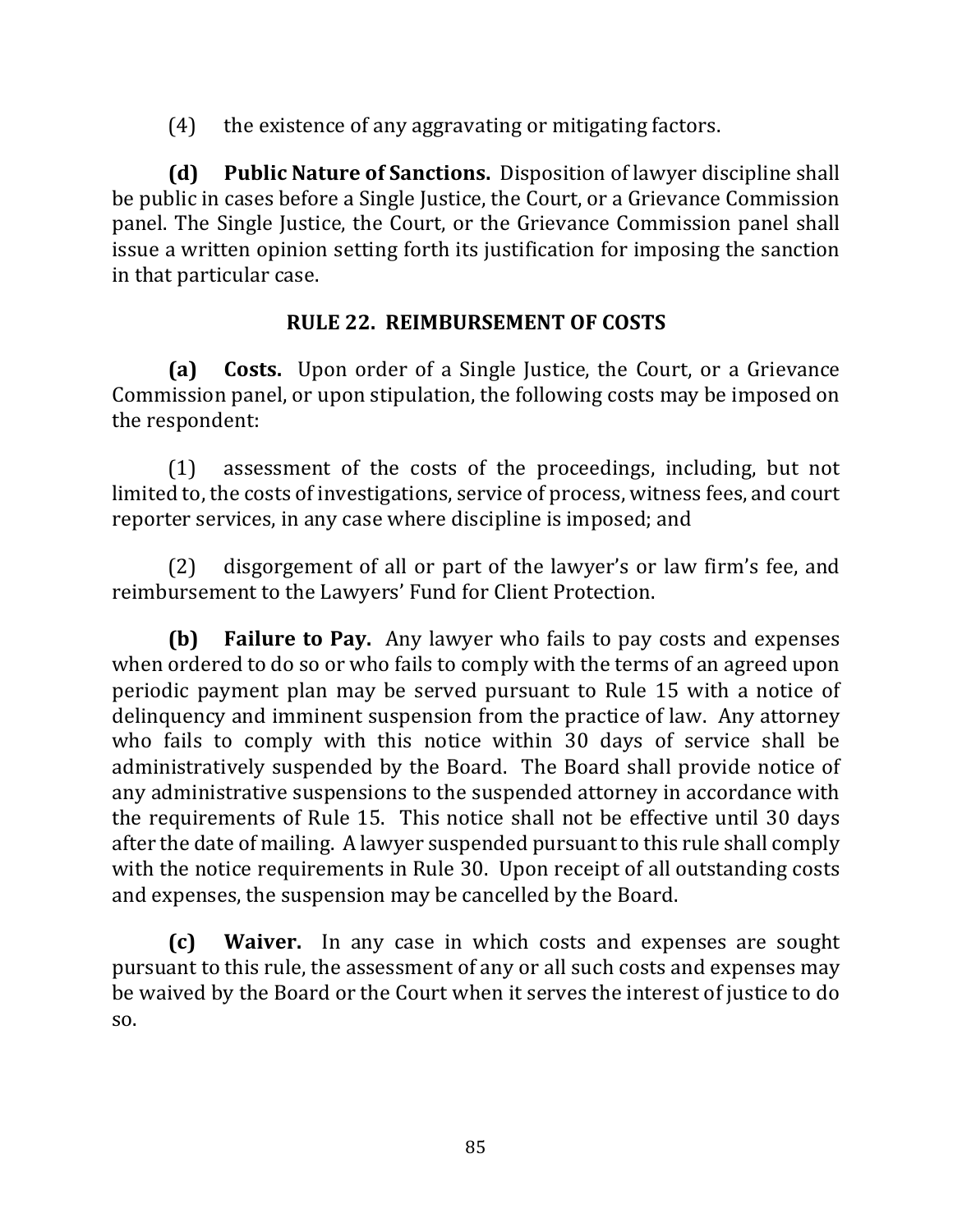#### **RULE 23. LAWYERS FOUND GUILTY OF A CRIME**

**(a) Notification.**  A Maine lawyer found guilty of any crime shall, within 30 days after the judgment, transmit a certified copy of the judgment of conviction to counsel for the lawyer disciplinary agency of every jurisdiction in which the lawyer is admitted to practice. The lawyer shall also submit a certified copy of the judgment of conviction with registration materials to the professional licensing agency of every jurisdiction in which the lawyer seeks admission to practice, following entry of the judgment.

**(b) Determination of "Serious Crime."** Upon being advised that a lawyer subject to the disciplinary jurisdiction of the Court has been found guilty of any crime, Bar Counsel shall determine whether the crime constitutes a "serious crime" warranting immediate interim suspension. If the crime is a "serious crime," Bar Counsel may prepare an order for interim suspension and forward it to the Court and the respondent with proof of the finding of guilt. Bar Counsel shall in addition file formal charges against the respondent predicated upon the finding of guilt. On or before the date established for the entry of the order of interim suspension, the lawyer may assert any jurisdictional deficiency that establishes that the suspension may not properly be ordered, such as that the crime did not constitute a "serious crime" or that the lawyer is not the individual found guilty. If the crime is not a "serious" crime," Bar Counsel shall process the matter in the same manner as any other information coming to the attention of the Board.

**(c) Definition of "Serious Crime."** A "serious crime" is any felony or any lesser crime that reflects adversely on the lawyer's honesty, trustworthiness, or fitness as a lawyer in other respects, or any crime a necessary element of which, as determined by the statutory or common law definition of the crime, involves interference with the administration of justice, false swearing, misrepresentation, fraud, deceit, bribery, extortion, misappropriation, theft, or an attempt, conspiracy or solicitation of another to commit a "serious crime."

**(d)** Immediate Interim Suspension. The Court has exclusive power to place a lawyer on interim suspension.

(1) *Imposition.* The Court may place a lawyer on interim suspension immediately upon proof that the lawyer has been found guilty of a serious crime, regardless of the pendency of any appeal. In the interest of justice, the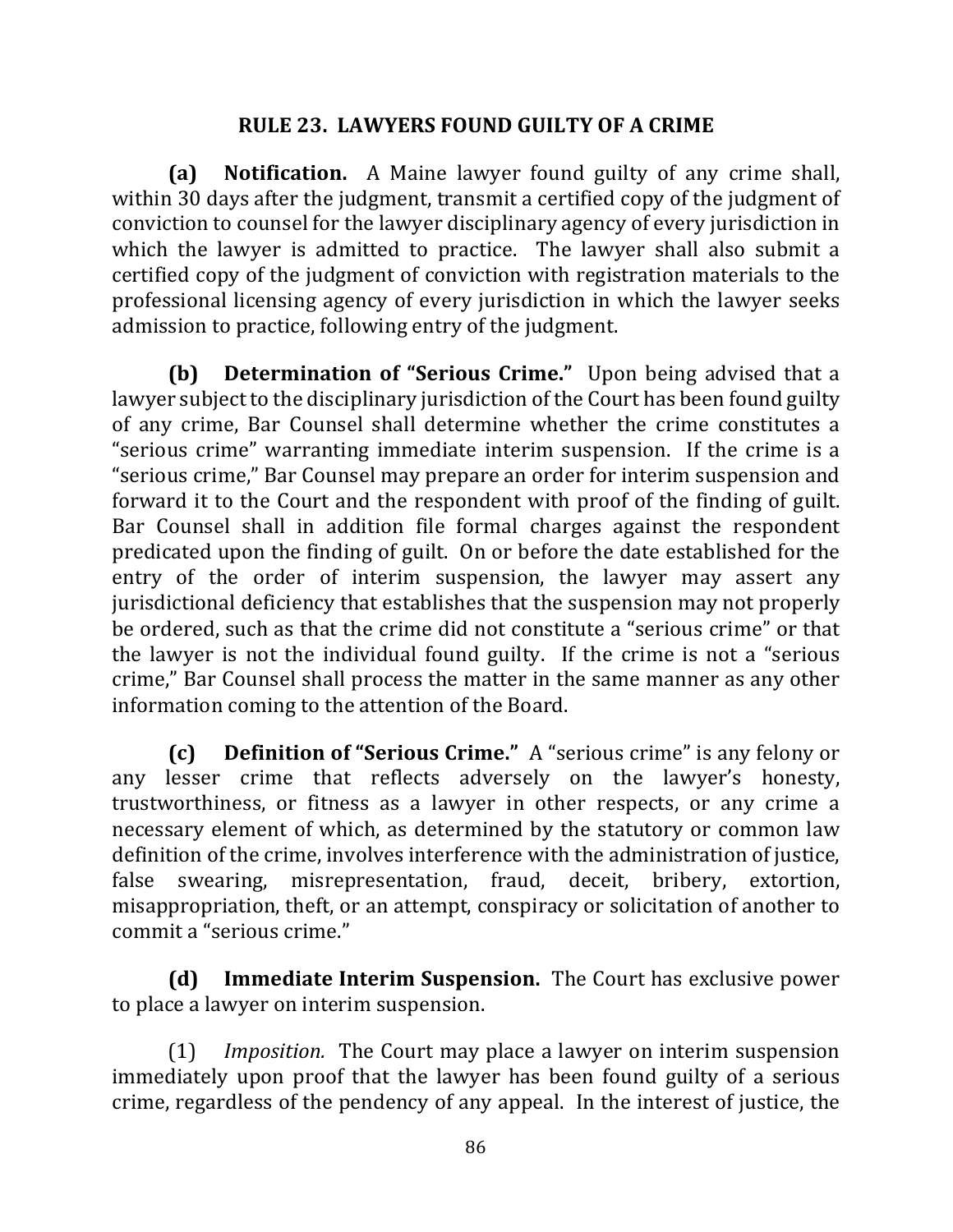Court may elect not to impose an interim suspension upon a showing of extraordinary circumstances, after affording Bar Counsel notice and an opportunity to be heard.

(2) *Termination*. The Court has exclusive power to terminate an interim suspension. In the interest of justice, the Court may terminate an interim suspension at any time upon a showing of extraordinary circumstances, after affording Bar Counsel notice and an opportunity to be heard.

**(e)** Conviction as Conclusive Evidence. For purposes of a hearing on formal charges filed as a result of a finding of guilt, a certified copy of a conviction constitutes conclusive evidence that the lawyer committed the crime, and the sole issue in any such hearing shall be the nature and extent of the discipline to be imposed.

**(f) Automatic Reinstatement from Interim Suspension upon Reversal of Finding of Guilt or Conviction.** If a lawyer suspended solely under the provisions of Rule 23(d) demonstrates that the underlying finding of guilt or conviction has been reversed or vacated, the order for interim suspension shall be vacated and the lawyer placed on active status. The vacating of the interim suspension will not automatically terminate any formal proceeding then pending against the lawyer, the disposition of which shall be determined by the Grievance Commission panel and the Board on the basis of the available evidence other than the finding of guilt or conviction.

**(g)** Notice to Clients and Others of Interim Suspension. An interim suspension under this rule shall constitute a suspension of the lawyer for the purpose of Rule 31.

## **RULE 24. INTERIM SUSPENSION**

**(a) Transmittal of Evidence.** Upon receipt of evidence demonstrating that a lawyer subject to the disciplinary jurisdiction of the Court  $(1)$  has committed a violation of the Maine Rules of Professional Conduct or is incapacitated; and (2) by reason of that violation or incapacity threatens imminent injury to a client, to the public, or to the administration of justice, Bar Counsel, with the approval of the Board, shall

 $(1)$  transmit the evidence to the Court together with a petition and proposed order for interim suspension;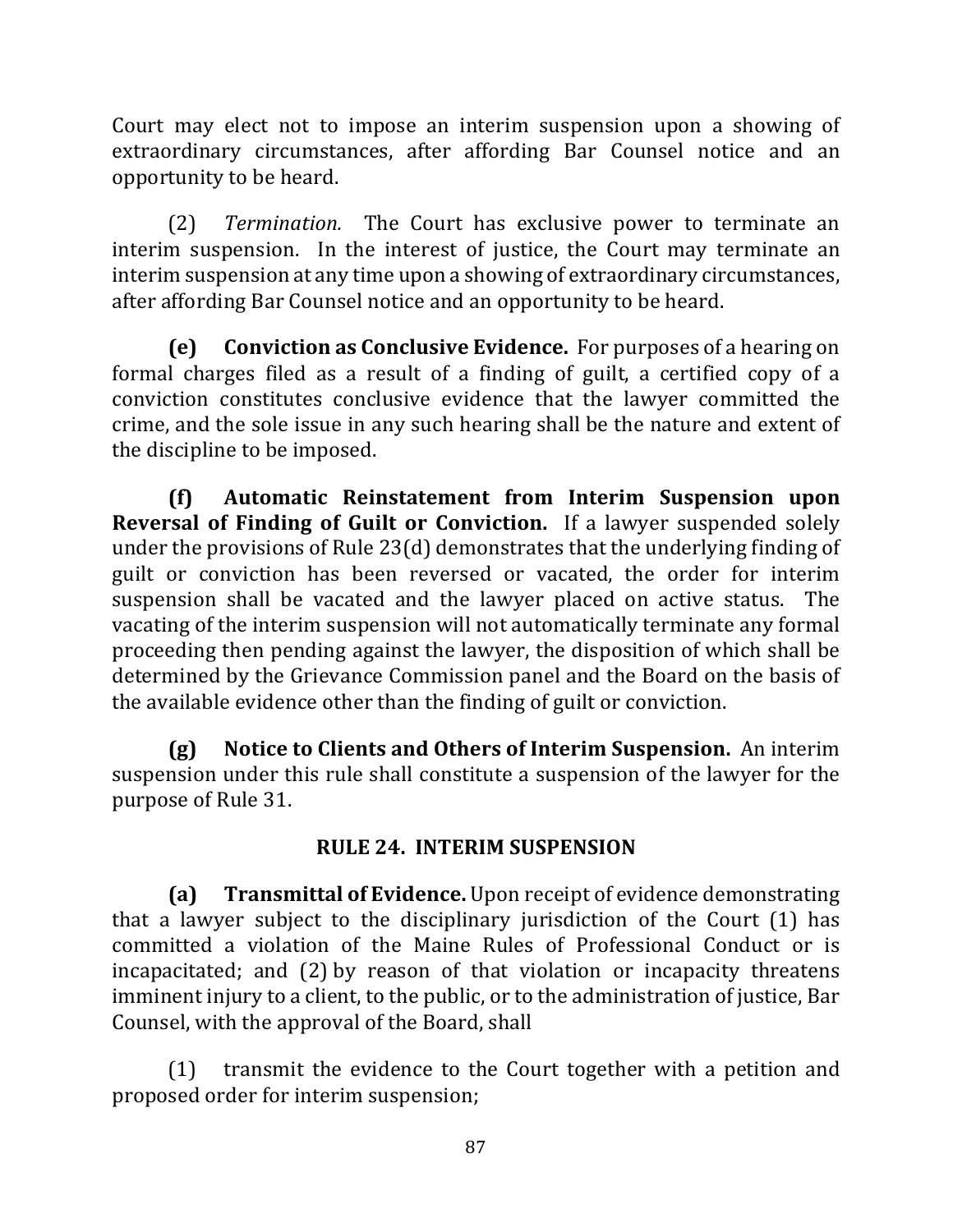(2) certify to the Court in accordance with M.R. Civ. P.  $65(a)$  that Bar Counsel has contemporaneously made a reasonable attempt to provide the lawyer with notice pursuant to Rule 15 that a proposed order for immediate interim suspension has been transmitted to the Court; and

In exigent circumstances, Bar Counsel may apply for the Interim Suspension on an *ex parte* basis.

**(b)** Immediate Interim Suspension. Upon examination of the evidence transmitted to the Court by Bar Counsel and of rebuttal evidence, if any, which the lawyer has transmitted to the Court prior to the Court's ruling, the Court may enter an order immediately suspending the lawyer, pending final disposition of a disciplinary proceeding predicated upon the conduct causing the harm, or may order such other action as it deems appropriate. In the event the order is entered, the Court may appoint a receiver pursuant to Rule 32 to protect clients' interests.

**(c)** Notice to Clients. A lawyer suspended pursuant to Rule 24(b) shall comply with the notice requirements in Rule 31.

**(d)** Motion for Dissolution of Interim Suspension. On two days' notice to Bar Counsel, a lawyer suspended pursuant to Rule 24(b) may appear and move for dissolution or modification of the order of suspension, and in that event the motion shall be heard and determined as expeditiously as the ends of justice require.

## **RULE 25. DISCIPLINE BY CONSENT AND SURRENDER OF LICENSE**

**(a) Approval of Tendered Admission.** A lawyer against whom formal charges have been filed may tender to Bar Counsel a conditional admission to the petition or to a particular count thereof in exchange for a stated sanction. The Grievance Commission panel may approve or reject the tendered conditional admission, subject to final approval or rejection by a Single Justice or the Court if the stated form of discipline includes disbarment, suspension, or surrender. If a Single Justice, the Court, or the Grievance Commission panel reject the sanction, the admission and any affidavit(s)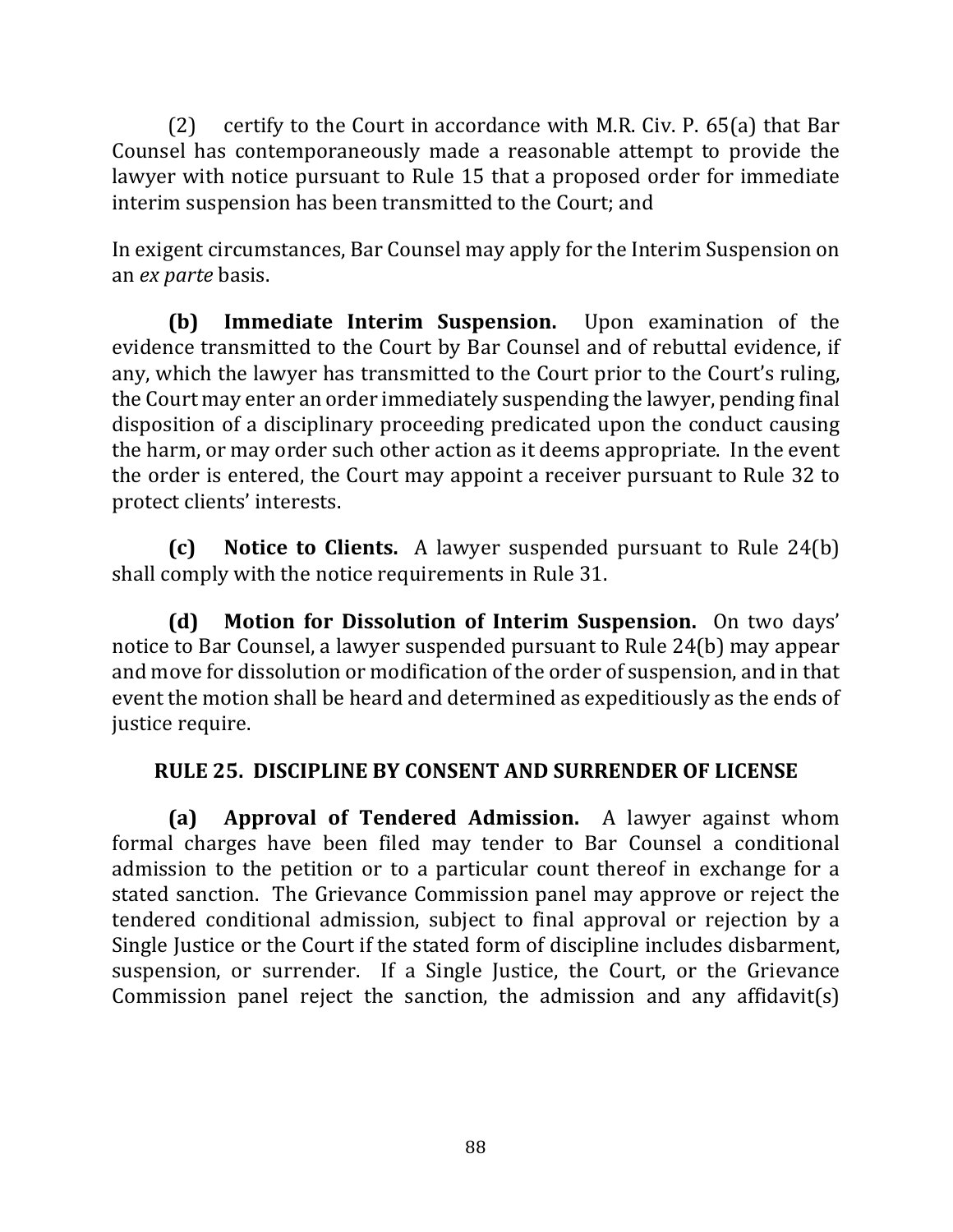submitted pursuant to Rule  $25(b)$  and (d) cannot be used against the respondent in any subsequent proceedings.

**(b)** Affidavit of Consent. A lawyer who consents to a stated sanction shall present to the Grievance Commission panel an affidavit stating that the lawyer consents to the sanction and that

 $(1)$  the consent is freely and voluntarily rendered, the lawyer is not being subjected to coercion or duress, and the lawyer is fully aware of the implications of submitting the consent;

 $(2)$  the lawyer is aware that there is presently pending an investigation into, or proceeding involving, allegations that there exist grounds for sanction, the nature of which shall be specifically set forth;

 $(3)$  the lawyer acknowledges that the material facts so alleged are true or could be proven; and

(4) the lawyer acknowledges that sufficient evidence exists to support a finding of misconduct and the imposition of the stated sanction.

**(c)** Order of Discipline. If the sanction by consent is an admonition, probation, or reprimand, the Board Clerk shall enter the order. If the sanction is disbarment or suspension, review for approval of the sanction may be sought as permitted by these Rules. In all other instances in which any proposed sanction has been approved, the Board Clerk shall file the affidavit with the Court, and upon approval the Court shall enter the order sanctioning the lawyer on consent.

# **(d) Surrender of License.**

 $(1)$  An attorney who is the subject of an investigation under these Rules may submit to the Board a letter of surrender, supported by an affidavit showing that

 $(A)$  the surrender is freely and voluntarily rendered, the attorney is not being subjected to coercion or duress, and the attorney is fully aware of the implications of surrender;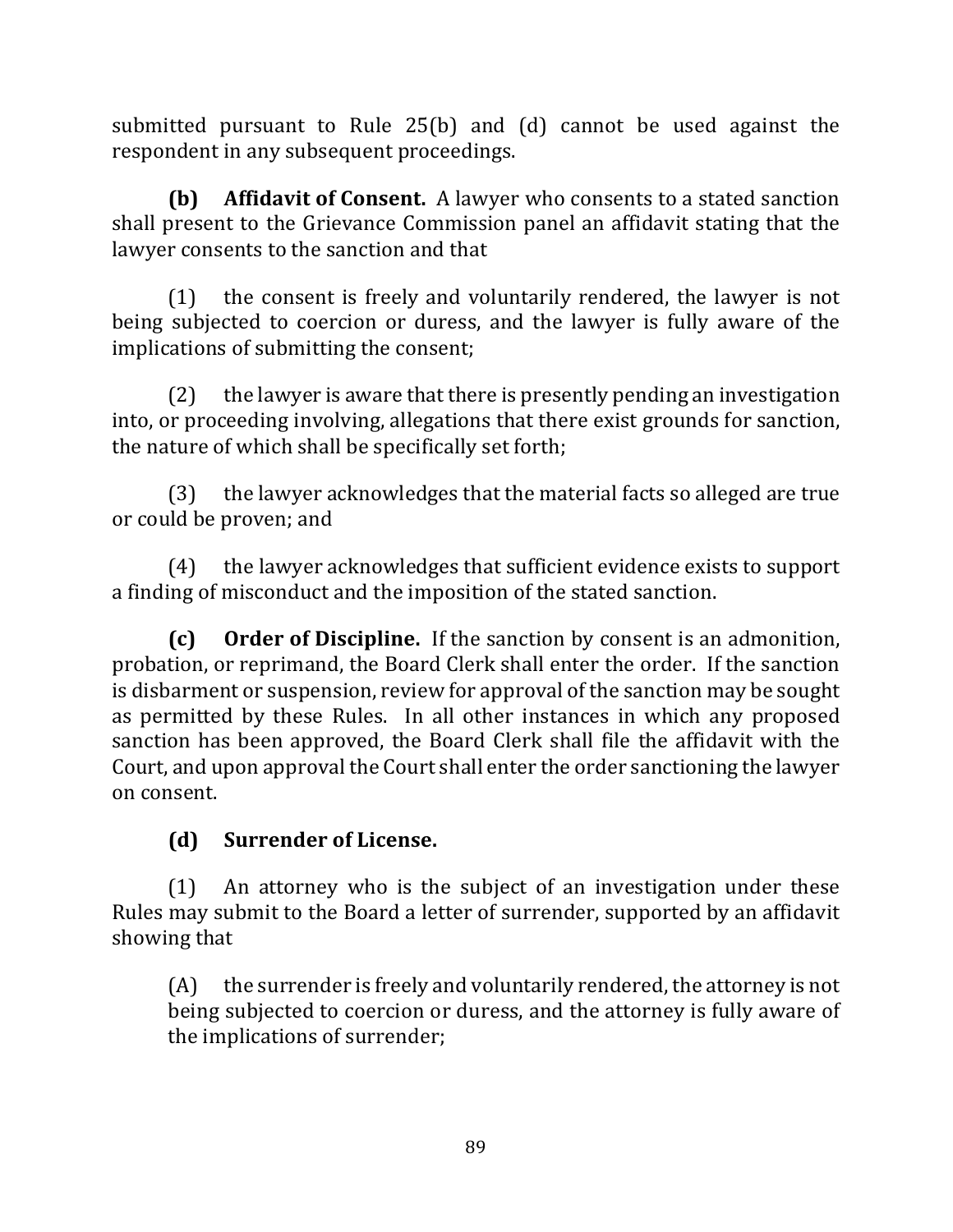(B) the attorney is aware that there is presently pending an investigation into allegations of misconduct, the nature of which allegations the attorney shall specifically set forth; and

(C) the attorney acknowledges that the material facts, or specified material portions of them, underlying the allegations are true or could be proven. 

(2) Upon receipt of such surrender, the Board shall file it, together with its recommendation thereon, with the Court, which after hearing shall enter such order as it deems appropriate.

 $(3)$  Any order accepting such surrender shall be a matter of public record unless otherwise ordered by the Court; but the supporting affidavit required under the provisions of subsection  $(1)$  shall be impounded, whether or not such surrender is accepted, and shall not be made available for use in any other proceeding unless otherwise ordered by the Court.

(4) An attorney who has surrendered his or her license under this rule may be reinstated only upon petition filed in the Court after at least 5 years from the effective date of the surrender, unless otherwise ordered by the Court.

# **RULE 26. RECIPROCAL DISCIPLINE**

**(a)** Notification. Upon being disciplined or the equivalent in another jurisdiction, a lawyer admitted to practice in Maine shall promptly inform Bar Counsel of the action.

**(b) Certified Order.** Upon notification from any source that a lawyer within the jurisdiction of the Board has been disciplined or its equivalent in another jurisdiction, Bar Counsel shall obtain a certified copy of the order and file it with the Executive Clerk of the Law Court.

**(c)** Notice Served Upon Respondent. Upon receipt of a certified copy of an order demonstrating that a lawyer admitted to practice in Maine has been disciplined or its equivalent in another jurisdiction, the Chief Justice of the Court shall designate a Single Justice forthwith and issue a notice directed to the lawyer and to Bar Counsel containing

 $(1)$  a copy of the order from the other jurisdiction; and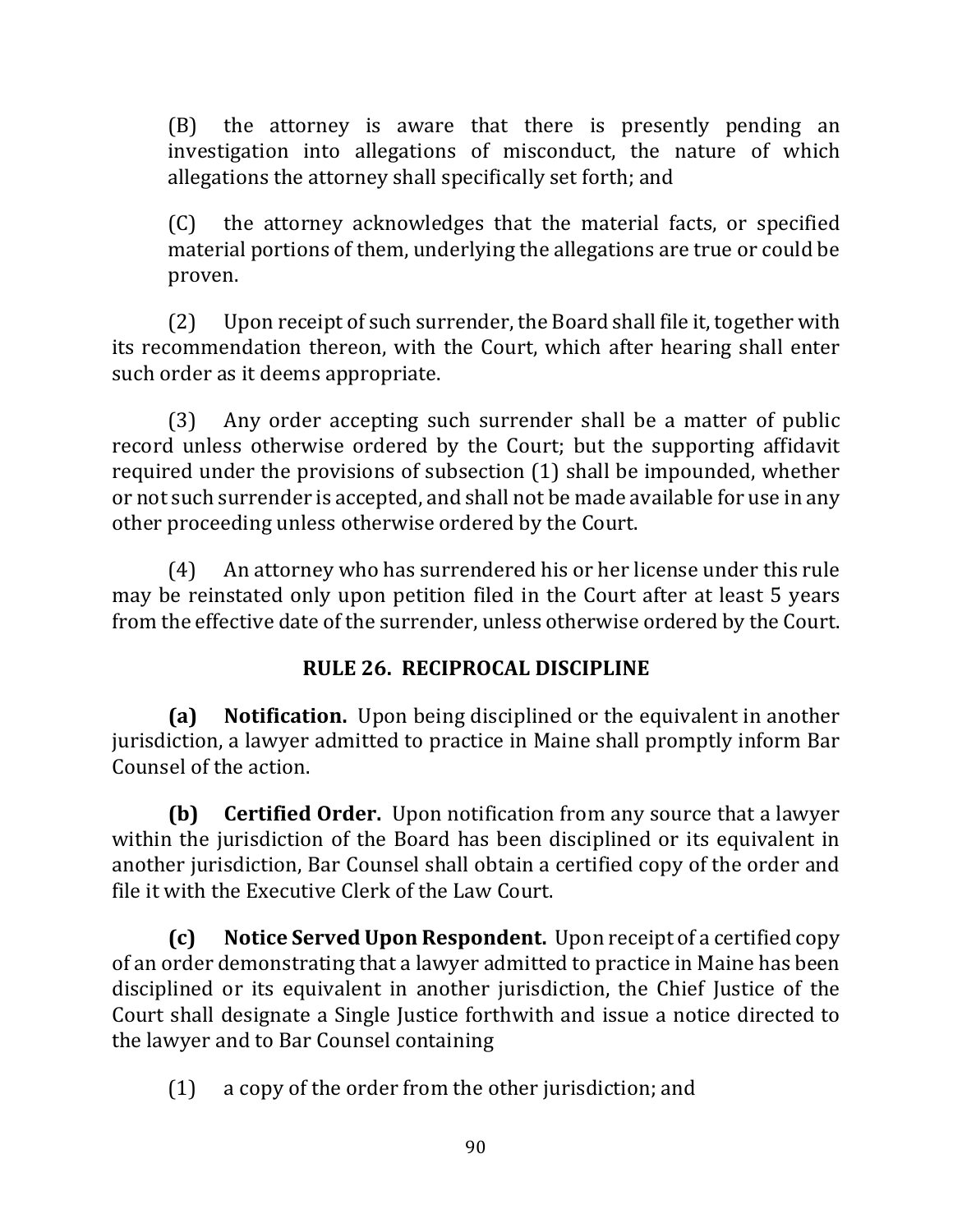(2) an order directing that the lawyer or Bar Counsel inform the Court, within 30 days from service of the notice, of any claim by the lawyer or Bar Counsel predicated upon the grounds set forth in Rule  $26(e)$ , that the imposition of a substantially identical order in Maine would be unwarranted and the reasons for that claim.

**(d)** Effect of Stay in Other Jurisdiction. In the event the order in the other jurisdiction has been stayed there, any reciprocal order in Maine shall be deferred until the stay expires.

**(e)** Discipline to be Imposed. Upon the expiration of 30 days from service of the notice pursuant to the provisions of Rule  $26(c)$ , the Court shall impose a substantially identical order unless Bar Counsel or the lawyer demonstrates, or the Court finds that it clearly appears upon the face of the record from which the order is predicated, that

 $(1)$  the procedure was so lacking in notice or opportunity to be heard as to constitute a deprivation of due process; or

 $(2)$  there was such infirmity of proof establishing the misconduct as to give rise to the clear conviction that the Court could not, consistent with its duty, accept as final the conclusion on that subject; or

 $(3)$  the discipline imposed would result in grave injustice or be offensive to Maine public policy; or

 $(4)$  the reason for the original order no longer exists.

If the Court determines that any of those elements exists, it may enter such other order as it deems appropriate. The burden is on the party seeking different discipline in Maine to demonstrate that the imposition of the same discipline is not appropriate.

**(f) Conclusiveness of Adjudication in Other Jurisdictions.** In all other aspects, a final adjudication in another jurisdiction that a lawyer, whether or not admitted in that jurisdiction, has been guilty of misconduct or determined to be incapacitated shall establish conclusively the misconduct or the incapacity for purposes of a disciplinary proceeding in Maine.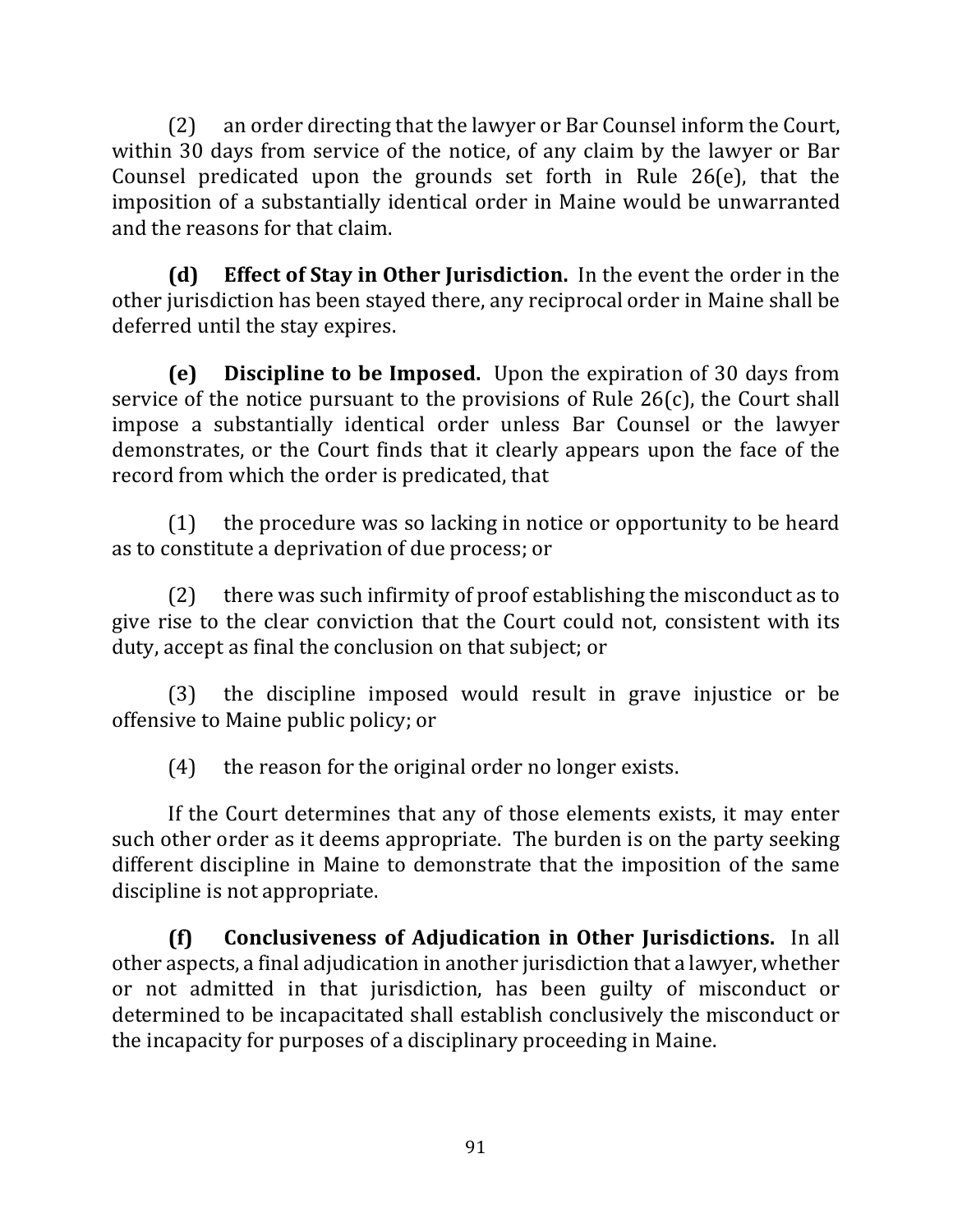## **RULE 27. PROCEEDINGS IN WHICH A LAWYER IS DETERMINED INCAPACITATED**

**(a) Incapacity.** In any instance where an attorney has been determined to be incapacitated, including any proceeding in which (1) the attorney has been judicially declared incompetent; (2) the attorney has been acquitted of a crime by reason of mental illness; (3) the attorney has been committed to a mental health hospital after a judicial hearing;  $(4)$  the attorney has admitted herself or himself to a mental health hospital for acute care; (5) the attorney has admitted herself or himself to a substance abuse facility for extended treatment and no proxy has been appointed to protect client interests; or (6) the attorney has been placed by court order under guardianship or conservatorship, the Grievance Commission, on reference from any court or on its own motion, may, in its discretion, give the attorney the opportunity to surrender or to agree to a suspension. A Single Justice, upon Bar Counsel's petition or upon its own motion, may enter an order to show cause why the attorney should not be suspended from the practice of law. A copy of such order shall be served upon the attorney, the attorney's personal representative, if any, and the director of the mental health hospital to which the attorney is committed, if any, in such manner as the Single Justice may direct.

**(b) Inability to Properly Defend.** If during a disciplinary proceeding the respondent claims to be incapacitated, and the respondent's incapacity makes it impossible to present an adequate defense, the Single Justice may immediately suspend the lawyer pending determination of the incapacity.

 $(1)$  If the Single Justice determines the claim of inability to defend is valid, the disciplinary proceeding shall be deferred and the respondent retained on interim suspension until the Court subsequently considers a petition to terminate the suspension. If the Single Justice determines the petition shall be granted, the Single Justice shall also determine the disposition of the interrupted disciplinary proceedings.

(2) If the Single Justice determines the claim of incapacity to defend to be invalid, the disciplinary proceeding shall resume and the respondent may immediately be placed on interim suspension pending the final disposition of the matter.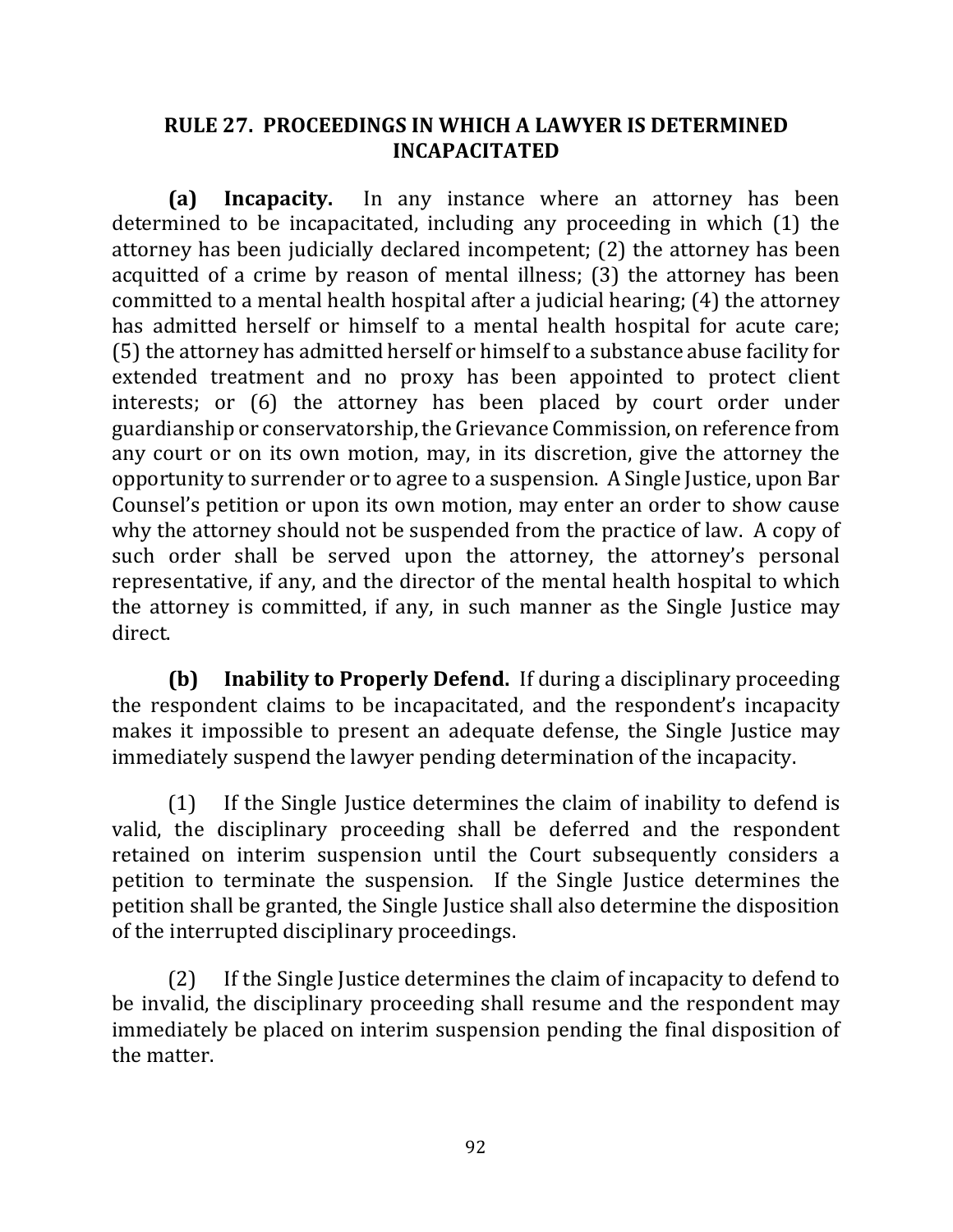# **(c) Proceedings Where an Attorney Is Alleged to Be Incapacitated.**

(1) Bar Counsel may, after investigation, seek a determination by a Grievance Commission panel, after hearing, that an attorney is incapacitated from continuing practice. Upon so finding, the Grievance Commission panel shall promptly petition the Court to determine whether the attorney is so incapacitated. The Chief Justice shall designate a Single Justice who, after due notice and hearing, shall issue any orders necessary or appropriate to protect the public interest, including an order suspending the attorney.

(2) The Chair of the Board, or in the absence of the Chair, the Vice Chair, upon an application by Bar Counsel alleging such incapacity of an attorney together with an allegation that the continued practice of such attorney poses a substantial threat of irreparable harm to the public, may direct that such petition seeking the suspension of the attorney be filed directly with the Court. The Chief Justice shall designate a Single Justice who shall order such action as it deems appropriate, including an expedited hearing. The Single Justice may enter an interim order suspending the attorney pending such expedited hearing. With notice to Bar Counsel, the attorney may move for dissolution or modification of the interim order of suspension.

#### **(d) Reinstatement.**

(1) *Generally*. No respondent suspended hereunder may resume active status except by order of the Court.

(2) *Petition.* Any respondent suspended hereunder shall be entitled to petition for transfer to active status once a year, or at whatever shorter intervals the Court may direct in the order of suspension or any modifications thereof.

(3) *Examination.* Upon the filing of a petition for transfer to active status, the Court may take or direct whatever action it deems necessary or proper, including a direction for an examination of the respondent by qualified medical experts designated by the Court. In its discretion, the Court may direct that the expense of the examination be paid by the respondent.

(4) *Waiver of Doctor-Patient Privilege.* With the filing of a petition for reinstatement to active status, the respondent shall disclose the name of each psychiatrist, psychologist (or other mental health professional), physician, and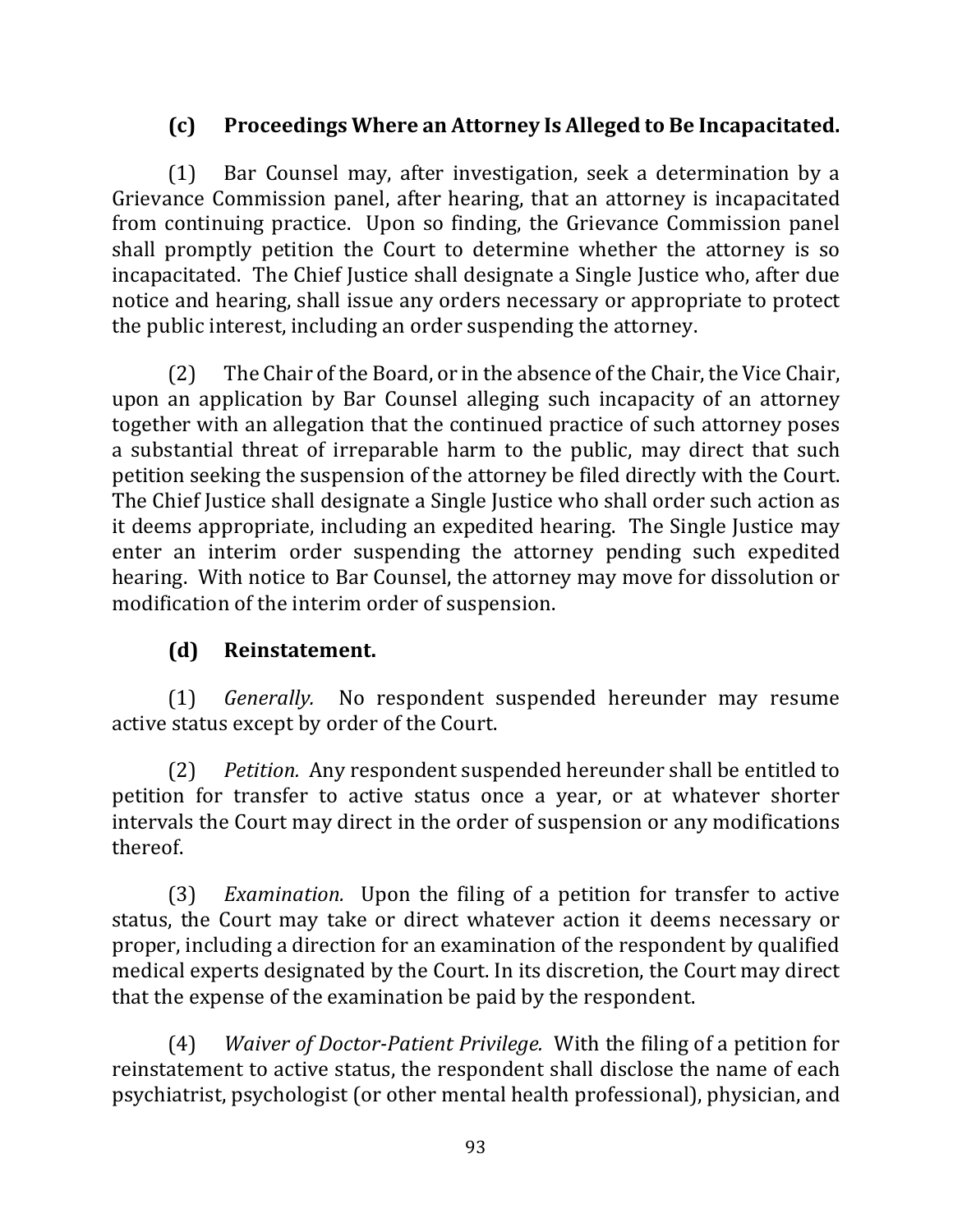hospital or other institution by whom or in which the respondent has been examined or treated since the suspension. The respondent shall furnish to the Court written consent to the release of information and records relating to the incapacity if requested by the Court or court-appointed medical experts.

(5) Learning in Law; Bar Examination. The Court may also direct that the respondent establish proof of competence and learning in law.

(A) The Court may, before granting the petition, require that by a specific date the petitioner take and pass the modified bar examination (or its then equivalent) as administered by the Maine Board of Bar Examiners. 

(B) The Court may require proof that the petitioner has met the CLE requirements of Rule 5 for each year the attorney has been inactive, withdrawn or prohibited from the practice of law in Maine, but need not complete more than 24 credit hours of approved continuing legal education for that entire period of absence from practice, provided that: (i) no more than one half of the credits are earned through self-study; (ii) at least two credit hours are primarily concerned with the issues of ethics or professional responsibility; and (iii) at least two credit hours are primarily concerned with issues of recognition and avoidance of harassment and discriminatory communication or conduct related to the practice of law.

(6) Granting Petition for Transfer to Active Status. The Court shall grant the petition for transfer to active status upon a showing by clear and convincing evidence that the incapacity has been removed.

(7) *Judicial Declaration of Competence.* If a respondent suspended on the basis of a determination of incapacity has been judicially declared to be competent, the Court may dispense with further evidence that the lawyer's incapacity has been removed and may immediately direct the lawyer's reinstatement to active status upon terms as are deemed proper and advisable.

## **RULE 28. REINSTATEMENT FOLLOWING A DISCIPLINARY SUSPENSION OF SIX MONTHS OR LESS**

A lawyer who has been suspended for six months or less pursuant to disciplinary proceedings may be reinstated at the end of the period of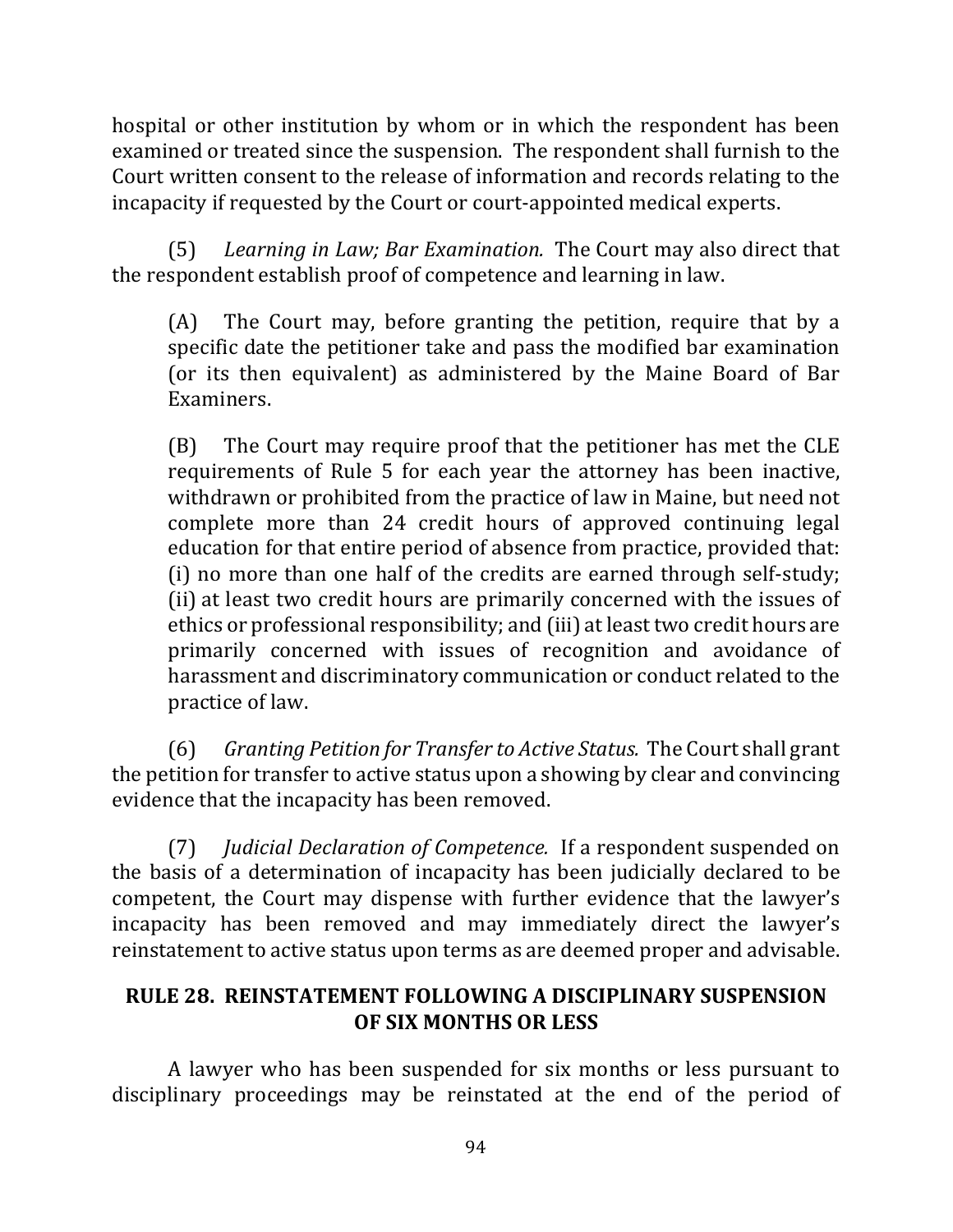suspension by filing with the Court and serving upon the Board an affidavit stating that he or she has fully complied with the requirements of the suspension order and has paid any required fees and costs.

## **RULE 29. REINSTATEMENT AFTER DISCIPLINARY SUSPENSION FOR MORE THAN SIX MONTHS**

**(a) Generally.** A lawyer suspended for more than six months or a disbarred lawyer may be reinstated only upon order of the Court. No suspended lawyer may petition for reinstatement until six months before the period of suspension is to expire. No disbarred lawyer may petition for reinstatement until five years after the effective date of disbarment unless otherwise provided by a Single Justice or the Court in its order of disbarment. A lawyer who has been placed on interim suspension and is then disbarred for the same misconduct that was the ground for the interim suspension may petition for reinstatement at the expiration of five years from the time of the effective date of interim suspension unless otherwise provided by a Single Justice or the Court in its order of disbarment.

**(b) Petition.** A petition for reinstatement must be under oath or affirmation under penalty of perjury and shall specify with particularity the manner in which the petitioner meets each of the criteria specified in Rule 29(e) or, if not, why there is good and sufficient reason for reinstatement.

**(c)** Service of Petition. The petition shall be filed with the Executive Clerk of the Court and also with Bar Counsel accompanied by a filing fee made payable to the Board of Overseers of the Bar and a completed Board Reinstatement Questionnaire.

**(d)** Publication of Notice of Petition. Upon a petitioner's filing of a petition for reinstatement, the Board Clerk, shall publish a notice of the petition on the Board's website. The notice shall inform members of the bar and the public about the application for reinstatement, and shall request that any individuals file notice of their opposition or support of the petition with the Board within 60 days. In addition, as appropriate, Bar Counsel may notify the  $complainant(s)$  in the disciplinary proceeding that led to the petitioner's suspension or disbarment that the petitioner is applying for reinstatement, and shall inform each complainant that he or she has 60 days to file written opposition to support the petition.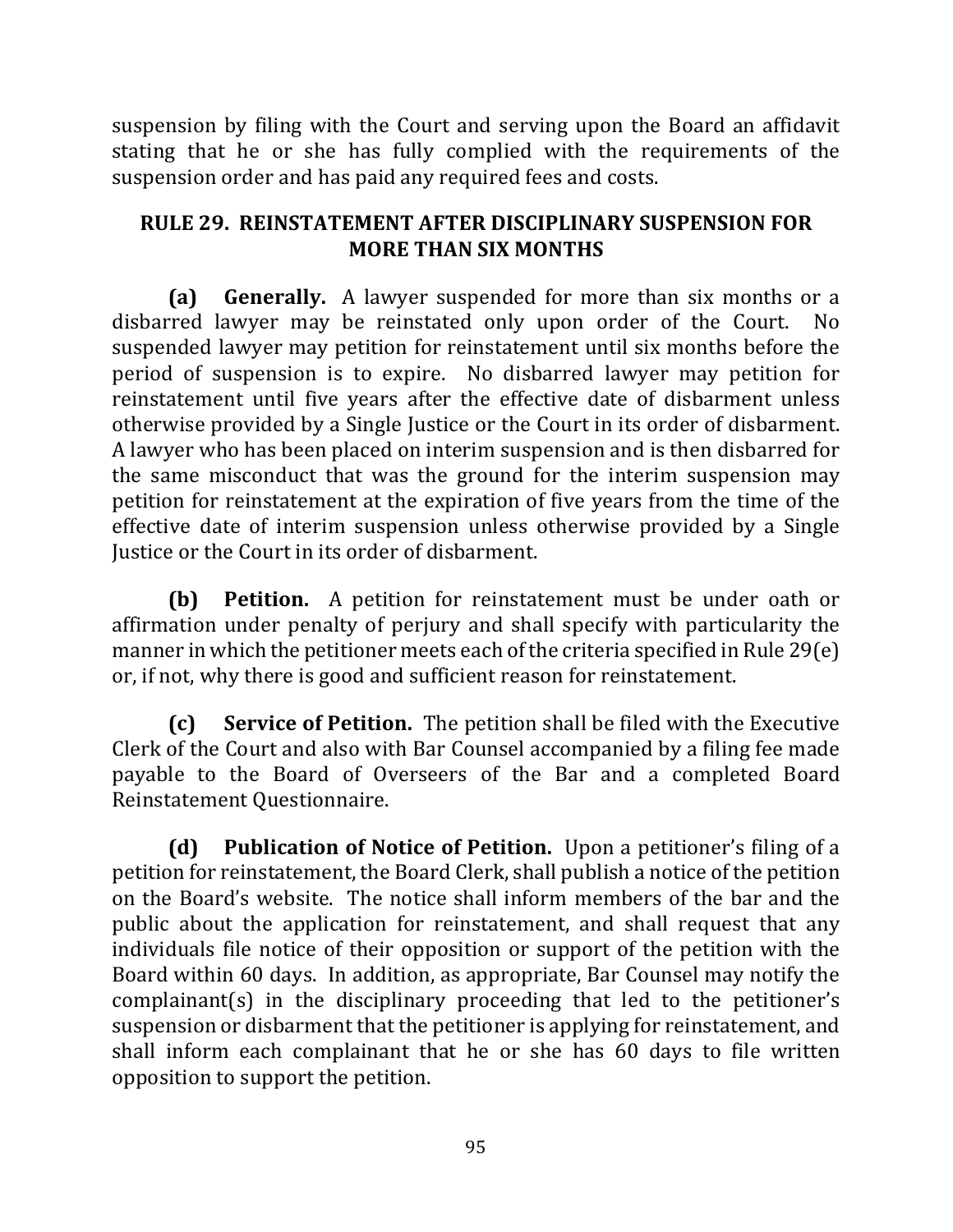**(e)** Criteria for Reinstatement. A petitioner may be reinstated only if the petitioner meets each of the following criteria:

 $(1)$  the petitioner has fully complied with the terms and conditions of all prior disciplinary orders issued in Maine or in any other jurisdiction except to the extent they are abated under Rule 30, unless such suspension, disbarment, or discipline is solely the result of reciprocal action resulting from disciplinary action taken by Maine authorities;

 $(2)$  the petitioner has not engaged or attempted to engage in the unauthorized practice of law during the period of suspension or disbarment;

 $(3)$  if the petitioner was suffering under a physical or mental disability or infirmity at the time of suspension or disbarment, including alcohol or other drug abuse, the disability or infirmity has been removed. Where alcohol or other drug abuse was a causative factor in the petitioner's misconduct, the petitioner shall not be reinstated unless:

 $(A)$  the petitioner has pursued appropriate rehabilitative treatment;

 $(B)$  the petitioner has abstained from the use of alcohol or other drugs for at least one year; and

 $(C)$  the petitioner is likely to continue to abstain from alcohol or other drugs;

 $(4)$  the petitioner recognizes the wrongfulness and seriousness of the misconduct for which the petitioner was suspended or disbarred;

(5) the petitioner has not engaged in any other professional misconduct since suspension or disbarment;

(6) notwithstanding the conduct for which the petitioner was disciplined, the petitioner has the requisite honesty and integrity to practice law; 

 $(7)$  the petitioner has met the CLE requirements of Rule 5 for each year the attorney has been suspended or disbarred, but need not complete more than 24 hours of approved credit hours for that entire period of absence from practice, provided that (i) no more than one half of the credit hours are earned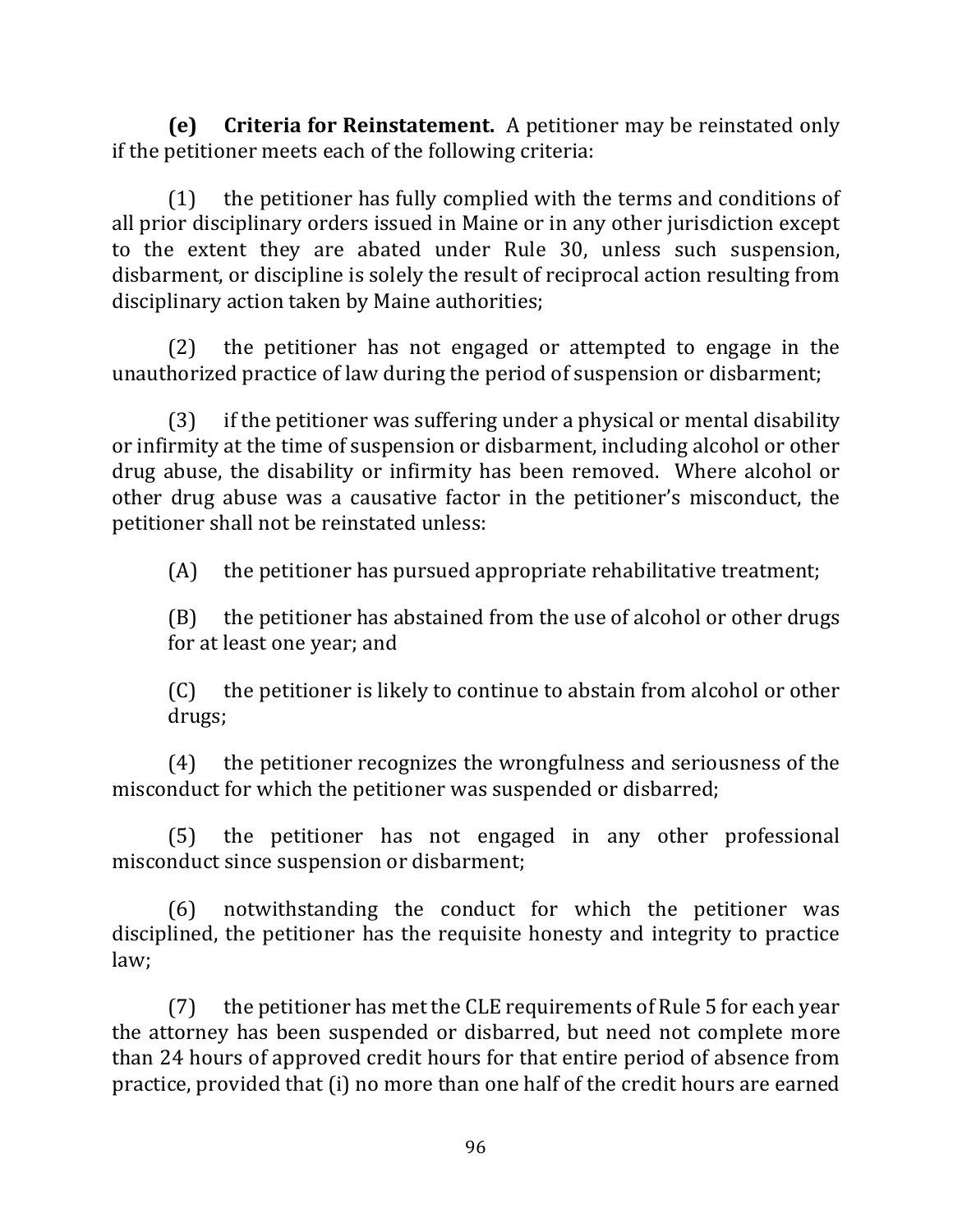through self-study; (ii) at least two credit hours are primarily concerned with the issues of ethics or professionalism; and (iii) at least two credit hours are primarily concerned with issues of recognition and avoidance of harassment and discriminatory communication or conduct related to the practice of law; and

 $(8)$  In addition to all of the requirements in this provision, the attorney shall comply with Rule  $4(a)$  and  $(b)$ , and remit to the Board an arrearage registration payment equal to the total registration fee that the attorney would have been obligated to pay the Board under Rule  $4(a)$  and (b) had the attorney remained actively registered to practice in Maine.

**(f) Review of Petition.** Within 60 days after receiving a petition for reinstatement, Bar Counsel shall either

(1) advise the petitioner, the Grievance Commission Chair, and the Court that Bar Counsel will stipulate to the petitioner's reinstatement, subject to the Court's approval; or

(2) advise the petitioner, the Grievance Commission Chair, and the Court that Bar Counsel opposes reinstatement and requests a hearing.

**(g) Hearing; Report.** Upon receipt of Bar Counsel's request for a hearing, the Board Clerk shall promptly refer the matter to a Grievance Commission panel. Within 90 days of the request, the Grievance Commission panel shall conduct a hearing at which the petitioner shall have the burden of demonstrating by clear and convincing evidence that he or she has met each of the criteria in Rule 29(e) or, if not, that there is good and sufficient reason why the petitioner should nevertheless be reinstated. The Grievance Commission panel shall file a report with the Board Clerk containing its findings and recommendations. The Board Clerk shall file the report with the Executive Clerk of the Law Court and transmit a copy thereof to Bar Counsel and the petitioner.

**(h) Decision as to Reinstatement.** The Court shall review the report filed by the Grievance Commission panel or any stipulation agreed to by the petitioner and Bar Counsel. If the petitioner or Bar Counsel objects to the panel's report, either party may file a pleading with the Court within 21 days stating the basis for its objection. The Court shall, with or without hearing issue its decision. (*See* Rule 14(b)(1)-(3)).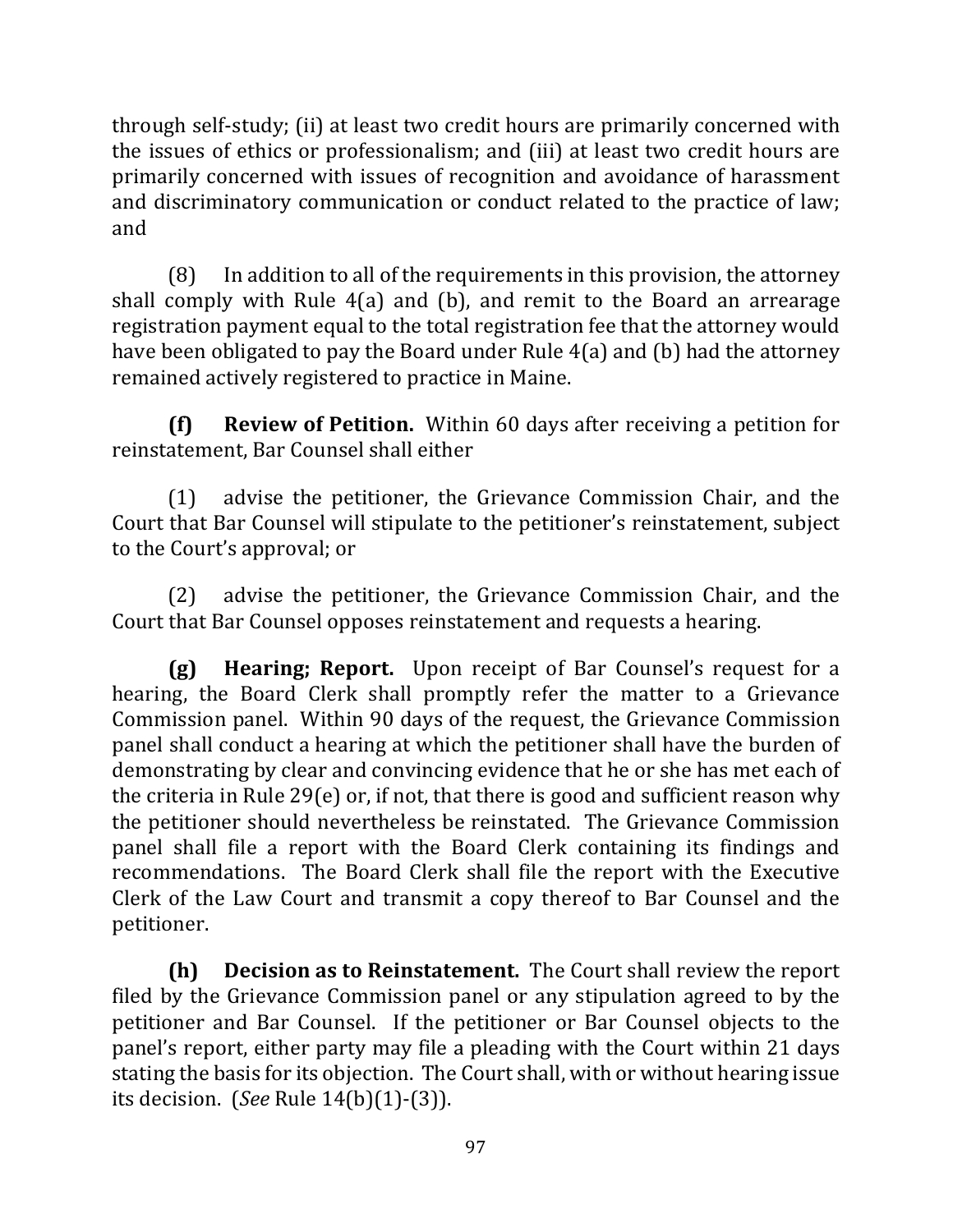If the Court reinstates the petitioner, the Court shall issue a written opinion setting forth the grounds for its decision. If the Court denies reinstatement, the Court shall issue a written opinion setting forth the ground for its decision and shall identify the period after which the petitioner may reapply for reinstatement. Unless ordered otherwise by the Court, no petitioner may reapply for reinstatement within one year following an adverse judgment upon a petition for reinstatement.

**(i)** Conditions of Reinstatement. The Court may impose conditions on a petitioner's reinstatement. The conditions shall be imposed in cases where the petitioner has met the burden of proof justifying reinstatement, but the Court reasonably believes that further precautions should be taken to protect the public. The Court may impose any conditions that are reasonably related to the grounds for the petitioner's original suspension or disbarment, or to evidence presented at the hearing regarding the petitioner's failure to meet the criteria for reinstatement. Passing the bar examination and the character and fitness examination shall be conditions to reinstatement following disbarment. The conditions may include, but are not limited to any of the following:  $(1)$ limitation upon practice to one area of law or through association with an experienced supervising lawyer; (2) participation in continuing legal education courses; (3) monitoring of the petitioner's practice for compliance with trust account rules, account procedures, or office management procedures; (4) abstention from the use of drugs or alcohol;  $(5)$  active participation in an alcohol or drug rehabilitation program;  $(6)$  active participation in mental health treatment; or (7) monitoring of the petitioner's compliance with these conditions and any other orders. Should a monitor determine that the reinstated lawyer's compliance with any condition of the reinstatement is unsatisfactory and that there exists a potential for harm to the public, the monitoring lawyer shall notify the Court and, where necessary to protect the public, the reinstated lawyer may be suspended from practice under Rule  $21(b)$ .

**(i) Reciprocal Reinstatement.** Where a Single Justice or the Court has imposed a suspension or disbarment solely on the basis of imposition of discipline in another jurisdiction, and where the petitioner gives notice to the Court that he or she has been reinstated or readmitted in the other jurisdiction, the Court shall determine whether the petitioner should be reinstated. Unless Bar Counsel shows good cause why the petitioner should not be reinstated, the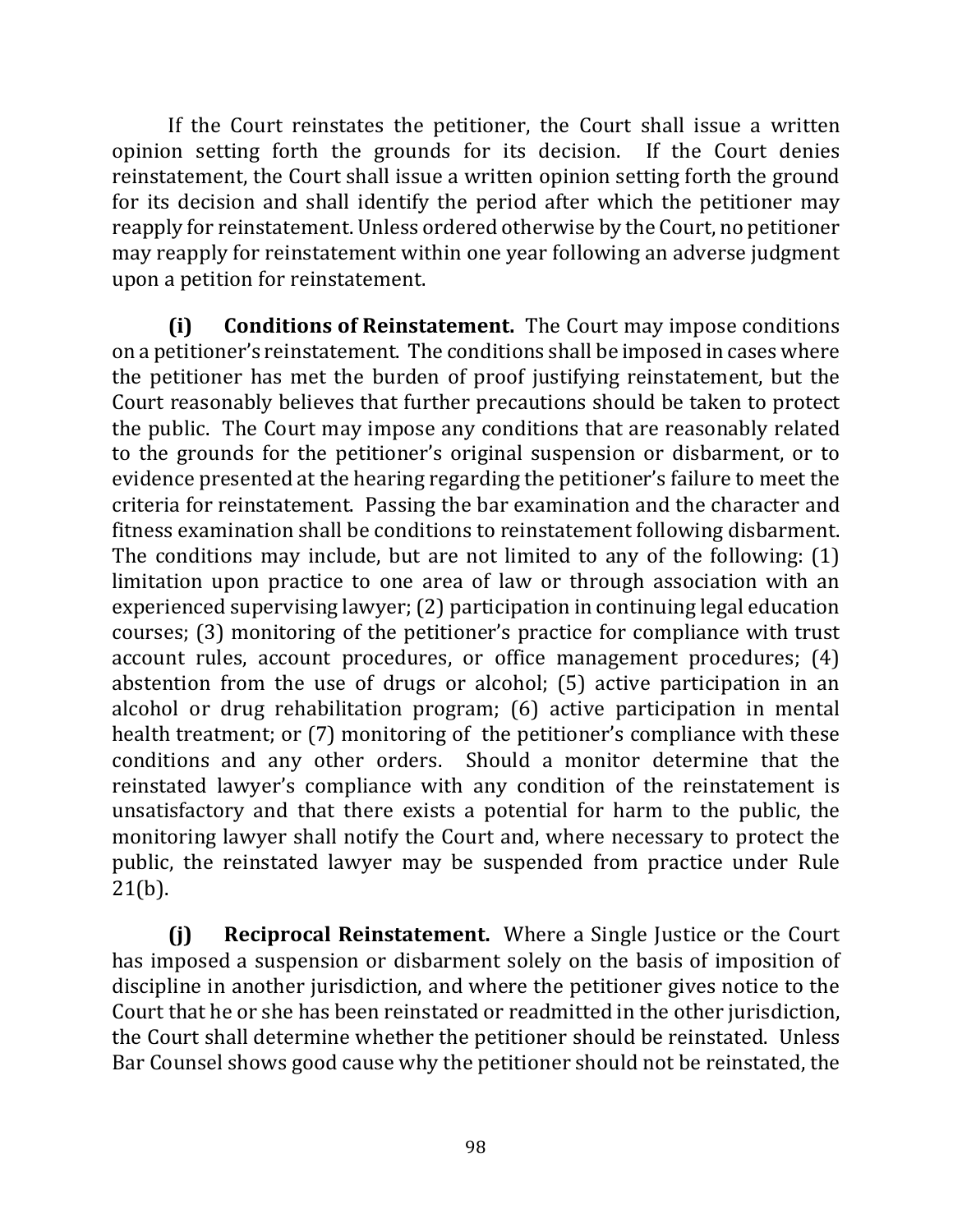Court shall reinstate a petitioner who has been reinstated or readmitted in the jurisdiction where the misconduct occurred.

## **RULE 30. ABATEMENT OR MODIFICATION OF CONDITIONS OF DISCIPLINE OR REINSTATEMENT**

Where a Single Justice has imposed conditions in an order of discipline or in an order of reinstatement, the lawyer may request of the Single Justice an order of abatement discharging the lawyer from the obligation to comply with the conditions, or an order modifying the conditions. The lawyer may so request either prior to or as part of the lawyer's petition for reinstatement. The Single Justice may grant the request if the lawyer shows by clear and convincing evidence that the lawyer has made a timely, good faith effort to meet the condition(s).

## **RULE 31. NOTICE TO CLIENTS, ADVERSE PARTIES, AND OTHER COUNSEL**

**(a) Recipients of Notice; Contents.** Unless otherwise ordered by a Single Justice, within 30 days after the date of the order imposing discipline, a respondent who has been disbarred, placed on interim suspension, or suspended shall so notify in writing all clients represented in pending matters; any co-counsel in pending matters; and any opposing counsel in pending matters, or in the absence of opposing counsel, the adverse parties, of the order of the Single Justice and that the lawyer is therefore disqualified to act as lawyer after the effective date of the order. The notice to be given to the lawyer(s) for an adverse party, or, in the absence of opposing counsel, the adverse parties, shall state the place of residence of the client of the respondent.

**(b)** Special Notice. The Court may direct the issuance of notice to such financial institutions or others as may be necessary to protect the interests of clients or other members of the public.

**(c) Duty to Maintain Records.** The respondent shall keep and maintain records of the steps taken to accomplish the requirements of Rule  $31(a)$  and (b), and shall make those records available to Bar Counsel on request.

**(d) Return of Client Property.** The respondent shall deliver to all clients being represented in pending matters any papers or other property to which they are entitled and shall notify them and any counsel representing them of a suitable time and place where the papers and other property may be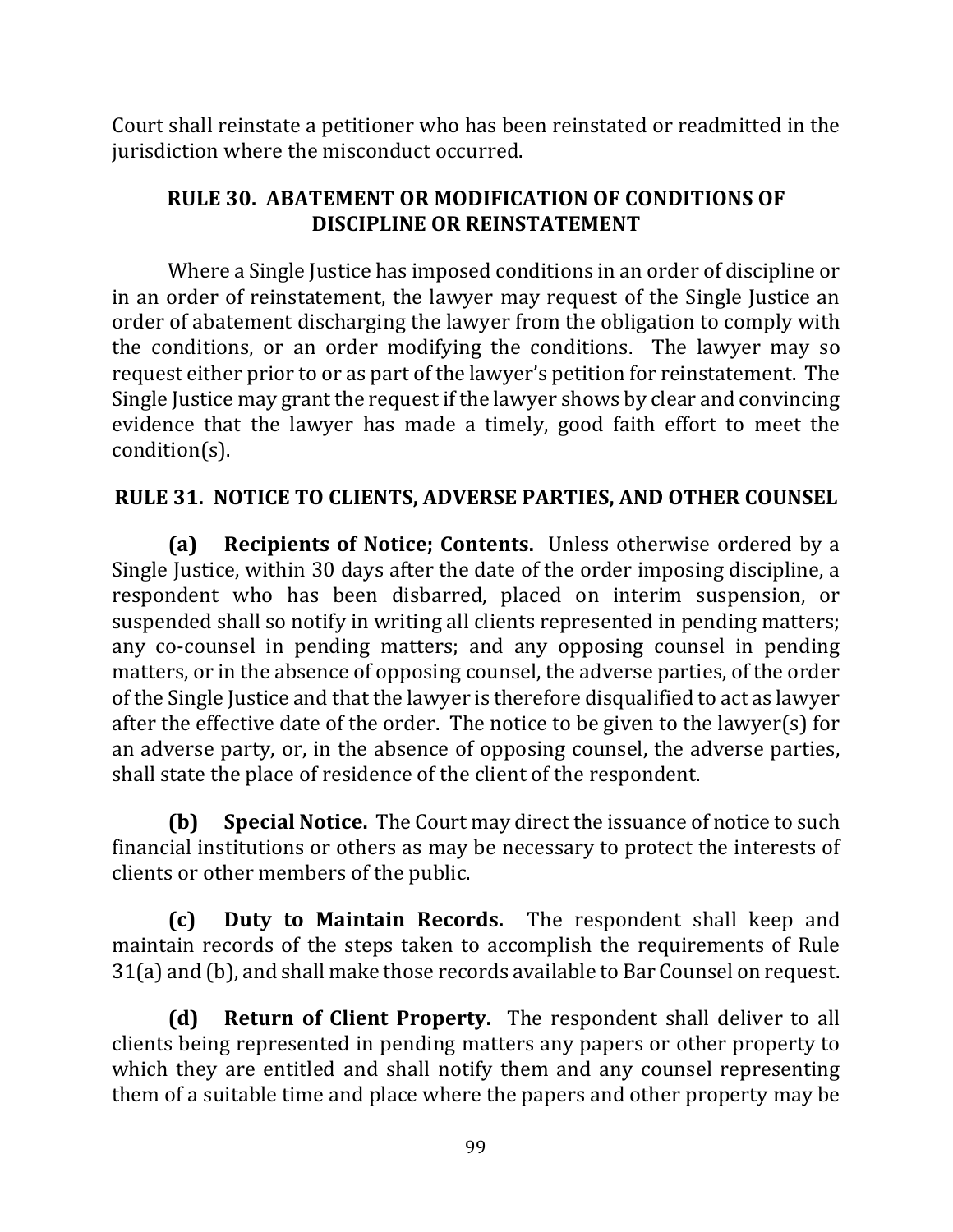obtained, calling attention to any urgency for obtaining the papers or other property.

**(e) Refund of Fees.** Within 10 days after entry of the order imposing disbarment or suspension, the respondent shall refund any part of any fees paid in advance that has not been earned.

**(f)** Withdrawal from Representation. Unless otherwise ordered, in the event the client does not obtain another lawyer before the effective date of the disbarment or suspension, it shall be the responsibility of the respondent to move in the court or agency in which the proceeding is pending for leave to withdraw. The respondent shall in that event file with the court, agency, or tribunal before which the litigation is pending a copy of the notice to opposing counsel or adverse parties.

**(g) New Representation Prohibited.** Prior to the effective date of the order, if not immediately in effect, the respondent shall not undertake any new legal matters between service of the order and the effective date of the discipline. The respondent shall take such action as is necessary to cause the removal of any indicia of lawyer, counselor at law, or similar title.

**(h)** Affidavit Filed with Bar Counsel. Within 10 days after the effective date of the disbarment or suspension order, the respondent shall file with Bar Counsel an affidavit showing

 $(1)$  compliance with the provisions of the order and with this rule;

 $(2)$  all other state, federal and administrative jurisdictions to which the lawyer is admitted to practice; and

(3) residence or other addresses where communications may thereafter be directed.

# **RULE 32. RECEIVER**

**(a)** Appointment of Receiver. Whenever an attorney is alleged to be incapacitated, or is missing, deceased, disbarred, or subject to an administrative or disciplinary suspension, the Court may appoint a Receiver to manage or conclude the attorney's law practice. The Receiver, who shall be a licensed Maine attorney in good standing, shall be appointed by the Court upon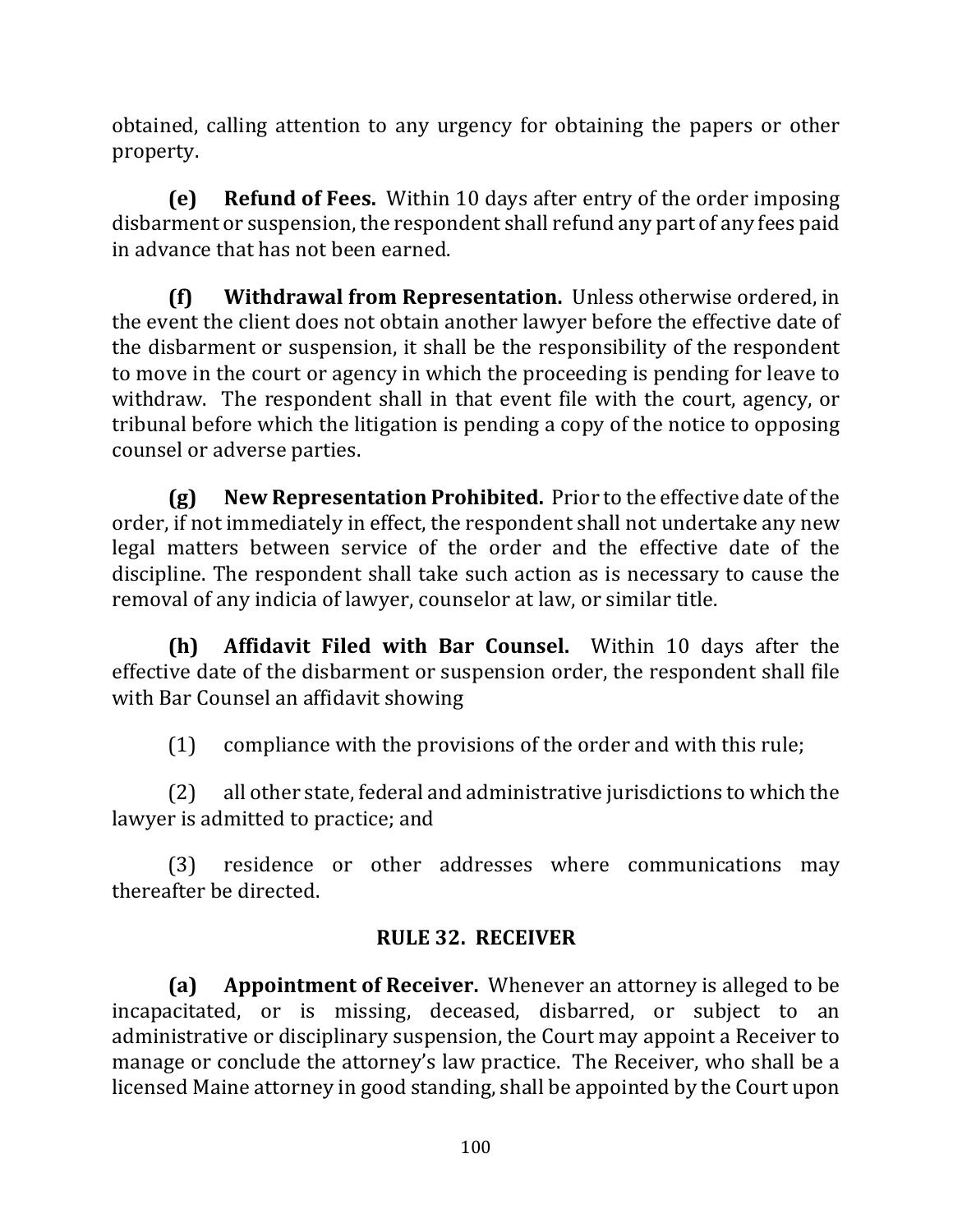the recommendation of Bar Counsel. Bar Counsel shall consider and may recommend the proxy recommendation on the attorney's annual registration statement under Rule 4(b). A Receiver shall be authorized by Court order to take some or all of the following actions:

 $(1)$  secure the professional files, client data, law office mail, office and client property in an appropriate location and notify the board of that location;

(2) create an inventory of the open and closed client files;

 $(3)$  give priority attention to client matters that are identified as open, active, and apparently time sensitive, including notifying clients of the need to seek new counsel or to represent themselves. If necessary, the Receiver may seek protection for certain clients by giving notice to tribunals or others concerning the circumstances giving rise to the Receivership, without entering an appearance for the client;

(4) notify all clients that the law practice is being managed by the Receiver or concluding and invite clients to retrieve their client files. Such notice may be by letter, phone, email, newspaper advertisement in a newspaper in general circulation in the county where the law practice was located and/or such other method as will effect notice. Notice to clients with open matters should be made by as direct means as possible;

(5) if necessary, provide notice of appointment to all Courts and relevant state and county agencies;

(6) prudently utilize the operating accounts to effect the management or conclusion of the practice, including the temporary retention of office staff or hiring other personnel as necessary and appropriate;

 $(7)$  if necessary, establish a bank account in the Receiver's name in order to protect assets to manage or conclude the practice and/or protect the clients' interests;

(8) prudently utilize the operating accounts and client trust accounts in the appropriate distribution of client funds and property held in trust;

(9) review and audit any IOLTA accounts;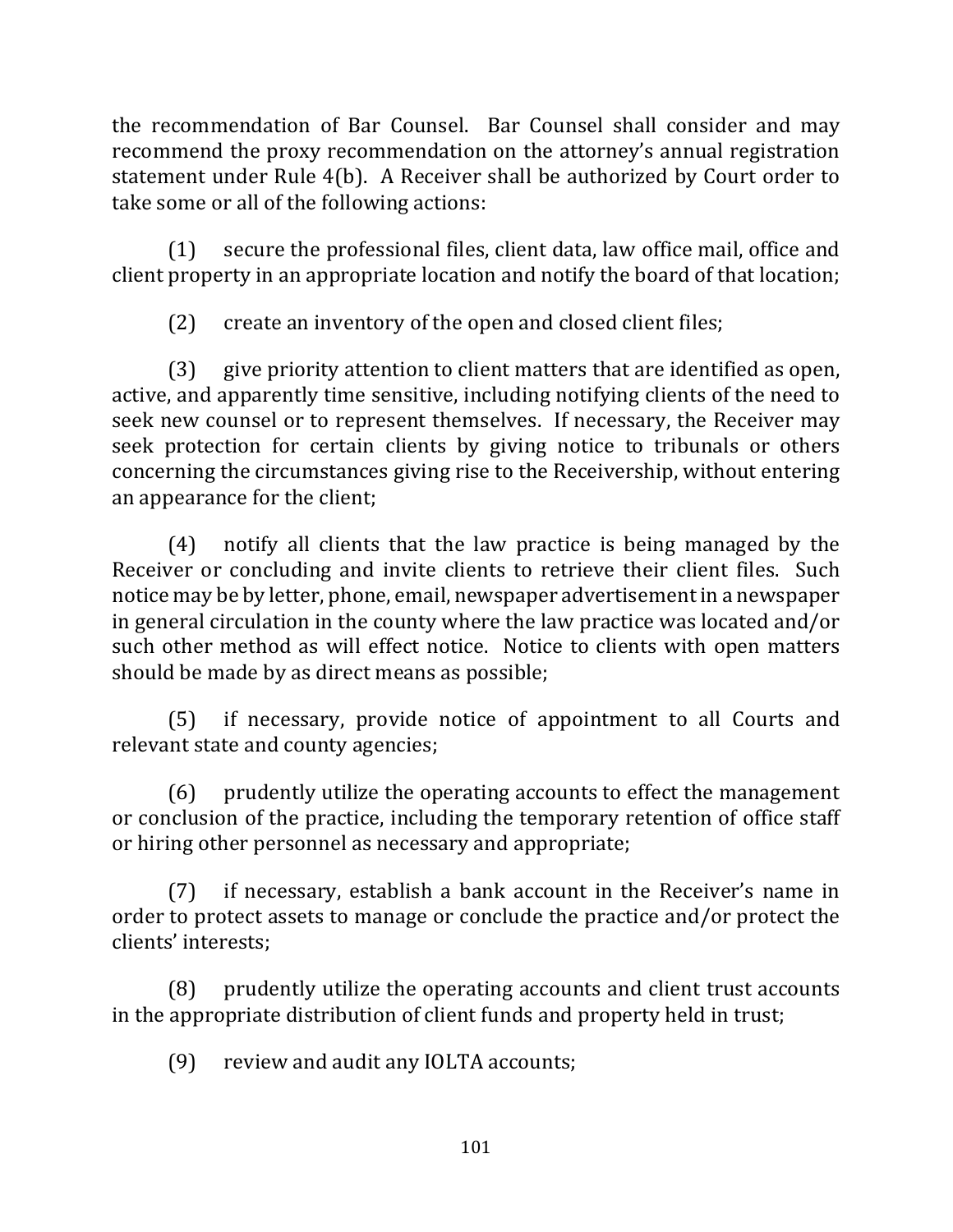$(10)$  submit to the Court a record of hours worked and disbursements made to allow in some cases for payment of legal fees and expenses;

 $(11)$  receive payment of legal fees under the terms negotiated with the Board and approved by the Court;

 $(12)$  continue to act as Receiver until discharged by the Court in accordance with Rule  $32(c)$ ; and

(13) take any and all other appropriate action consistent with the discretion vested in the Receiver by the Court and/or as specifically ordered by the Court.

**(b) Receiver's Discharge Plan.** Prior to petition for discharge, the Receiver shall formulate for the approval of the Court a plan for the custody, care, appropriate release and ultimate destruction of client files. The plan will identify a file caretaker (who may be the Receiver) who will preserve client confidentiality and maintain and appropriately release the client files to clients subsequent to the discharge of the Receiver. The plan must provide for confidential destruction of all client files and data pursuant to M.R. Prof. Conduct  $1.15(f)$ . The destruction date may be earlier if so ordered by the Court. The plan must include the requirement that the file caretaker provide written notice to the Board of Overseers confirming the confidential destruction of files and data immediately after it has occurred.

**(c) Term of Receiver.** The Receiver shall serve until discharged by the Court. The Receiver may petition the Court for discharge from appointment upon completion of duties or sooner for other good cause. With the petition for discharge the Receiver shall file a report of services rendered. With the approval of the Court, the report or any part thereof may be filed under seal. Without divulging confidential information, the report should include, if applicable: 

 $(1)$  an inventory of files and the status of each file as released or retained; 

 $(2)$  the plan for the security and handling of the retained client files;

(3) an accounting of the law practice operating accounts during the period of Receivership;

102